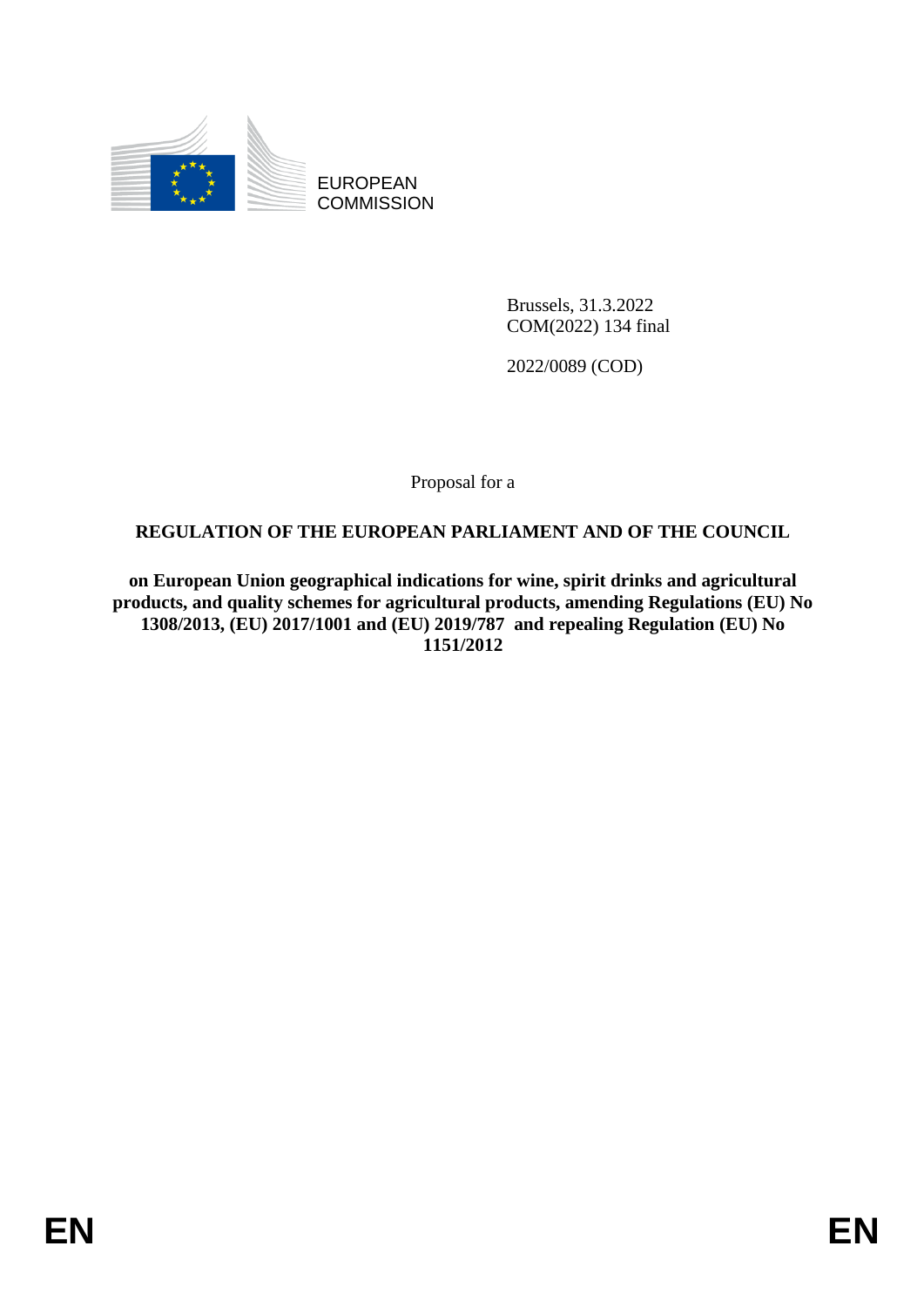# **EXPLANATORY MEMORANDUM**

# **1. CONTEXT OF THE PROPOSAL**

### **• Reasons for and objectives of the proposal**

Geographical indications (GIs) identify products having qualities, characteristics or reputation due to natural and human factors linked to their place of origin. They are an intellectual property right (IPR) designed to promote fair competition amongst producers by preventing bad-faith uses of a name and fraudulent and deceptive practices. GIs guarantee authenticity to consumers and distinguish a product in the market securing higher-value sales and exports. GIs have been recognised internationally since  $1883<sup>1</sup>$ , and protected in steps by the Union from the 1970s (wine) to 1992 (agricultural products and foodstuffs), including the completion of the registers<sup>2</sup> in 2020. Today, the EU register of geographical indications contains almost 3500 names of wines, spirit drinks, agricultural products and foodstuffs.

The Union system of GIs is sound, however, the evaluation of the policy as well as the impact assessment process have shown space for improvement, notably with a view to strengthening the system of GIs, as key to provision of high quality food and protecting cultural, gastronomic and local heritage across the Union. This concerns mainly:

- How best to give effect to the fundamental right of producers for the IPR in their GIs to be protected. Producers holding the intangible asset of a GI have a right to have it protected and the Union seeks to do that as efficiently and effectively as possible, also in time of increased use of the internet;
- How to prevent bad faith exploitation of product names by operators who have no rights or association with the authentic product. Enforcement, notably on the internet, and verification of compliance also need to be reviewed;
- How to increase sustainable production of products with GIs. As an instrument that valorises products intrinsically linked to the natural factors and know-how of producers in a local area, GIs are under-used for this purpose;
- How can consumers be better informed about authentic products to address asymmetric information. Consumer recognition of the dedicated Union symbols is very low, pointing to a difficulty of communication;
- How to ensure producers receive a fair return for their product with its qualities linked to its production, and can strengthen their position in the food supply chain.

The traditional specialities guaranteed (TSG) scheme has not after 30 years of existence delivered the expected benefits for producers and consumers. To better identify and promote traditional agricultural products in the Union, the TSG scheme should be simplified and clarified.

The proposal contributes to the objectives pursued by the Common Agricultural Policy (CAP), in particular to improve the response of Union agriculture to societal demands on economic, social and environmental sustainability outcomes of agricultural production. It will strengthen the current system of GIs as IPRs. The proposal will increase the economic, social and environmental outcomes of GI products, give producers more powers and responsibilities, reduce new forms of infringements (internet), improve the effectiveness of enforcement and

 $\mathbf{1}$ <sup>1</sup> https://www.wipo.int/treaties/en/ip/paris/

<sup>2</sup> https://ec.europa.eu/info/food-farming-fisheries/food-safety-and-quality/certification/qualitylabels/geographical-indications-register/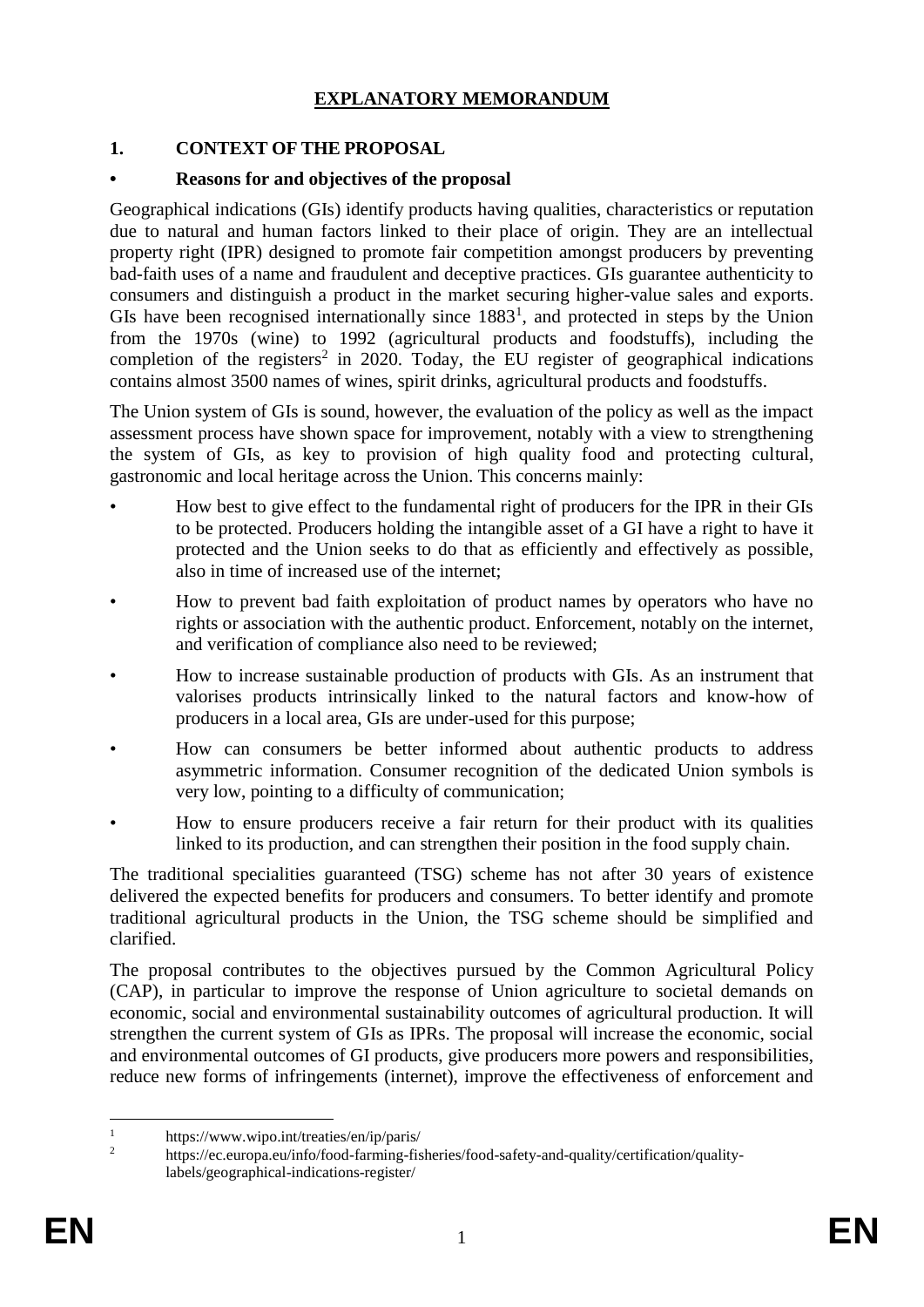checks that guarantee the authenticity of the products, address legislative gaps, and make the registration procedures more efficient. Besides GIs, the proposal also addresses the rules for TSGs, notably in clarifying their definition. On the other hand, the proposal does not make changes to the rules for optional quality terms; these were introduced only in 2012 and their potential first needs to be fully explored by the Member States. Finally, the proposal does not address non-agricultural GIs; the intention of the Commission is to propose a separate legislative act for those.

The overall goal of the GI revision is to facilitate the take up of GIs across the Union, as IP instruments accessible to all farmers and producers of products, linked by characteristics or reputation, and to their place of production. No changes are proposed to the fundamental structure of the GI systems, thus maintaining the role of the Member States in the procedure for applications related to GIs and TSGs; the high level of protection of intellectual property rights; specificities for GIs in the wine and spirit drinks sectors; and national enforcement within the framework of both the Official Controls Regulation and IP tools.

While the production of quality agricultural products is a strength of European agriculture, there are geographical imbalances when it comes to the number of registered GIs across the Union. These reflect different 'starting points' and experiences in preserving the gastronomic and cultural heritage of the Member States. The GI revision should pay particular attention to encouraging take-up in those Member States where the use of GIs is under-exploited. GIs reward producers for their efforts to produce a diverse range of quality products, which in turn can benefit the rural economy. This is particularly the case in less-favoured areas, in mountain and in remote regions, where the farming sector accounts for a significant part of the economy and where production costs and handicaps are high. An objective is also to increase the number of registered GIs for each lower-user Member State to the Union average.

The proposal therefore addresses the following general objectives:

- 1. ensuring effective protection of IPR in the Union, including efficient registration processes, to fairly reward producers for their efforts;
- 2. increasing the uptake of GIs across the Union to benefit the rural economy.

These two general objectives are detailed in six specific objectives:

- 1. improve the enforcement of GI rules to better protect IPR and better protect GIs on the internet, including against bad faith registrations and fraudulent and deceptive practices, and uses in the domain name system, and combat counterfeiting;
- 2. streamline and clarify the legal framework to simplify and harmonise the procedures for application for registration of new names and amendments to product specifications;
- 3. contribute to making the Union food system more sustainable by integrating specific sustainability criteria;
- 4. empower producers and producer groups to better manage their GI assets and encourage the development of structures and partnerships within the food supply chain;
- 5. increase correct market perception and consumer awareness of the GI policy and Union symbols to enable consumers to make informed purchasing choices;
- 6. safeguard the protection of traditional food names to better valorise and preserve traditional products and production methods.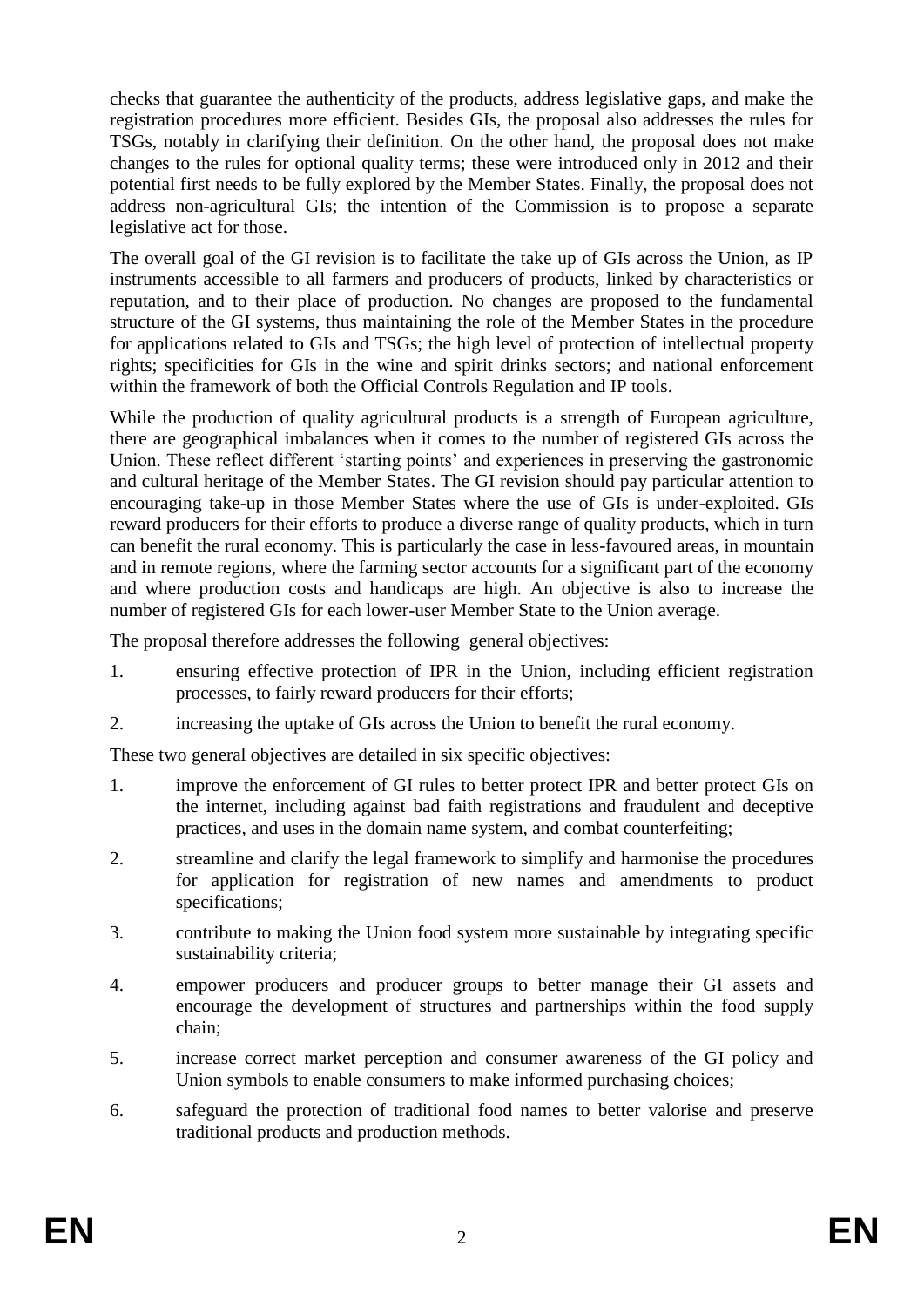# **• Consistency with existing policy provisions in the policy area**

Union legislation has provided for the protection of designations of origin and geographical indications in respect of wine since the early 1970s, spirit drinks since 1989 and agricultural products and foodstuffs since 1992. It allows for the registration of valuable product names produced according to a product specification in a given geographical area by producers with recognised know-how. The proposal is consistent with existing policy provisions in the area of GIs. Its aim is to improve the existing provisions and to provide for a simplified and streamlined set of rules while it strengthens certain elements of GI protection, notably by empowering producer groups and increasing the level of protection on the internet. It encourages GI producer groups to include in the product specification requirements of higher economic, social and environmental sustainability outcomes on a voluntary basis. To improve the quality of registrations and the treatment of applications, it provides powers for the Commission to use the technical assistance of an agency to examine the applications while keeping the GI registration and the overall responsibility for GI policy with the Commission.

# **• Consistency with other Union policies**

The proposal is consistent with the overall legal framework established for the CAP. The proposal complements other measures aimed at ensuring the quality and diversity of the Union's agricultural, wine and spirit drinks production, rewarding producers fairly for their effort, protecting the producers' fundamental rights in the area of property, and informing citizens and consumers about identifiable specific characteristics of products of the abovementioned sectors, in particular those linked to their geographical origin.

The Commission committed itself in the Farm to Fork Strategy<sup>3</sup> to contibute to the transtion to a sustainable food system to strengthen the legislative framework of GIs and, where appropriate, to include specific sustainability criteria. GIs are also mentioned in relation to improved rules for strengthening the position of farmers and producer groups in the value chain. The Farm to Fork Action Plan announces other initiatives that impact GI products, in particular a proposal for a legislative framework for sustainable food systems, to be tabled in 2023. The present initiative on GIs was included in the Commission Work Programme 2021<sup>4</sup> under REFIT<sup>5</sup> initiatives, linked to the European Green Deal<sup>6</sup>.

As regards the climate-neutrality objective and the Union's 2030 and 2040 climate targets, this proposal will not negatively affect the climate.

In addition, the Commission announced in the Communication on an IP Action Plan<sup>7</sup> that it would strengthen the protection system for GIs to make it more effective, including to fight IPR infringements.

Council Conclusions on the Farm to Fork Strategy<sup>8</sup> welcomed a better integration of sustainable development into European quality policy and invited the Commission to reaffirm the relevance and importance of European quality schemes and to strengthen the legislative framework on GIs.

 $\overline{3}$  $\frac{3}{4}$  https://ec.europa.eu/food/horizontal-topics/farm-fork-strategy\_en

<sup>&</sup>lt;sup>4</sup> https://ec.europa.eu/info/sites/default/files/2021\_commission\_work\_programme\_annexes\_en.pdf<br><sup>5</sup> https://ec.europa.eu/info/law/law-making-process/evaluating-and-improving-existing-laws/refit-

<sup>5</sup> https://ec.europa.eu/info/law/law-making-process/evaluating-and-improving-existing-laws/refitmaking-eu-law-simpler-less-costly-and-future-proof\_en

<sup>&</sup>lt;sup>6</sup> https://ec.europa.eu/info/strategy/priorities-2019-2024/european-green-deal\_en<br>
https://eq.europe.eu/info/leur/better.regulation/bette requisition/initiatives/12510

<sup>7</sup> https://ec.europa.eu/info/law/better-regulation/have-your-say/initiatives/12510-Intellectual-propertyaction-plan\_en

<sup>8</sup> https://data.consilium.europa.eu/doc/document/ST-12099-2020-INIT/en/pdf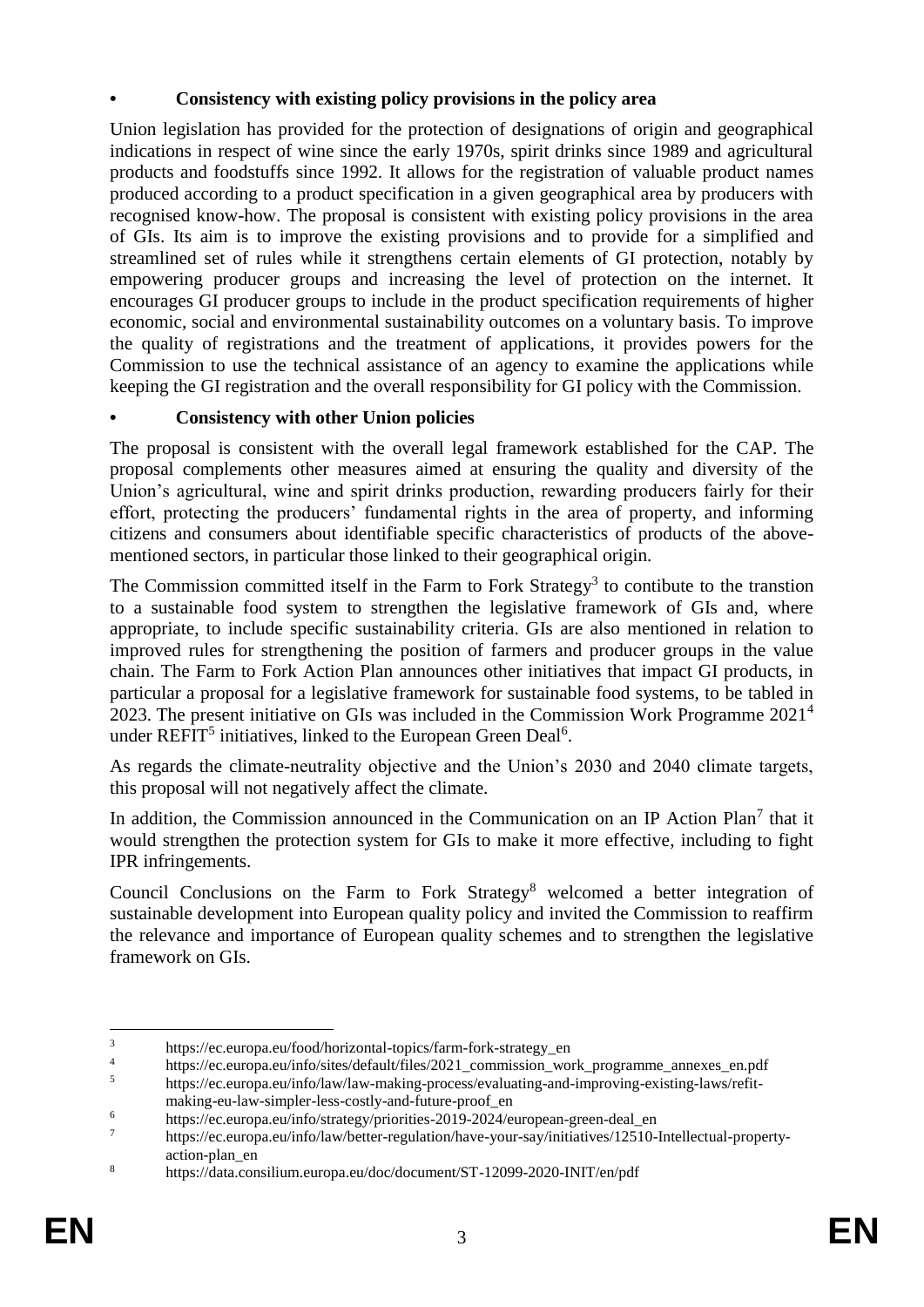# **2. LEGAL BASIS, SUBSIDIARITY AND PROPORTIONALITY**

# **• Legal basis**

The proposal falls within the scope of the CAP (Article 43 TFEU<sup>9</sup>) and IPRs (Article 118 TFEU).

As regards the CAP, requirements and rules for the placing of agricultural products, foodstuffs, wines, aromatised wine products and spirit drinks on the internal market and ensuring the integrity of the internal market are matters essentially of Union competence.

# **• Subsidiarity (for non-exclusive competence)**

By Regulation (EU) No 1308/2013, Regulation (EU) 2019/787 and Regulation (EU) No 1151/2012, the Union has established an exhaustive system for the protection of the names of specific products to promote their unique characteristics, linked to their geographical origin as well as traditional know-how in the field of agricultural products, wine and spirit drinks. Member States may therefore not act individually to achieve this policy objective. Strengthening the current system of GIs can only be achieved by action at Union level, namely by a revision of these Regulations.

# **• Proportionality**

The proposal comprises limited and targeted changes to the current legislative framework for GIs which do not go beyond what is necessary to achieve the objective of strengthening the GI system. It keeps in place the specificities of the sectors while it harmonises those rules that are common to all sectors, notably the procedures to register a name or amend the product specification, protection of the names, and checks and enforcement.

# **• Choice of the instrument**

The policy on GIs requires its direct applicability in the Member States. A Regulation of the European Parliament and of the Council is the appropriate instrument for a revision of the GI system, taking into account that the legislation currently in force consists of:

- GIs for agricultural products and foodstuffs Regulation (EU) No 1151/2012 of the European Parliament and of the Council of 21 November 2012 on quality schemes for agricultural products and foodstuffs $10$ ;
- GIs for wine Regulation (EU) No 1308/2013 of the European Parliament and of the Council of 17 December 2013 establishing a common organisation of the markets in agricultural products and repealing Council Regulations (EEC) No 922/72, (EEC) No 234/79, (EC) No 1037/2001 and (EC) No 1234/2007<sup>11</sup>;
- GIs for spirit drinks Regulation (EU) 2019/787 of the European Parliament and of the Council of 17 April 2019 on the definition, description, presentation and labelling of spirit drinks, the use of the names of spirit drinks in the presentation and labelling of other foodstuffs, the protection of geographical indications for spirit drinks, the use of ethyl alcohol and distillates of agricultural origin in alcoholic beverages, and repealing Regulation (EC) No  $110/2008^{12}$ .

The proposal will entail a repeal of the first above-mentioned Regulation and amendments to the latter two.

 $\overline{9}$ <sup>9</sup> https://eur-lex.europa.eu/legal-content/EN/TXT/PDF/?uri=CELEX:12012E/TXT&from=EN<br><sup>10</sup>  $\Omega$ <sub>L</sub> 242 14 12 2012 p. 1

 $10$  OJ L 343, 14.12.2012, p. 1.

<sup>&</sup>lt;sup>11</sup> OJ L 347, 20.12.2013, p. 671.

OJ L 130, 17.5.2019, p. 1.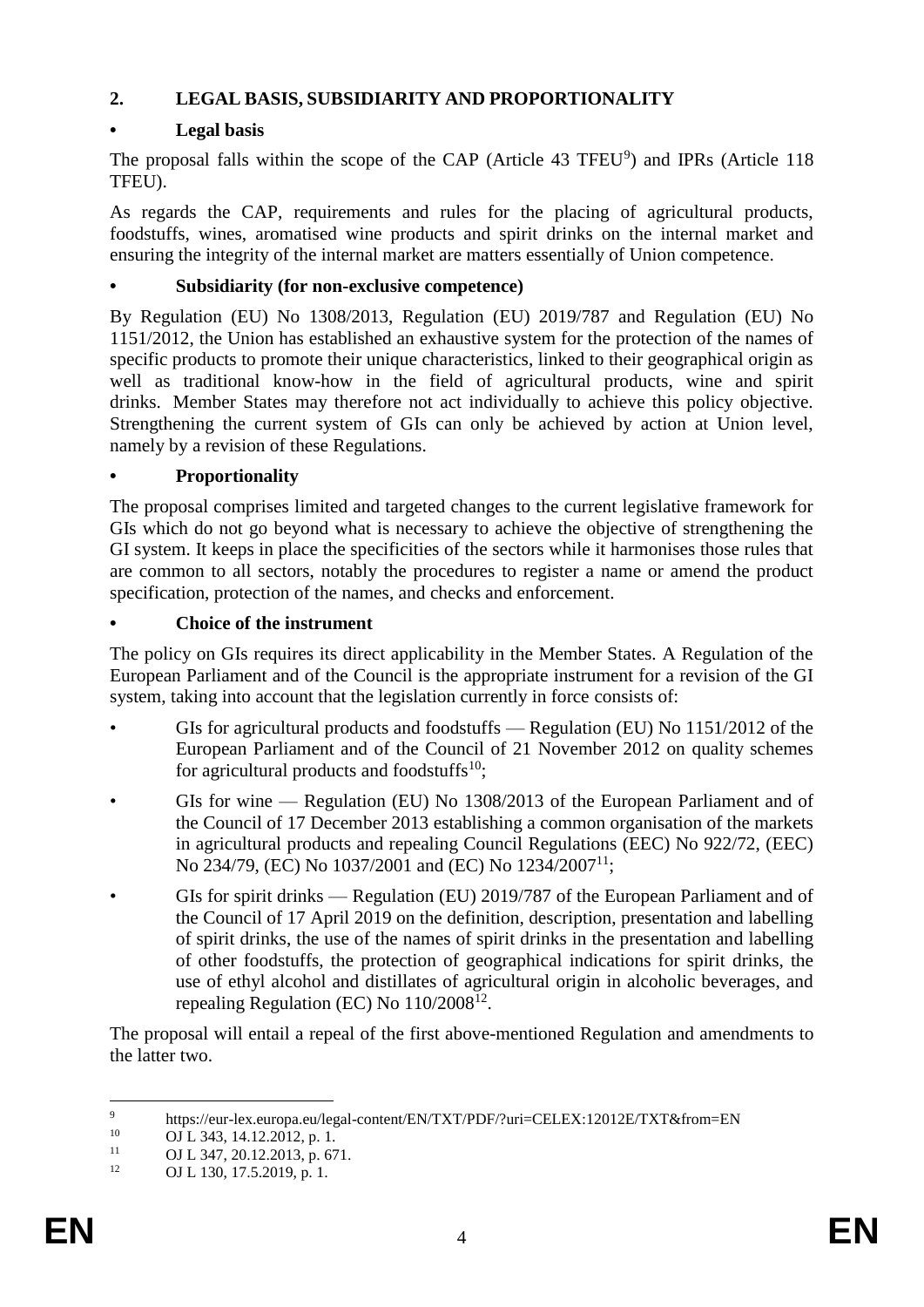#### **3. RESULTS OF EX-POST EVALUATIONS, STAKEHOLDER CONSULTATIONS AND IMPACT ASSESSMENTS**

#### **• Ex-post evaluations/fitness checks of existing legislation**

Evaluation of Union policy on GIs and TSGs protected in the Union was carried out. Its findings were published on 21 December 2021 in the Commission Staff Working Document<sup>13</sup>. It covered altogether almost 3 400 GIs and 64 TSGs originating from the Member States. The purpose of the evaluation was to assess to what extent the GI and TSG policy has reached its objectives. The evaluation examined the effectiveness, efficiency, relevance, coherence and added value at Union level of the GI and TSG framework.

The objectives of GIs and TSGs are **overall effectively** achieved. A wide range of possible benefits for stakeholders is associated with the policy, like securing fair return and competition for producers. However, these are not systematic in all Member States. The main limits are the low awareness and understanding of the policy by consumers in some Member States and certain weaknesses of the controls at the downstream stages of the value chain. The other core policy objectives — ensuring the respect of GIs as IPR and the integrity of the internal market, and for TSGs to help producers of traditional products to safeguard traditional methods of production and recipes — are in general achieved.

The framework for GIs/TSGs is assessed to be **efficient**. GIs and TSGs provide several benefits for producers<sup>14</sup>, while the costs for public bodies (at Union and national levels) are low, estimated at 0.12 % of the total sales value under GI/TSG. However, there is room for simplification and reduction of administrative burden, notably as regards the lengthy registration and amendment procedures, both at national and Union level.

The policy is assessed to be **relevant** for both private stakeholders and public authorities. The objectives of GIs and TSGs are addressing the actual needs of the various stakeholders. GIs and TSGs are considered a strong asset for rural territories and an important tool for promoting regional identity. Strengthening GIs and TSGs through rural development support responds primarily to the need to enhance integration. Although environmental protection and animal welfare are not the main objectives for GI/TSG production, the surveyed producer groups declared that some product specifications consider environmental and animal welfare issues.

Considering **coherence**, no major incompatibility has been identified regarding the GIs and Union trade marks, GIs/TSGs and national/regional schemes, and GIs/TSGs and other Union policies.

In addition, there is a clear **Union added value** because GIs and TSGs contribute notably both to the integrity of the internal market and fair trade with third countries.

As regards the **lessons learned,** besides the above mentioned weaknesses in the field of control and enforcement (downstream market), and low awareness and understanding by consumers, the following points can be highlighted:

• Differences in implementation cause difficulties for enforcing producers' IPR outside the Member State of production. In addition, GIs cover a wide range of products and

 $13$ <sup>13</sup> https://ec.europa.eu/info/food-farming-fisheries/key-policies/common-agriculturalpolicy/cmef/products-and-markets/geographical-indications-and-traditional-specialities-guaranteedprotected-eu\_en

<sup>&</sup>lt;sup>14</sup> The average price of GI/TSG products is twice as high than that of comparable non-GI/TSG products; relative lower price variability for GI products; fair competition for producers in the GI/TSG value chain; diversification of on-farm activities e.g. processing, new types of sales (direct sales, e-sales) and agri-tourism.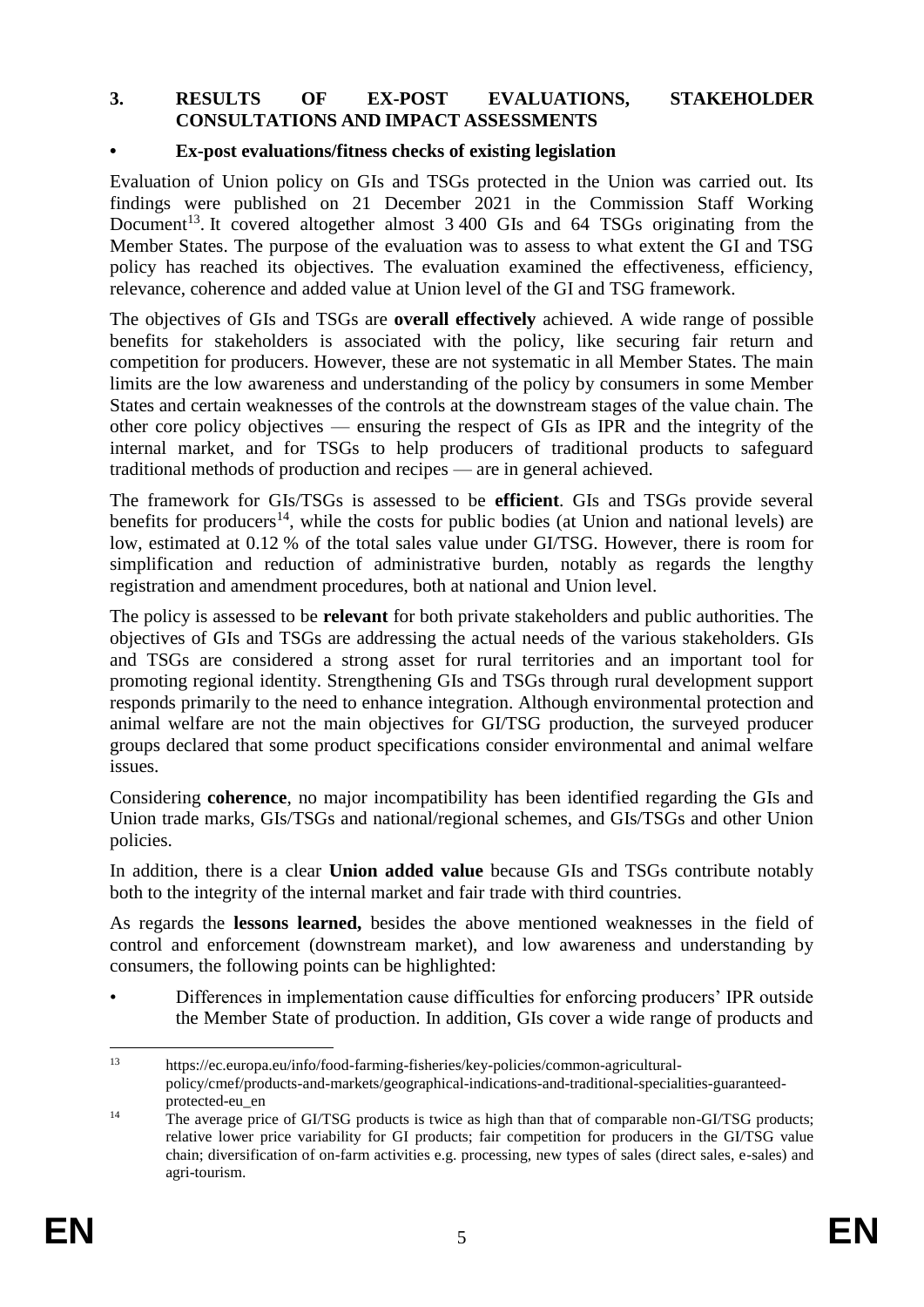are sold through various outlets (including online sales) further hampering their effective enforcement.

- Another issue is closely linked to the Commission's new political objectives, in particular the European Green Deal and the Farm to Fork Strategy. As sustainability concerns have become more accentuated in recent years, GI and TSG production is not or not systematically taking them into consideration.
- Producer groups play a pivotal role in the implementation of GIs and TSGs. However, the evaluation found that the tasks they are entitled to conduct highly differ among the various sectors and between the Member States as they are only defined at Union level for the agri-food sector but not for wines and spirit drinks.
- Lengthy and complex procedures for registration and amendments, both at national and European level, are considered the main nuisance for producers and source of administrative burden.
- The limited number of products registered as TSGs, not constituting an IPR, points to a lack of interest in this scheme and the difficulty to protect traditional production methods across the Union.

# **• Stakeholder consultations**

The consultation strategy elaborated for this initiative covered all aspects of the initiative aiming at strengthening the system of GIs. It addressed various stakeholder categories: public authorities, organisations from the farming sector, organisations from the processing sector, European, national and sectoral federations and private companies, consumers' organisations, organisations from the trade sector and retail sectors; third countries, academic and research institutes, general public and others.

All the activities announced in the communication strategy were performed as planned: Roadmap — Inception Impact Assessment feedback, stakeholder conference, Civil Dialogue Group meetings and questionnaire, Member States meetings and questionnaire, and targeted consultations of experts from the non-governmental sector.

# **Roadmap — Inception Impact Assessment feedback**

Overall, stakeholders welcomed the orientations set out in the Roadmap – Inception Impact Assessment<sup>15</sup> published for feedback on 28 October 2020. The Roadmap received 51 feedbacks.

The great majority of the respondents welcomed the Commission initiative to strengthen the Union system of GIs. The feedback mainly focused on sustainability aspects to make part of the product specification, and the need for improved protection and legislative clarifications. Those who commented on the future of the TSG scheme considered that it should be continued, clarified and simplified. A smaller number of respondents mentioned issues related to simplification, controls and enforcement, empowering GI producer groups and issues related to the use of the Union symbol on the label.

# **Conference on "Strengthening Geographical Indications", 25-26 November 2020**

A high-level conference was organised jointly by the Commission and the European Intellectual Property Office (EUIPO), and served as the focal point for stakeholders to make their views known on the range of issues dealt with in the GI revision process. A large audience composed of GI producers, stakeholders across the food value chain, Member State

 $15$ 

<sup>15</sup> file:///C:/Users/dufouva/Downloads/090166e5d5274a42%20(1).pdf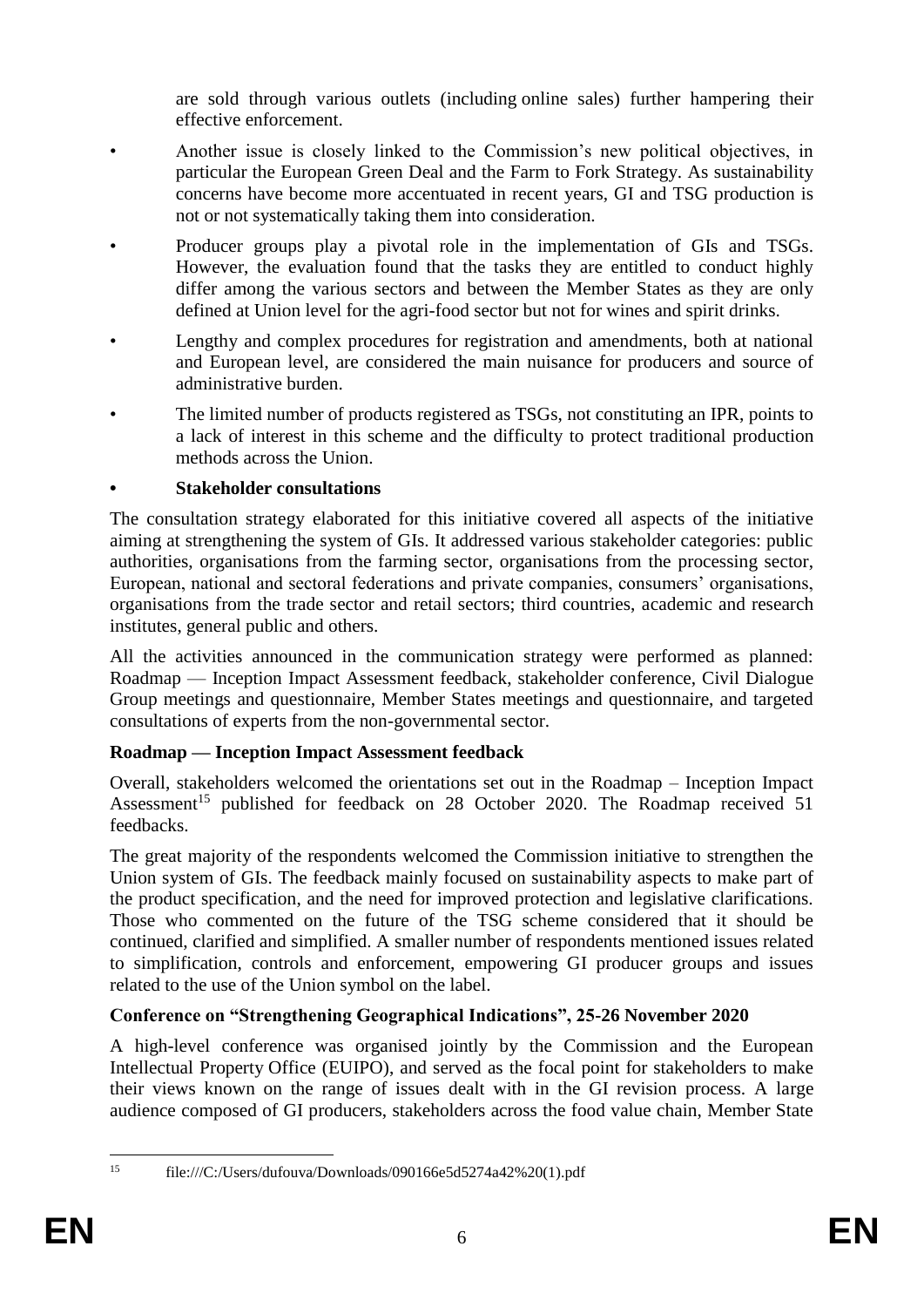officials, international and civil society organisations, EU officials as well as students and interested public took part of the event.

Besides the plenary opening and closing sessions, fifteen panels to discuss different issues of the GI review took place. Sustainability issues and empowerment of producers were also discussed to address the Farm to Fork initiative as well as ways to increase attractiveness of GIs, and modernise and better enforce GIs in line with the IP action plan.

The recorded conference and all the material (ppt. / video / audio / gallery) is available on the EUROPA web-page until November 2022<sup>16</sup>.

### **Public consultation**

From 15 January 2021 to 9 April 2021, the Commission conducted an open public consultation in all official EU languages via EU-SURVEY. Its aim was to gather the views of public authorities, stakeholders and the public. 302 contributions were received from respondents from 21 Member States.

The respondents identified the **main challenges** for the GI revision:

- Due to increased exploitation of reputation of GIs on the internet, there is a need to **prevent fraud** and the counterfeiting of GI products.
- GI producer groups should have **greater powers and responsibilities to manage, promote and enforce their GIs.** For the time being, they are not able to take decisions binding on their members.
- There is a **lack of awareness of the logo**, resulting from a lack of information and publicity about the benefits of GIs.

### **Consultation of the Civil Dialogue Group (CDG) on Quality and Promotion**

The CDG members represent interests of producers, processors, retailers, consumers, environmentalists and others. The Commission consulted the CDG Quality and Promotion during meetings on:

- 5 November 2020: information on the process; first discussion on the GI revision;
- 9 March 2021: discussion on the main needs for the revision of the GIs, with a focus on some elements including sustainability;
- 1 July 2021: results of the public consultation and the targeted consultation of the CDG; discussion on objectives and options;
- 30 November 2021: presentation of the outcome of the impact assessment process.

Similarly, as detailed above, the Commission also consulted the CDG Wine during its meetings on 5 May and 8 November 2021, and the CDG Spirit Drinks on 9 March and 29 October 2021.

The Commission also consulted the members of the CDG Quality and Promotion through a written questionnaire on the sustainability of GIs, the labelling and the TSG.

# **• Collection and use of expertise**

The Commission consulted experts from the Member States in the framework of the Expert Group for Quality and Sustainability of Agriculture and Rural Development. Meetings of this Expert Group took place on:

 $16^{1}$ <sup>16</sup> https://ec.europa.eu/info/events/strengthening-geographical-indications-digital-conference-2020-nov-25\_en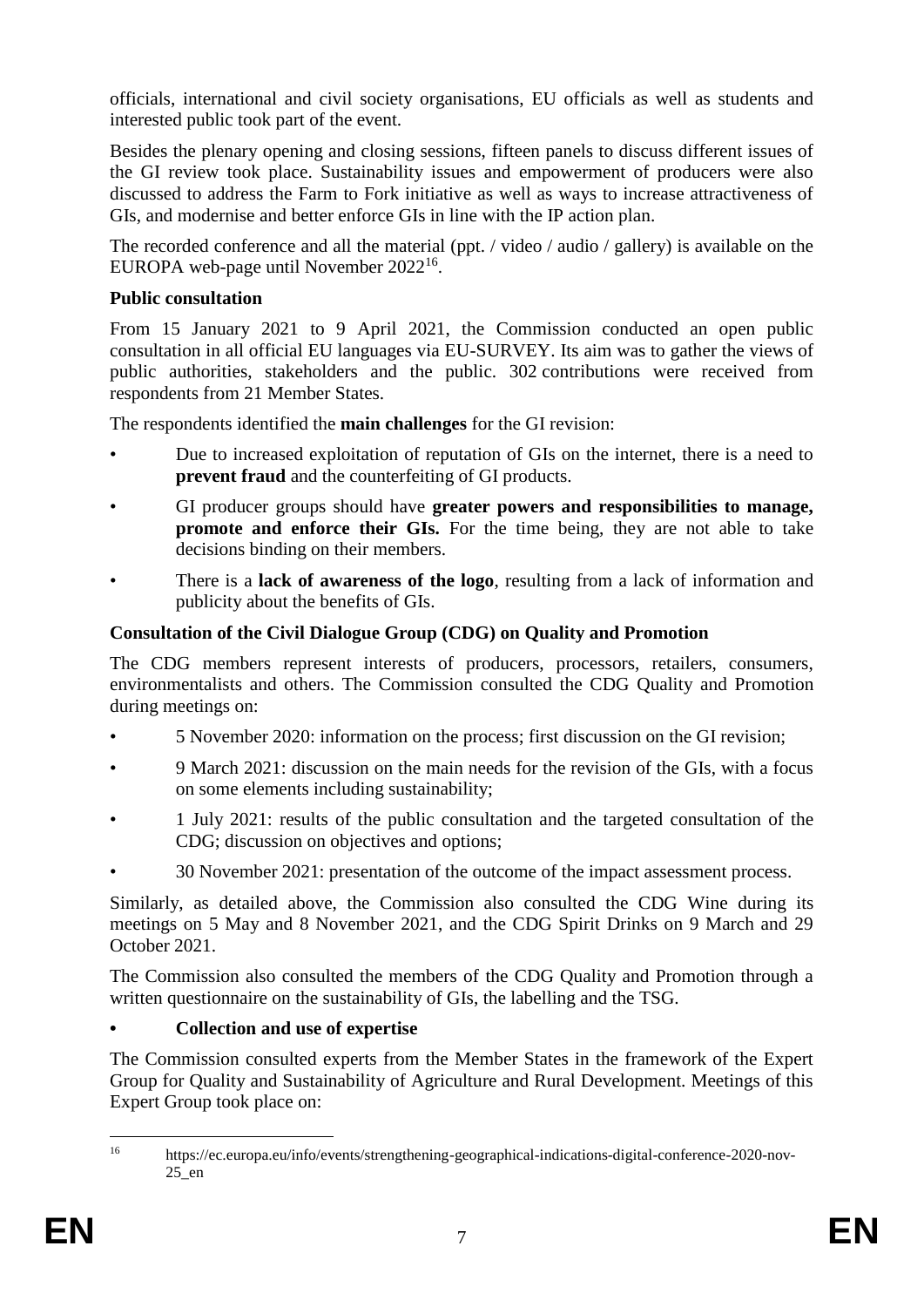- 23 February 2021: the context, challenges and objectives, and feedback on the Roadmap;
- 22 April 2021: results of the public consultation and the targeted consultation of the Expert group; overall approach;
- 23 September 2021: policy choices.

Prior to these meetings, the Commission also collected experience about implementation of the TSG scheme in the meeting of the Agricultural Policy Quality Committee on 19 October 2020, including in the form of a questionnaire.

The Commission also consulted the members of the Expert Group through a written questionnaire on the sustainability of GIs, simplification of the GI system with a focus on national process, relations with rural development policy and the TSG scheme.

As regards the **sustainability**, the driving opinion was that sustainability should not be imposed on the GI producers, but encouraged and accompanied. The existing practices in relation to sustainability are to be acknowledged and promoted. Member States' experts stressed particularly the importance of a gradual integration of sustainability requirements. There is a need for more support (e.g. for sustainability certification, relevant investments) and other forms of incentives (e.g. priority in funding) as well as information and promotion actions. With regard to concerns about nutritious food and healthy diet, the main opinion was that the focus on nutritional values and dietary needs should not dilute the concept of origin in GIs, i.e. of quality achieved through the correlation between human factors and natural factors in a given geographical area.

While the experts welcomed further **simplification of procedures** and reduction of administrative burden, they also indicated that a thorough and accurate examination of GI applications should precede over speed. Several experts favoured a better harmonisation of the procedural rules for all sectors and advocated for better guidelines and exchange of information to facilitate the circulation of best practices, in combination with a better performing IT application.

With regard to the main difficulties in the **national procedure**, two main elements stand out. First, bringing producers together in an active organisation appears to be difficult, because of limited time and resources. Producers show reluctance to cooperate at an early stage of a GI registration, and can disagree on the definition of the production process in a product specification. Drafting the product specification is the second difficulty encountered by producers: struggle in gathering evidence supporting that the product meets requirements for a GI, unclear description of the product specificities, lack of knowledge on which information is required, etc.

As regards the relation with **rural development interventions**, the majority of experts indicated the objective should not be only to raise consumers' awareness and promote the GI policy, but also to increase producers' competitiveness, encourage them to apply for the protection and improve sustainability.

Experts explained that the registration procedure for **TSGs** is considered complex and burdensome, hence clarification of criteria could be envisaged. They insisted on the fact that allowing TSGs to be freely produced outside their country of origin refrains producers from participating in the scheme, as they do not see the benefit of taking the registration burden.

# **• Impact assessment**

The work on the Impact Assessment was carried out from October 2020 to September 2021, during which an inter-service steering group met four times. Representatives of twelve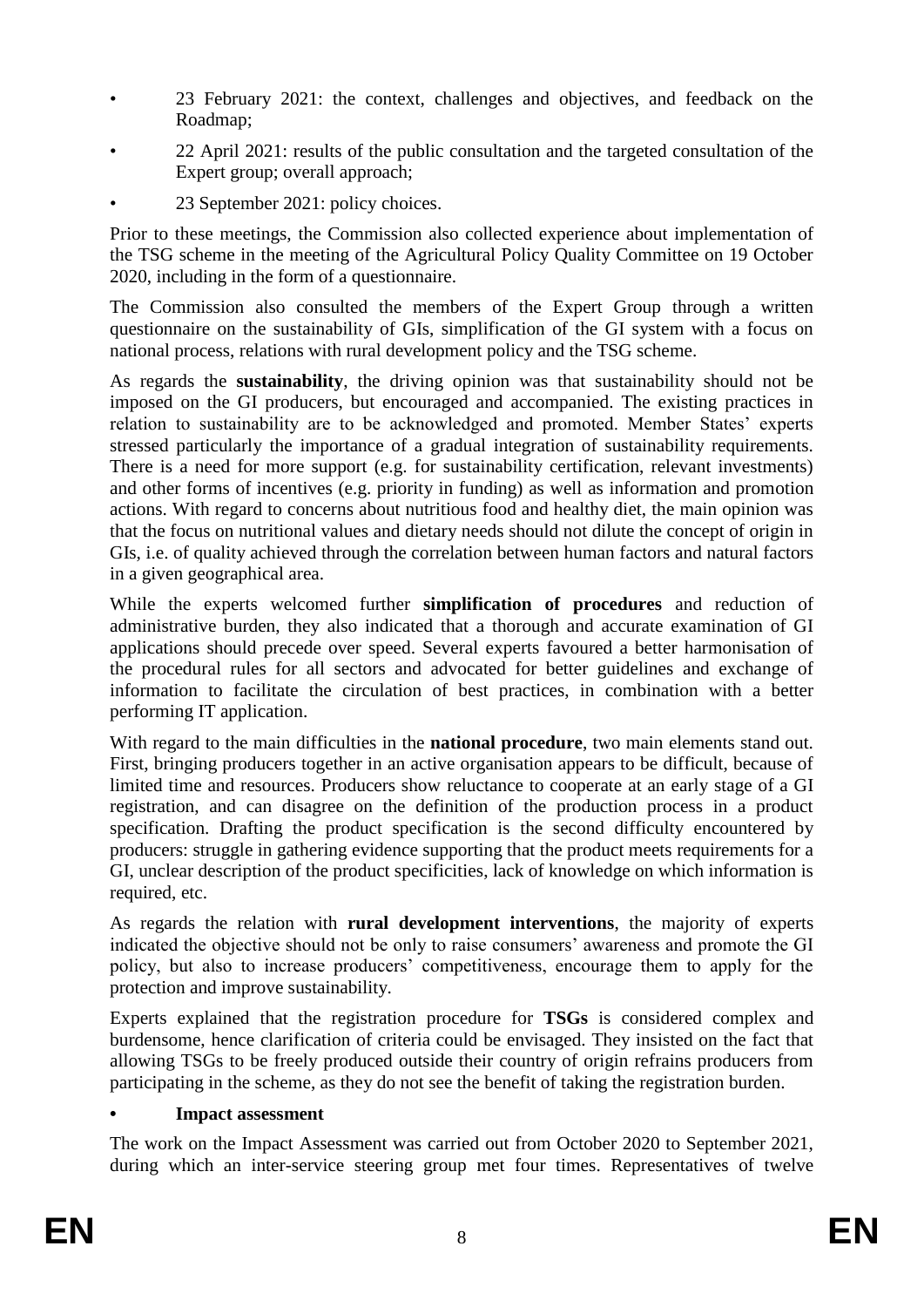Directorates General and Commission Services (ISSG), and of EUIPO participated in the group. The content of the impact assessment report has been developed and improved with the contributions and comments of the services that participated actively to this ISSG.

The Regulatory Scrutiny Board issued a negative opinion on the draft Impact Assessment Report following the meeting on 30 June 2021. The main observations of the Board included:

- The report does not provide a clear rationale and sufficient evidence to support the need for action in the areas of sustainability, healthy diets, use of logos and supply chain imbalances.
- The report does not bring out clearly enough the available policy choices. It does not explore sufficiently alternative combinations of policy actions that could offer a better mix or are politically most relevant.
- The report is not sufficiently clear on the involvement of an agency and the related costs.
- The report does not sufficiently differentiate the views of different stakeholders on key issues.

The ISSG was consulted in writing during the period 10-15 September 2021 on the revised version of the Impact Assessment Report, following the comments of the Regulatory Scrutiny Board. Comments were duly taken into account in the revised version.

The required clarifications and complements were added in the Impact Assessment Report and its Annexes and resubmitted to the Board on 25 September 2021. On this basis, the Board issued a positive opinion with reservations<sup>17</sup> on 24 October 2021. While acknowledging improvements in the report, the Board requested further clarifications on the following issues:

- The selection of the preferred set of policy actions is not coherent with the rest of the report. The report does not provide a clear identification and consistent assessment and comparison of alternative policy action packages.
- The report does not sufficiently justify the preferred policy action regarding the involvement of an agency.
- The views of different categories of stakeholders are not sufficiently reflected in the main report.

All comments of the Board were addressed in the final version of the Impact Assessment Report and its executive summary $18$ .

The impact assessment process tested three policy options for the revision of GIs.

**The first option — <b>Improve and support** — aims at improving the instruments already in place and providing further support to producers, Member States' authorities and other stakeholders. Main focus is on guidance (e.g. linked to enforcement, the assessment of files and legal interpretation/clarification), re-enforced cooperation among Member States and capacity building activities, including on sustainability issues. Procedures will be improved by aligning them across the sectors. A more flexible approach towards the Union logos is targeting their increased use by producers.

The TSG scheme is replaced by an official recognition of traditional agricultural products and foodstuffs by Member States' authorities with a limited list of criteria to be set at the Union

 $17$  $\frac{17}{18}$  Insert hyperlink when published

Insert hyperlink when published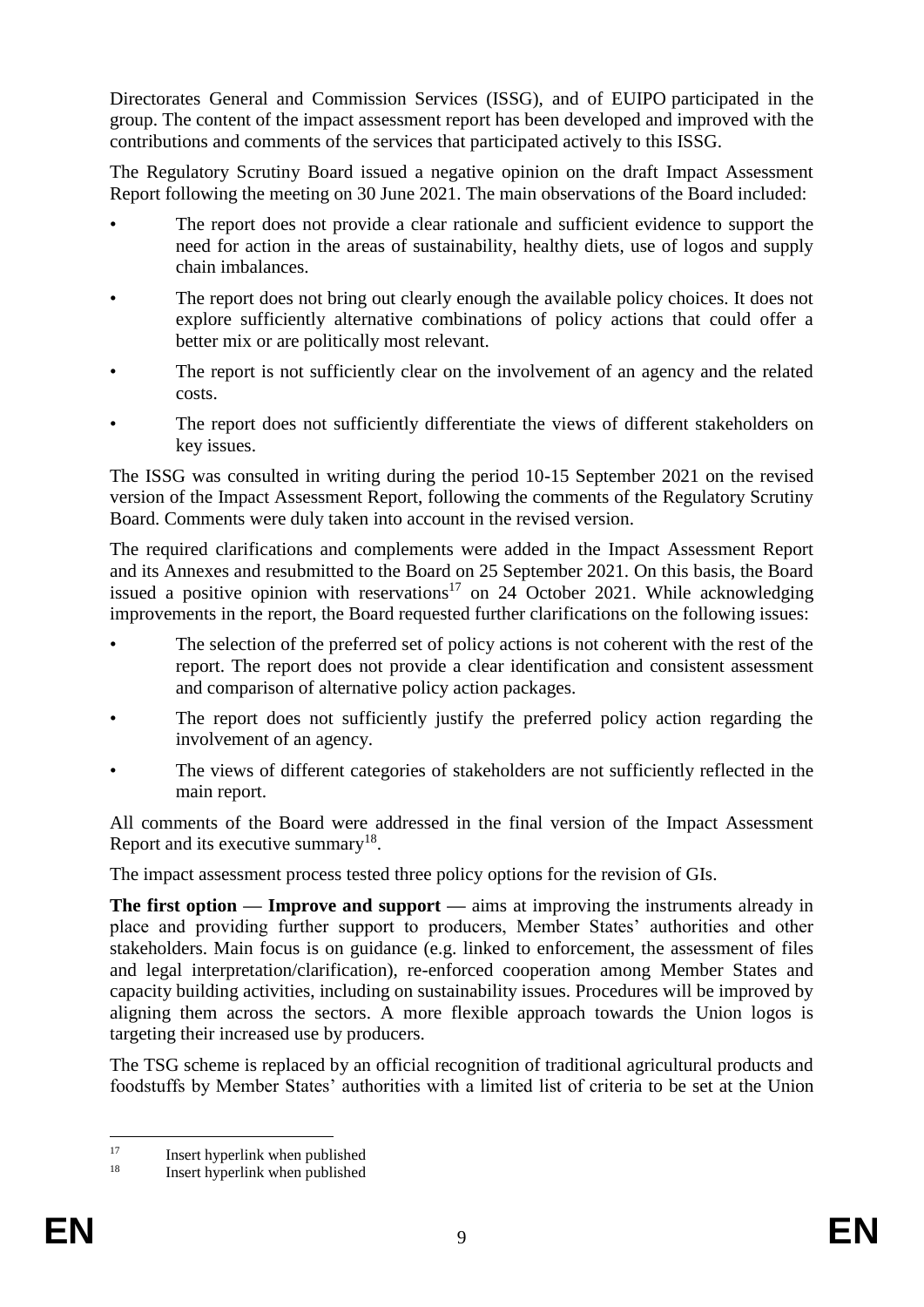level while Member States would notify the names of traditional products to the Commission in order to be made public.

**The second option — Better define and reinforce —** reinforces the protection of GIs and improves the level playing field amongst operators through a single set of control procedures for all sectors and the development of detailed rules on the respect of GIs in relation to internet sales. It also defines the role GI producer groups can play, on a voluntary basis, in contributing to addressing the societal concerns on sustainability through inclusion of sustainability criteria in product specifications, and in strengthening the management and enforcement of their GI assets. The specific roles of GI producer groups, recognised by Member States' authorities, would be extended to all sectors. The use of the logo on the product label is not obligatory and producers can decide on its size and place on the label. Legislation will benefit from clarifications of the legal terminology, built-in flexibilities regarding the production process and the creation of a single set of simplified procedural rules.

As part of this option, Union management structures for assessing GIs are to be reinforced through involvement of an existing agency in the registration procedure. While the national level assessment would remain with Member States, an agency would provide technical assistance to the Commission during the EU-level scrutiny of applications and oppositions. While the Impact Assessment Report implicitly foresees decisions also taken by an agency, for reasons of retaining close legislative control, the Commission shall take all legal decisions.

**The third option — Harmonise and upgrade** — ensures full harmonisation through the creation of a single Regulation containing unified enforcement and control rules. Similarly, provisions related to protection and procedural rules will be streamlined into one single basic act. Use of the prescribed logos is obligatory across all sectors. However, harmonisation will not affect GI definitions and will maintain the specificities of particular sectors. Sustainability criteria for GI production would be defined in the Union legislation and enforced via their integration in the product specification, making them subject to official controls. In addition to the actions provided under the previous policy option, specific guidelines on the functioning of the GI producer groups will strengthen their position in the GI value chains and allow for better management of their GI assets.

This option envisages to fully outsource the registration process to an existing agency, and provides the possibility of an appeal to an appellate body. It allows for various degrees of involvement of Member States: initial national level assessment as under current rules, consultation of Member States or no involvement of Member States.

The TSG scheme would be abandoned. Those traditional food names that are able to meet the criteria for a PDO or a PGI could be registered as such while other traditional names could be registered as a trade mark.

The impact assessment has concluded that **the second option has the most merits**. This option scores the highest as regards the comparison of costs and benefits for GI producers. While producers will benefit from a faster and better protection, the costs, notably related to the length of the registration procedure and resources needed, will decrease. Voluntary inclusion by the GI producer group of sustainability criteria in the product specification would entail additional compliance and certification costs that could be partly offset by support measures in the framework of the rural development policy; this would meet consumers' expectations for products with a higher ambition in sustainability aspects.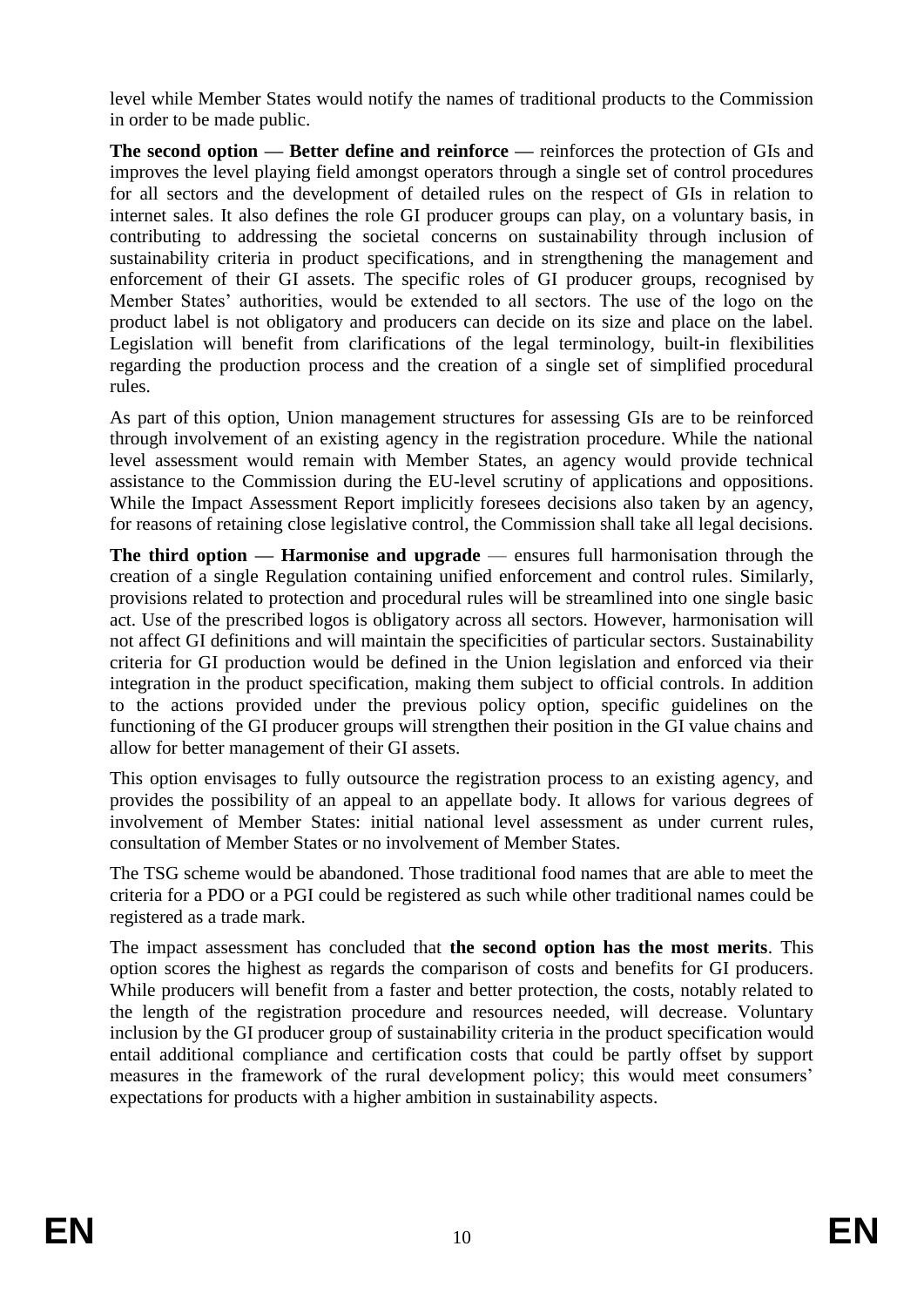# **• Regulatory fitness and simplification**

The proposal is based on a regulatory fitness check and the analysis of the simplification potential.

The proposed Regulation simplifies administration of GIs by proving for a single set of procedural and control rules for all sectors. It harmonises the protection provisions for all sectors as well. It thus ensures coherence and makes the system of GIs more easily understandable for stakeholders.

The main elements of simplification are:

- a single set of rules for application processes and controls, with benefits in terms of coherence of rules across sectors, ending current divergences in procedures;
- clarifications are introduced in particular in relation to IPR;
- simpler concepts are introduced, notably in the TSG scheme, to improve their understanding for producers and consumers

As regards the reduction of administrative burden, the proposal provides for technical assistance in the registration procedure by an existing EU agency and full exploitation of digital tools. The impact assessment shows that technical assistance will result in improvements in length of time, quality of applications (due to feedback cycle), quality of assessments and burden reduction on producers and Member States. This will require less public administration capacity and resources, and will shorten the registration time.

The new domain name information and alert system to be established by EUIPO shall provide GI applicants with an additional digital tool as part of the application process to better protect and enforce their GI rights.

# **• Fundamental rights**

The Union is obliged under the EU Charter of Fundamental Rights<sup>19</sup> (Article 17(2)) to protect intellectual property. The measures foreseen will create better conditions for the protection of GIs and decrease the risk of usurpation, imitation and evocation of GI names, thus contributing to securing producers' incomes. A more harmonised approach to procedural rules should result in a more efficient registration process, with shorter registration times, reduced burdens on producers and higher quality of registration processes, thereby respecting the Commission's obligation to handle GI applications impartially, fairly and within a reasonable time.

# **4. BUDGETARY IMPLICATIONS**

The proposal does not have any budgetary implications.

# **5. OTHER ELEMENTS**

# **• Implementation plans and monitoring, evaluation and reporting arrangements**

The implementation of the measures will be monitored and reported upon, based on the core monitoring indicators for the main operational objectives, listed in the Impact Assessment Report.

 $19$ 

<sup>19</sup> https://ec.europa.eu/info/aid-development-cooperation-fundamental-rights/your-rights-eu/eu-charterfundamental-rights\_en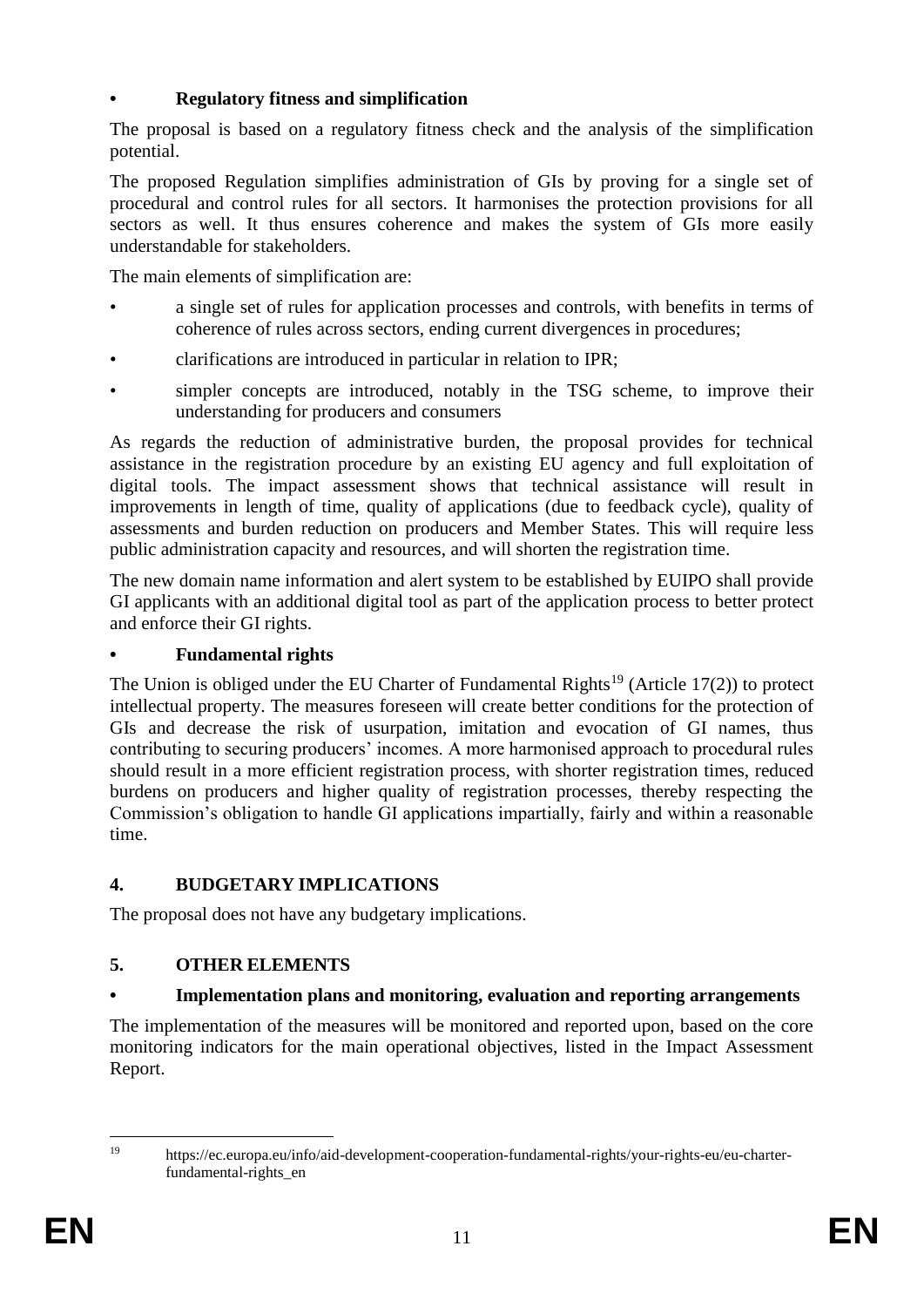To monitor contribution of GIs to sustainable development and ensure transparency, GIview includes a section for each registered geographical indication where Member States' authorities will include the sustainability statement.

The 2016 Interinstitutional Agreement on Better Law-Making provides that the three Institutions agree to systematically consider the use of review clauses in legislation, and that account is taken of the time needed for implementation and for gathering evidence on results and impacts. Based on this, the Commission shall carry out an evaluation no sooner than five years after the date of application of the Regulation. The evaluation will be conducted according to the Commission's Better Regulation Guidelines.

# **• Detailed explanation of the specific provisions of the proposal**

The proposal consists of a set of rules designed to put in place a coherent system for GIs aimed at assisting producers to better communicate the qualities, characteristics and attributes of their GI products, and at ensuring appropriate consumer information. Moreover, the proposal clarifies and improves the TSG scheme while it makes no changes to the scheme for optional quality terms.

The proposal includes the following provisions:

# **Title I: General provisions**

General provisions define the subject being the GIs, protecting the names of wines, spirit drinks and agricultural products. They also provide the definitions of terms specifically used in the Regulation, as well as data protection rules.

# **Title II: Geographical indications**

Chapter 1: General provisions

The general provisions explain that the objective of the GI system is to provide a unitary and exclusive system protecting the names of wines, spirit drinks and agricultural products having characteristics, attributes and reputation linked to their place of production. [LS: They provide the classification of products covered. They also provide the definitions of terms specifically used in this Title.

Chapter 2: Registration of geographical indications

This Chapter provides notably for the uniform rules for registration, both at national and Union level including the opposition procedure; defines the applicant and lists requirements for the applicant; specifies the content of application documents, and defines the role of the register. It lays down the transitional protection and transitional measures. It also includes provisions on the amendments to the product specification and on the cancellation of the registered GI.

# Chapter 3: Protection of geographical indications

The level of protection of GIs is laid down in this Chapter. The Chapter also lays down rules for GIs when used as ingredients, clarifies generic terms and registration of homonymous GIs, as well as the relationship with trade marks. It provides rules for the recognised producer groups. The relationship with the use of terms in internet domain names is defined. Finally, this Chapter includes the rules for the use of Union symbols, indications and abbreviations on the labelling and advertising material of the product concerned.

Chapter 4: Checks and enforcement

The rules on the checks are laid down in this Chapter, including both verification that a product designated by a GI has been produced in conformity with the corresponding product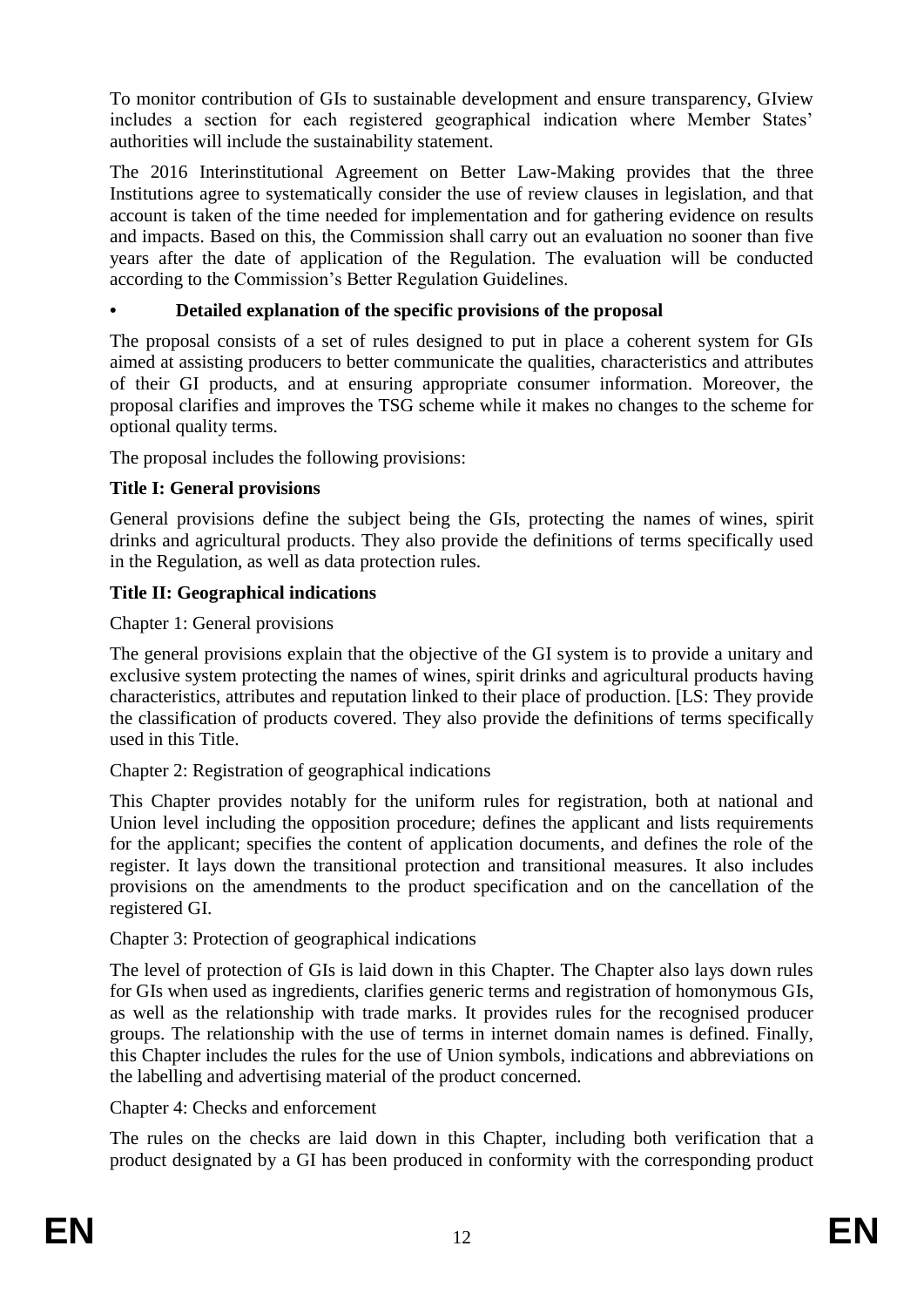specification; and monitoring of the use of GIs in the marketplace. It also prescribes mutual assistance between Member states' authorities. Finally, it requires that the proof of certification should be provided by the enforcement authorities on a request by a producer.

Chapter 5: Supplementary elements of the registration procedure

Under this Chapter, criteria are established for monitoring the performance of the European Union Intellectual Property Office (EUIPO) which will provide technical assistance to the Commission as regards the scrutiny of applications.

Chapter 6: Geographical indications of agricultural products

This Chapter provides for the definition of a Protected Designation of Origin and a Protected Geographical Indication for agricultural products. It prescribes the content of the product specification and of the single document for GIs of agricultural products. Besides this, it includes rules that are specific for this sector, notably on plant varieties and animal breeds, the sourcing of feed and of raw materials.

Chapter 7: Procedural provisions

This Chapter lays down that the Commission shall be assisted by the Geographical Indications **Committee** 

Chapter 8: Transitional and final provisions (geographical indications)

This Chapter lays down that the Commission shall be assisted by the Geographical Indications Committee. It also provides for the continuity of the registers and clarifies the rules for applications submitted before the entry into force of this Regulation.

# **Title III: Quality schemes**

Chapter 1: Traditional specialities guaranteed

This Chapter lays down the rules for the TSG scheme. In comparison to the existing rules, it clarifies the criteria for the registration of TSGs; notably, it no longer requires those to have a specific character. Procedural rules are also clarified and streamlined.

Chapter 2: Optional quality terms

This Chapter lays down the rules for optional quality terms. No changes have been done to the existing legislation in this area.

Chapter 3: Procedural provisions

This Chapter lays down that the Commission shall be assisted by the Agricultural Quality Committee.

# **Title IV: Amendments to Regulations (EU) No 1308/2013, (EU) 2019/787 and (EU) 2017/1001 [BT: order of Regulations]**

This Title includes the provisions amending Regulation (EU) No 1308/2013 and Regulation (EU) 2019/787, notably due to a new harmonised set of rules for protection, registration procedure and control and enforcement, laid down in the previous chapters of this Regulation. It amends Regulation (EU) 2017/1001 to give to EUIPO the tasks of administration of geographical indications.

# **Title V: Transitional and final provisions**

The power to adopt delegated acts is conferred on the Commission subject to the conditions laid down in the Regulation. This Chapter also clarifies the transitional rules, notably that the applications submitted before the entry into force of this Regulation have to respect the rules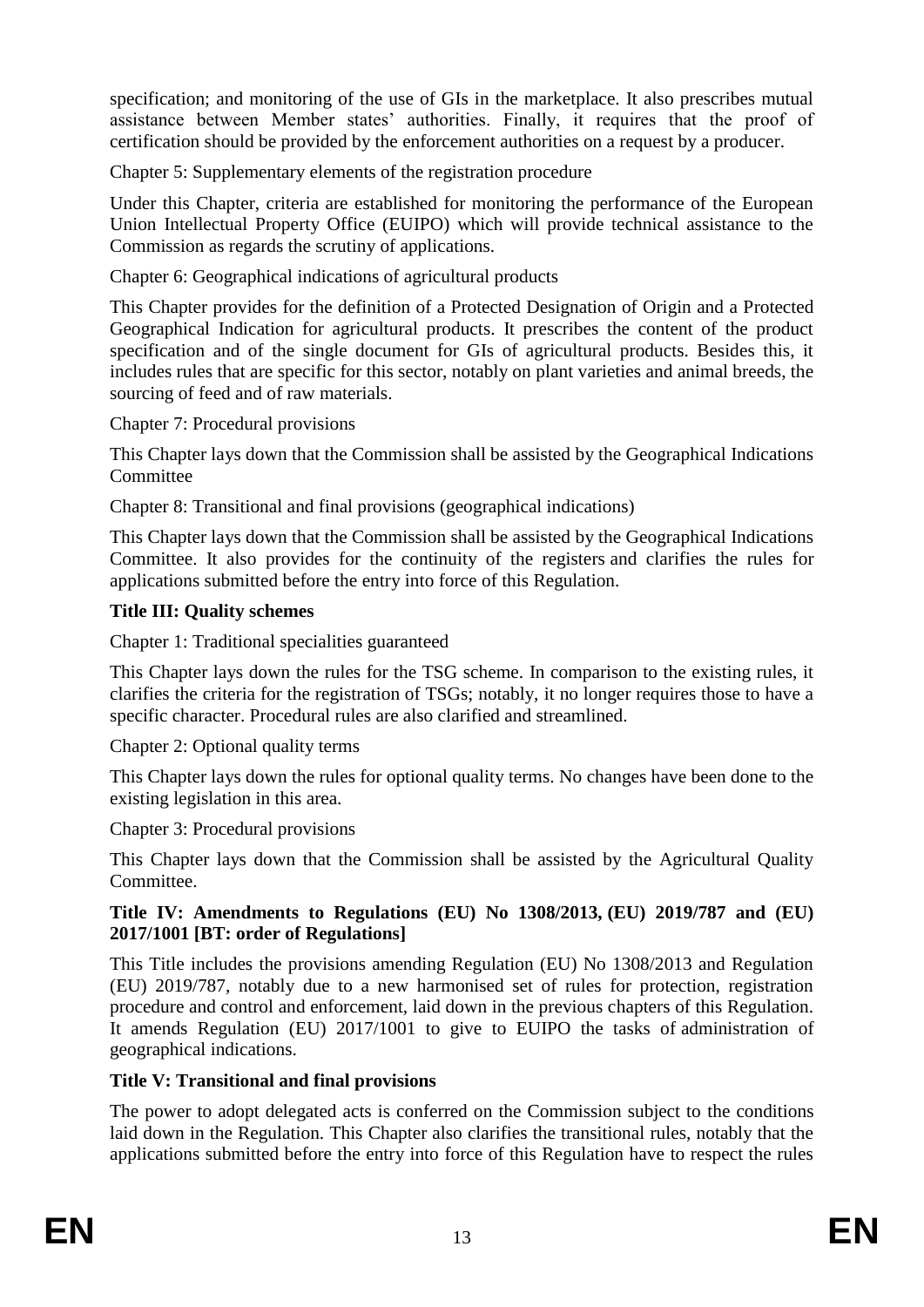applicable before its entry into force. The entry into force of the Regulation is defined on the [...] day following that of its publication in the *Official Journal of the European Union*.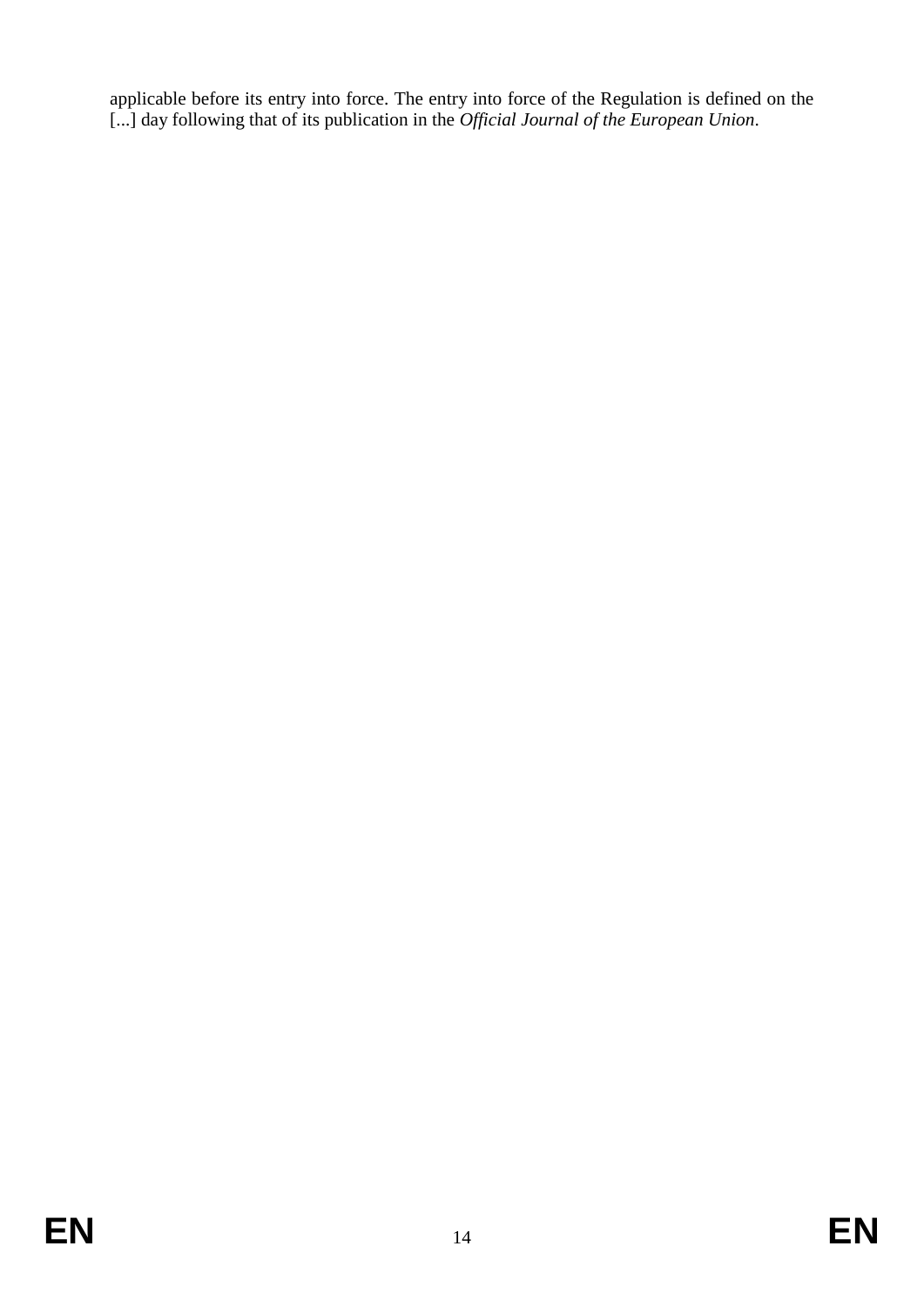2022/0089 (COD)

### Proposal for a

# **REGULATION OF THE EUROPEAN PARLIAMENT AND OF THE COUNCIL**

#### **on European Union geographical indications for wine, spirit drinks and agricultural products, and quality schemes for agricultural products, amending Regulations (EU) No 1308/2013, (EU) 2017/1001 and (EU) 2019/787 and repealing Regulation (EU) No 1151/2012**

#### THE EUROPEAN PARLIAMENT AND THE COUNCIL OF THE EUROPEAN UNION,

Having regard to the Treaty on the Functioning of the European Union, and in particular Article 43(2) and the first paragraph of Article 118 thereof,

Having regard to the proposal from the European Commission,

After transmission of the draft legislative act to the national Parliaments,

Having regard to the opinion of the European Economic and Social Committee<sup>20</sup>,

Having regard to the opinion of the Committee of the Regions<sup>21</sup>,

Acting in accordance with the ordinary legislative procedure,

Whereas:

- (1) The European Green Deal<sup>22</sup> included the design of a fair, healthy and environmentallyfriendly food system ("farm to fork") among the policies to transform the Union's economy for a sustainable future.
- (2) Commission Communication of 20 May 2020 on 'A Farm to Fork Strategy for a fair, healthy and environmentally-friendly food system' which called for a transition to sustainable food systems, also calls to strengthen the legislative framework on geographical indications and, where appropriate, include specific sustainability criteria. In the Communication, the Commission committed to strengthen, among other players, the position of producers of products with geographical indications, their cooperatives and producer organisations in the food supply chain.
- (3) In its Communication of 25 November 2020 titled 'Making the most of the EU's innovative potential – An intellectual property action plan to support the EU's recovery and resilience', the Commission undertook to look at ways to strengthen, modernise, streamline and better enforce geographical indications for agricultural products, wine and spirit drinks.
- (4) The quality and diversity of the Union's wine, spirit drinks and agricultural production is one of its important strengths, giving a competitive advantage to the Union's producers and making a major contribution to its living cultural and gastronomic heritage. This is due to the skills and determination of Union producers who have kept

1

<sup>&</sup>lt;sup>20</sup> OJ C XX, XX.X.2022, p. XX.<br>
<sup>21</sup> OJ C VY, XX V 2022, p. XX.

<sup>21</sup> OJ C XX, XX.X.2022, p. XX.

https://ec.europa.eu/info/publications/communication-european-green-deal en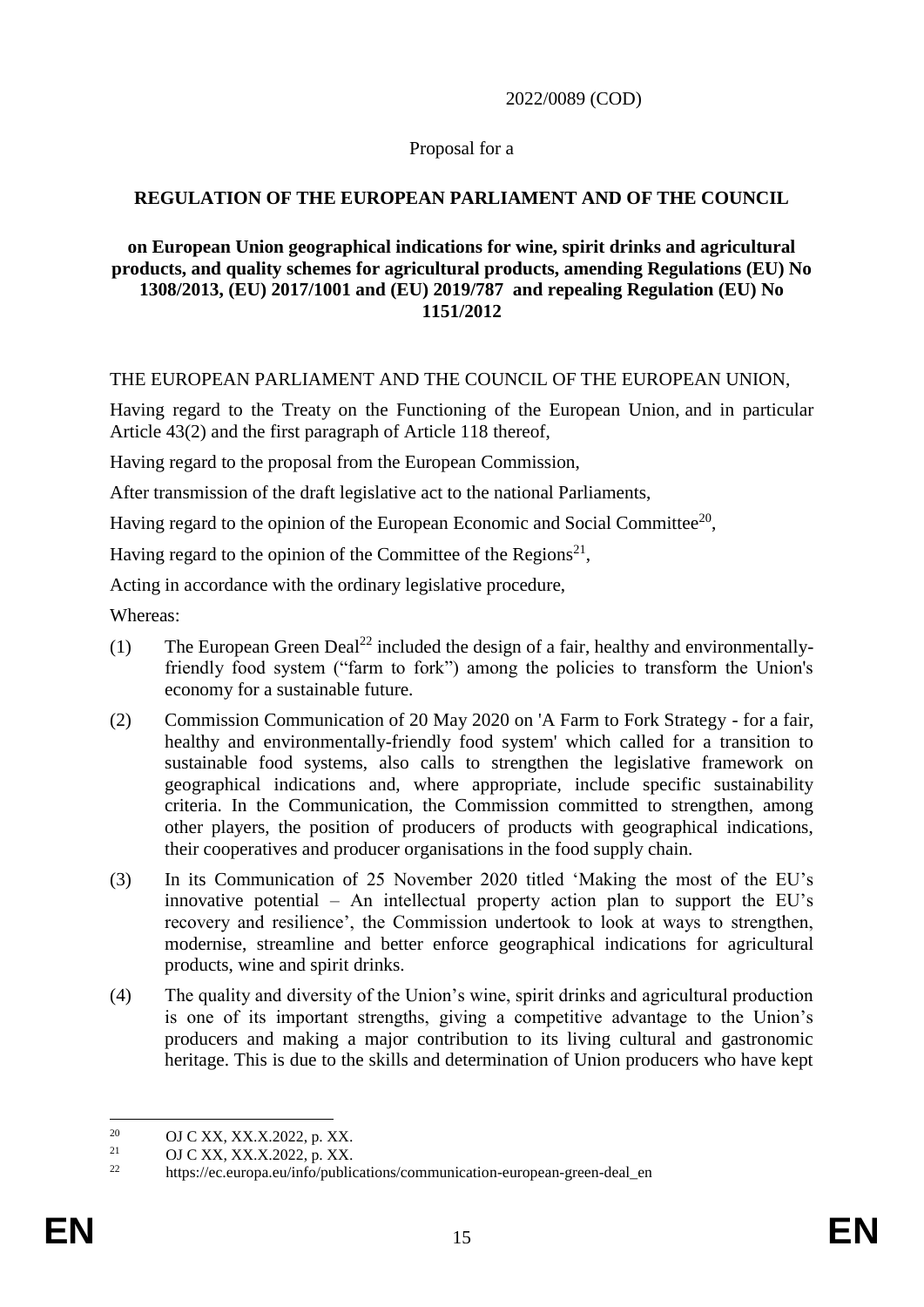traditions alive while taking into account the developments of new production methods and material.

- (5) Citizens and consumers in the Union increasingly demand quality as well as traditional products. They are also concerned to maintain the diversity of agricultural production in the Union. This generates a demand for wine, spirit drinks and agricultural products with identifiable specific characteristics, in particular those linked to their geographical origin.
- (6) The protection of natural persons in relation to the processing of personal data is a fundamental right. Regulation (EU) 2018/1725 of the European Parliament and of the Council<sup>23</sup> provides rules on the protection of natural persons with regard to the processing of personal data by the Union institutions, bodies, offices and agencies and on the free movement of such data. The roles of the Commission and of the Member States in relation to the processing of personal data in the procedures they are competent for need to be clearly defined in order to ensure a high level of protection. Processing of personal data is lawful when it is necessary for the performance of tasks carried out in the public interests. Procedures for registration, amendment or cancellation of geographical indications and traditional specialities guaranteed carried out in the framework of this Regulation, Regulation (EU) No 1308/2013 of the European Parliament and of the Council<sup>24</sup> and Regulation (EU) 2019/787 of the European Parliament and of the Council<sup>25</sup> should be properly carried out. Processing references concerning applicants in a registration, amendment or cancellation procedure, opponents, beneficiaries of transitional periods and bodies and natural persons delegated for certain official control tasks, in the context of the procedures of registration, amendment or cancellation of geographical indications and traditional specialities guaranteed, is necessary for the correct management of these procedures. In addition, those procedures have a public nature. Transparency is necessary to allow fair competition between the operators and to publicly identify the private and public economic interests linked to these procedures. With a view to minimising the exposure of personal data, the documents to be submitted in the course of the relevant procedures should as far as possible avoid requirements for submission of personal data. Nonetheless, the Commission and the Member States may need to process information that contain personal data, such as personal names and contact details. Within this framework, for reasons of public interest and in accordance with Regulation (EU) 2018/1725, the Commission and the Member States should be allowed to process such personal data and to disclose or make it public when this is needed to identify applicants in a registration, amendment or cancellation procedure, opponents in an opposition procedure, beneficiaries of a transitional period granted to

<sup>1</sup> <sup>23</sup> Regulation (EU) 2018/1725 of the European Parliament and of the Council of 23 October 2018 on the protection of natural persons with regard to the processing of personal data by the Union institutions, bodies, offices and agencies and on the free movement of such data, and repealing Regulation (EC) No 45/2001 and Decision No 1247/2002/EC, OJ L 295, 21.11.2018, p. 39–98.

<sup>&</sup>lt;sup>24</sup> Regulation (EU) No 1308/2013 of the European Parliament and of the Council of 17 December 2013 establishing a common organisation of the markets in agricultural products and repealing Council Regulations (EEC) No 922/72, (EEC) No 234/79, (EC) No 1037/2001 and (EC) No 1234/2007, OJ L 347, 20.12.2013, p. 671–854.

<sup>&</sup>lt;sup>25</sup> Regulation (EU)  $\frac{2019}{787}$  of the European Parliament and of the Council of 17 April 2019 on the definition, description, presentation and labelling of spirit drinks, the use of the names of spirit drinks in the presentation and labelling of other foodstuffs, the protection of geographical indications for spirit drinks, the use of ethyl alcohol and distillates of agricultural origin in alcoholic beverages, and repealing Regulation (EC) No 110/2008, OJ L 130, 17.5.2019, p. 1–54.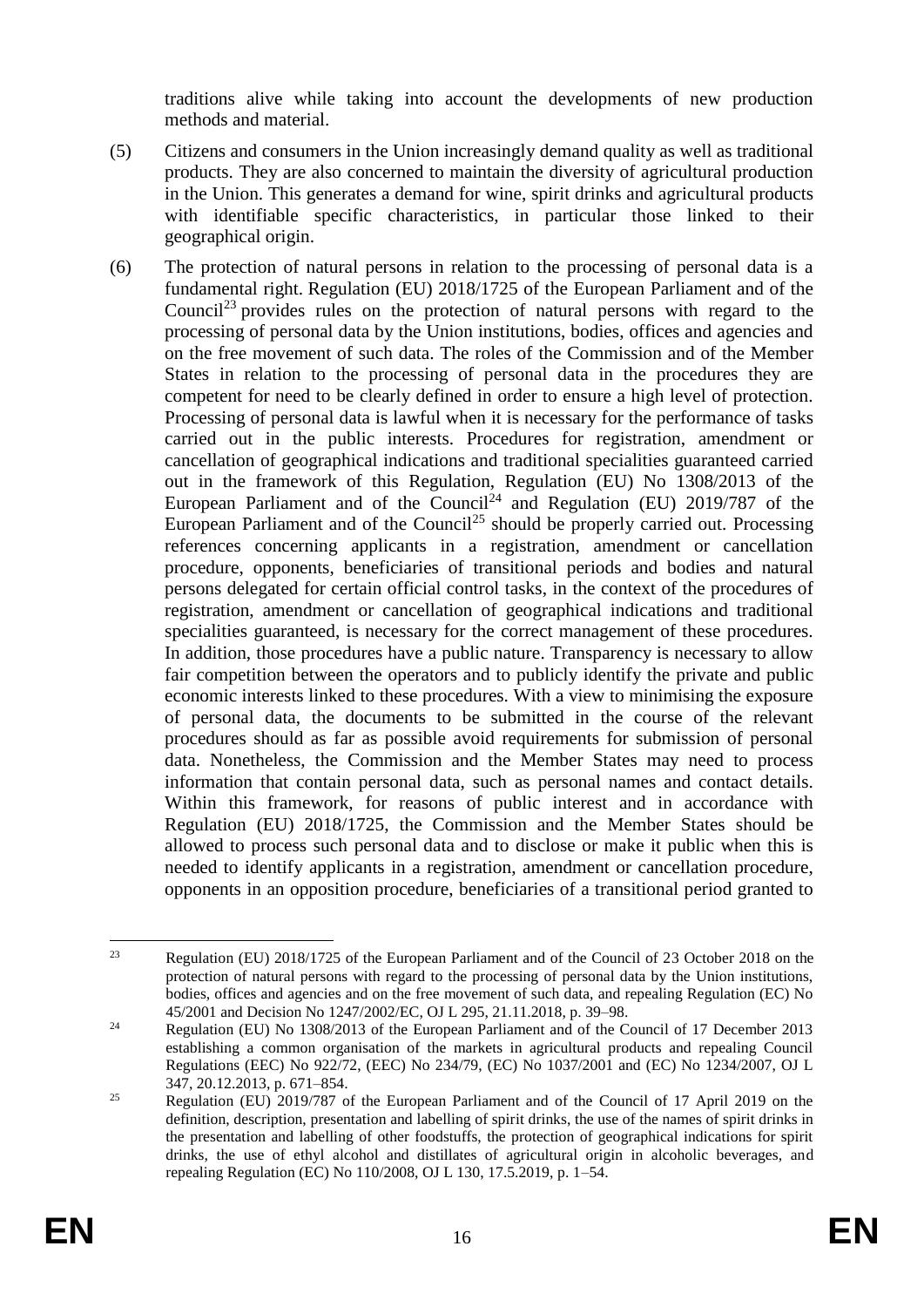derogate to the protection of a registered name and bodies delegated to carry out the verification on compliance with product specification.

- (7) For the purpose of applying Regulation (EU) 2018/1725 the Commission is the authority with whom the owners of personal data may exercise the related rights, by sending comments, raising questions or concerns, or submitting a complaint regarding the collection and use of the personal data. It should, therefore, be clarified that the Commission is considered the controller within the meaning of Regulation (EU) 2018/1725 in relation to the processing of personal data in the procedures for which it is responsible under this Regulation, Regulation (EU) No 1308/2013, Regulation (EU) 2019/787 and the provisions adopted pursuant thereto.
- (8) Regulation (EU)  $2016/679^{26}$  of the European Parliament and of the Council applies to the processing of personal data carried out by Member States in the course of the relevant procedures. For the purpose of applying that Regulation the competent authorities of the Member States are the authorities with whom the owners of personal data may exercise the related rights, by sending comments, raising questions or concerns, or submitting a complaint regarding the collection and use of the personal data. It should, therefore, be clarified that the Member States are considered controllers within the meaning of Regulation (EU) 2016/679 in relation to the processing of personal data in the procedures for which they are responsible under this Regulation, Regulation (EU) No 1308/2013, Regulation (EU) 2019/787 and the provisions adopted pursuant thereto.
- (9) Ensuring uniform recognition and protection throughout the Union for the intellectual property rights related to names protected in the Union is a priority that can be effectively achieved only at Union level. Geographical indications protecting the names of wines, spirit drinks and agricultural products having characteristics, attributes or reputation linked to their place of production are an exclusive Union's competence. A unitary and exclusive system of geographical indications therefore needs to be provided. Geographical indications are a collective right held by all eligible producers in a designated area willing to adhere to a product specification. Producers acting collectively have more powers than individual producers and take collective responsibilities to manage their geographical indications, including responding to societal demands for products resulting from sustainable production. Operating geographical indications reward producers fairly for their efforts to produce a diverse range of quality products. At the same time, this can benefit the rural economy, which is particularly the case in areas with natural or other specific constraints, such as mountain areas and the most remote regions, where the farming sector accounts for a significant part of the economy and production costs are high. In this way, quality schemes are able to contribute to and complement rural development policy as well as market and income support policies of the CAP. In particular, they may contribute to the developments in the farming sector and, especially, disadvantaged areas. A Union framework that protects geographical indications by providing for their inclusion in a register at Union level facilitates the development of the agricultural sector, since the resulting, more uniform approach ensures fair competition between the producers of products bearing such indications and enhances the credibility of the products in the consumers' eyes. The system of geographical indications aims at enabling consumers to make more informed purchasing choices and, through labelling and advertising, helping them to correctly

 $26$ reference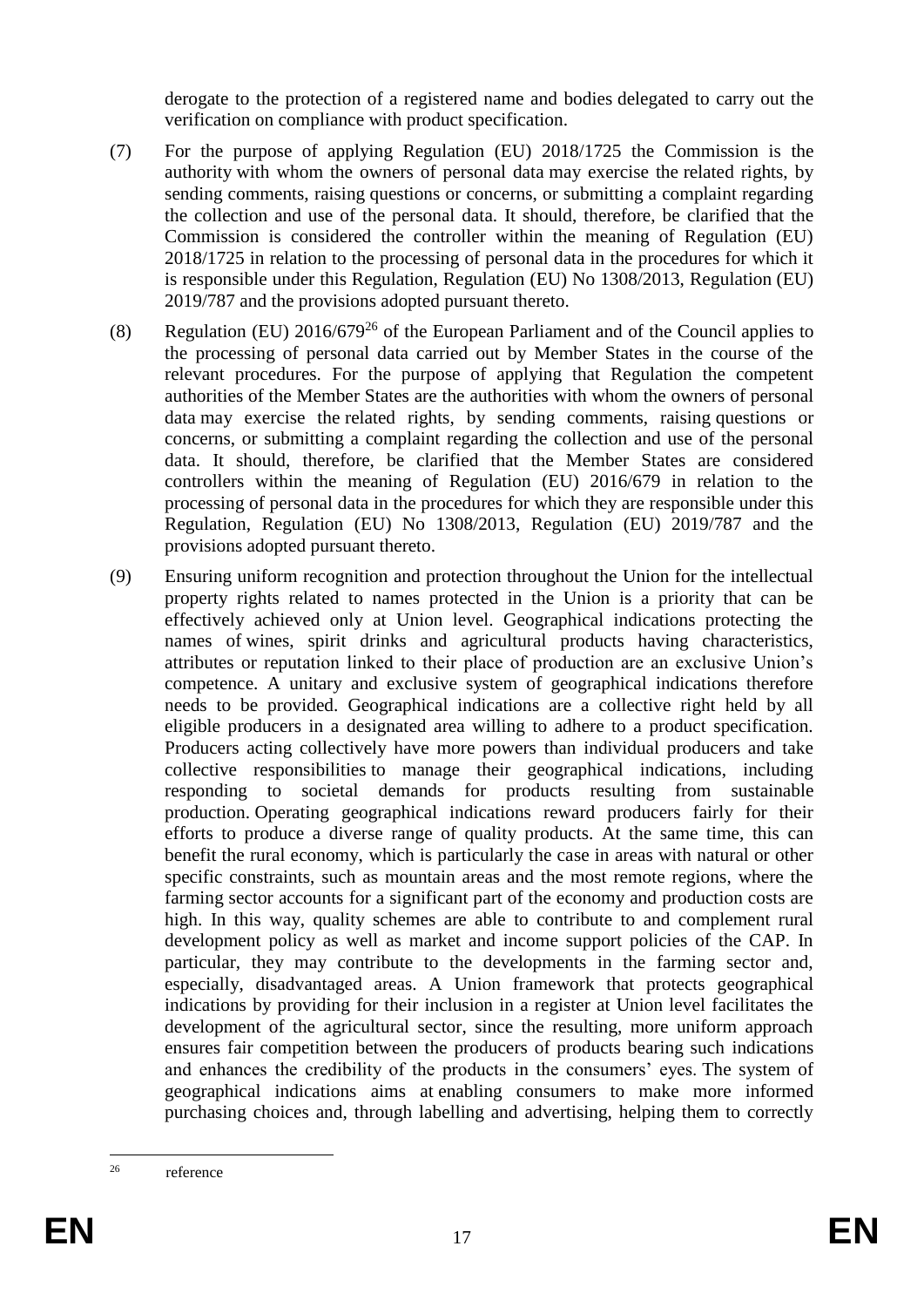identify their products on the market. Geographical indications, being a type of intellectual property right, help operators and companies valorise their intangible assets. To avoid creating unfair conditions of competition and to sustain the internal market, any producer, including a third country producer, should be able to use a registered name and market products designated as geographical indications throughout the Union and in electronic commerce, provided that the product concerned complies with the requirements of the relevant specification and that the producer is covered by a system of controls. In light of the experience gained from the implementation of Regulations (EU) No 1308/2013, (EU) 2019/787 and (EU) No  $1151/2012$  of the European Parliament and of the Council<sup>27</sup>, there is a need to address certain legal issues, to clarify and simplify some rules and to streamline the procedures.

- (10) In order to comply with the definition of agricultural products in the international framework, i.e. World Trade Organisation, the use of the combined nomenclature should be provided for geographical indications.
- (11) The Union has for some time been aiming at simplifying the regulatory framework of the Common Agricultural Policy. This approach should also apply to regulations in the field of geographical indications, without calling into question the specific characteristics of each sector. In order to simplify the lengthy registration and amendment procedures, harmonised procedural rules for geographical indications for wine, spirit drinks and agricultural products should be laid down in a single legal instrument, while maintaining product specific provisions for wine in Regulation (EU) No 1308/2013, for spirit drinks in Regulation (EU) 2019/787 and for agricultural products in this Regulation. The procedures for the registration, amendments to the product specification and cancellation of the registration in respect of geographical indications originating in the Union, including opposition procedures, should be carried out by the Member States and the Commission. The Member States and the Commission should be responsible for distinct stages of each procedure. Member States should be responsible for the first stage of the procedure, which consists of receiving the application from the producer group, assessing it, including running a national opposition procedure, and, following the results of the assessment, submitting the application to the Commission. The Commission should be responsible for scrutinising the application in the second stage of the procedure, including running a worldwide opposition procedure, and taking a decision on granting the protection to the geographical indication or not. Geographical indications should be registered only at Union level. However, with effect from the date of application with the Commission for registration at Union level, Member States should be able to grant transitional protection at national level without affecting the internal market or international trade. The protection afforded by this Regulation upon registration should be equally available to geographical indications of third countries that meet the corresponding criteria and that are protected in their country of origin. The Commission should carry out the corresponding procedures for geographical indications originating in third countries.
- (12) To contribute to the transition to a sustainable food system and respond to societal demands for sustainable, environmentally and climate friendly, animal welfare ensuring, resource efficient, socially and ethically responsible production methods, producers of geographical indications should be encouraged to adhere to sustainability

 $27$ <sup>27</sup> Regulation (EU) No 1151/2012 of the European Parliament and of the Council of 21 November 2012 on quality schemes for agricultural products and foodstuffs (OJ L 343, 14.12.2012, p. 1).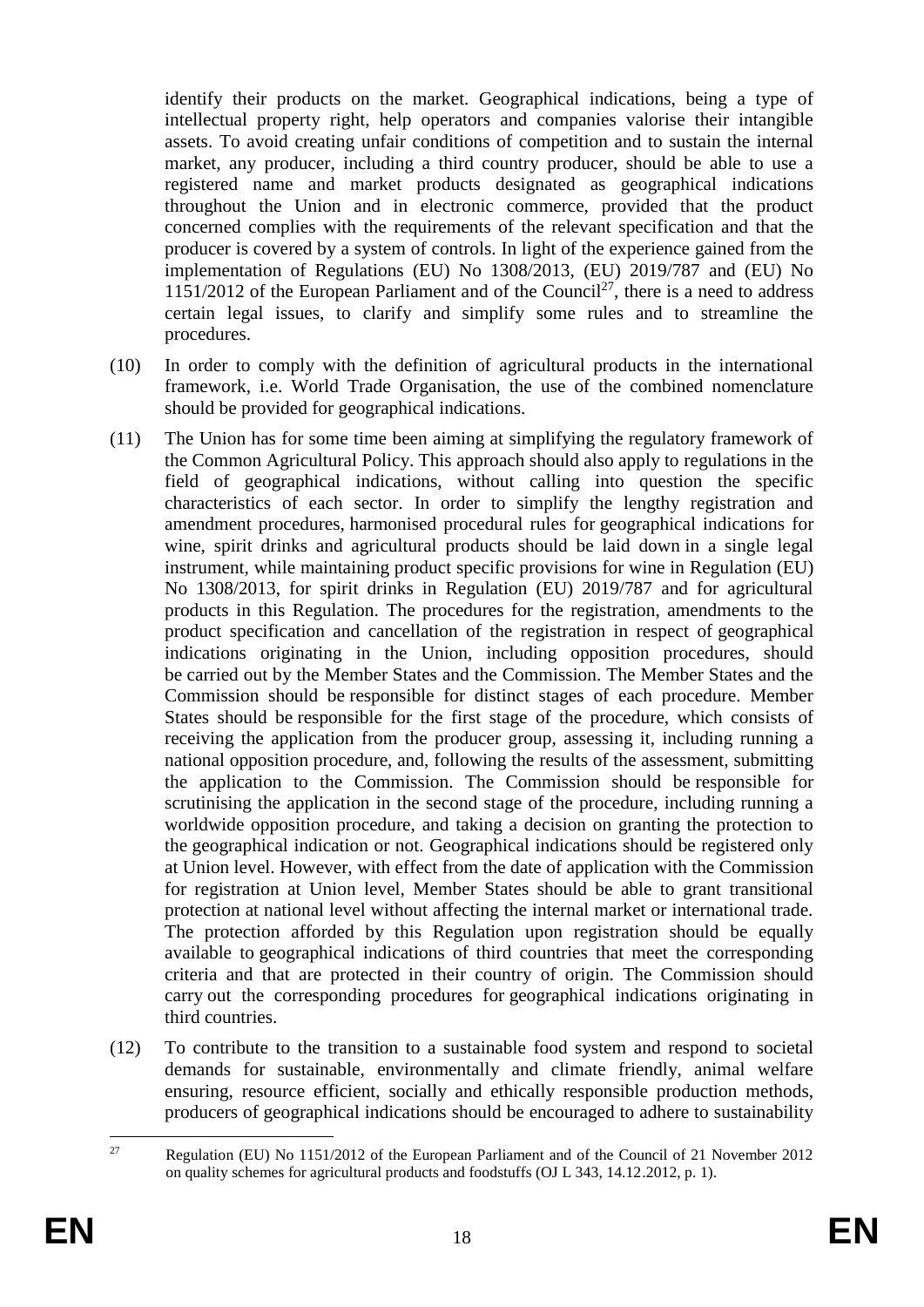standards that are more stringent than the mandatory ones and go beyond good practice. Such specific requirements could be set out in the product specification.

- (13) To ensure coherent decision-making as regards applications for protection and judicial challenges against them, submitted in the national procedure, the Commission should be informed in a timely and regular manner when procedures are launched before national courts or other bodies concerning an application for registration forwarded by the Member State to the Commission and of their final results. For the same reason, where a Member State considers that a national decision on which the application for protection is based is likely to be invalidated as a result of national judicial proceedings, it should inform the Commission of that assessment. If the Member State requests the suspension of the scrutiny of an application at Union level, the Commission should be exempted from the obligation to meet the deadline for scrutiny established therein. In order to protect the applicant from vexatious legal actions and to preserve the applicant's right to secure the protection of a name within a reasonable time, the exemption should be limited to cases in which the application for registration has been invalidated at national level by an immediately applicable but not final judicial decision or in which the Member State considers that the action to challenge the validity of the application is based on valid grounds.
- (14) To allow operators, whose interests are affected by the registration of a name, to continue to use that name for a limited period of time, while contravening the protection regime established in Article [27,](#page-43-0) specific derogations for the use of the names in the form of transitional periods should be granted. Such periods can also be allowed to overcome temporary difficulties and with the long-term objective of ensuring that all producers comply with the product specification.
- (15) To ensure transparency and uniformity across Member States, it is necessary to establish and maintain an electronic Union register of geographical indications, registered as protected designations of origin or protected geographical indications. The register should provide information to consumers and to those involved in trade. The register should be an electronic database stored within an information system, and should be accessible to the public.
- (16) The Union negotiates international agreements, including those concerning the protection of designations of origin and geographical indications, with its trade partners. In order to facilitate the provision to the public of information about the names protected by those international agreements, and in particular to ensure protection and control of the use to which those names are put, those names may be entered in the Union register of geographical indications. Unless specifically identified as designations of origin in such international agreements, the names should be entered in the register as protected geographical indications.
- (17) For the optimal functioning of the internal market, it is important that producers and other operators concerned, authorities and consumers may quickly and easily have access to the relevant information concerning a registered protected designation of origin or protected geographical indication. This information should include, where applicable, the information on the identity of the producer group recognised at national level.
- (18) Protection should be granted to names entered in the Union register of geographical indications with the aim of ensuring that they are used fairly and in order to prevent practices liable to mislead consumers. In order to strengthen the protection of geographical indications and to combat counterfeiting more effectively, the protection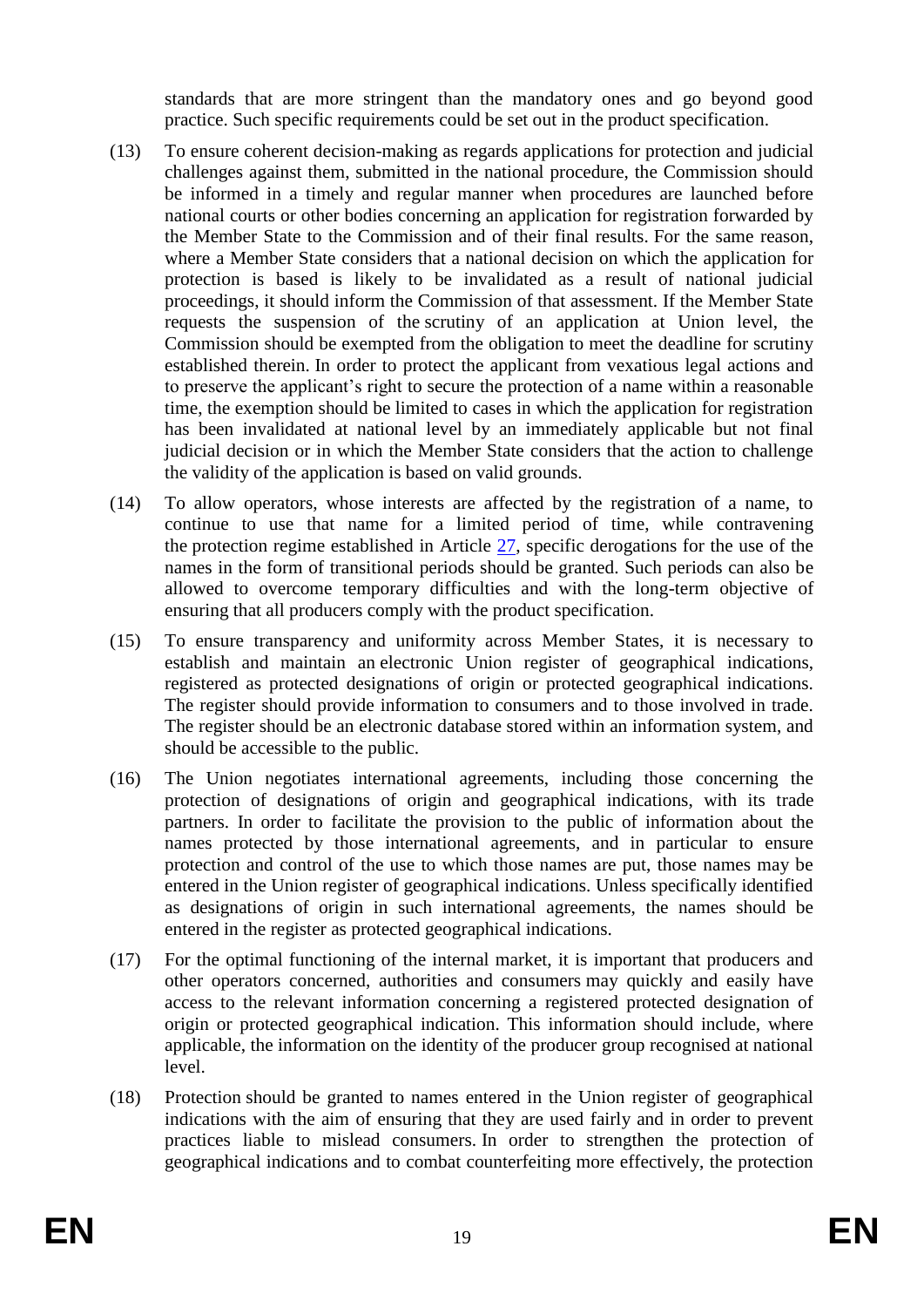of designations of origin and geographical indications should also apply to domain names on the internet.

- (19) To establish whether products are comparable to the products registered as a geographical indication, account should be taken of all relevant factors. Those should include whether the products have common objective characteristics, such as method of production, physical appearance or use of the same raw material; under which circumstances the products are utilised from the point of view of the relevant public; whether they are frequently distributed through the same channels; and whether they are subject to similar marketing rules.
- (20) In light of commercial practices and Union jurisprudence clarity is required on the use of a geographical indication in the sale name of a processed product of which the product designated by the geographical indication is an ingredient. It should be ensured that such use is made in accordance with fair commercial practices and does not weaken, dilute or is not detrimental to the reputation of the product bearing the geographical indication. A consent of a large majority of the producers of geographical indications concerned should be required to allow such a use.
- (21) Rules concerning the continued use of generic names should be clarified so that generic terms that are similar to or form part of a name or term that is protected should retain their generic status.
- (22) The scope of the protection granted under this Regulation should be clarified, in particular with regard to those limitations on registration of new trade marks set out in Directive (EU)  $2015/2436$  of the European Parliament and of the Council<sup>28</sup> that conflict with the registration of geographical indications. Such clarification is also necessary with regard to the holders of prior intellectual property rights, in particular those concerning trade marks and homonymous names registered as geographical indications.
- (23) Producer groups play an essential role in the application process for the registration of geographical indications, as well as in the amendment of specifications and cancellation requests. They should be equipped with the means to better identify and market the specific characteristics of their products. The role of the producer group should hence be clarified.
- (24) As producers of products bearing geographical indications are mostly small or medium size enterprises, they face competition from other operators along the food supply chain which can create unfair competition between local producers and those operating on a more extended scale. In this context, in the interest of all the producers concerned, it is necessary to allow one single producer group to perform specific actions in the name of the producers. To that purpose, the category of the recognised producer group should be established, together with the criteria necessary to qualify as a recognised producer group and the related specific additional rights, in particular in order to provide recognised producer groups with the right tools to better enforce their intellectual property rights against unfair practices.
- (25) The relationship between internet domain names and protection of geographical indications should be clarified as regards the scope of the application of the remedy measures, the recognition of geographical indications in dispute resolution, and the fair use of domain names. Persons having a legitimate interest on a geographical indication applied for registration before the registration of the domain name should be

 $28$ <sup>28</sup> OJ L 336, 23.12.2015, p.1.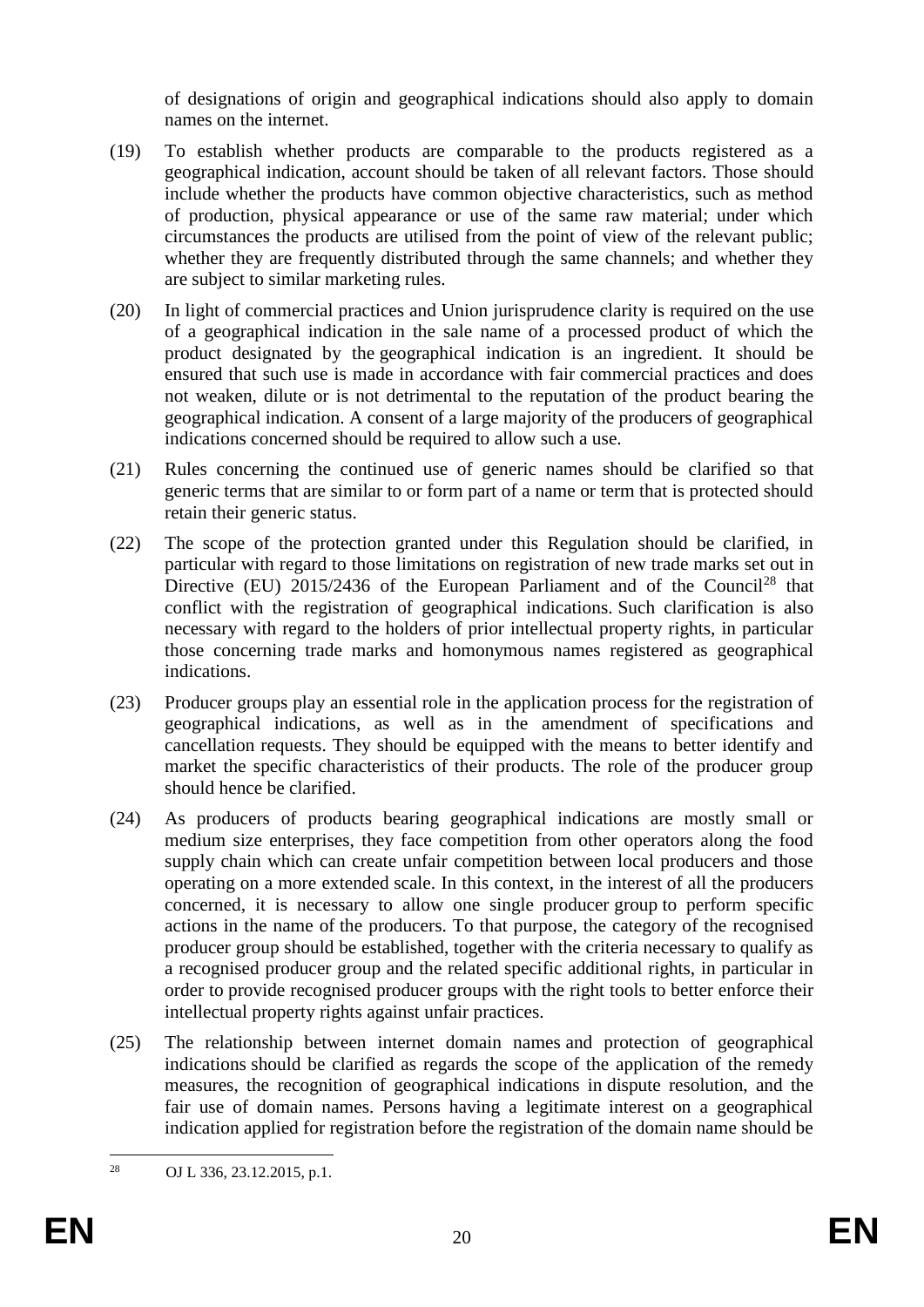empowered to request for the revocation or the transfer of the domain name in case of conflict.

- (26) The relationship between trademarks and geographical indications should be clarified in relation to criteria for the rejection of trademark applications, the invalidation of trademarks and the coexistence between trademarks and geographical indications.
- (27) In order to avoid creating unfair conditions of competition, any producer, including a third-country producer, should be able to use a registered geographical indication, provided that the product concerned complies with the requirements of the relevant product specification or single document or an equivalent to the latter, i.e. a complete summary of the product specification. The system set up by the Member States should also guarantee that producers complying with the rules are entitled to be covered by the verification of compliance of the product specification.
- (28) The symbols, indications and abbreviations identifying a registered geographical indication, and the rights therein pertaining to the Union, should be protected in the Union as well as in third countries with the aim of ensuring that they are used on genuine products and that consumers are not misled as to the qualities of products.
- (29) The labelling of wine, spirit drinks and agricultural products should be subject to the general rules laid down in Regulation (EU) No 1169/2011 of the European Parliament and of the Council<sup>29</sup>, and in particular the provisions aimed at preventing labelling that may confuse or mislead consumers.
- (30) The use of Union symbols or indications on the packaging of products designated by a geographical indication should be made obligatory in order to make this category of products, and the guarantees attached to them, better known to consumers and to permit easier identification of these products on the market, thereby facilitating checks. However, in view of the specific nature of products covered by this Regulation, special provisions concerning labelling should be maintained for wine and spirit drinks. The use of such symbols or indications should remain voluntary for third country geographical indications and designations of origin.
- (31) The added value of the geographical indications is based on consumer trust. The system of geographical indications significantly relies on self-control, due diligence and individual responsibility of producers, while it is the role of the competent authorities of the Member States to take the necessary steps to prevent or stop the use of names of products, which are in breach of the rules governing geographical indications. The role of the Commission is to intervene in case of a systemic failure to apply Union law. Geographical indications should be subject to the system of official controls, in line with the principles set out in Regulation (EU) 2017/625 of the European Parliament and of the Council<sup>30</sup>, which should include a system of controls at all stages of production, processing and distribution. Each operator should be subject to a control system that verifies compliance with the product specification. Taking into account that wine is subject to specific controls defined in the sectoral legislation, this Regulation should lay down controls for spirit drinks and agricultural products only.
- (32) In order to ensure that they are impartial and effective, the competent authorities designated to perform the verification of the compliance with the product specification should meet a number of operational criteria. Provisions on delegating

 $29$ <sup>29</sup> OJ L 304, 22.11.2011, p. 18.

<sup>30</sup> OJ L 95, 7.4.2017, p. 1.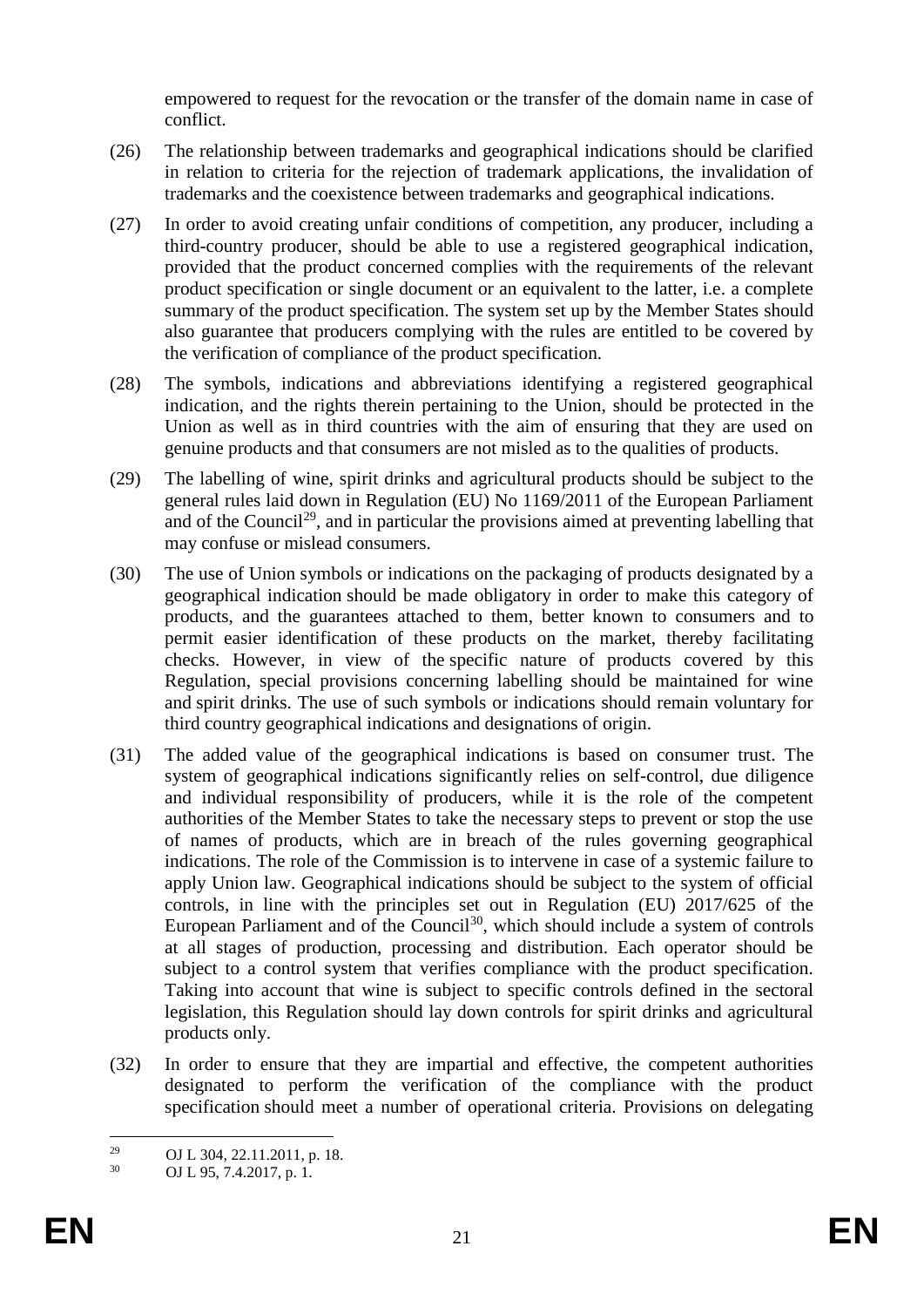some competences of performing specific control tasks to product certification bodies should be envisaged to facilitate the task of the control authorities and make the system more effective.

- (33) Information on the competent authorities and product certification bodies should be made public to ensure the transparency and allow interested parties to contact them.
- (34) European standards developed by the European Committee for Standardisation and international standards developed by the International Organisation for Standardisation should be used for the accreditation of the control bodies as well as by those bodies for their operations. The accreditation of those bodies should take place in accordance with Regulation (EC) No 765/2008 of the European Parliament and of the Council<sup>31</sup>.
- (35) Enforcement of geographical indications in the marketplace is important to prevent fraudulent and deceptive practices thus ensuring that producers are properly rewarded for the added value of their products bearing a geographical indication and that illegal users of those geographical indications are prevented from selling their products. Controls should be carried out based on risk assessment or notifications from operators, and appropriate administrative and judicial steps should be taken to prevent or stop the use of names on products or services that contravene the protected geographical indications.
- (36) Online platforms have become increasingly used for sales of products, including of those designated as geographical indications, and in some cases they might represent an important space as regards preventing fraud. In this regard, this Regulation should establish rules to ensure appropriate labelling of products sold via online platforms, and to provide powers to Member States to disable access to the content that contravenes the rules. These rules should be without prejudice to Regulation (EU) No  $2022/XX$  of the European Parliament and of the Council<sup>32</sup>.
- (37) Taking into account that a product designated by the geographical indication produced in one Member State might be sold in another Member State, administrative assistance between Member States should be ensured to allow effective controls and its practicalities should be laid down.
- (38) For the optimal functioning of the internal market, it is important that producers quickly and easily demonstrate in several contexts that they are authorised to use a protected name, such as at customs controls, market inspections or on demand by trade operators. For this purpose, an official certificate, or other proof of certification, of entitlement to produce the product designated by a geographical indication should be put at the disposal of the producer.
- (39) The procedures for registration, amendment and cancellation of geographical indications, including the scrutiny and the opposition procedure, should be carried out in the most efficient way. This can be achieved by using the assistance for the scrutiny of the applications provided by the European Union Intellectual Property Office (EUIPO). While a partial outsourcing to EUIPO has been considered, the Commission would remain responsible for registration, amendment and cancellation, due to a strong relation with the Common Agricultural Policy and to the expertise needed to

1

 $31$  OJ L 218, 13.8.2008, p. 30.

Regulation (EU) [...] of the European Parliament and of the Council of [...] on a Single Market For Digital Services (DSA) and amending Directive 2000/31/EC (OJ L …, XXX, dd/mm/yyyy, p. X).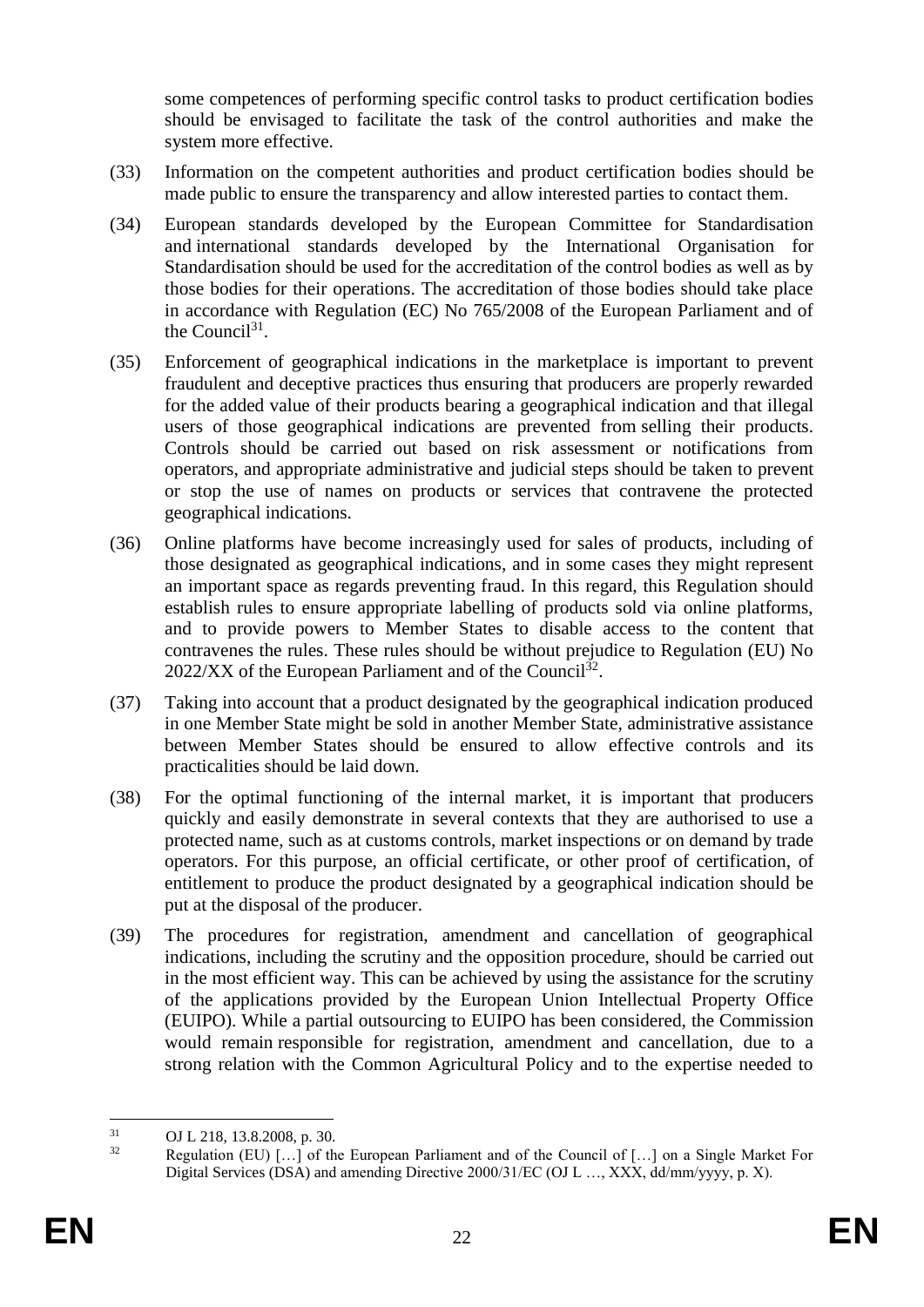ensure that specificities of wine, spirit drinks and agricultural products are adequately assessed.

- (40) Criteria should be set to assess the performance of the EUIPO. These criteria should ensure quality, coherence and efficiency of the assistance provided. The Commission should prepare a report to the Parliament and to the Council on the results and experience of the execution of these tasks by the EUIPO.
- (41) In the light of existing practice, the two different instruments for identifying the link between the product and its geographical origin, namely the designation of origin and the geographical indication, should be maintained. Rules for and definitions of plant varieties and animal breeds should be clarified to better understand their articulation with geographical indications in case of conflict. Rules on sourcing of feed and of raw materials should remain unchanged.
- (42) A product bearing a geographical indication should meet certain conditions set out in the product specification. For such information to be easily understandable also to interested parties, the product specification should be summarised in a single document.
- (43) To implement the rules related to geographical indications, the Commission should be assisted by a committee, composed by the delegates of the Member States.
- (44) The specific objective of the scheme for traditional specialities guaranteed is to help the producers of traditional products to communicate to consumers the value-adding attributes of their product. In order to avoid creating unfair conditions of competition, any producer, including a producer from a third country, should be able to use a registered name of a traditional speciality guaranteed, provided that the product concerned complies with the requirements of the relevant specification and the producer is covered by a system of controls.
- (45) As only a few names have been registered, the current scheme for traditional specialities guaranteed has failed to realise its potential. Current provisions should therefore be improved, clarified and sharpened in order to make the scheme more understandable, operational and attractive to potential applicants. To ensure that names of genuine traditional products are registered, the criteria and conditions for registration of a name should be adapted, in particular by removing the condition that traditional specialities guaranteed have a specific character.
- (46) To ensure that traditional specialities guaranteed comply with their specification and are consistent, producers organised into groups should themselves define the product in a specification. The option of registering a name as a traditional speciality guaranteed should be open to third country producers.
- (47) To ensure transparency, the traditional specialities guaranteed should be entered in the register.
- (48) In order to avoid creating unfair conditions of competition, any producer, including a producer from a third country, should be able to use a registered name of a traditional speciality guaranteed, provided that the product concerned complies with the requirements of the relevant specification and the producer is covered by a system of controls. For traditional specialities guaranteed produced within the Union, the Union symbol should be indicated on the labelling and it should be possible to associate it with the indication 'traditional speciality guaranteed'. The use of the names, the Union symbol and the indication should be regulated to ensure a uniform approach across the internal market.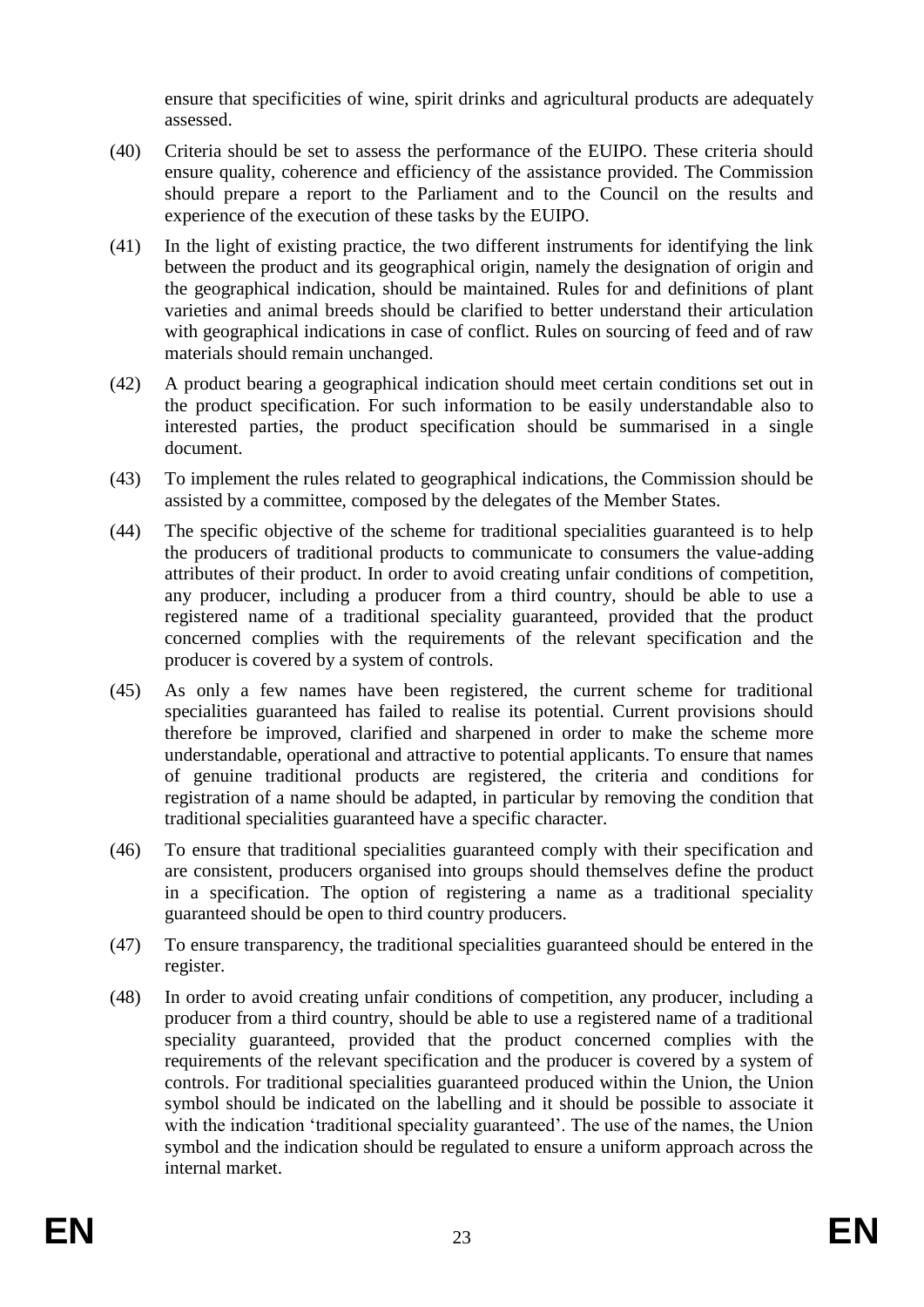- (49) Traditional specialities guaranteed should be effectively protected on the market so that their producers are properly rewarded for their added value and that illegal users of traditional specialities guaranteed are prevented from selling their products.
- (50) In order not to mislead the consumers, registered traditional specialities guaranteed should be protected against any misuse or imitation, including as regards products used as ingredients, or against any other practice liable to mislead the consumer. Pursuing the same objective, rules should be laid down for specific uses of traditional specialities guaranteed, notably as regards the use of terms that are generic in the Union, labelling which contains or comprises the denomination of a plant variety or animal breed and trade marks.
- (51) Participation in the traditional speciality guaranteed scheme should ensure that any operator complying with the rules of this scheme is entitled to be covered by the verification of compliance with the product specification.
- (52) The procedures for the registration, amendments to the product specification and the cancellation of the registration in respect of traditional specialities guaranteed originating in the Union, including opposition procedures, should be carried out by the Member States and the Commission. The Member States and the Commission should be responsible for distinct stages of each procedure. Member States should be responsible for the first stage of the procedure, which consists of receiving the application from the producer group, assessing it, including running a national opposition procedure, and, following the results of the assessment, submitting the Union application to the Commission. The Commission should be responsible for scrutinising the application, including running a worldwide opposition procedure, and taking a decision on granting the traditional specialities guaranteed protection or not. The protection afforded by this Regulation upon registration should be equally available to traditional specialities guaranteed of third countries that meet the corresponding criteria and that are protected in their country of origin. The Commission should also carry out the corresponding procedures for traditional specialities guaranteed originating in third countries.
- (53) The optional quality terms scheme was introduced by Regulation (EU) No 1151/2012. It refers to specific horizontal characteristics, of one or more categories of products, farming methods or processing attributes which apply in specific areas. The optional quality term 'mountain product' has met the conditions laid down for optional quality terms and was established by that Regulation. It has provided mountain producers with an effective tool to better market their product and to reduce the actual risks of consumer confusion as to the mountain provenance of products on the market. The possibility for producers to use optional quality terms should be maintained, as the scheme has not yet fully met its potential in the Member States due to a short time of its application.
- (54) To implement the rules related to traditional specialities guaranteed and optional quality terms, laid down in this Regulation, the Commission should be assisted by a committee, composed of the delegates of the Member States.
- (55) Provisions concerning geographical indications in Regulations (EU) No 1308/2013, concerning the wine sector, and (EU) 2019/787, concerning the spirit drinks sector, need to be amended in order to align them to the common rules on registration, amendment, opposition, cancellation, protection and controls of the geographical indications set out in this Regulation. In particular for wine, additional changes are needed to the definition of protected geographical indications in line with the Trade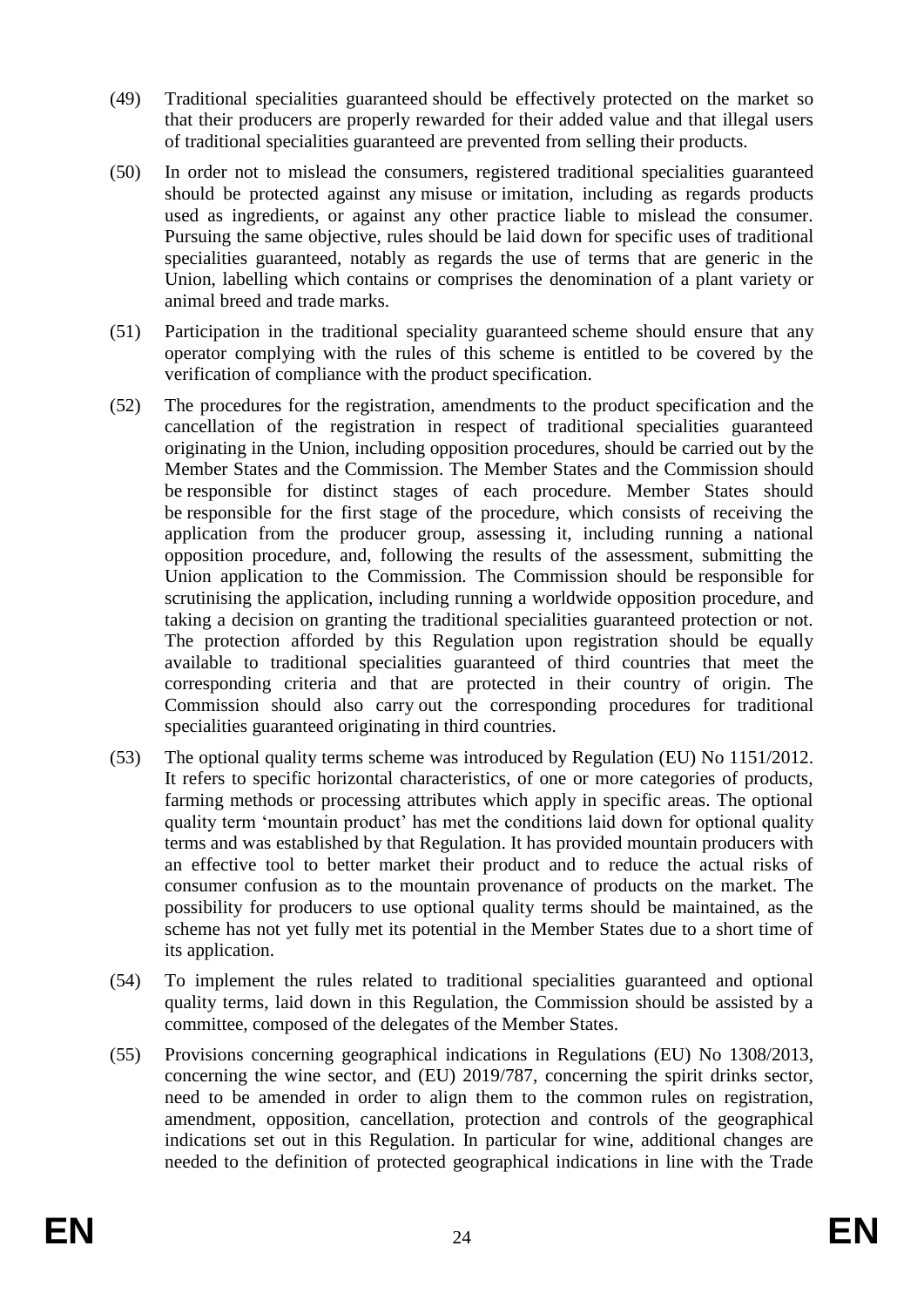Related Agreement on Intellectual Property. For reasons of consistency with this Regulation, the provision on the tasks of the EUIPO laid down in Regulation (EU)  $2017/1001$  of the European Parliament and of the Council<sup>33</sup> should also be amended.

(56) In order to supplement or amend certain non-essential elements of this Regulation, the power to adopt acts in accordance with Article 290 of the Treaty on the Functioning of the European Union should be delegated to the Commission in respect of defining sustainability standards and laying down criteria for the recognition of existing sustainability standards; clarifying or adding items to be supplied as part of accompanying information; entrusting the EUIPO with the tasks related to scrutiny for opposition and the opposition procedure, operation of the register, publication of standard amendments to a product specification, consultation in the context of cancellation procedure, establishment and management of an alert system informing applicants about the availability of their geographical indication as a domain name, scrutiny of third country geographical indications other than geographical indications under the Geneva Act of the Lisbon Agreement on Appellations of Origin and Geographical Indications<sup>34</sup>, proposed for protection pursuant to international negotiations or international agreements; establishing appropriate criteria for monitoring performance of the EUIPO in the execution of the tasks entrusted to it; laying down additional rules on the use of geographical indications to identify ingredients in processed products; laying down additional rules for determining the generic status of terms; establishing the restrictions and derogations with regard to the sourcing of feed in the case of a designation of origin; establishing restrictions and derogations with regard to the slaughtering of live animals or with regard to the sourcing of raw materials; laying down rules for determining the use of the denomination of a plant variety or of an animal breed; laying down rules which limit the information contained in the product specification for geographical indications and traditional specialities guaranteed; laying down further details of the eligibility criteria for traditional specialities guaranteed; laying down additional rules to provide for appropriate certification and accreditation procedures to apply in respect of product certification bodies; laying down additional rules to further detail protection of traditional specialities guaranteed; laying down for traditional specialities guaranteed additional rules for determining the generic status of terms, conditions for use of plant variety and animal breed denominations, and relation to intellectual property rights; defining additional rules for joint applications concerning more than one national territory and complementing the rules of the application process for traditional specialities guaranteed guaranteed; complementing the rules for the opposition procedure for traditional specialities guaranteed to establish detailed procedures and deadlines; supplementing the rules regarding the amendment application process for traditional specialities guaranteed; supplementing the rules regarding the cancellation process for traditional specialities guaranteed; laying down detailed rules relating to the criteria for optional quality terms; reserving an additional optional quality term, laying down its conditions of use; laying down derogations to the use of the term 'mountain product' and establishing the methods of production, and other criteria relevant for the application of that optional quality term, in particular, laying down the conditions under which raw materials or feedstuffs are permitted to come from outside the mountain areas. It is of particular importance that the Commission carry out appropriate consultations during its preparatory work, including at expert

1

<sup>33</sup> Regulation (EU) 2017/1001 of the European Parliament and of the Council of 14 June 2017 on the European Union trade mark (OJ L 154, 16.6.2017, p. 1).

 $\frac{34}{100}$  https://www.wipo.int/publications/en/details.jsp?id=3983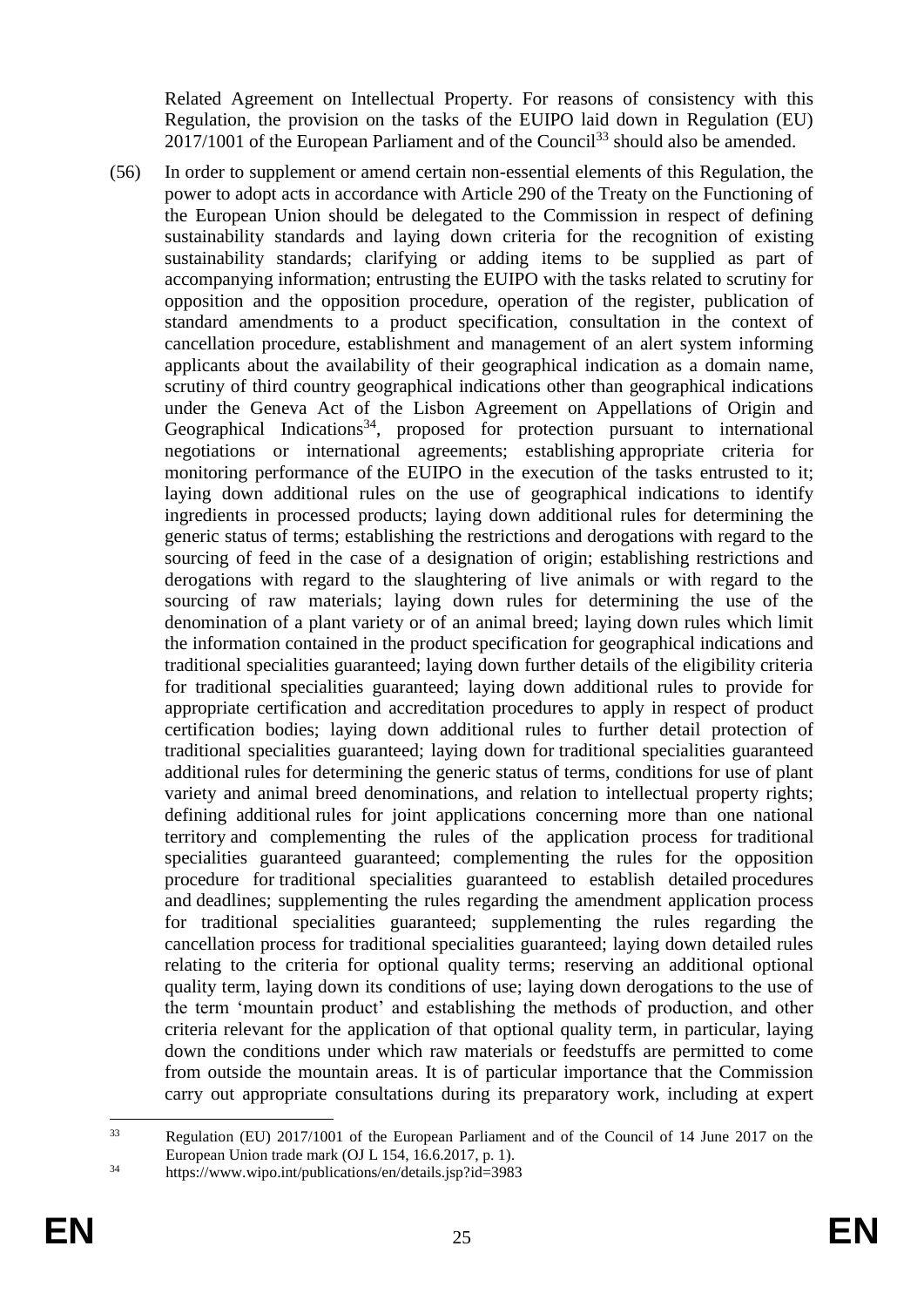level, and that those consultations be conducted in accordance with the principles laid down in the Interinstitutional Agreement of 13 April 2016 on Better Law-Making<sup>35</sup>. In particular, to ensure equal participation in the preparation of delegated acts, the European Parliament and the Council receive all documents at the same time as Member States' experts, and their experts systematically have access to meetings of Commission expert groups dealing with the preparation of delegated acts.

(57) In order to ensure uniform conditions for the implementation of this Regulation, implementing powers should be conferred on the Commission as regards defining the technical presentation of, and online access to, the classification of the products designated by geographical indications according to the combined nomenclature; defining a harmonised presentation of sustainability undertakings; defining the format and online presentation of the accompanying documentation and providing for the exclusion or anonymisation of protected personal data; laying down detailed rules on procedures, the form and presentation of Union applications for registration, including for applications concerning more than one national territory; defining the format and online presentation of oppositions and official comments and providing for the exclusion or anonymisation of protected personal data; granting a transitional period to allow the use of a registered name alongside other names that would otherwise contravene with a registered name and extending such transitional period; rejecting the application; deciding on the registration of a geographical indication if an agreement has not been reached; registering of geographical indications pertaining to products of third countries that are protected in the Union under an international agreement, to which the Union is a contracting party; defining the content and presentation of the Union register of geographical indications; defining the format and online presentation of extracts from the Union register of geographical indications, and providing for the exclusion or anonymisation of protected personal data; laying down detailed rules on procedures, form and presentation of applications for a Union amendment and on procedures, the form and communication to the Commission of a standard amendment; cancelling the registration of a geographical indication; laying down detailed rules on procedures and form of the cancellation of a registration and on the presentation of the cancellation requests; establishing the Union symbols for geographical indications, defining the technical characteristics of the Union symbols and indications as well as the rules of their use on products marketed under a registered geographical indication, including rules concerning the appropriate linguistic versions to be used; detailing the nature and the type of the information to be exchanged and the methods for exchanging information under mutual assistance for the purpose of controls and enforcement; laying down rules on the form of the product specification of geographical indications of agricultural products; defining the format and online presentation of the single document of geographical indications of agricultural products and providing for the exclusion or anonymisation of protected personal data; for traditional specialities guaranteed: laying down rules on the form of the product specification; laying down detailed rules on the form and content of the Union register of traditional specialities guaranteed; establishing the Union symbol of traditional specialities guaranteed; laying down rules for the uniform protection of the indications, abbreviations and the Union symbol, rules on their use and on the technical characteristics of the Union symbol; laying down procedural and formal requirements for the protection of traditional specialities guaranteed; laying down detailed rules on procedures, the form and presentation of applications for registration,

 $35$ <sup>35</sup> OJ L 123, 12.5.2016, p. 1.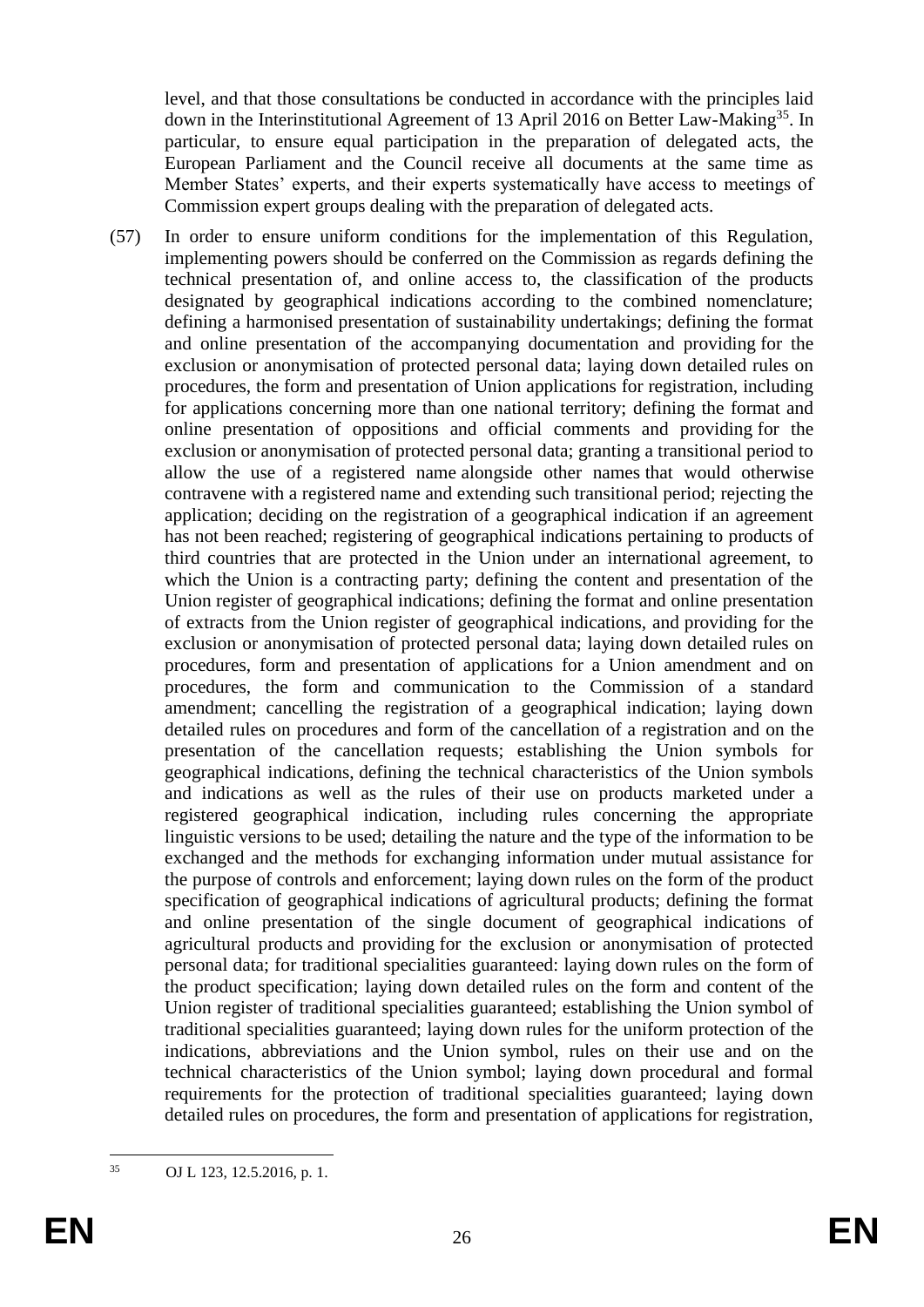including for applications concerning more than one national territory, of oppositions and of applications for amendments of a product specification and applications for cancellation of a registration; transitional periods for use of traditional specialities guaranteed; rejecting an application for registration; deciding on the registration of a traditional speciality guaranteed if an agreement has not been reached; cancelling the registration of a traditional speciality guaranteed; for optional quality terms and schemes: laying down technical details necessary for the notification of the optional quality terms and schemes; laying down rules related to forms, procedures or other technical details; laying down rules for the use of optional quality terms. Those powers should be exercised in accordance with Regulation (EU) No 182/2011 of the European Parliament and of the Council<sup>36</sup>. .

- (58) The Commission should be empowered to adopt implementing acts without applying Regulation (EU) No 182/2011 in respect of: registering a name if there is no admissible opposition or in case of an admissible opposition, where the agreement has been reached for geographical indications and traditional specialities guaranteed and if necessary amending the information published, provided that these amendments are not substantial; establishing and maintaining a publicly accessible electronic register of geographical indications and electronic register of traditional specialities guaranteed; granting a transitional period for use of geographical indications following an opposition lodged in the national procedure; cancelling the geographical indications registered in breach with a wholly or partly homonymous geographical indication already applied for or registered; defining the means by which the name and address of competent authorities and product certification bodies are to be made public for traditional specialities guaranteed.
- (59) Regulations (EU) No 1308/2013, (EU) 2017/1001 and (EU) 2019/787 should therefore be amended accordingly and Regulation (EU) No 1151/2012 should be repealed.
- (60) The protected designations of origin, protected geographical indications and traditional specialities guaranteed already registered under Regulation (EU) No 1151/2012, the protected designations of origin and protected geographical indications already registered under Regulation (EU) No 1308/2013 and the geographical indications already registered under Regulation (EU) 2019/787 should continue to be protected under this Regulation, and they should be automatically included in the respective register.
- (61) Provisions should be made for appropriate arrangements to facilitate a smooth transition from the rules provided for in Regulations (EU) No 1151/2012, (EU) No 1308/2013 and (EU) 2019/787 to the rules laid down in this Regulation,

#### HAVE ADOPTED THIS REGULATION:

# **Title I General provisions**

#### *Article 1*

#### **Subject matter**

This Regulation lays down the rules on:

(a) geographical indications for wine, spirit drinks and agricultural products.

 $36$ OJ L 55, 28.2.2011, p. 13.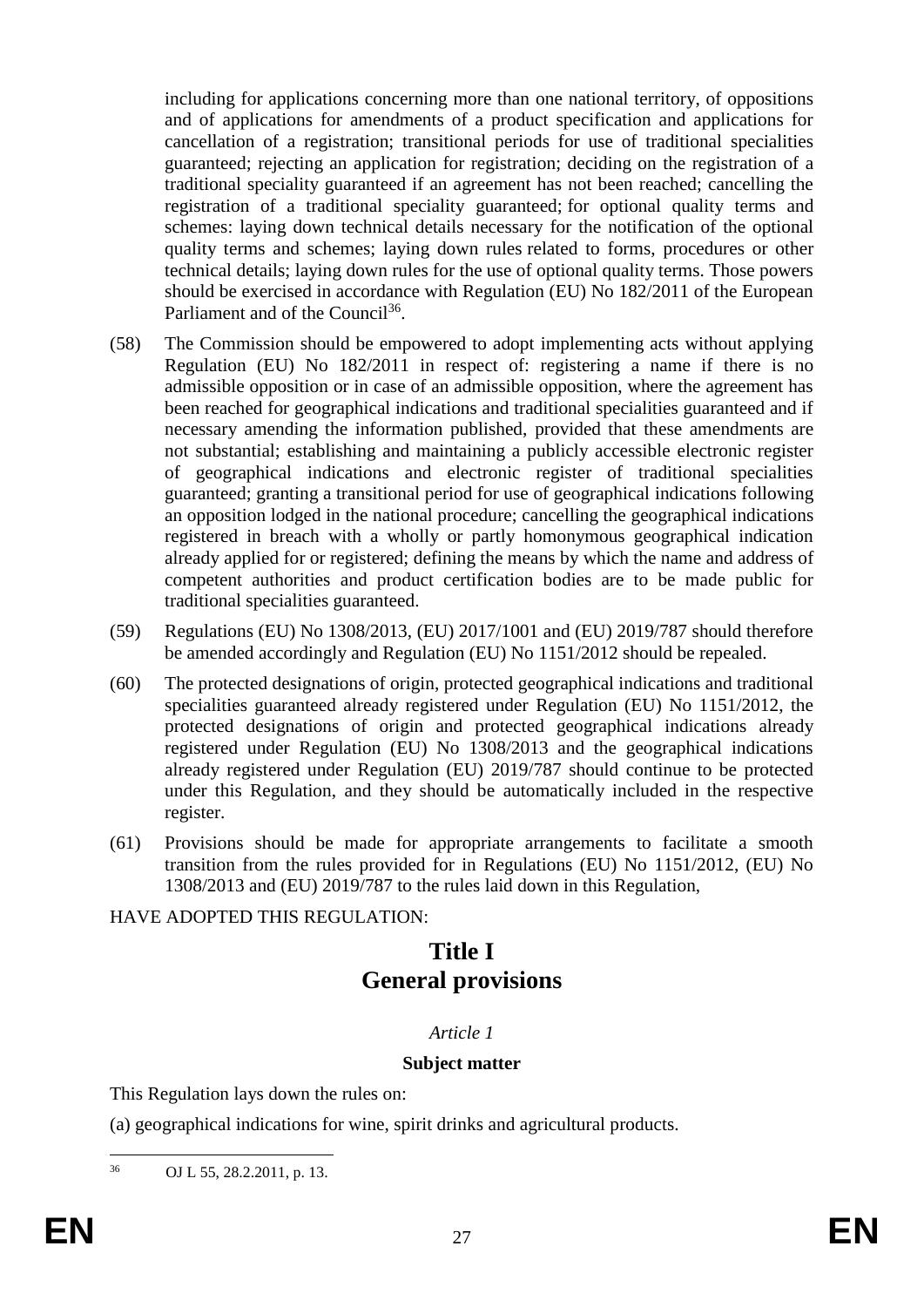(b) traditional specialities guaranteed and optional quality terms for agricultural products.

# *Article 2*

# **Definitions**

- 1. For the purposes of this Regulation the following definitions shall apply:
	- (a) 'producer group' means any association, irrespective of its legal form, mainly composed of producers or processors of the same product;
	- (b) 'traditional' and 'tradition', associated with a product originating in a geographical area, means proven historical usage by producers in a community for a period that allows transmission between generations; this period is to be at least 30 years and the said usage may embrace modifications necessitated by changing hygiene and safety practices;
	- (c) the definition of 'labelling' in Article 2(2), point (j), of Regulation (EU) No 1169/2011;
	- (d) 'production step' means any stage of production, processing, preparation or ageing, up to the point where the product is in a form to be placed on the internal market;
	- (e) 'processed products' means food resulting from the processing of unprocessed products within the meaning of Article 2 (m) and (o) of Regulation 852/2004;
	- (f) 'product certification bodies' means bodies within the meaning of Title II, Chapter III, of Regulation (EU) 2017/625 which certify that products designated by geographical indications or traditional specialities guaranteed comply with the product specification.
	- (g) 'generic term' means:

(i) the name of products which, although relating to the place, region or country where a product was originally produced or marketed, have become the common name of a product in the Union; and

(ii) a common term descriptive of types of products, product attributes or other terms that do not refer to specific product;

- (h) 'plant variety denomination' means a a designation of a given variety, that is in common use or officially registered pursuant to Council Directives  $2002/53/EC^{37}$ ,  $2002/55/EC^{38}$ ,  $2008/90/EC^{39}$  or Council Regulation (EU) No 2100/94<sup>40</sup>, in the language or languages they are so used or listed, at the date of application for the registration of the geographical indication concerned;
- (i) 'animal breed denomination' means the names of breeds in the meaning of Article 2 of Regulation (EU) 2016/1012 of the European Parliament and of the

<sup>37</sup> <sup>37</sup> Council Directive 2002/53/EC of 13 June 2002 on the common catalogue of varieties of agricultural plant species (OJ L 193, 20.7.2002, p. 1).

<sup>&</sup>lt;sup>38</sup> Council Directive 2002/55/EC of 13 June 2002 on the marketing of vegetable seed (OJ L 193, 20.7.2002, p. 33).

<sup>&</sup>lt;sup>39</sup> Council Directive 2008/90/EC of 29 September 2008 on the marketing of fruit plant propagating material and fruit plants intended for fruit production (OJ L 267, 8.10.2008, p. 8).

<sup>&</sup>lt;sup>40</sup> Council Regulation (EC) No 2100/94 of 27 July 1994 on Community plant variety rights (OJ L 227, 1.9.1994, p. 1)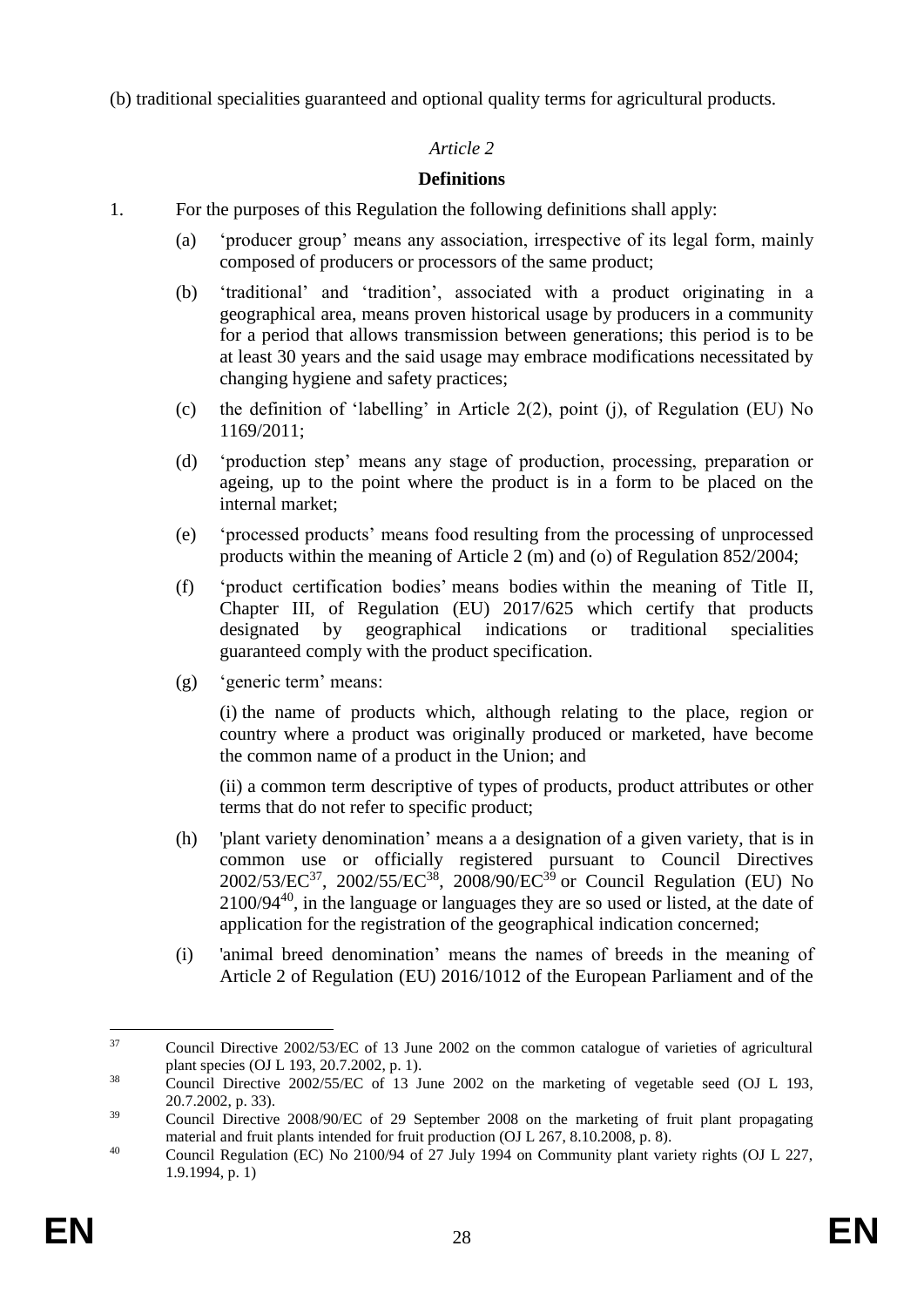Council<sup>41</sup> that are listed in breeding books or breeding registers, in the language or languages they are so listed, at the date of application for the registration of the geographical indication concerned.

#### *Article 3*

#### **Data protection**

- 1. The Commission and the Member States shall process and make public the personal data received in the course of the procedures for registration, approval of amendments, cancellation, opposition, granting of transitional period and control pursuant to this Regulation, Regulation (EU) No 1308/2013 and Regulation (EU) 2019/787, in accordance with Regulations (EU) 2018/1725 and (EU) 2016/679.
- 2. The Commission shall be a controller within the meaning of Regulation (EU) 2018/1725 in relation to the processing of personal data in the procedure it is competent for in accordance with Regulation (EU) 2019/787, Commission Delegated Regulation (EU)  $2021/1235^{42}$  and this Regulation.
- 3. The competent authorities of the Member States shall be controllers within the meaning of Regulation (EU) 2016/679 in relation to the processing of personal data in the procedures they are competent for in accordance with Regulation (EU) 2019/787, Delegated Regulation (EU) 2021/1235 and this Regulation.

# **Title II Geographical indications**

# **Chapter 1 General provisions**

#### *Article 4*

#### **Objectives**

- 1. This Title provides for a unitary and exclusive system of geographical indications, protecting the names of wine, spirit drinks and agricultural products having characteristics, attributes or reputation linked to their place of production, thereby ensuring the following:
	- (a) producers acting collectively have the necessary powers and responsibilities to manage their geographical indication, including to respond to societal demands for products resulting from sustainable production in its three dimensions of economic, environmental and social value, and to operate in the market;
	- (b) fair competition for producers in the marketing chain;

 $41$ <sup>41</sup> Regulation (EU) 2016/1012 of the European Parliament and of the Council of 8 June 2016 on zootechnical and genealogical conditions for the breeding, trade in and entry into the Union of purebred breeding animals, hybrid breeding pigs and the germinal products thereof and amending Regulation (EU) No 652/2014, Council Directives 89/608/EEC and 90/425/EEC and repealing certain acts in the area of animal breeding ('Animal Breeding Regulation') (OJ L 171, 29.6.2016, p. 66).

<sup>&</sup>lt;sup>42</sup> Commission Delegated Regulation (EU)  $2021/1235$  of 12 May 2021 supplementing Regulation (EU) 2019/787 of the European Parliament and of the Council with rules concerning applications for registration of geographical indications of spirit drinks, amendments to product specifications, cancellation of the registration and the register (OJ L 270, 29.7.2021, p. 1).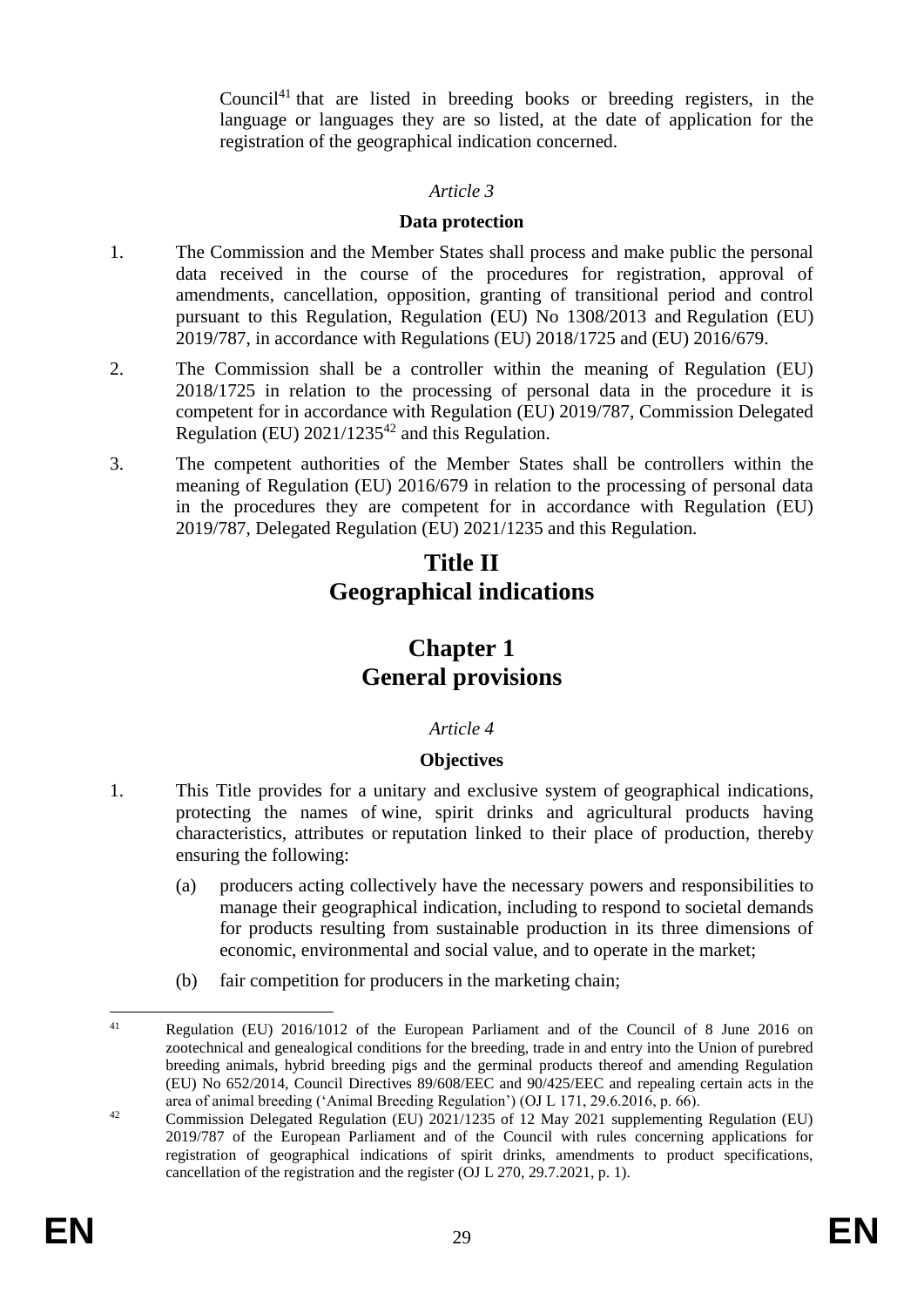- (c) consumers receive reliable information and a guarantee of authenticity of such products and can readily identify them in the marketplace including in electronic commerce;
- (d) efficient registration of geographical indications taking into account the appropriate protection of intellectual property rights; and
- (e) effective enforcement and marketing throughout the Union and in electronic commerce ensuring the integrity of the internal market.

#### **Scope**

- 1. This Title covers wine, spirit drinks and agricultural products, including foodstuffs and fishery and aquaculture products, listed under Chapters 1 to 23 of the combined nomenclature set out in Annex I to Council Regulation (EEC) No 2658/87<sup>43</sup>, and the additional agricultural products under the combined nomenclature headings and codes set out in Annex I to this Regulation.
- 2. The registration and the protection of geographical indications is without prejudice to the obligation of producers to comply with other Union rules, in particular those relating to the placing of products on the market, sanitary and phytosanitary rules, the common organisation of the markets, the competition rules and the provision of food information to consumers.
- 3. Directive (EU) 2015/1535 of the European Parliament and of the Council<sup>44</sup> shall not apply to the system of geographical indications laid down in this Regulation.

#### *Article 6*

#### **Classification**

- 1. Products designated by geographical indications shall be classified according to the combined nomenclature at two, four or six digit level. Where a geographical indication covers products of more than one category, each entry shall be specified. Product classification shall only be used for registration, statistical and record keeping purposes. The said classification shall not be used to determine comparable products for the purposes of protection against direct and indirect commercial use referred to in Article 27(1), point [\(a\).](#page-43-1)
- 2. The Commission may adopt implementing acts defining the technical presentation of, and online access to, the classification referred to in paragraph 1. Those implementing acts shall be adopted in accordance with the examination procedure referred to in Article 5[3\(2\)](#page-59-0)

# *Article 7*

#### **Definitions**

1. For the purposes of this Title the following definitions shall apply:

 $43$ <sup>43</sup> Council Regulation (EEC) No 2658/87 of 23 July 1987 on the tariff and statistical nomenclature and on the Common Customs Tariff (OJ L 256, 7.9.1987, p. 1).

<sup>&</sup>lt;sup>44</sup> Directive (EU) 2015/1535 of the European Parliament and of the Council of 9 September 2015 laying down a procedure for the provision of information in the field of technical standards and regulations and of rules on Information Society services (OJ L 241, 17.9.2015, p. 1).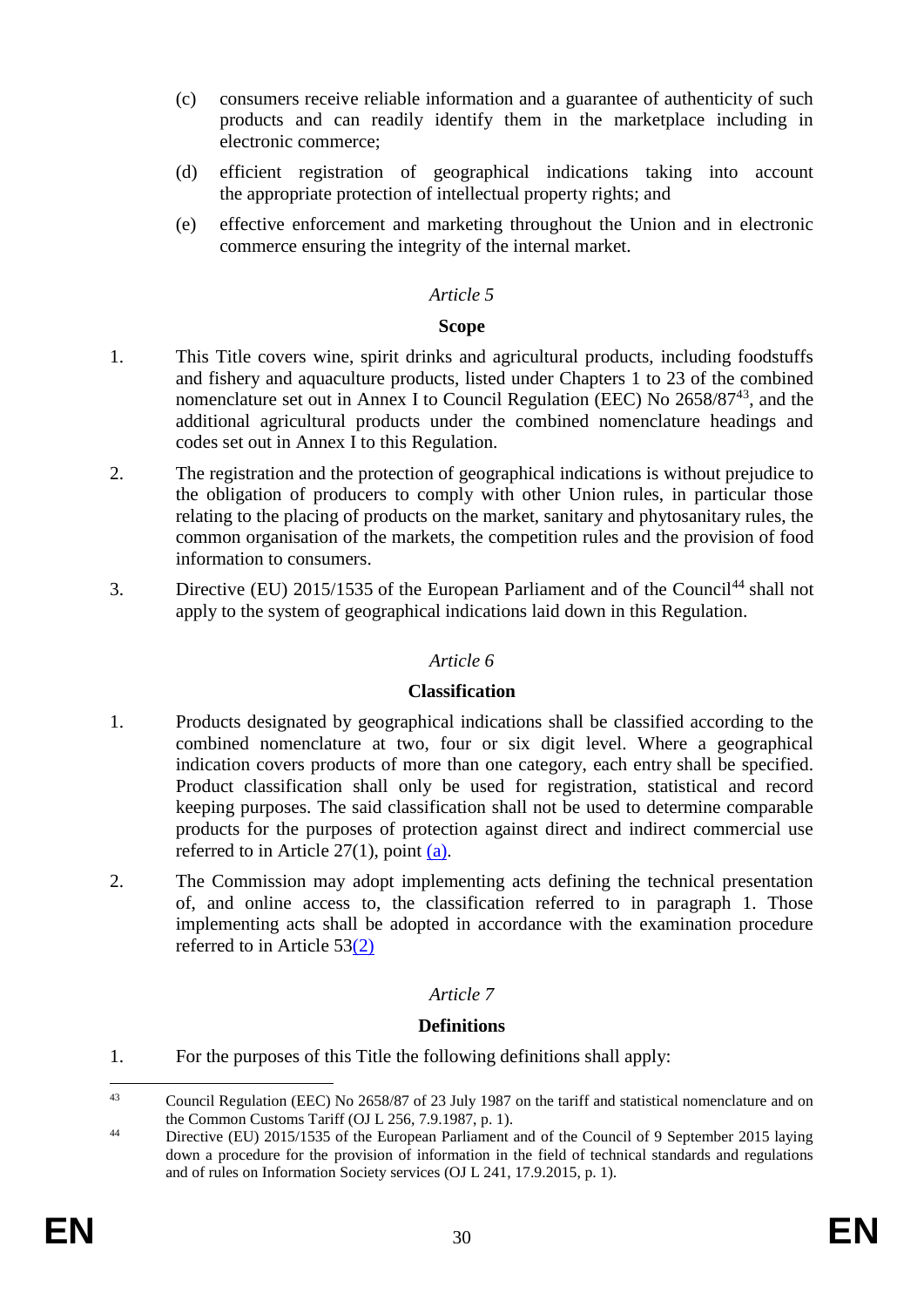- (a) 'geographical indication', unless otherwise stated, means designations of origin and geographical indications of wine, as defined in Article 93 of Regulation (EU) No 1308/2013, designations of origin and geographical indications of agricultural products, as defined in Article [48o](#page-55-0)f this Regulation and geographical indications of spirit drinks, as defined in Article 3(4) of Regulation (EU) 2019/787, that are applied for or entered in the Union register of geographical indications referred to in Article [23;](#page-40-0)
- (b) 'wine' means the products referred to in Part II, points 1, 3 to 6, 8, 9, 11, 15 and 16 of Annex VII to Regulation (EU) No 1308/2013;
- (c) 'spirit drinks' as defined in Article 2 of Regulation (EU) 2019/787;
- (d) 'agricultural products' means products referred to in Article 5(1) excluding wine and spirit drinks;
- (e) 'combined nomenclature' means the goods nomenclature established by Article 1 of Regulation (EEC) No 2658/87;
- (f) 'recognised producer group' means a formal association having legal personality and recognised by the competent national authorities as the sole group to act on behalf of all producers;
- (g) 'producer' means an operator engaged in any production step of a product protected by a geographical indication, including processing activities, covered by the product specification;

# **Chapter 2 Registration of geographical indications**

# *Article 8*

# **Applicant**

- 1. Applications for the registration of geographical indications may only be submitted by a producer group of a product ('applicant producer group'), the name of which is proposed for registration. Regional or local public bodies may help in the preparation of the application and in the related procedure.
- 2. An authority designated by a Member State may be deemed to be an applicant producer group for the purposes of this Title, with respect to geographical indications of a spirit drink, if it is not feasible for the producers concerned to form a group by reason of their number, geographical location or organisational characteristics. In such case, the application referred to in Article  $9(2)$  shall state those reasons.
- 3. A single producer may be deemed to be an applicant producer group for the purposes of this Title where it is shown that both of the following conditions are fulfilled:
	- (a) the person concerned is the only producer willing to submit an application for the registration of a geographical indication; and
	- (b) the geographical area concerned is defined by natural features without reference to property boundaries and has characteristics which differ appreciably from those of neighbouring areas or the characteristics of the product are different from those produced in neighbouring areas.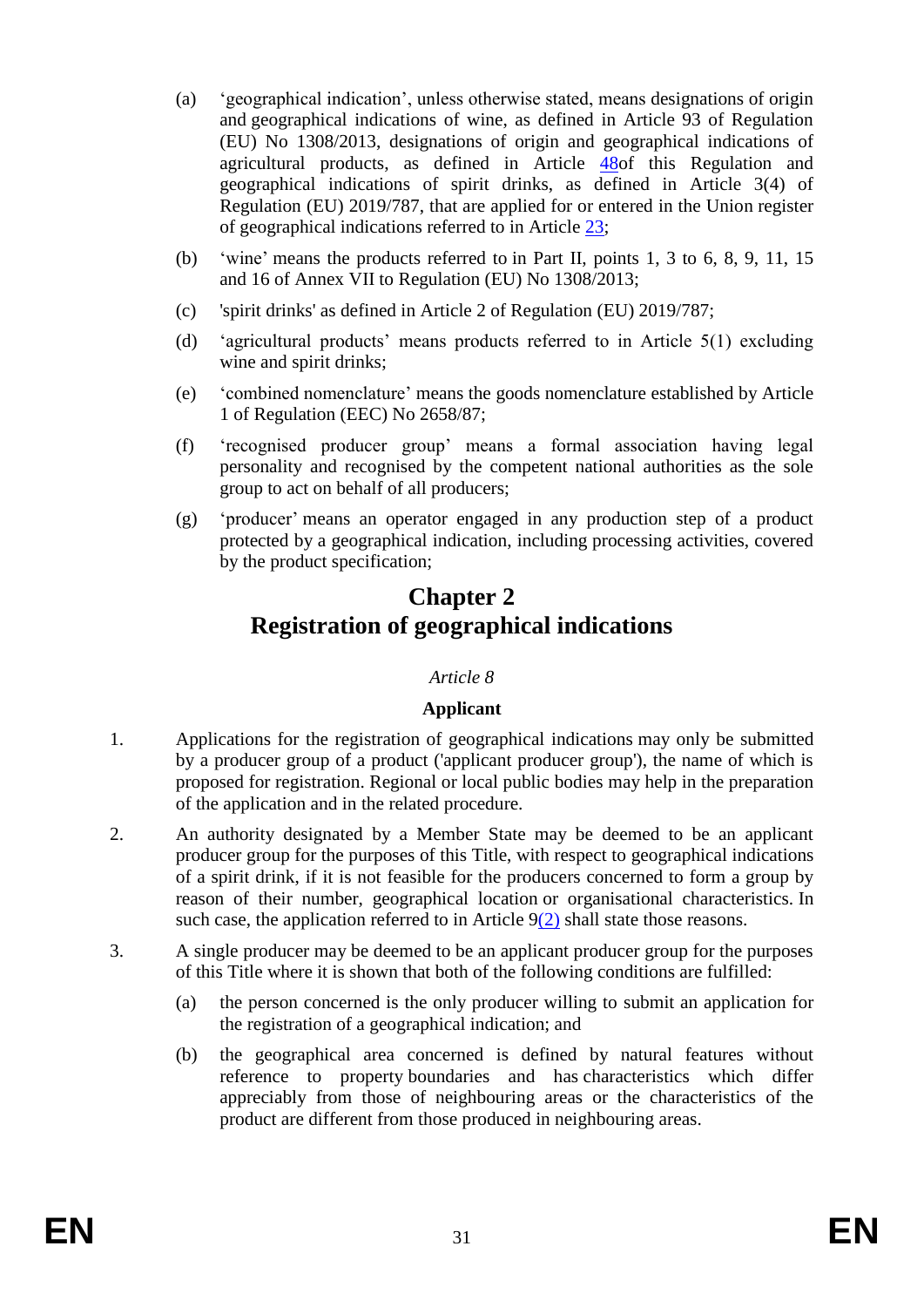<span id="page-32-3"></span>4. In the case of a geographical indication that designates a cross-border geographical area, several producer groups from different Member States or third countries may lodge a joint application for the registration of a geographical indication.

### *Article 9*

### **National stage of the procedure of registration**

- <span id="page-32-1"></span>1. An application for the registration of a geographical indication concerning a product originating in the Union shall be addressed to the competent authorities of the Member State in which the product originates.
- <span id="page-32-0"></span>2. The application referred to in paragraph [\(1\)](#page-32-1) shall comprise:
	- (a) the product specification provided for in Article [11](#page-33-0) ;
	- (b) the single document provided for in Article [13;](#page-34-0)
	- (c) the accompanying documents referred to in Article  $14(1)$  $14(1)$  points b), c) and d).
- <span id="page-32-2"></span>3. The Member State shall scrutinise the application for registration in order to check that it meets the conditions for registration of the respective provisions for wine, spirit drinks or agricultural products as appropriate.
- 4. As part of the scrutiny referred to in paragraph [\(3\),](#page-32-2) the Member State shall conduct a national opposition procedure. The national opposition procedure shall ensure publication of the application for registration and provide for a period of at least 2 months from the date of publication within which any natural or legal person having a legitimate interest and established or resident on the territory of the Member State in which the product concerned originates may lodge an opposition to the application for registration with that Member State.
- 5. The Member State shall establish the modalities of the opposition procedure. These modalities may include criteria for the admissibility of an opposition, a period of consultation between the applicant producer group and each opponent, and submission of a report from the applicant producer group on the outcome of the consultations including any changes the applicant producer group has made to the application for registration.
- 6. If, after the scrutiny of the application for registration and the assessment of the results of any opposition received and any changes to the application agreed with the applicant producer group, the Member State considers that the requirements of this Regulation are met, it may take a favourable decision and lodge a Union application as referred to in Article [15.](#page-34-2)
- 7. The Member State shall ensure that its decision, be it favourable or not, is made public and that any natural or legal person having a legitimate interest has an opportunity to lodge an appeal. The Member State shall also ensure that the product specification on which its favourable decision is based is published, and shall provide electronic access to the product specification.

# *Article 10*

# **Transitional national protection**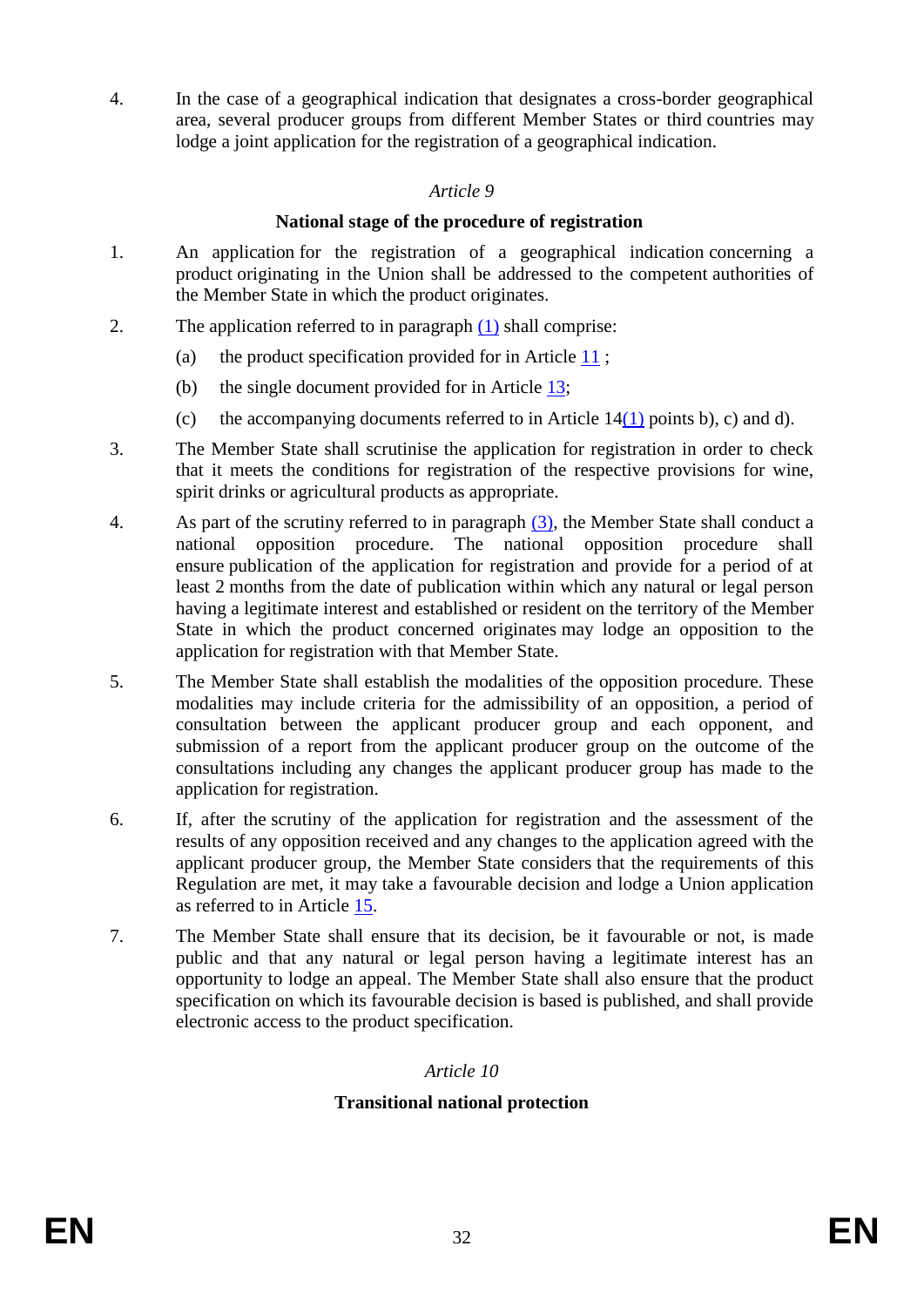- 1. A Member State may, on a temporary basis, grant transitional protection to a name at national level, with effect from the date on which a Union application for registration is lodged with the Commission.
- 2. Such national protection shall cease on the date on which either the implementing act deciding on the application for registration, adopted in accordance with Article [22,](#page-39-0) enters into force or the application for registration is withdrawn.
- 3. Where a name is not registered under this Regulation, the consequences of the transitional national protection shall be the sole responsibility of the Member State concerned.
- <span id="page-33-0"></span>4. The measures taken by Member States in accordance with this Article shall produce effects at national level only, and they shall have no effect on the internal market or in international trade.

# **Product specification**

For the purposes of this Title, the 'product specification' of a geographical indication shall be the document referred to in:

- (a) Article 94 of Regulation (EU) No 1308/2013 for wine;
- (b) Article 22 of Regulation (EU) 2019/787 for spirit drinks;
- (c) Article [51](#page-57-0) of this Regulation for agricultural products.

# *Article 12*

#### **Sustainability undertakings**

- <span id="page-33-1"></span>1. A producer group may agree on sustainability undertakings to be adhered to in the production of the product designated by a geographical indication. Such undertakings shall aim to apply a sustainability standard higher than mandated by Union or national law and go beyond good practice in significant respects in terms of social, environmental or economic undertakings. Such undertakings shall be specific, shall take account of existing sustainable practices employed for products designated by geographical indications, and may refer to existing sustainability schemes.
- 2. The sustainability undertakings referred to in paragraph [\(1\)](#page-33-1) shall be included in the product specification.
- 3. The sustainability undertakings referred to in paragraph 1 shall be without prejudice to requirements for compliance with hygiene, safety standards and competition rules.
- 4. The Commission shall be empowered to adopt delegated acts in accordance with Article [84](#page-74-0) defining sustainability standards in different sectors and laying down criteria for the recognition of existing sustainability standards to which producers of products designated by geographical indications may adhere.
- 5. The Commission may adopt implementing acts defining a harmonised presentation of sustainability undertakings. Those implementing acts shall be adopted in accordance with the examination procedure referred to in Article 5[3\(2\).](#page-59-0)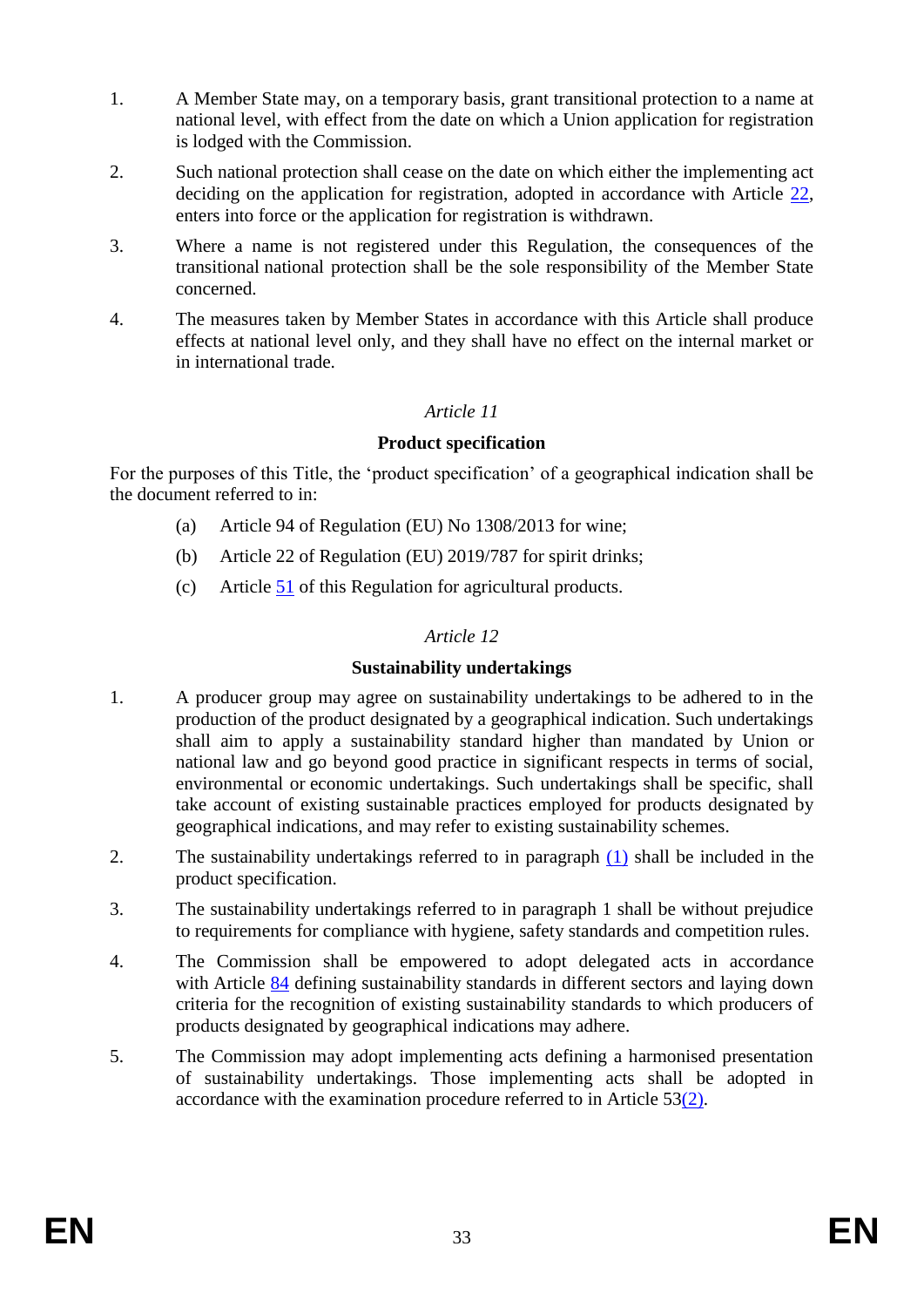#### **Single document**

- <span id="page-34-0"></span>1. The 'single document' for a geographical indication refers to:
	- (a) the document summarising the product specification referred to in Article 94 of Regulation (EU) No 1308/2013 for wine;
	- (b) the document referred to in Article 23 of Regulation (EU) 2019/787 for spirit drinks;
	- (c) the document referred to in Article  $\frac{52}{2}$  $\frac{52}{2}$  $\frac{52}{2}$  of this Regulation for agricultural products.

### *Article 14*

#### **Accompanying documentation**

- <span id="page-34-3"></span><span id="page-34-1"></span>1. The documentation accompanying the application for registration shall comprise:
	- (a) information concerning any proposed limitations on the use or on the protection of the geographical indication, and, where relevant, any transitional measures, proposed by the applicant producer group or by the national authorities notably following the national scrutiny and opposition procedure;
	- (b) the name and contact details of the applicant producer group;
	- (c) the name and contact details of the competent authority and/or product certification body verifying compliance with the provisions of the product specification pursuant to:
		- (i) Article 116a of Regulation (EU) No 1308/2013 as regards wine;
		- (ii) Article [39](#page-51-0) of this Regulation as regards agricultural products and spirit drinks;
	- (d) any other information deemed appropriate by the Member State, or by the applicant producer group where applicable.
- 2. The Commission shall be empowered to adopt delegated acts in accordance with Article [84](#page-74-0) supplementing this Regulation by provisions clarifying the requirements or listing additional items of the accompanying documentation to be supplied.
- 3. The Commission may adopt implementing acts defining the format and online presentation of the accompanying documentation provided for in paragraph [\(1\),](#page-34-1) and on the exclusion or anonymisation of protected personal data. Those implementing acts shall be adopted in accordance with the examination procedure referred to in Article 5[3\(2\).](#page-59-0)

# *Article 15*

# **Union application for registration**

- <span id="page-34-2"></span>1. For geographical indications concerning products originating in the Union, the Union application for registration shall comprise:
	- (a) the single document referred to in Article [13;](#page-34-0)
	- (b) the accompanying documentation referred to in Article [14;](#page-34-3)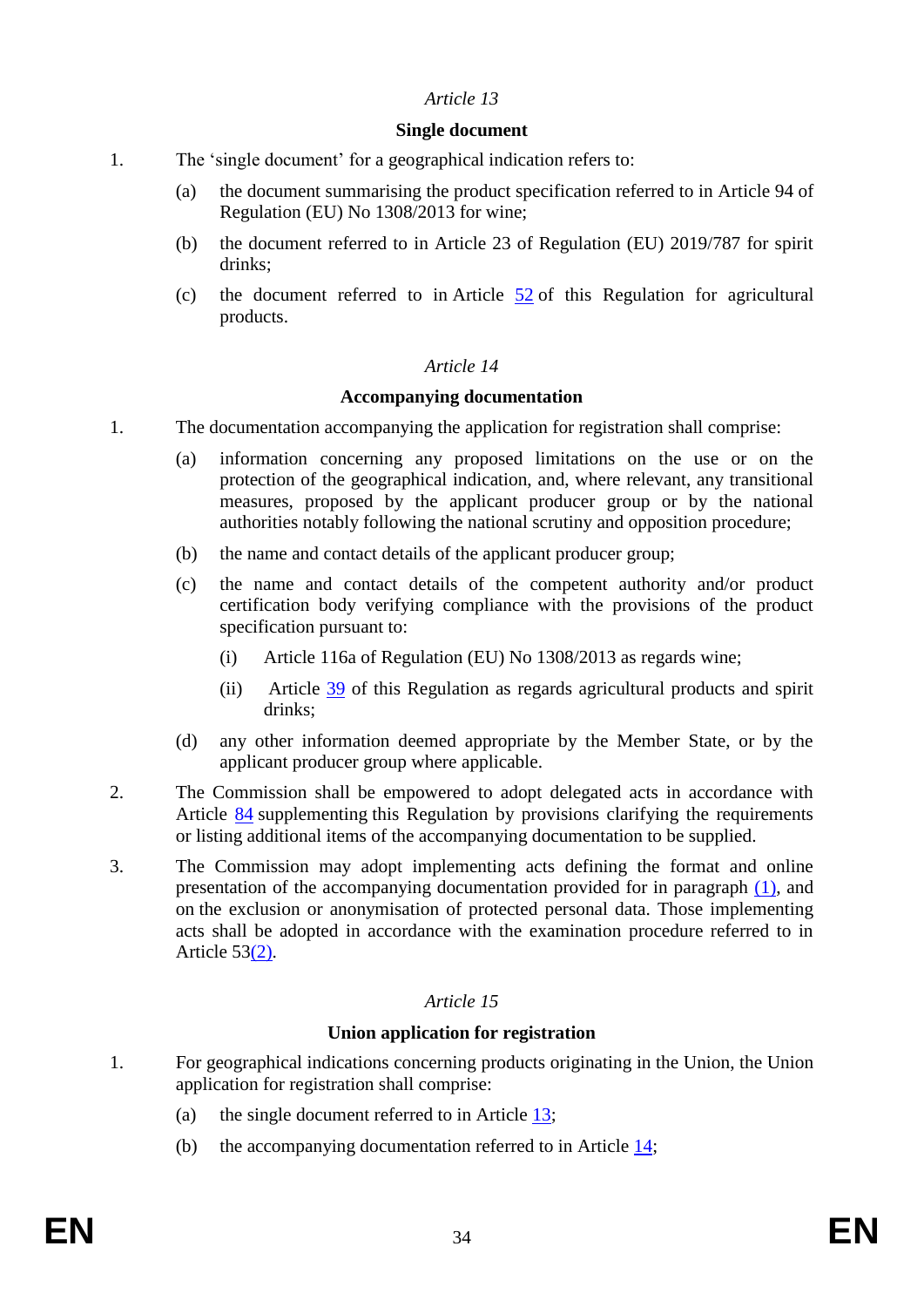- (c) a declaration by the Member State to which the application was initially addressed, confirming that the application meets the conditions for registration; and
- (d) the electronic publication reference of the product specification which shall be maintained up to date.
- 2. For geographical indications concerning products originating outside the Union, the Union application for registration shall comprise:
	- (a) the product specification with its publication reference,
	- (b) the single document referred to in Article [13;](#page-34-0)
	- (c) the accompanying documentation referred to in Article [14;](#page-34-3)
	- (d) legal proof of protection of the geographical indication in its country of origin; and
	- (e) a power of attorney where the applicant is represented by an agent.
- 3. A joint application for registration referred to in Article [8\(4\)](#page-32-3) shall be submitted by one of the Member States concerned or by an applicant producer group in a third country, directly or through the authorities of that third country.
- 4. The joint application for registration referred to in Article [8\(4\)](#page-32-3) shall include, as relevant, the documents listed in paragraph (1) or (2) from all Member States or third countries concerned. The related national procedures, including the opposition stage, shall be carried out in all the Member States concerned.
- 5. The documents referred to in this Article shall be drafted in one of the official languages of the Union.
- 6. The Commission shall be empowered to adopt delegated acts in accordance with Article [84](#page-74-0) defining procedures and conditions applicable to the preparation and submission of Union applications for registration.
- 7. The Commission may adopt implementing acts laying down detailed rules on procedures, the form and presentation of Union applications for registration, including for applications concerning more than one national territory. Those implementing acts shall be adopted in accordance with the examination procedure referred to in Article  $53(2)$  $53(2)$ .

#### **Submission of the Union application for registration**

- 1. A Union application for the registration of a geographical indication shall be submitted to the Commission electronically, through a digital system. The digital system shall have the capacity to allow the submission of applications to national authorities of a Member State, and to be used by the Member State in its national procedure.
- 2. Where the application for registration relates to a geographical area outside the Union, the application shall be submitted to the Commission, either directly or via the authorities of the third country concerned. The digital system, referred to in paragraph 1, shall have the capacity to allow submission of applications by an applicant producer group established outside the Union and by national authorities in the third country concerned.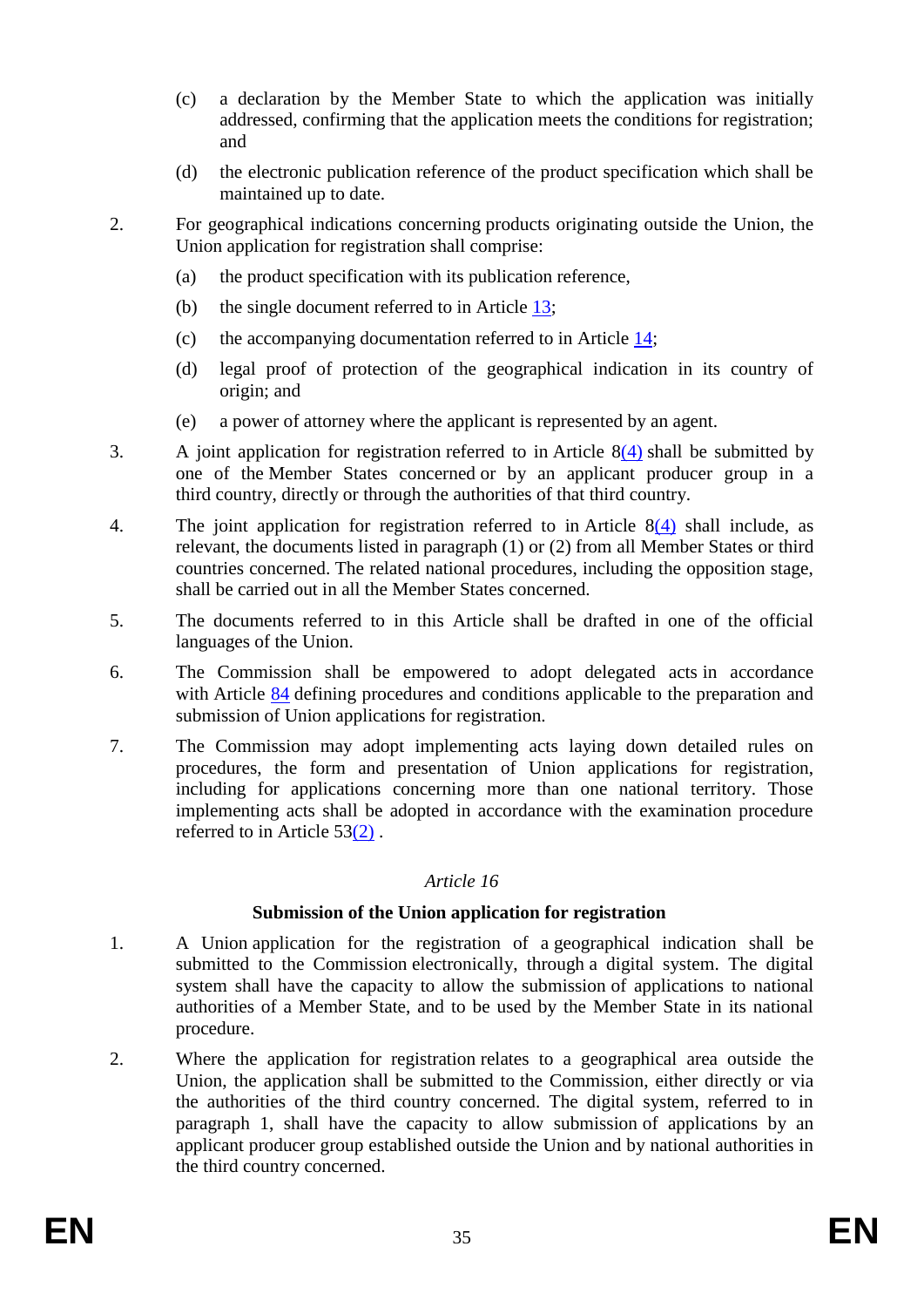<span id="page-36-2"></span>3. The Union application for registration shall be made public by the Commission through the digital system referred to in paragraph [\(1\).](#page-35-0)

## *Article 17*

## **Scrutiny by the Commission and publication for opposition**

- 1. The Commission shall scrutinise any application for registration that it receives pursuant to Article 1[6\(1\).](#page-35-0) Such scrutiny shall consist of a check that there are no manifest errors, that the information provided in accordance with Article [15](#page-34-0) is complete and that the single document referred to in Article 13 is precise and technical in nature. It shall take into account the outcome of the national procedure carried out by the Member State concerned. It shall focus in particular on the single document referred to in Article [13.](#page-34-1)
- <span id="page-36-0"></span>2. Scrutiny should not exceed a period of 6 months. In the event that the scrutiny period exceeds or is likely to exceed 6 months the Commission shall inform the applicant of the reasons for the delay in writing.
- 3. The Commission may seek supplementary information from the applicant.
- <span id="page-36-1"></span>4. Where, based on the scrutiny carried out pursuant to paragraph 1, the Commission considers that the conditions laid down in this Regulation and in Regulations (EU) No 1308/2013 and (EU) 2019/787, as appropriate, are fulfilled, it shall publish in the *Official Journal of the European Union* the single document and the reference to the publication of the product specification.
- 5. The Commission shall be empowered to adopt delegated acts in accordance with Article [84](#page-74-0) supplementing this Regulation by rules on entrusting EUIPO with the tasks set out in this Article.

## *Article 18*

#### **National challenge to an application for registration**

- 1. Member States shall keep the Commission informed of any national administrative or judicial proceedings that may affect the registration of a geographical indication.
- 2. The Commission shall be exempted from the obligation to meet the deadline to perform the scrutiny referred to in Article 1[7\(2\)](#page-36-0) and to inform the applicant of the reasons for the delay where it receives a communication from a Member State, concerning an application for registration in accordance with Article  $9(6)$ , which:

(a) informs the Commission that the decision referred to in Article  $9(6)$  has been invalidated at national level by an immediately applicable but not final judicial decision; or

(b) requests the Commission to suspend the scrutiny because national administrative or judicial proceedings have been initiated to challenge the validity of the application and the Member State considers that those proceedings are based on valid grounds.

3. The exemption shall have effect until the Commission is informed by the Member State that the original application has been restored or that the Member State withdraws its request for suspension.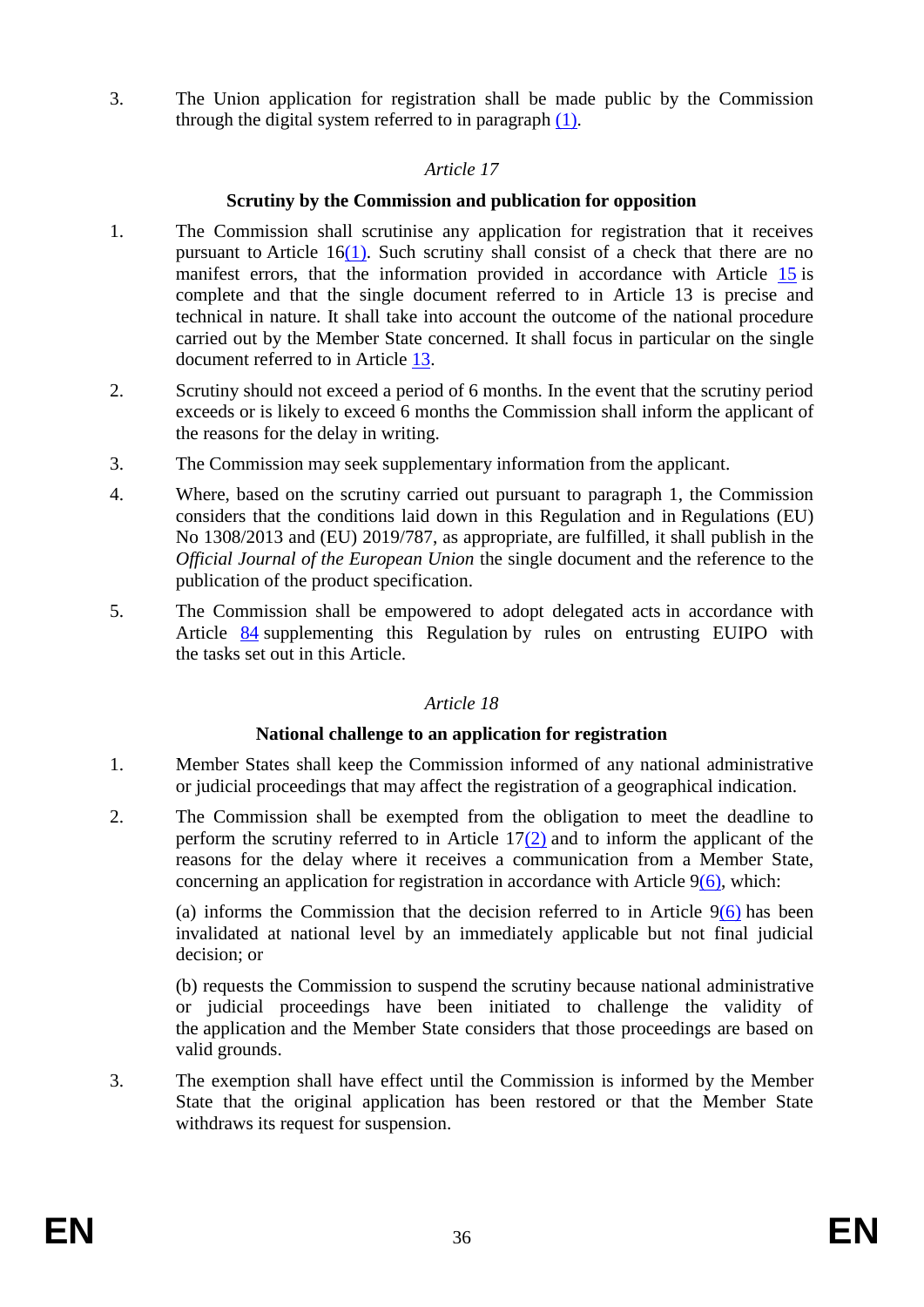<span id="page-37-2"></span>4. If the application has been invalidated by a final decision taken by a national court, the Member State shall consider appropriate action such as withdrawal or modification of the Union application for registration, as necessary.

## *Article 19*

## **Union opposition procedure**

- <span id="page-37-0"></span>1. Within 3 months from the date of publication in the *Official Journal of the European Union* of the single document and the reference to the product specification pursuant to Article 1[7\(4\),](#page-36-1) the authorities of a Member State or of a third country, or a natural or legal person having a legitimate interest, established or resident in a third country, may lodge an opposition or a notice of comment with the Commission.
- 2. Any natural or legal person having a legitimate interest, established or resident in a Member State other than the one from which the Union application for registration was submitted, may lodge an opposition with the Member State, in which it is established or resident, within a time limit permitting an opposition or notice of comments to be lodged pursuant to paragraph [\(1\).](#page-37-0)
- 3. An opposition shall claim that the application could infringe the conditions laid down in this Regulation, Regulations (EU) No 1308/2013 or (EU) 2019/787, as appropriate, and give reasons. An opposition that does not contain the said claim shall be void.
- <span id="page-37-1"></span>4. The Commission shall check the admissibility of the opposition. If the Commission considers that the opposition is admissible, it shall, within 5 months from the date of publication in the *Official Journal of the European Union* invite the authority or the person that lodged the opposition and the authority or the applicant producer group that lodged the application to engage in appropriate consultations for a reasonable period that shall not exceed 3 months. At any time during that period, the Commission may, at the request of the authority or the applicant producer group, extend the deadline for the consultations by a maximum of 3 months.
- 5. The authority or the person that lodged the opposition and the authority or applicant producer group that lodged the application shall start appropriate consultations without undue delay. They shall provide each other with the relevant information to assess whether the application for registration complies with this Regulation, Regulations (EU) No 1308/2013 or (EU) 2019/787, as appropriate.
- 6. Within 1 month from the end of the consultations referred to in paragraph [\(4\),](#page-37-1) the applicant producer group established in the third country or the authorities of the Member State or of the third country from which the Union application for registration was lodged shall notify the Commission of the result of the consultations, including all the information exchanged, whether agreement was reached with one or all of the opponents, and of any consequent changes to the application for registration. The authority or person that lodged an opposition to the Commission may also notify the Commission of its position at the end of the consultations.
- 7. Where, following the end of the consultations referred to in paragraph [\(4\),](#page-37-1) the data published in accordance with Article 1[7\(4\)](#page-36-1) have been modified, the Commission shall repeat its scrutiny of the application for registration as modified. Where the application for registration has been modified in a substantial manner, and the Commission considers that the modified application meets the conditions for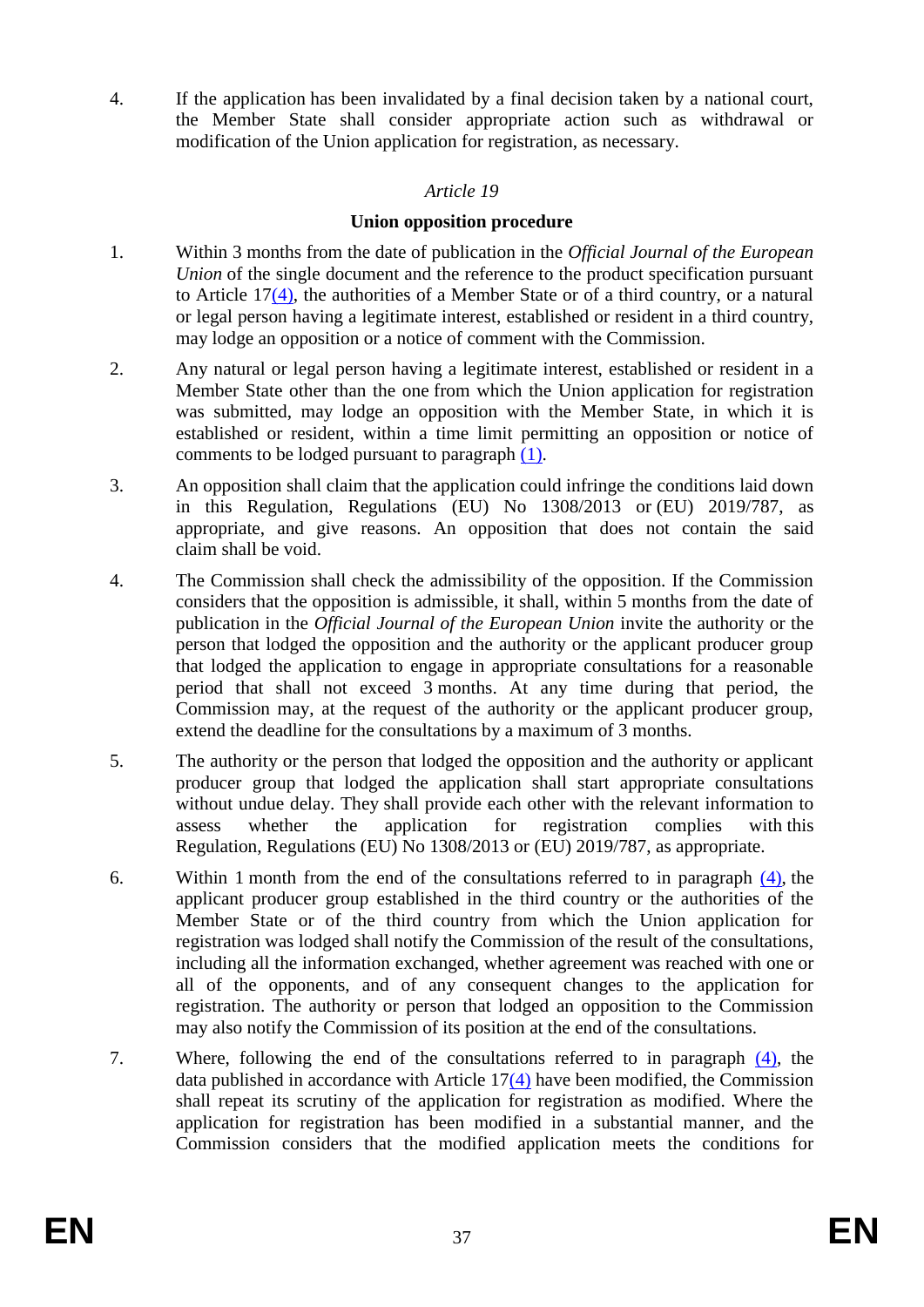registration, it shall publish the application once more in accordance with that paragraph.

- 8. The documents referred to in this Article shall be drafted in one of the official languages of the Union.
- 9. After completion of the opposition procedure, the Commission shall finalise its assessment of the Union application for registration, taking into account any request for transitional periods, the outcome of the opposition procedure, any notice of comments received and any other matters arising subsequently to its scrutiny that may imply a change of the single document.
- 10. The Commission shall be empowered to adopt delegated acts, in accordance with Article [84](#page-74-0) supplementing this Regulation by detailed procedures and deadlines for the opposition procedure, for the official submission of comments by national authorities and persons with a legitimate interest, which will not trigger the opposition procedure and by rules on entrusting its tasks set out in this Article to EUIPO.
- 11. The Commission may adopt implementing acts defining the format and online presentation of oppositions and official comments, if applicable, and providing for the exclusion or anonymisation of protected personal data. Those implementing acts shall be adopted in accordance with the examination procedure referred to in Article 5[3\(2\).](#page-59-0)

## *Article 20*

## **Grounds for opposition**

- <span id="page-38-1"></span>1. An opposition lodged in accordance with Article [19](#page-37-2) shall be admissible only if the opponent demonstrates that:
	- (a) the proposed geographical indication does not comply with the definition of the geographical indication or with the requirements referred to in this Regulation, Regulation (EU) No 1308/2013 or Regulation (EU) 2019/787 as the case may be;
	- (b) registration of the proposed geographical indication would be prevented by one or more of the circumstances referred to in Article [29,](#page-45-0) Article [30,](#page-45-1) Article [31](#page-46-0) or Article 4[9\(1\)](#page-56-0) ;
	- (c) the registration of the proposed geographical indication would jeopardise the existence of an entirely or partly identical name or of a trade mark or the existence of products which have been legally on the market for at least 5 years preceding the date of the publication provided for in Article 1[7\(4\)](#page-36-1) .
- 2. The admissibility of an opposition shall be assessed by the Commission in relation to the territory of the Union.

## *Article 21*

#### **Transitional period for the use of geographical indications**

<span id="page-38-0"></span>1. The Commission may adopt implementing acts granting a transitional period of up to 5 years to enable, for products originating in a Member State or a third country the designation of which consists of or contains a name that contravenes Article  $27(1)$ , the continued use of that designation, under which they were marketed, provided that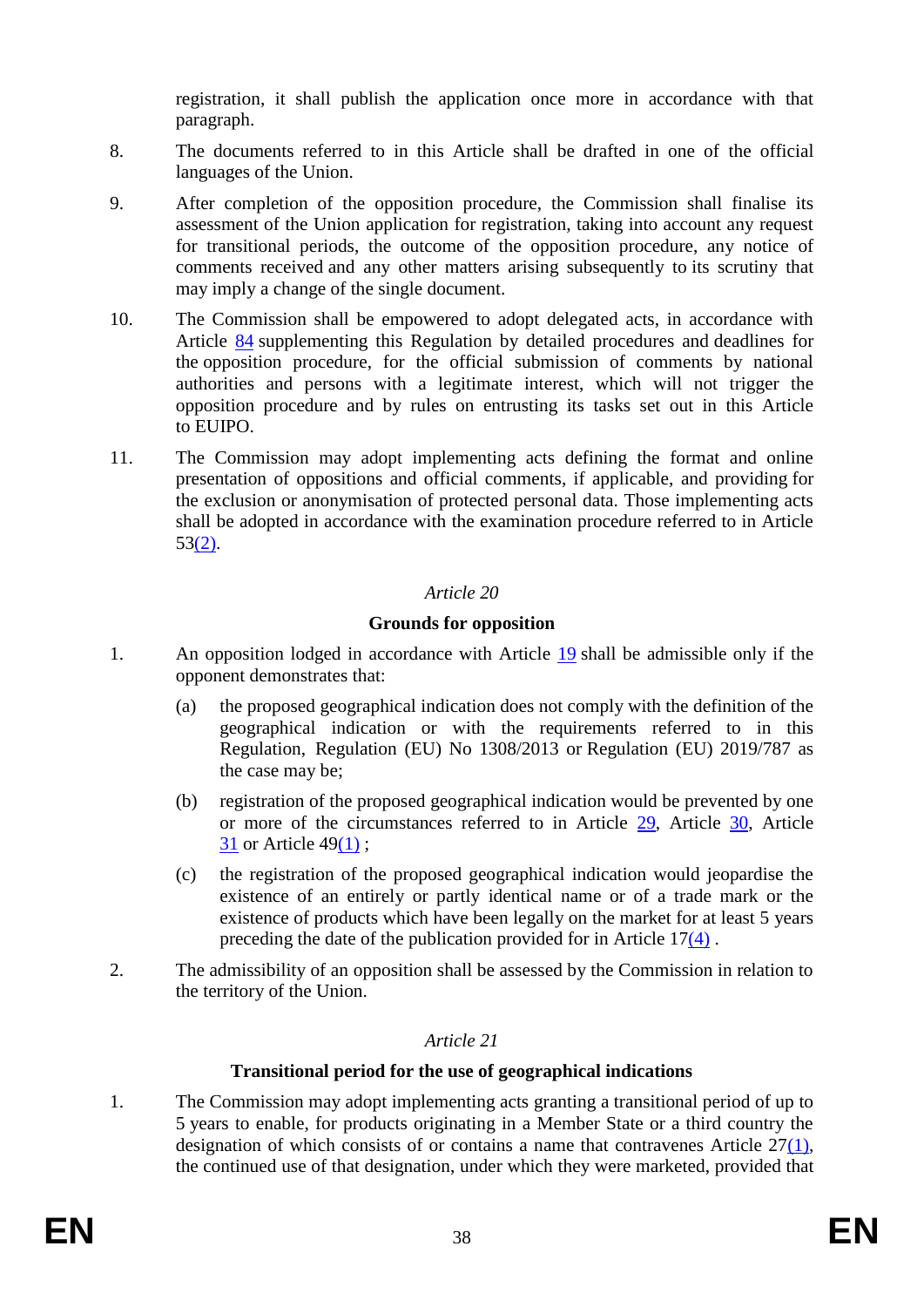an admissible opposition, under Article  $9(4)$  or Article [19,](#page-37-2) to the application for registration of the geographical indication whose protection is contravened shows that:

- (a) the registration of the concerned geographical indication would jeopardise the existence of an entirely or partly identical name in the product designation; or
- (b) such products have been legally marketed with that name in the product designation in the territory concerned for at least 5 years preceding the publication provided for in Article 1[7\(4\),](#page-36-1) point (a).
- 2. The implementing acts referred to in paragraph 1 shall be adopted in accordance with the examination procedure referred to in Article  $53(2)$  $53(2)$  except those where an admissible opposition is lodged under Article  $9(4)$ , which shall be adopted without applying that examination procedure.
- 3. The Commission may adopt implementing acts extending the transitional period granted under paragraph  $(1)$  up to 15 years, or allowing continued use for up to 15 years, provided it is additionally shown that:
	- (a) the name in the designation referred to in paragraph [\(1\)](#page-38-0) of this Article has been in legal use consistently and fairly for at least 25 years before the application for registration of the concerned geographical indication was submitted to the Commission;
	- (b) the purpose of using the name in the designation referred to in paragraph [\(1\)](#page-38-0) has not, at any time, been to profit from the reputation of the name of the product that has been registered as geographical indication; and
	- (c) the consumer has not been or could not have been misled as to the true origin of the product.
- 4. The implementing acts referred to in paragraph 3 shall be adopted in accordance with the examination procedure referred to in Article  $53(2)$  $53(2)$  except those where an admissible opposition is lodged under Article  $9(4)$ , which shall be adopted without applying that examination procedure.
- 5. When using a designation referred to in paragraphs 1 and 3, the indication of the country of origin shall clearly and visibly appear on the labelling.
- <span id="page-39-0"></span>6. To overcome temporary difficulties with the long-term objective of ensuring that all producers of a product designated under a geographical indication in the area concerned comply with the related product specification, a Member State may grant a transitional period for compliance, of up to 10 years, with effect from the date on which the application is lodged with the Commission, provided that the operators concerned have legally marketed the products in question, using the names concerned continuously for at least 5 years preceding the lodging of the application to the authorities of that Member State and have referred to that fact in the national opposition procedure referred to in Article [9\(4\).](#page-32-1)
- <span id="page-39-1"></span>7. paragraph [\(6\)](#page-39-0) shall apply *mutatis mutandis* to a geographical indication referring to a geographical area situated in a third country, with the exception of the opposition procedure.

## *Article 22*

## **Commission decision on the application for registration**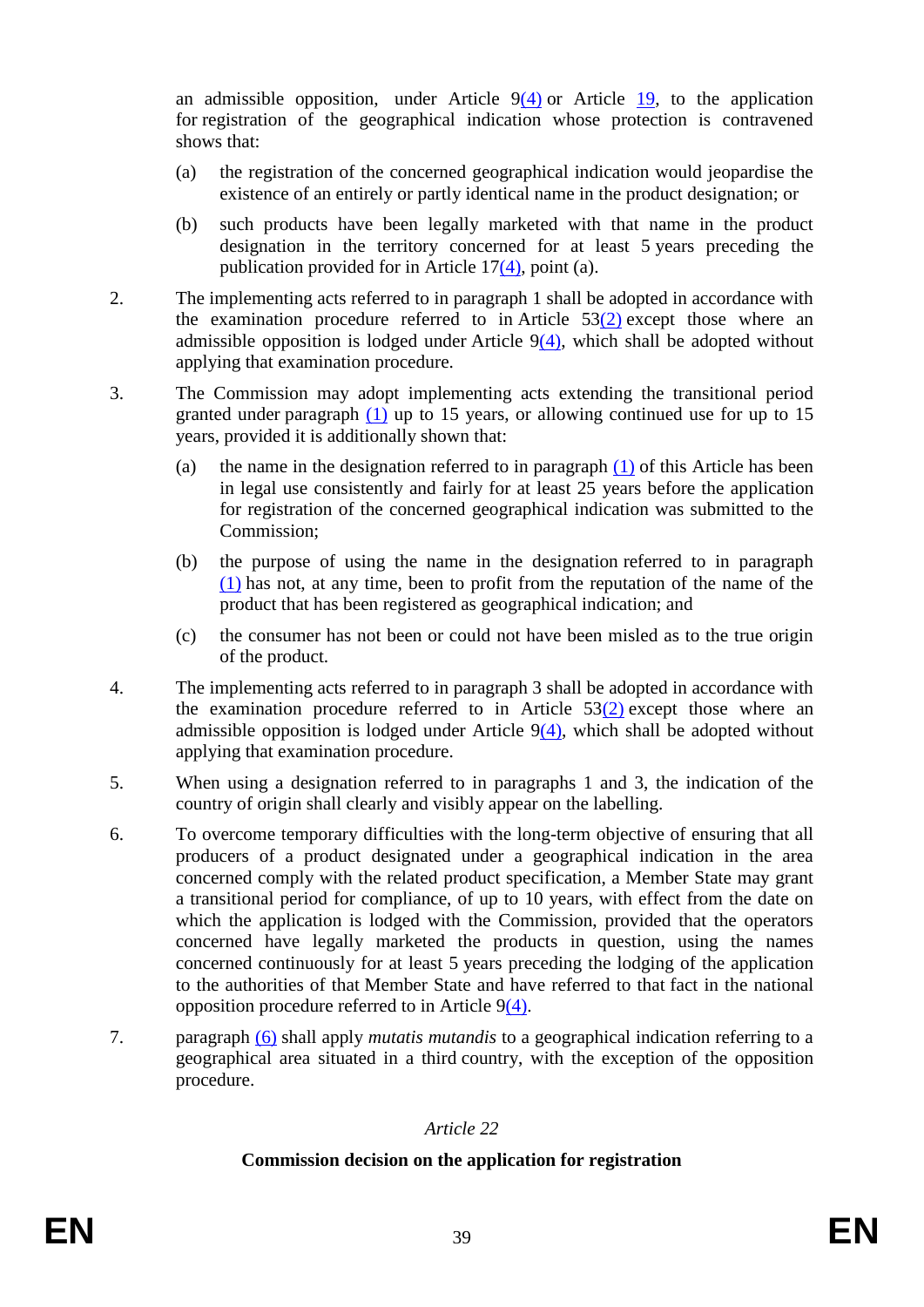- 1. Where, on the basis of the information available to the Commission from the scrutiny carried out pursuant to Article [17,](#page-36-2) the Commission considers that any of the requirements referred therein is not fulfilled, it shall adopt implementing acts rejecting the application for registration. Those implementing acts shall be adopted in accordance with the examination procedure referred to in Article 5[3\(2\).](#page-59-0)
- 2. Where it receives no admissible opposition, the Commission shall adopt implementing acts, without applying the procedure referred to in Article  $53(2)$ , registering the geographical indication. The Commission may take in to account the notices of comments received in accordance with Article 1[9\(1\).](#page-37-0)
- 3. Where it receives an admissible opposition, the Commission shall, following the consultations referred to in Article 1[9\(4\)](#page-37-1) and taking into account the results thereof,
	- (a) adopt implementing act registering the geographical indication without applying the procedure referred to in Article  $53(2)$ , if an agreement has been reached, after checking that the agreement complies with Union law, and, if necessary, amend the information published pursuant to Article 1[7\(4\)](#page-36-1) provided that such amendments are not substantial; or
	- (b) adopt implementing acts deciding on the application for registration, if an agreement has not been reached. Those implementing acts shall be adopted in accordance with the examination procedure referred to in Article 5[3\(2\).](#page-59-0)
- 4. The acts registering a geographical indication shall provide for any condition applicable to the registration and for the republication for information of the single document published for opposition in the *Official Journal of the European Union* in case of any necessary amendments that are not substantial.
- 5. Regulations of registration and decisions on rejection shall be published in the Official Journal of the European Union, L series.

## **Union register of geographical indications**

- 1. The Commission shall adopt implementing acts, without applying the procedure referred to in Article 5[3\(2\),](#page-59-0) containing provisions on establishing and maintaining a publicly accessible electronic register of geographical indications protected under this Regulation (the 'Union register of geographical indications'). The register shall have three parts corresponding to geographical indications of wine, of spirit drinks and of agricultural products respectively.
- 2. Each geographical indication of wine and of agricultural products shall be identified in the Union register of geographical indications as a 'protected designation of origin' or a 'protected geographical indication' as the case may be, and each geographical indication of spirit drinks shall be identified as a 'geographical indication'.
- <span id="page-40-0"></span>3. Geographical indications concerning products from third countries that are protected in the Union under an international agreement to which the Union is a contracting party may be entered in the Union register of geographical indications. The Commission shall register such geographical indications by means of implementing acts adopted in accordance with the examination procedure referred to in Article 5[3\(2\).](#page-59-0) As regards wine and agricultural products, unless specifically identified in those agreements as protected designations of origin, the names of such products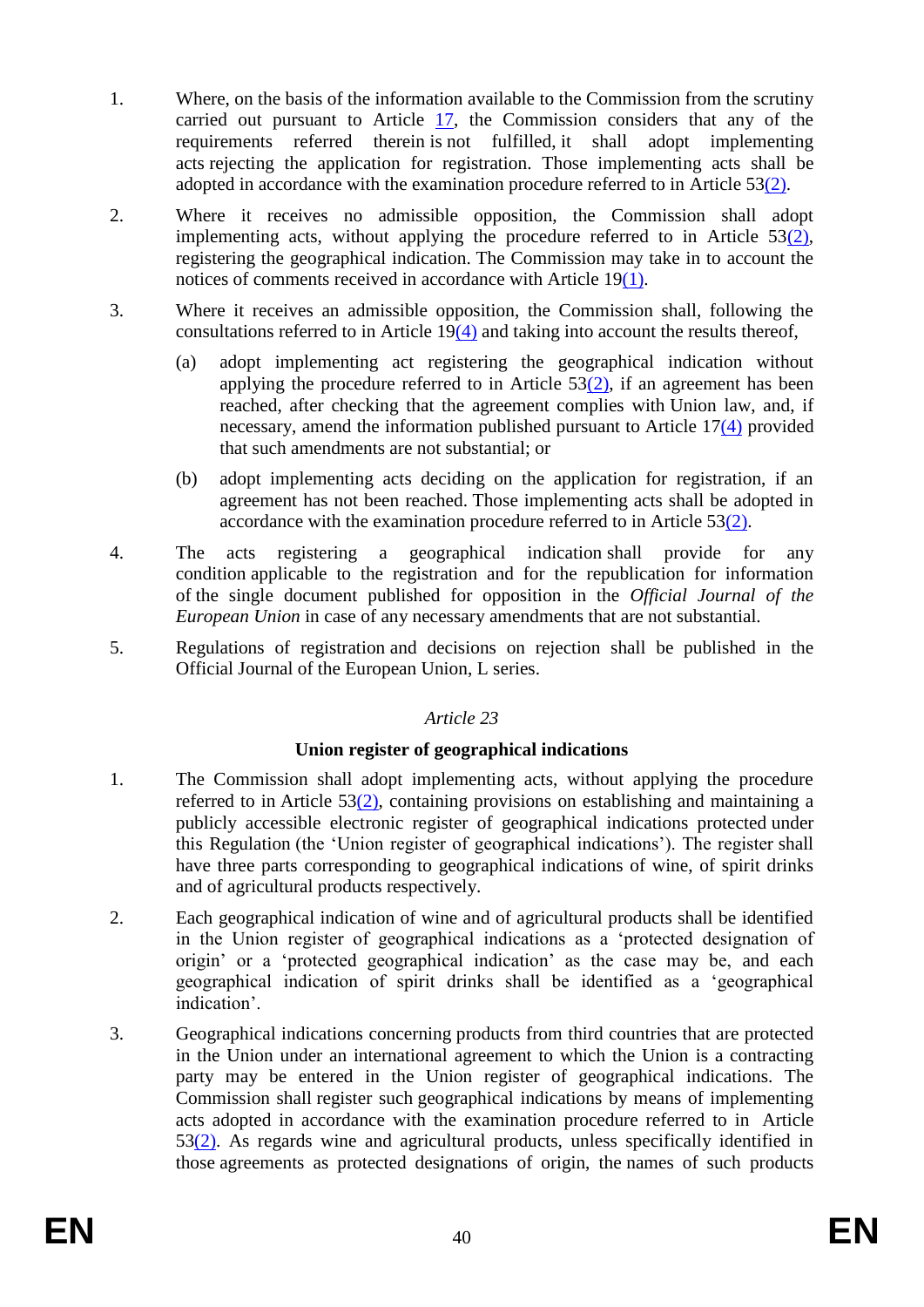shall be entered in the Union register of geographical indications as protected geographical indications.

- 4. Each geographical indication shall be entered in the Union register of geographical indications in its original script. Where the original script is not in Latin characters, the geographical indication shall be transcribed in Latin characters and both versions of the geographical indication shall be entered in the Union register of geographical indications and shall have equal status.
- 5. The Commission shall make public and regularly update the list of the international agreements referred to in paragraph  $(3)$  as well as the list of geographical indications protected under those agreements.
- 6. The Commission shall retain documentation related to the registration of a geographical indication in digital or paper form for the period of validity of the geographical indication, and in case of cancellation for 10 years thereafter.
- 7. The Commission shall be empowered to adopt delegated acts in accordance with Article [84](#page-74-0) supplementing this Regulation by rules on entrusting EUIPO to operate the Union register of geographical indications.
- 8. The Commission may adopt implementing acts defining the content and presentation of the Union register of geographical indications. Those implementing acts shall be adopted in accordance with the examination procedure referred to in Article 5[3\(2\).](#page-59-0)

## *Article 24*

## **Extracts from the Union register of geographical indications**

- <span id="page-41-0"></span>1. Any person shall be able to download an official extract from the Union register of geographical indications that provides proof of registration of the geographical indication, and the relevant data including the date of application for the registration of the geographical indication or other priority date. This official extract may be used as an authentic certificate in legal proceedings, in a court of law, court of arbitration or similar body.
- 2. Where a producer group has been recognised by the national authorities in accordance with Article [33,](#page-47-0) that group shall be identified as the rights' holder of the geographical indication in the Union register of geographical indications and in the official extract referred to in paragraph [\(1\).](#page-41-0)
- 3. The Commission may adopt implementing acts defining the format and online presentation of extracts from the Union register of geographical indications, and providing for the exclusion or anonymisation of protected personal data. Those implementing acts shall be adopted in accordance with the examination procedure referred to in Article 5[3\(2\).](#page-59-0)

## *Article 25*

## **Amendments to a product specification**

- 1. A producer group having a legitimate interest may apply for the approval of an amendment to the product specification of a registered geographical indication.
- 2. Amendments to a product specification shall be classified into two categories:
	- (a) Union amendments, requiring an opposition procedure at Union level; and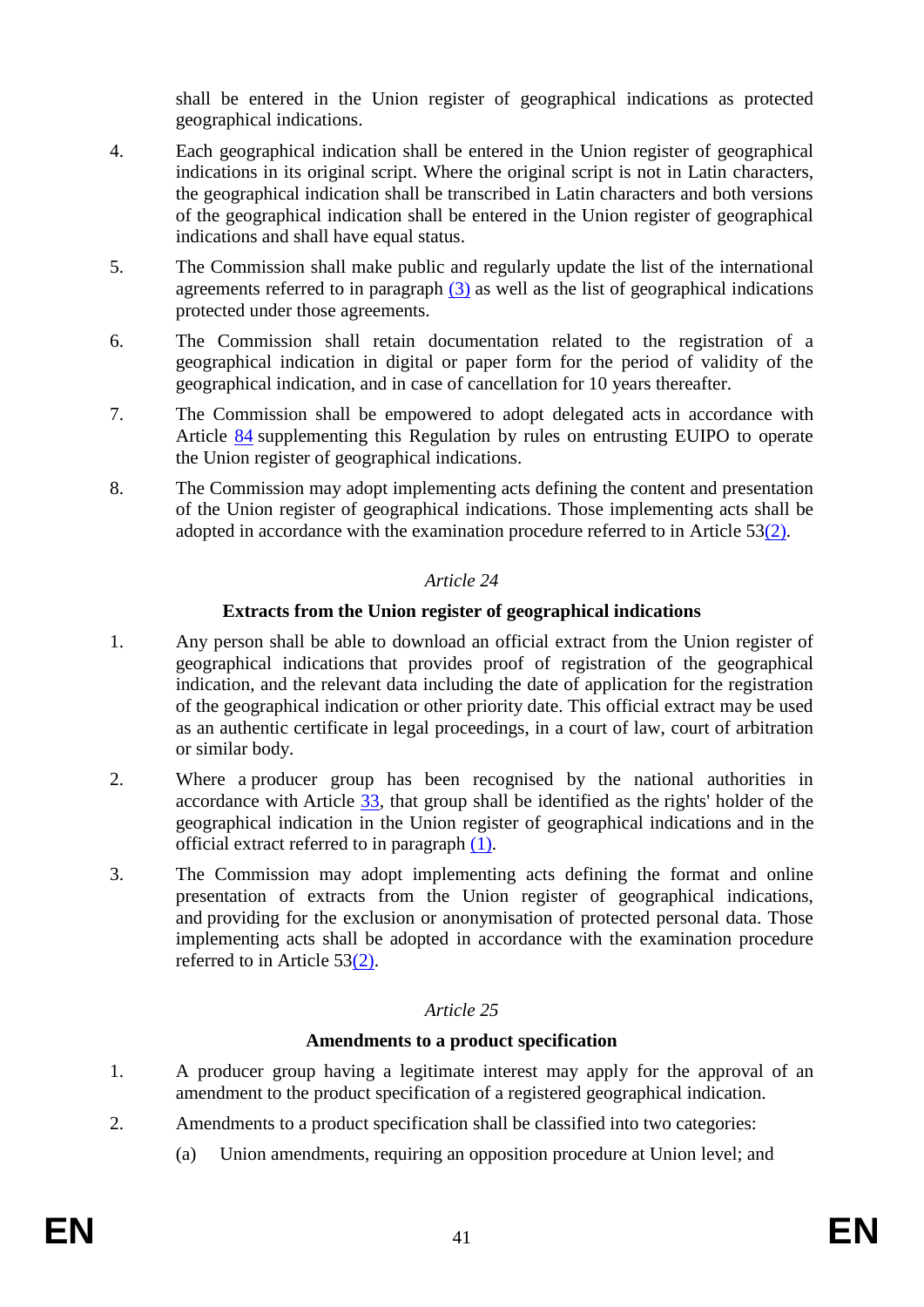- (b) standard amendments to be dealt with at Member State or third country level.
- 3. An amendment shall be a Union amendment if it entails a change of the single document and:
	- (a) includes a change in the name, or in the use of the name, or, for wine and spirit drinks, in the category of product or products designated by the geographical indication, or, for spirit drinks, in the legal name; or
	- (b) risks voiding the link to the geographical area referred to in the single document; or
	- (c) entails further restrictions on the marketing of the product.
- 4. Any other amendment to a product specification of a registered geographical indication, that is not a Union amendment in accordance with paragraph 3, shall be considered as a standard amendment.
- 5. A standard amendment shall be considered as a temporary amendment when it concerns a temporary change in the product specification resulting from the imposition of obligatory sanitary and phytosanitary measures by the public authorities or a temporary amendment necessary because of a natural disaster or adverse weather conditions formally recognised by the competent authorities.
- 6. Union amendments shall be approved by the Commission. The approval procedure shall follow, *mutatis mutandis*, the procedure laid down from Article  $8$  to Article  $22$ .
- 7. Applications for Union amendments submitted by a third country or by producers in a third country shall contain proof that the requested amendment complies with the laws on the protection of geographical indications in force in that third country.
- 8. If an application for a Union amendment to the product specification of a registered geographical indication also includes standard amendments or temporary amendments, the Commission shall scrutinise the Union amendment only. Any standard amendments or temporary amendments shall be deemed as not having been submitted. The scrutiny of such applications shall focus on the proposed Union amendments. Where appropriate, the Commission or the Member State concerned may invite the applicant to modify other elements of the product specifications.
- <span id="page-42-0"></span>9. Standard amendments shall be approved by Member States or third countries in whose territory the geographical area of the product concerned is located and communicated to the Commission. The Commission shall make those amendments public.
- 10. The Commission shall be empowered to adopt delegated acts in accordance with Article [84](#page-74-0) supplementing this Regulation by provisions entrusting EUIPO with the publication of standard amendments referred to in paragraph [\(9\).](#page-42-0)
- 11. The Commission may adopt implementing acts laying down detailed rules on procedures, the form and presentation of an application for a Union amendment and on procedures, the form and communication of standard amendments to the Commission. Those implementing acts shall be adopted in accordance with the examination procedure referred to in Article 5[3\(2\).](#page-59-0)

## **Cancellation of the registration**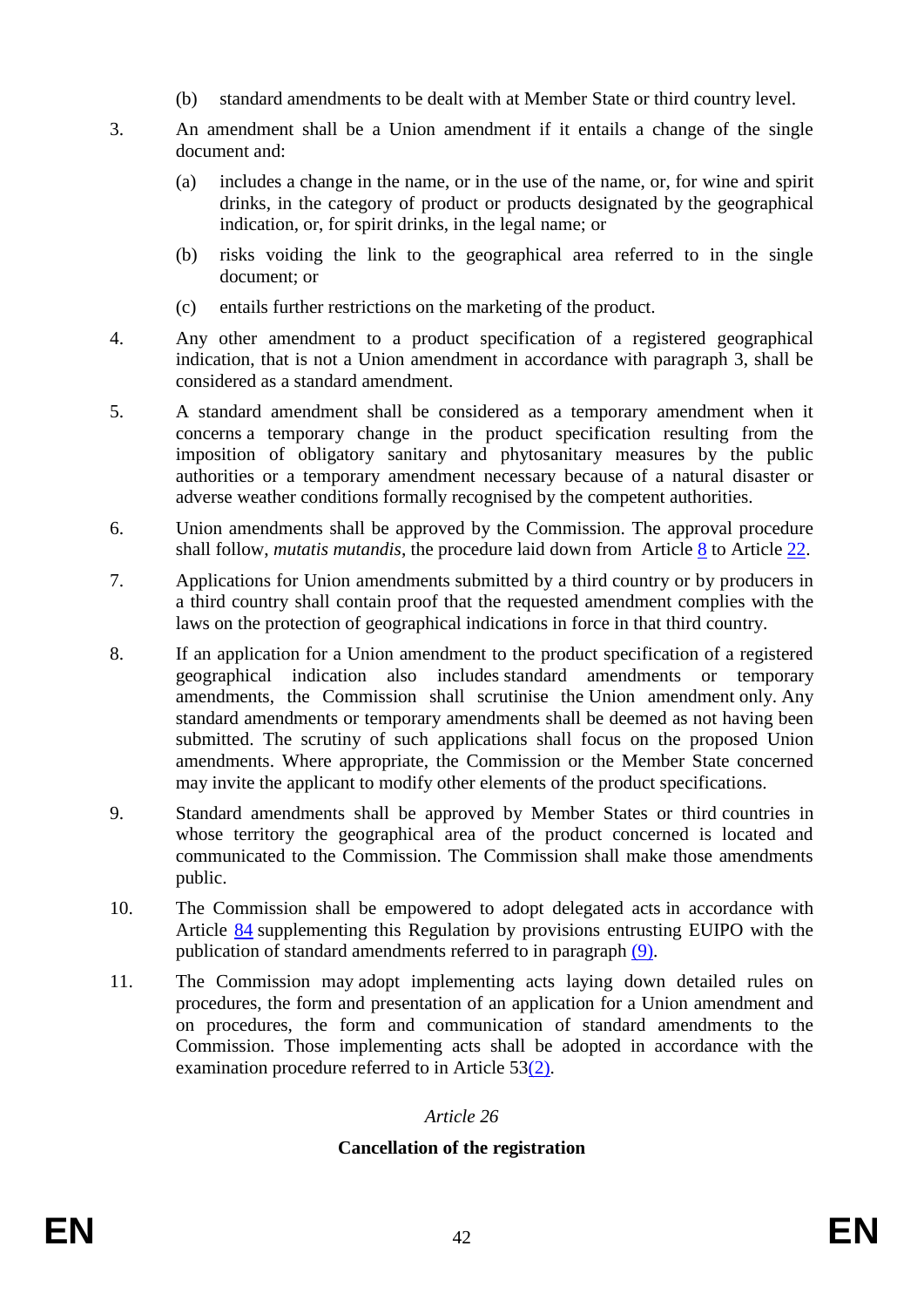- 1. The Commission may, on its own initiative or on a duly substantiated request by a Member State, a third country or any natural or legal person having a legitimate interest, adopt implementing acts to cancel the registration of a geographical indication in the following cases:
	- (a) where compliance with the requirements for the product specification can no longer be ensured; or
	- (b) where no product has been placed on the market under the geographical indication for at least seven consecutive years.
- 2. The Commission may also adopt implementing acts cancelling the registration at the request of the producers of the product marketed under the registered name.
- 3. The implementing acts referred to in paragraphs 1 and 2 shall be adopted in accordance with the examination procedure referred to in Article 5[3\(2\).](#page-59-0)
- 4. Article [9,](#page-32-2) Articles from Article [15](#page-34-0) to Article [20](#page-38-1) and Article [22](#page-39-1) shall apply *mutatis mutandis* to the cancellation procedure.
- <span id="page-43-1"></span>5. Before adopting the implementing acts referred to in paragraphs 1 and 2, the Commission shall consult the authorities of the Member State, the authorities of the third country or, where possible, the third country producer which had originally applied for the registration of the geographical indication concerned, unless the cancellation is directly requested by those original applicants.
- 6. The Commission shall be empowered to adopt delegated acts in accordance with Article [84](#page-74-0) supplementing this Regulation by rules entrusting EUIPO with the tasks set out in paragraph [\(5\).](#page-43-1)
- 7. The Commission may adopt implementing acts laying down detailed rules on procedures and the form of the cancellation of registrations, as well as on the presentation of the requests referred to in paragraphs 1 and 2. Those implementing acts shall be adopted in accordance with the examination procedure referred to in Article 5[3\(2\).](#page-59-0)

# **Chapter 3 Protection of geographical indications**

## *Article 27*

#### **Protection of geographical indications**

- <span id="page-43-4"></span><span id="page-43-3"></span><span id="page-43-2"></span><span id="page-43-0"></span>1. Geographical indications entered in the Union register of geographical indications shall be protected against:
	- (a) any direct or indirect commercial use of the geographical indication in respect of products not covered by the registration, where those products are comparable to the products registered under that name or where use of a name exploits, weakens, dilutes, or is detrimental to the reputation of, the protected name;
	- (b) any misuse, imitation or evocation, even if the true origin of the products or services is indicated or if the protected name is translated or accompanied by an expression such as 'style', 'type', 'method', 'as produced in', 'imitation', 'flavour', 'like' or similar.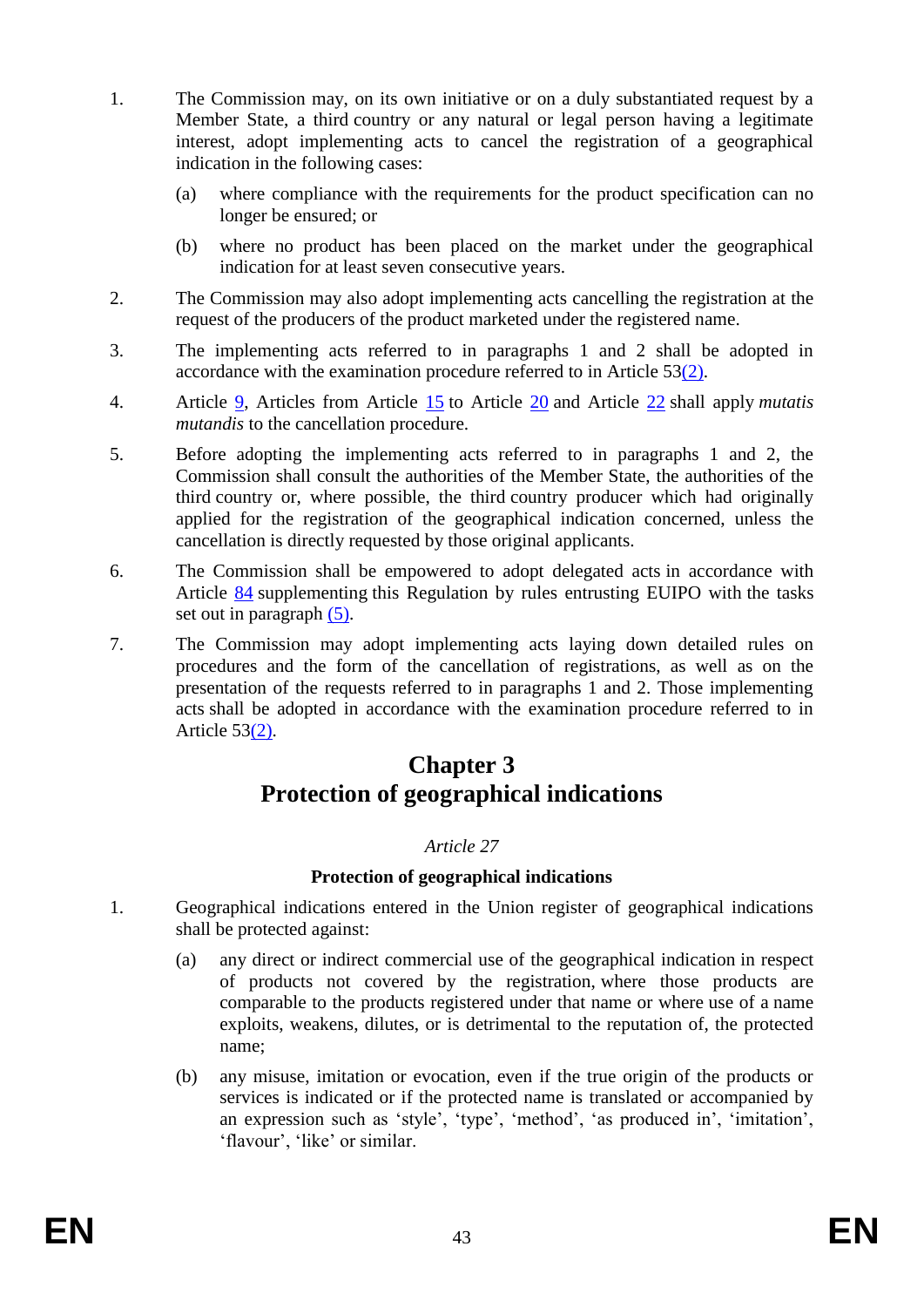- (c) any other false or misleading indication as to the provenance, origin, nature or essential qualities of the product that is used on the inner or outer packaging, advertising material, documents or information provided on websites relating to the product concerned, and the packing of the product in a container liable to convey a false impression as to its origin;
- (d) any other practice liable to mislead the consumer as to the true origin of the product.
- 2. For the purposes of paragraph (1), point [\(b\),](#page-43-2) the evocation of a geographical indication shall arise, in particular, where a term, sign, or other labelling or packaging device presents a direct and clear link with the product covered by the registered geographical indication in the mind of the reasonably circumspect consumer, thereby exploiting, weakening, diluting or being detrimental to the reputation of the registered name.
- 3. paragraph [\(1\)](#page-43-0) shall also apply to a domain name containing or consisting of the registered geographical indication.
- 4. The protection referred to in paragraph [\(1\)](#page-43-0) also applies to:
	- (a) goods entering the customs territory of the Union without being released for free circulation within that territory; and
	- (b) goods sold by means of distance selling, such as electronic commerce.
- 5. The recognised group of producers or any operator that is entitled to use the protected designation of origin or protected geographical indication shall be entitled to prevent all third parties from bringing goods, in the course of trade, into the Union without being released for free circulation there, where such goods, including packaging, come from third countries and are in breach of paragraph [\(1\).](#page-43-0)
- 6. Geographical indications protected under this Regulation shall not become generic in the Union.
- <span id="page-44-1"></span>7. Where a geographical indication is a compound name which contains a term which is considered to be generic, the use of that term shall not constitute a conduct referred to inparagraph  $(1)$ , point  $(a)$  and  $(b)$ .

#### **Ingredients in processed products**

- <span id="page-44-0"></span>1. Article [27](#page-43-4) is without prejudice to the use of a geographical indication by operators in conformity with Article [36](#page-49-0) to indicate that a processed product contains, as an ingredient, a product designated by that geographical indication provided that such use is made in accordance with honest commercial practices and does not weaken, dilute or is not detrimental to the reputation of the geographical indication.
- 2. The geographical indication designating a product ingredient shall not be used in the food name of the related processed product, except in cases of an agreement with a producer group representing two thirds of the producers.
- 3. The Commission shall be empowered to adopt delegated acts in accordance with Article [84](#page-74-0) supplementing this Regulation by additional rules on the use of geographical indications to identify ingredients in processed products referred to in paragraph [\(1\)](#page-44-0) of this Article.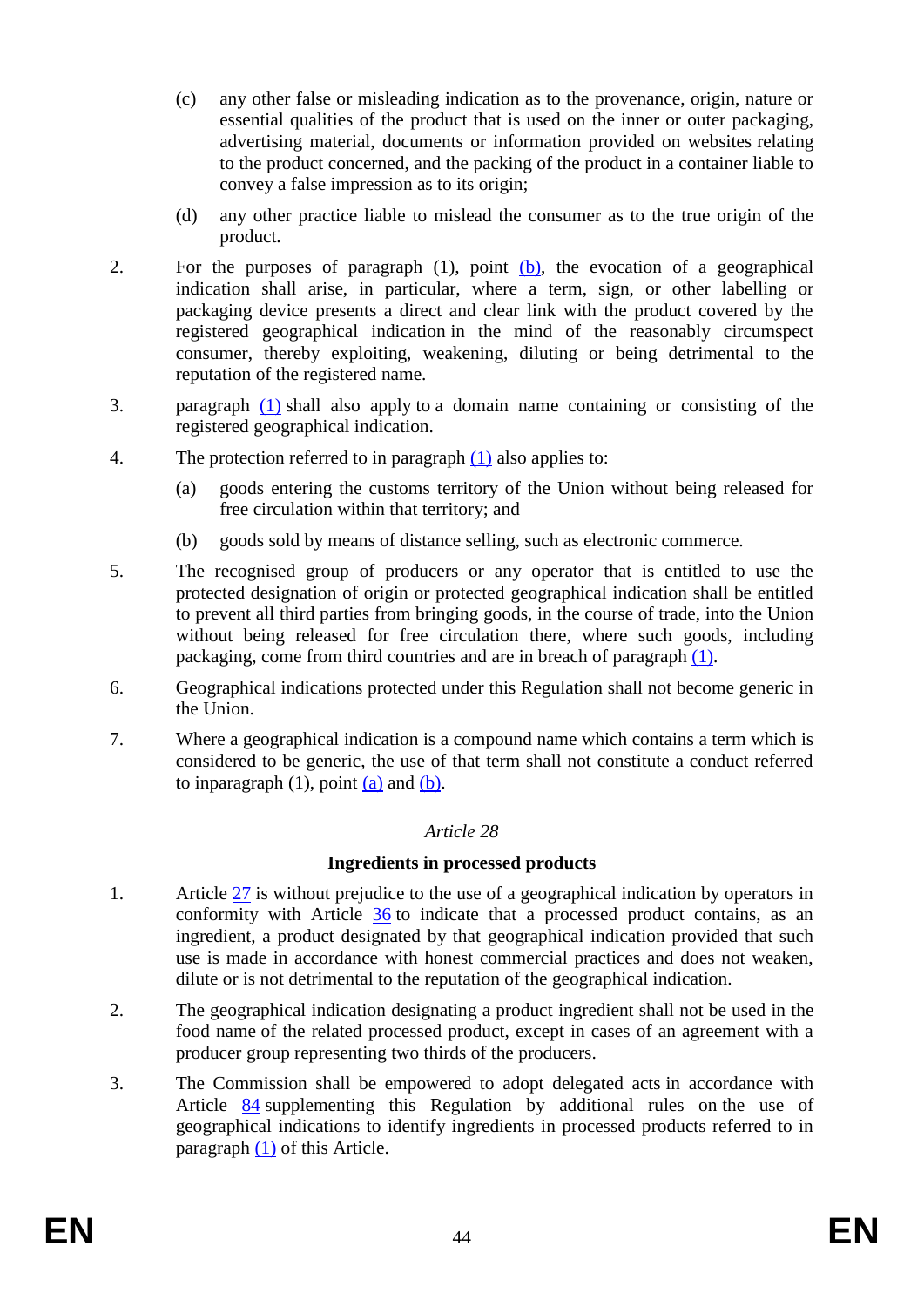#### **Generic terms**

- <span id="page-45-2"></span><span id="page-45-0"></span>1. Generic terms shall not be registered as geographical indications.
- 2. To establish whether or not a term has become generic, account shall be taken of all relevant factors, in particular:
	- (a) the existing situation in the areas of consumption;
	- (b) the relevant national or Union legal acts.
- <span id="page-45-1"></span>3. The Commission shall be empowered to adopt delegated acts in accordance with Article [84](#page-74-0) supplementing this Regulation by additional rules for determining the generic status of terms referred to in paragraph [\(1\)](#page-45-2) of this Article.

## *Article 30*

#### **Homonymous geographical indications**

- <span id="page-45-3"></span>1. A geographical indication that has been applied for after a wholly or partly homonymous geographical indication had been applied for or protected in the Union, shall not be registered unless there is sufficient distinction in practice between the conditions of local and traditional usage and the presentation of the two homonymous indications, taking into account the need to ensure equitable treatment of the producers concerned and that consumers are not misled as to the true identity or geographical origin of the products.
- <span id="page-45-4"></span>2. A wholly or partly homonymous name which misleads the consumer into believing that products come from another territory shall not be registered even if the name for the actual territory, region or place of origin of the products in question is accurate.
- 3. For the purposes of this Article, a homonymous geographical indication applied for or protected in the Union refers to:
	- (a) geographical indications that are entered in the Union register of geographical indications;
	- (b) geographical indications that have been applied for provided that they are subsequently entered in the Union register of geographical indications;
	- (c) appellations of origin and geographical indications protected in the Union pursuant to Regulation (EU) 2019/1753 of the European Parliament and of the Council<sup>45</sup>; and
	- (d) geographical indications, names of origin and equivalent terms protected pursuant to an international agreement between the Union and one or more third countries.
- <span id="page-45-5"></span>4. The Commission shall cancel the geographical indications registered in breach of paragraph  $(1)$  and  $(2)$ .
- 5. The implementing acts referred to in paragraph [\(4\)](#page-45-5) shall be adopted without applying the procedure referred to in Article 5[3\(2\).](#page-59-0)

 $45$ Regulation (EU) 2019/1753 of the European Parliament and of the Council of 23 October 2019 on the action of the Union following its accession to the Geneva Act of the Lisbon Agreement on Appellations of Origin and Geographical Indications (OJ L 271, 24.10.2019, p. 1).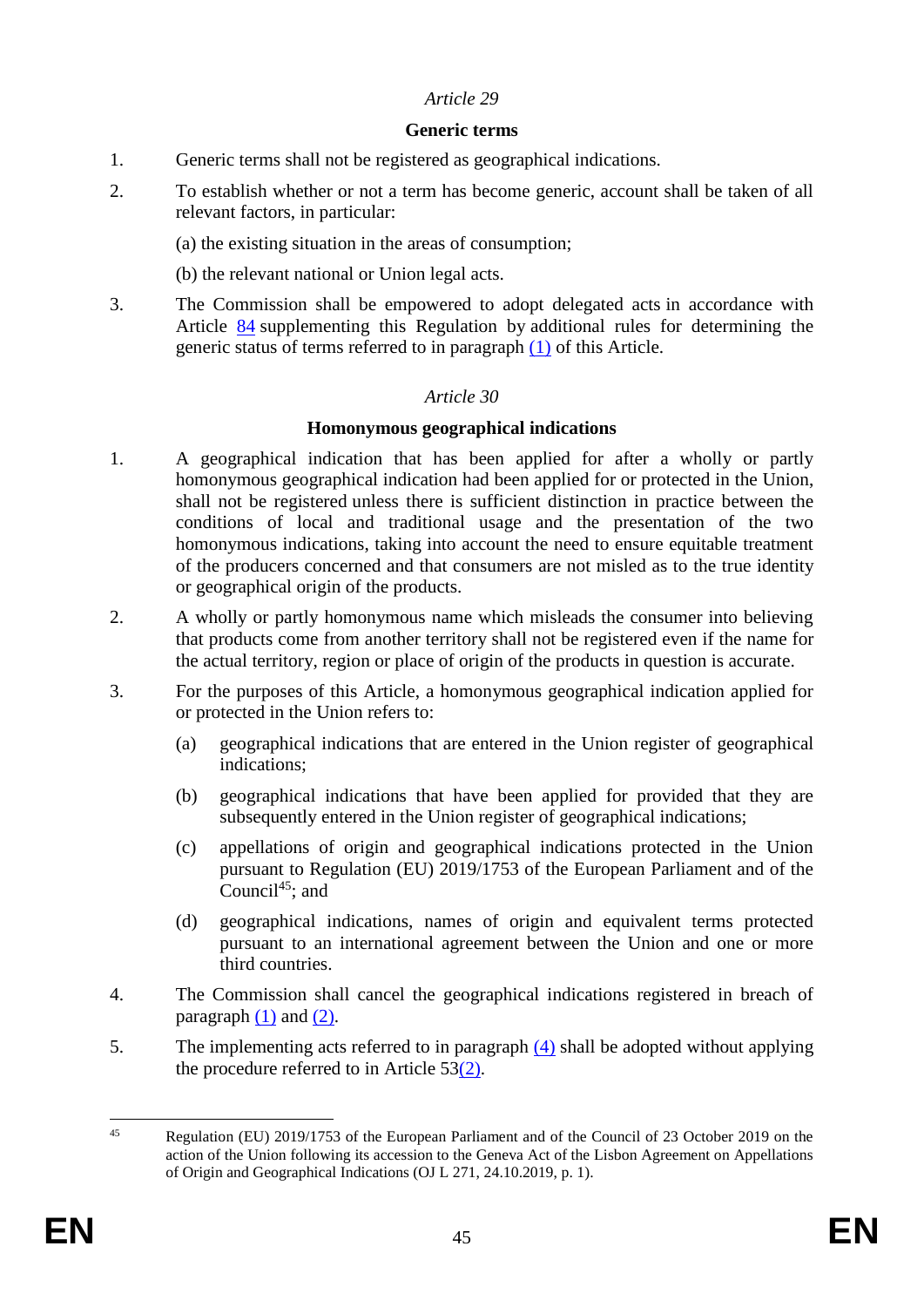#### **Trade marks**

<span id="page-46-0"></span>A name shall not be registered as a geographical indication where, in the light of a trade mark's reputation and renown, registration of the name proposed as a geographical indication could mislead the consumer as to the true identity of the product.

#### *Article 32*

#### **Producer groups**

- 1. A producer group shall be set up on the initiative of interested stakeholders, including farmers, farm suppliers, intermediate processors and final processors, as specified by the national authorities and according to the nature of the product concerned. Member States shall verify that the producer group operates in a transparent and democratic manner and that all producers of the product designated by the geographical indication enjoy right of membership in the group. Member States may provide that public officials, and other stakeholders such as consumer groups, retailers and suppliers, also participate in the works of the producer group.
- <span id="page-46-1"></span>2. A producer group may exercise in particular the following powers and responsibilities:
	- (a) develop the product specification and manage internal controls that ensure compliance of production steps of the product designated by the geographical indication with the said specification;
	- (b) take legal action to ensure protection of the geographical indication and of the intellectual property rights that are directly connected with it;
	- (c) agree sustainability undertakings, whether or not included in the product specification or as a separate initiative, including arrangements for verification of compliance with those undertakings and assuring adequate publicity for them notably in an information system provided by the Commission;
	- (d) take action to improve the performance of the geographical indication, including:
		- (i) development, organisation and conduct of collective marketing and advertising campaigns;
		- (ii) dissemination of information and promotion activities aiming at communicating the attributes of the product designated by a geographical indication to consumers;
		- (iii) carrying out analyses into the economic performance, sustainability of production, nutritional profile, and organoleptic profile, of the product designated by the geographical indication;
		- (iv) dissemination of information on the geographical indication and the relevant Union symbol; and
		- (v) providing advice and training to current and future producers, including on gender mainstreaming and equality.
	- (e) combat counterfeiting and suspected fraudulent uses on the internal market of a geographical indication designating products that are not in compliance with the product specification, by monitoring the use of the geographical indication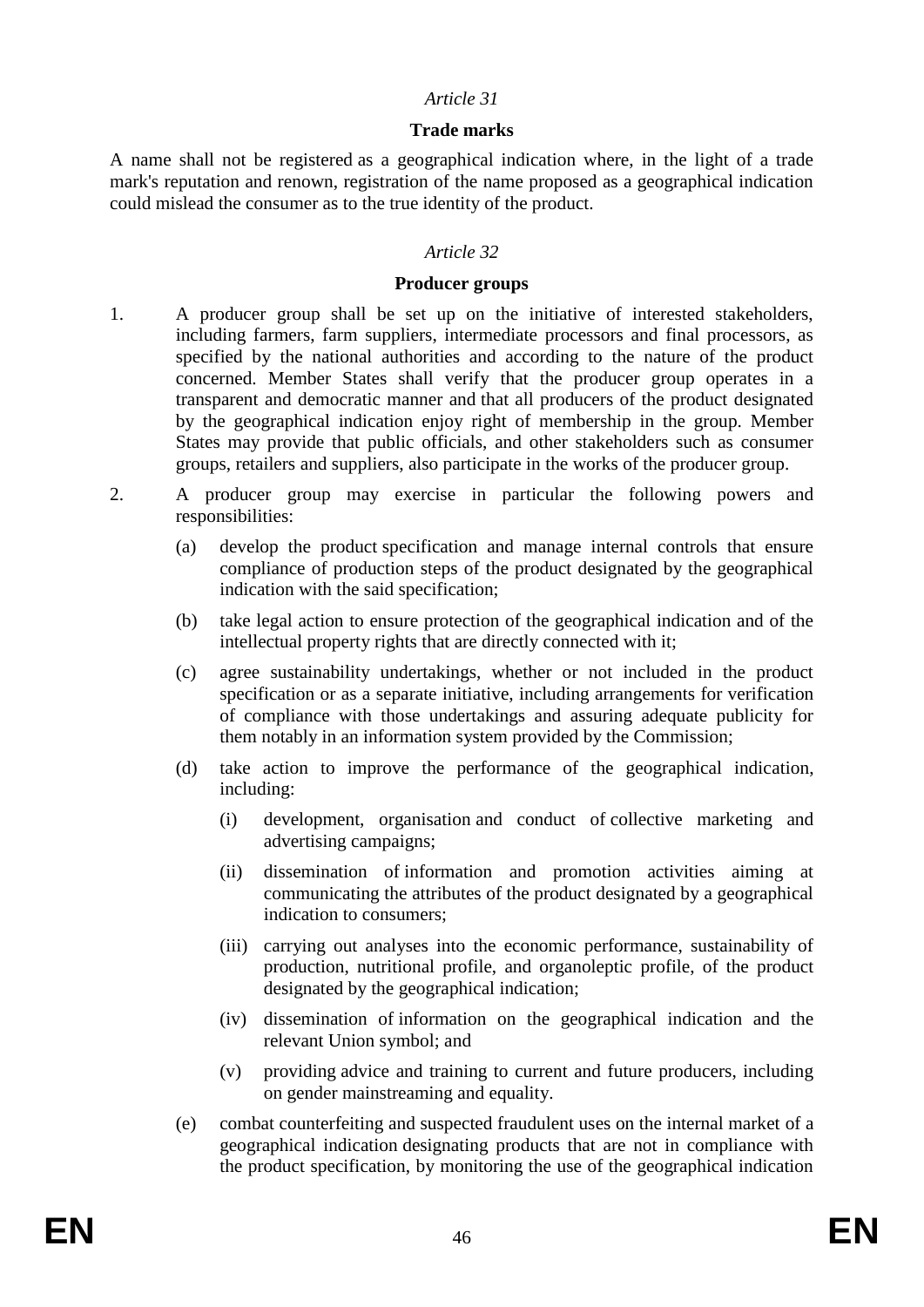across the internal market and on third countries markets where the geographical indications are protected, including on the internet, and, as necessary, inform enforcement authorities using confidential systems available.

## *Article 33*

## **Recognised producer groups**

- <span id="page-47-0"></span>1. Upon a request of producer groups fulfilling the conditions of paragraph 3, Member States shall designate, in accordance with their national law, one producer group as recognised producer group for each geographical indication originating in their territory that is registered or is subject to an application for registration or for product names that are a potential subject for application for registration.
- 2. A producer group may be designated as recognised producer group subject to a prior agreement concluded between at least two-thirds of the producers of the product bearing a geographical indication, accounting for at least two-thirds of the production of that product in the geographical area referred to in the product specification. As an exception, an authority, as referred to in Article 8(2), and a single producer, as referred to in Article 8(3), shall be deemed to be a recognised producer group.
- 3. In addition to the powers and responsibilities referred to in Article 3[2\(2\),](#page-46-1) a recognised producer group may exercise the following powers and responsibilities:
	- (a) to liaise with intellectual property enforcement and anti-counterfeit bodies and participate in intellectual property enforcement networks as the geographical indication right holder;
	- (b) to take enforcement actions, including filing applications for actions with custom authorities, to prevent or counter any measures which are, or risk being, detrimental to the image of their products;
	- (c) to recommend to the national authorities binding rules to be adopted in accordance with Article 166a of Regulation (EU) No 1308/2013 for the regulation of the supply of products designated by a geographical indication;
	- (d) with a view to protecting the geographical indication in the internet domain name systems outside the jurisdiction of the Union, to register an individual, collective or certification trade mark depending on the trade mark system concerned, containing, as one of its prominent elements, a geographical indication and restricted to product conforming to the corresponding product specification.
- 4. The powers and responsibilities referred to in paragraph 2 shall be subject to a prior agreement concluded between at least two-thirds of the producers of the product designated by a geographical indication, accounting for at least two-thirds of the production of that product in the geographical area referred to in the product specification.
- 5. Member States shall carry out checks in order to ensure that the conditions laid down in paragraph 2 are complied with. Where the competent national authorities find that such conditions have not been complied with, Member States shall annul the decision on the recognition of the producer group.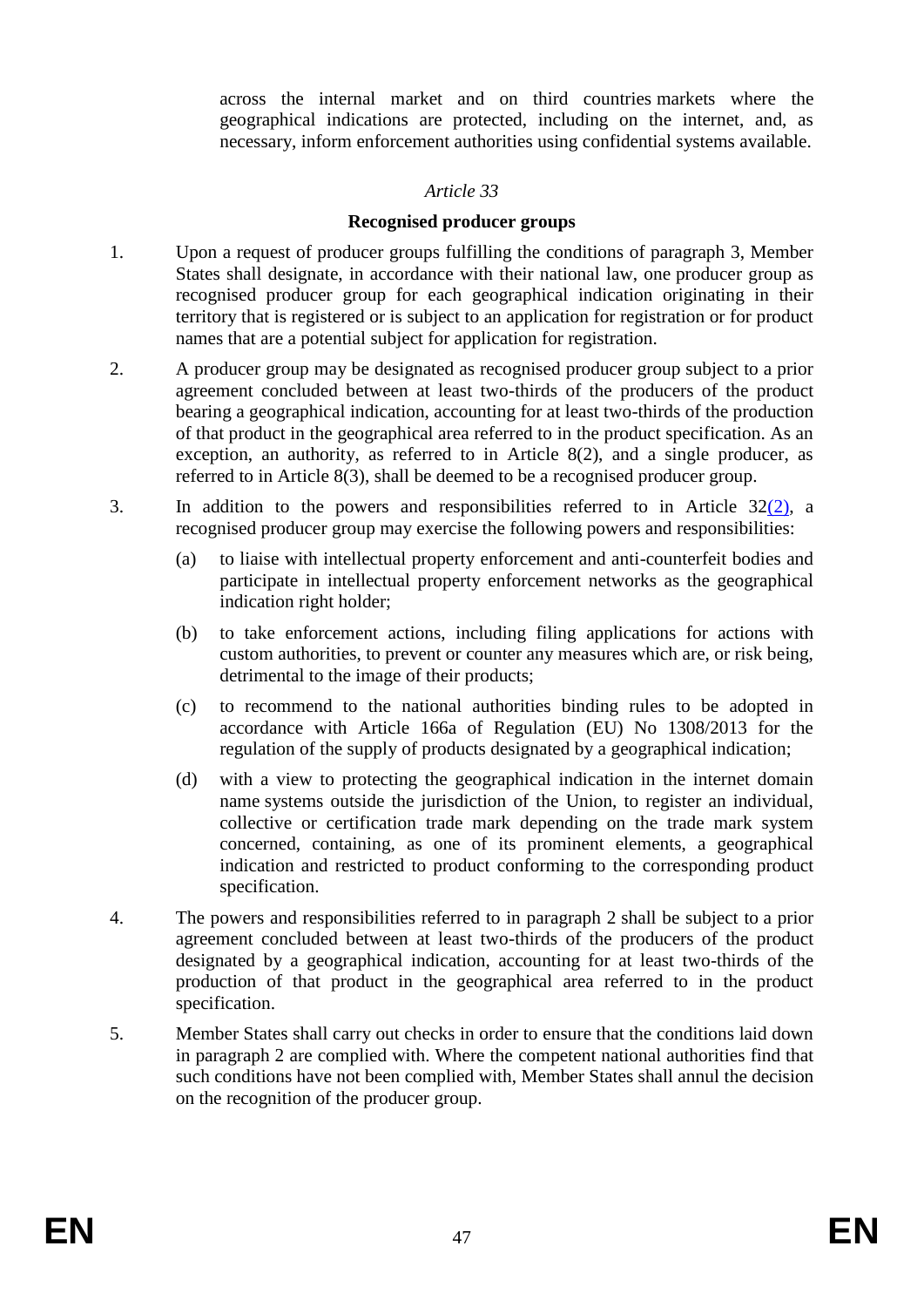#### **Protection of geographical indication rights in domain names**

- <span id="page-48-0"></span>1. Country-code top-level domain name registries established in the Union may, upon the request of a natural or legal person having a legitimate interest or rights, revoke or transfer a domain name registered under such country-code top-level domain to the recognised producer group of the products with the geographical indication concerned, following an appropriate alternative dispute resolution procedure or judicial procedure, if such domain name has been registered by its holder without rights or legitimate interest in the geographical indication or if it has been registered or is being used in bad faith and its use contravenes Article [27.](#page-43-4)
- 2. Country-code top-level domain name registries established in the Union shall ensure that any alternative dispute resolution procedure established to solve disputes relating to the registration of domain names referred to in paragraph [\(1\),](#page-48-0) shall recognise geographical indications as rights that may prevent a domain name from being registered or used in bad faith.
- 3. The Commission shall be empowered to adopt delegated acts in accordance withArticle84 supplementing this Regulation by provisions entrusting EUIPO to establish and manage a domain name information and alert system that would provide the applicant, upon the submission of an application for a geographical indication, with information about the availability of the geographical indication as a domain name and, on optional basis, the registration of a domain name identical to their geographical indication. That delegated act shall also include the obligation for registries of country-code top-level domain names, established in the Union, to provide EUIPO with the relevant information and data.

#### *Article 35*

## **Conflicting trade marks**

- <span id="page-48-1"></span>1. The registration of a trade mark the use of which would contravene Article [27](#page-43-4) shall be rejected if the application for registration of the trade mark is submitted after the date of submission to the Commission of the application for the registration of the geographical indication.
- 2. Trade marks registered in breach of paragraph [\(1\)](#page-48-1) shall be invalidated by EUIPO and, when applicable, the competent national authorities.
- 3. A trade mark the use of which contravenes Article [27,](#page-43-4) which has been applied for, registered, or established by use in good faith within the territory of the Union, if that possibility is provided for by the legislation concerned, before the date on which the application for registration of the geographical indication is submitted to the Commission, may continue to be used and renewed notwithstanding the registration of a geographical indication, provided that no grounds for invalidity or revocation of the trade mark exist under Directive (EU) 2015/2436 or Regulation (EU) 2017/1001. In such cases, the use of the geographical indication, if then registered, and that of the relevant trade mark shall be permitted.
- 4. For geographical indications registered in the Union without the submission of a Union application for registration, the date of the first day of protection shall be deemed to be the date of submission to the Commission of the application for registration of the geographical indication for the purposes of paragraphs 1 and 3.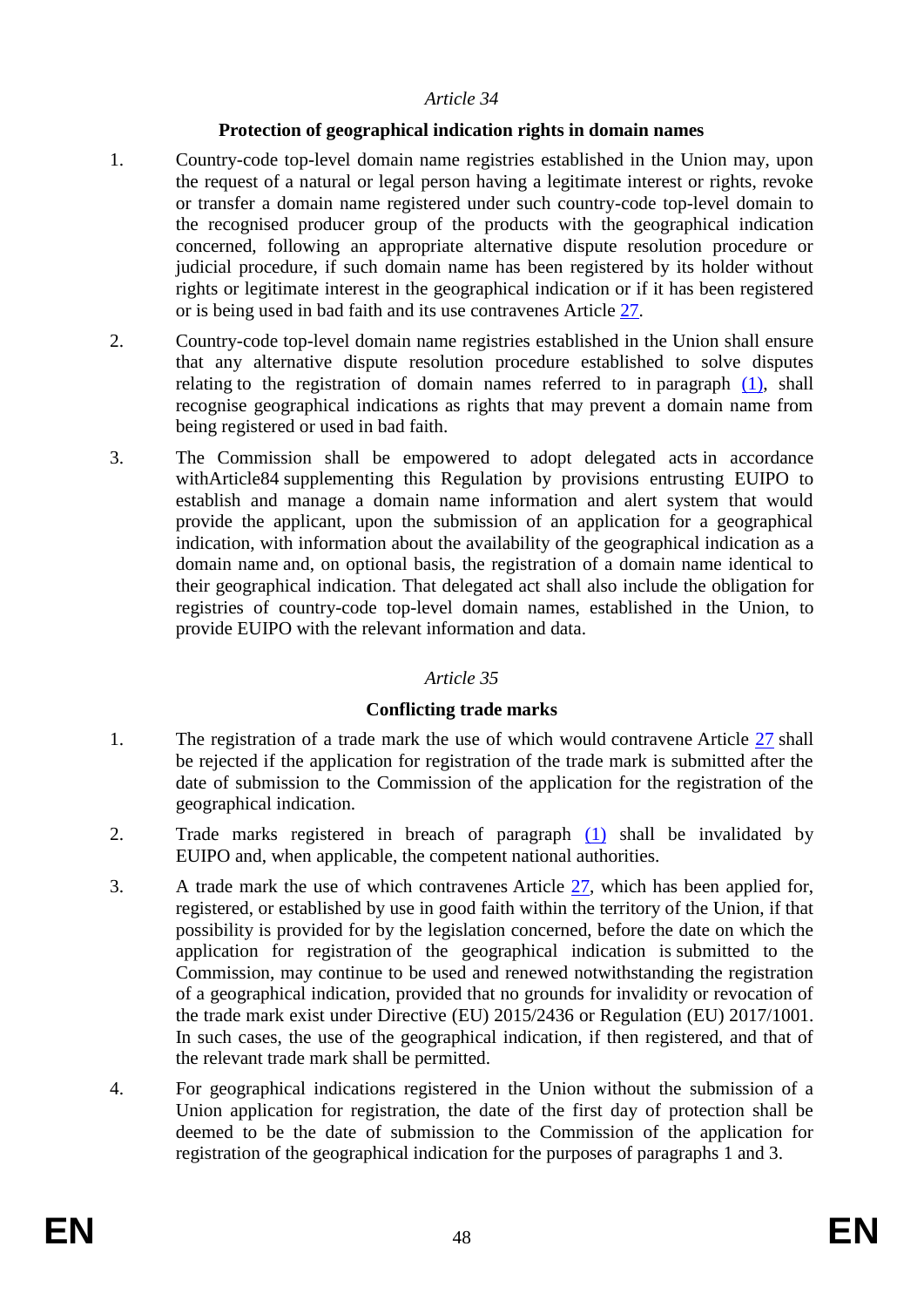5. Without prejudice to Regulation (EU) No 1169/2011, guarantee or certification marks referred to in Article 28(4) of Directive (EU) 2015/2436 and collective marks referred to in Article 29(3) of that Directive may be used on labels, together with the geographical indication.

#### *Article 36*

#### **Right of use**

<span id="page-49-0"></span>A registered geographical indication may be used by any operator marketing a product conforming to the corresponding product specification or single document or an equivalent to the latter.

Member States shall ensure that any operator complying with the rules set out in this Title is covered by the verification of compliance of the product specification established pursuant to Article [39.](#page-51-0) Member States may charge a fee to cover their costs of managing the controls system.

The circumstance by which a geographical indication consists of or contains the name of the estate of a single applicant producer shall not prevent other producers and operators from using the registered geographical indication provided that it is used to designate a product that is in conformity with the product specification.

## *Article 37*

## **Union symbols, indications and abbreviations**

- <span id="page-49-2"></span>1. The following Union symbols designed to mark and publicise geographical indications shall be established:
	- (a) a symbol identifying protected designations of origin of wine and of agricultural products; and
	- (b) a symbol identifying protected geographical indications of wine and of agricultural products and geographical indications of spirit drinks.
- <span id="page-49-1"></span>2. In the case of products originating in the Union that are marketed under a geographical indication, the Union symbol associated with it shall appear on the labelling and advertising material. The geographical indication shall appear in the same field of vision as the Union symbol. The labelling requirements laid down in Article 13(1) of Regulation (EU) No 1169/2011 for the presentation of mandatory particulars shall apply to the geographical indication.
- 3. By way of derogation from paragraph [\(2\),](#page-49-1) in the case of wine and spirit drinks originating in the Union that are marketed under a geographical indication, Union symbols may be omitted from the labelling and advertising material of the product concerned.
- <span id="page-49-3"></span>4. The Union symbol for protected geographical indications established pursuant to paragraph [\(1\)](#page-49-2) may be used in the description, presentation and labelling of spirit drinks the names of which are geographical indications.
- 5. Where wine, agricultural products or spirit drinks are designated by a geographical indication the indications 'protected designation of origin' or 'protected geographical indication' shall appear on the labelling of wine, the indications 'protected designation of origin' or 'protected geographical indication' may appear on the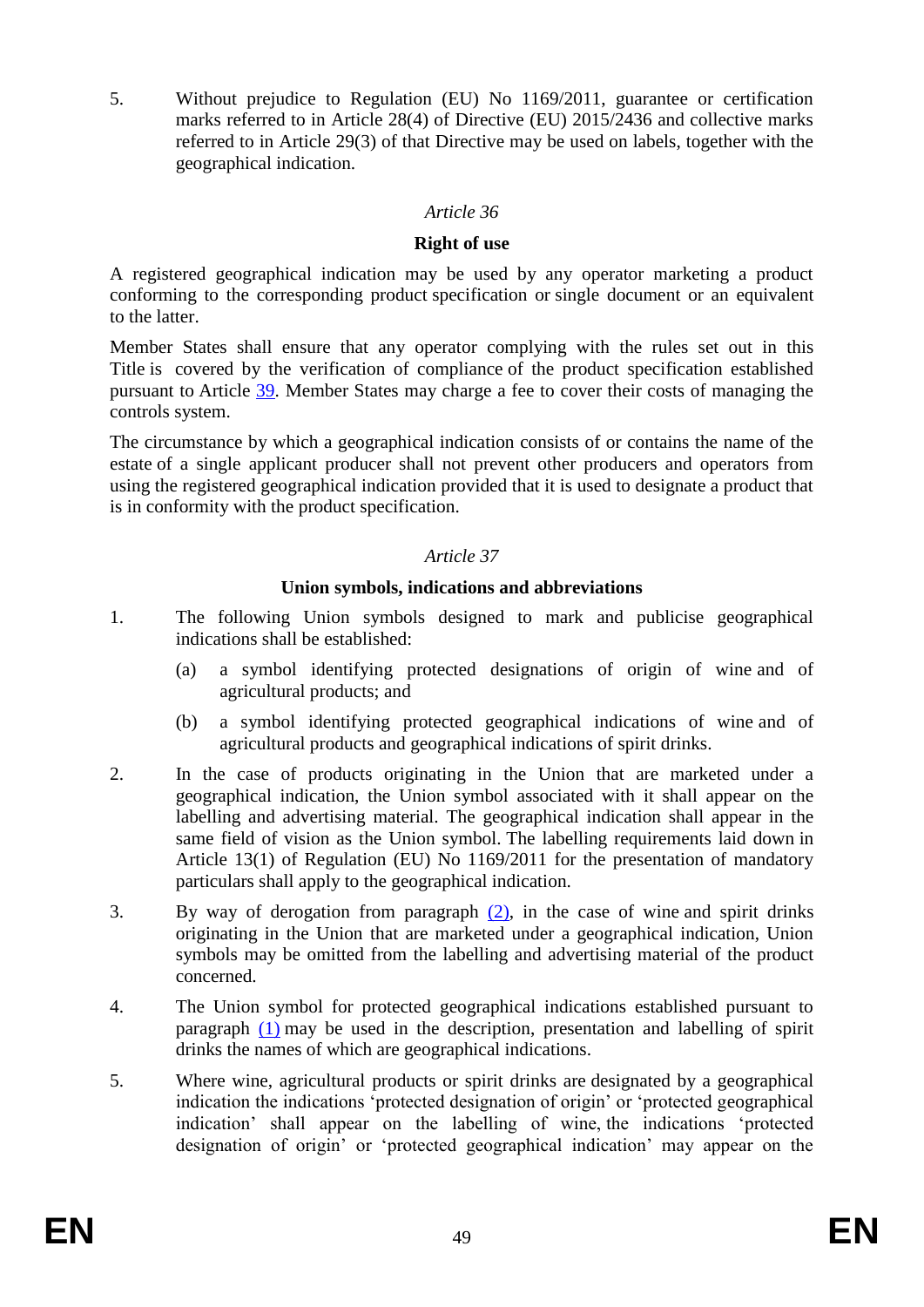labelling of agricultural products and the indication 'geographical indication' may appear on the labelling of spirit drinks, respectively.

The abbreviations 'PDO' or 'PGI', corresponding to the indications 'protected designation of origin' or 'protected geographical indication', may appear on the labelling of wine and of agricultural products designated by a geographical indication.

- <span id="page-50-0"></span>6. Indications, abbreviations and Union symbols may be used in the labelling and advertising materials of processed products when the geographical indication refers to an ingredient thereof. In that case, the indication, abbreviation or Union symbol shall be placed next to the name of the ingredient that is clearly identified as an ingredient. The Union symbol shall not be placed in association with the name of the food within the meaning of Article 17 of Regulation (EU) No 1169/2011 or in a manner that suggests to the consumer that the processed product rather than the ingredient is the object of registration.
- 7. After the submission of a Union application for the registration of a geographical indication, producers may indicate on the labelling and in the presentation of the product that an application for registration has been filed in compliance with Union law.
- 8. Union symbols indicating the protected designation of origin or protected geographical indication and the Union indications 'protected designation of origin', 'protected geographical indication' and 'geographical indication' and the abbreviations 'PDO' or 'PGI' as relevant, may appear on the labelling only after the publication of the act of registration of that geographical indication.
- 9. Where an application is rejected, any products labelled in accordance with paragraph [\(6\)](#page-50-0) may be marketed until the stocks are exhausted.
- 10. The following may also appear on the labelling:
	- (a) depictions of the geographical area of origin referred to in the product specification; and
	- (b) text, graphics or symbols referring to the Member State and the region in which that geographical area of origin is located.
- 11. Union symbols associated with geographical indications entered in the Union register of geographical indications designating products originating in third countries, may appear on the product labelling and advertising material, in which case the symbols shall be used in conformity with paragraph  $(2)$  and  $(4)$ .
- 12. The Commission may adopt implementing acts establishing the Union symbols for geographical indications, defining the technical characteristics of the Union symbols for geographical indications as well as the rules on their use and the use of the indications and abbreviations on products marketed under a registered geographical indication, including rules concerning the appropriate linguistic versions to be used. Those implementing acts shall be adopted in accordance with the examination procedure referred to in Article 5[3\(2\).](#page-59-0)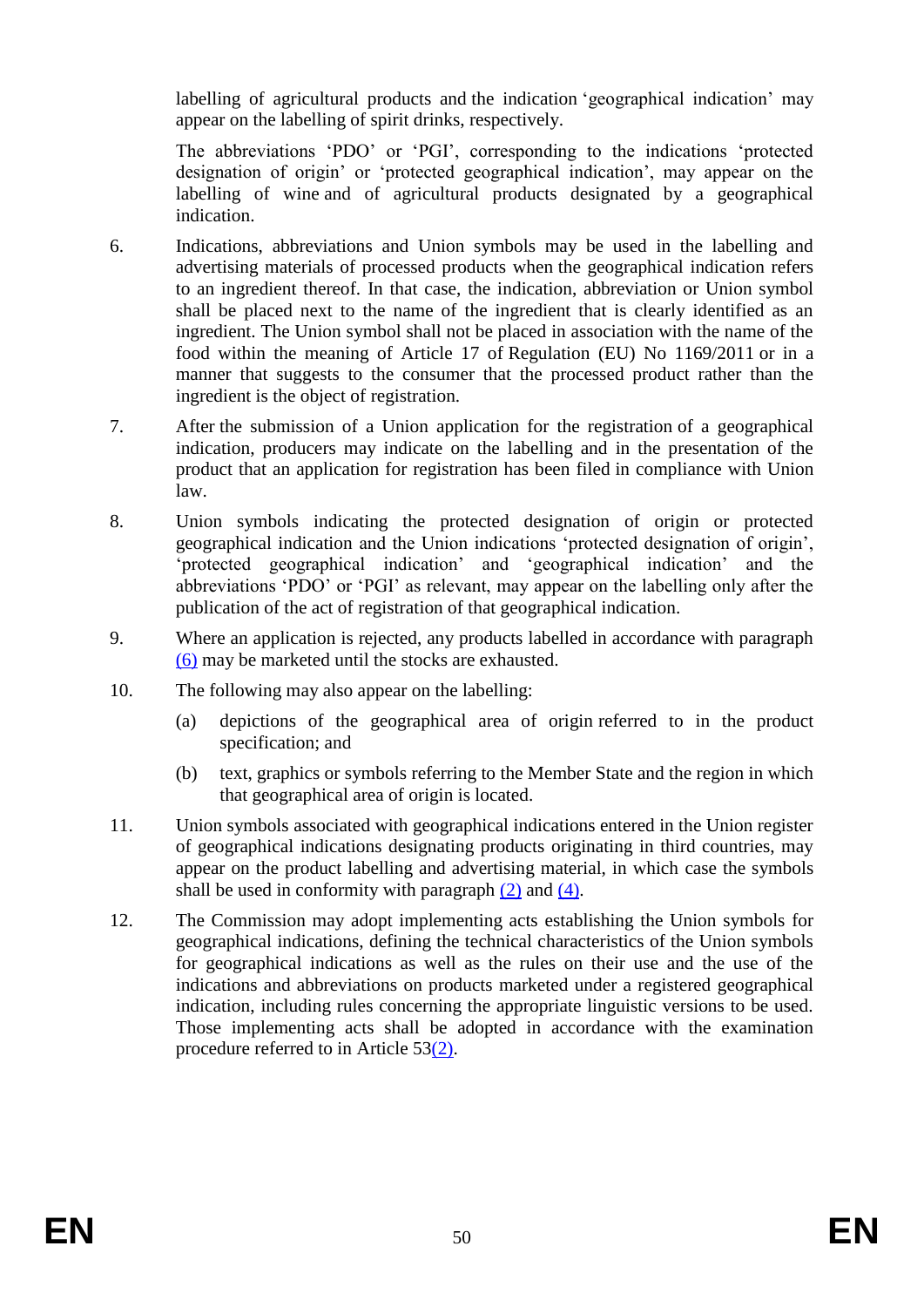# **Chapter 4 Controls and enforcement**

## *Article 38*

## **Scope**

- 1. This Chapter covers controls and enforcement of geographical indications of spirit drinks and of agricultural products.
- 2. For the purposes of this Chapter, controls include:
	- (a) verification that a product designated by a geographical indication has been produced in compliance with the corresponding product specification; and
	- (b) monitoring of the use of geographical indications in the marketplace.
- 3. When performing the controls and enforcement activities provided for in this Title, the responsible competent authorities and product certification bodies shall comply with the requirements laid down in Regulation (EU) 2017/625. However, Title VI, Chapter 1, of Regulation (EU) 2017/625 shall not apply to controls of geographical indications.

## *Article 39*

## **Verification of compliance with the product specification**

- <span id="page-51-0"></span>1. Member States shall draw up and keep up to date a list of producers of products designated by a geographical indication entered in the Union register of geographical indications originating in their territory.
- 2. Producers are responsible for internal controls that ensure compliance with the product specification of products designated by geographical indications before the product is placed on the market.
- <span id="page-51-1"></span>3. In addition to internal controls referred to in paragraph 2, prior to placing on the market a product designated by a geographical indication and originating in the Union, third party verification of compliance with the product specification, shall be carried out by:
	- (a) one or more competent authorities within the meaning of Article 3, point (3), of Regulation (EU) 2017/625; or
	- (b) one or more product certification bodies to which responsibilities have been delegated as referred to in Regulation (EU) 2017/625, Title II, Chapter III.
- <span id="page-51-3"></span><span id="page-51-2"></span>4. In respect of geographical indications that designate products originating in a third country, verification of compliance with the product specification, before placing the product on the market, shall be carried out by:
	- (a) a public competent authority designated by the third country; or
	- (b) one or more product certification bodies.
- <span id="page-51-4"></span>5. Where, in accordance with the product specification, a production step is carried out by one or more producers in a country other than the country of the origin of the geographical indication, provisions for verification of compliance of those producers shall be set out in the product specification. If the relevant production step takes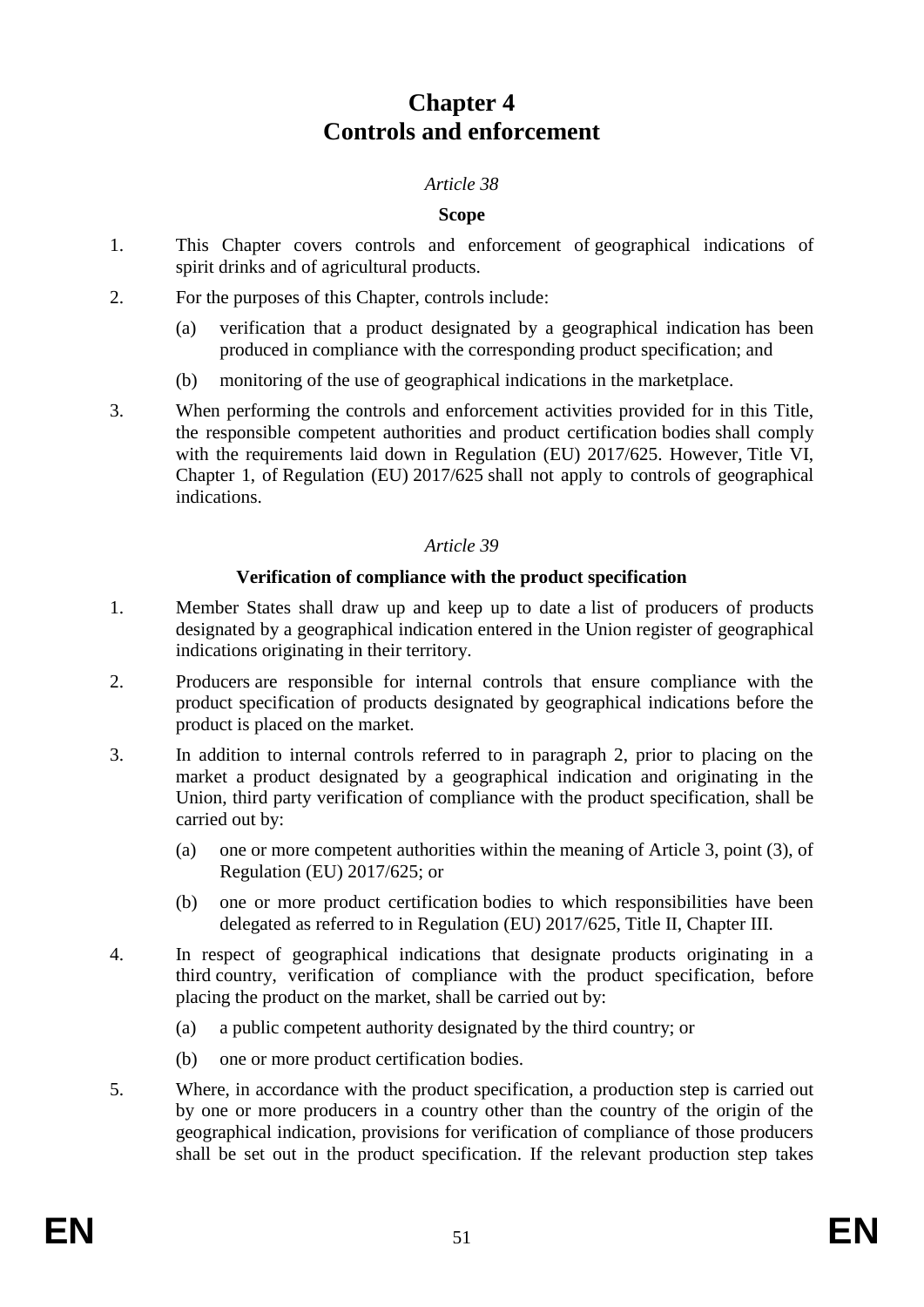place in the Union, the producers shall be notified to the competent authorities of the Member State where the production step takes place and be subject to verification as a producer of the product designated by the geographical indication.

- 6. Where a Member State applies Article [8\(2\),](#page-31-1) the verification of compliance with the product specification shall be ensured by an authority other than that deemed to be a producer group under that paragraph.
- 7. The costs of verification of compliance with the product specification may be borne by the operators which are subject to those controls. The Member States may also contribute to those costs.

## *Article 40*

## **Public information on competent authorities and product certification bodies**

- 1. Member States shall make public the names and addresses of the competent authorities and product certification bodies referred to in Article 3[9\(3\)](#page-51-1) and keep that information up-to-date.
- 2. The Commission shall make public the names and addresses of the competent authorities and product certification bodies referred to in Article 3[9\(4\)](#page-51-2) and update that information periodically.
- 3. The Commission may establish a digital portal where the names and addresses of the competent authorities and product certification bodies referred to in paragraphs 1 and 2 are made public.

## *Article 41*

#### **Accreditation of product certification bodies**

- 1. The product certification bodies referred to in Article 39(3), point [\(b\)](#page-51-3) and Article 39(4), point [\(b\)](#page-51-4) shall comply with and be accredited in accordance with:
	- (a) European standard ISO/IEC 17065:2012 'Conformity assessment Requirements for bodies certifying products, processes and services, including European standard ISO/IEC 17020:2012 'Conformity assessment — Requirements for the operation of various types of bodies performing inspection'; or
	- (b) other suitable, internationally recognised standards, including any revisions or amended versions of the European standards referred to in point (a).
- 2. Accreditation referred to in paragraph 1 shall be performed by an accreditation body recognised in accordance with Regulation (EC) No 765/2008, that is a member of European Accreditation, or by an accreditation body outside the Union that is a member of International Accreditation Forum.

## *Article 42*

## **Controls and enforcement of geographical indications in the marketplace**

1. Member States shall designate one or more enforcement authorities, which may be the same as the competent authorities referred to in Article  $39(3)$ , responsible for controls in the marketplace and enforcement of geographical indications after the product designated by a geographical indication has completed all production steps,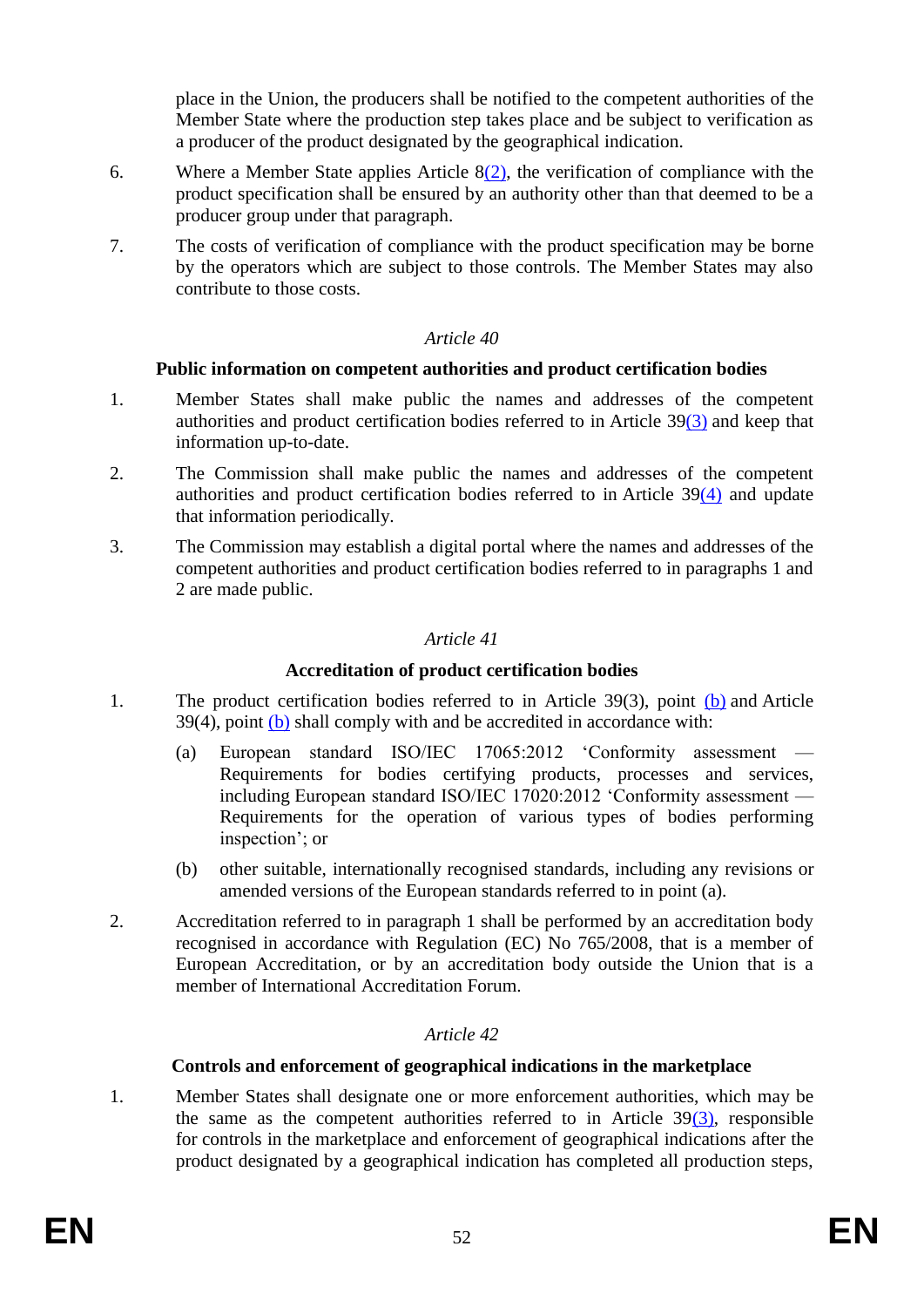whether it is in storage, transit, distribution, or offered for sale at wholesale or retail level, including in electronic commerce.

- 2. The enforcement authority shall carry out controls of products designated by geographical indications to ensure conformity with the product specification or the single document or an equivalent to the latter.
- 3. Member States shall take appropriate administrative and judicial steps to prevent or stop the use of names of products or services that are produced, operated or marketed in their territory and that contravenes the protection of geographical indications provided for in Article [27](#page-43-4) and Article [28.](#page-44-1)
- 4. The authority designated in accordance with paragraph 1 shall coordinate enforcement of geographical indications among relevant departments, agencies and bodies, including police, anti-counterfeiting agencies, customs, intellectual property offices, food law authorities and retail inspectors.

## *Article 43*

## **Obligations applicable to providers of intermediary services**

- 1. Sale of goods to which persons established in the Union have access, that contravenes Article [27,](#page-43-4) shall be considered illegal content within the meaning of Article 2, point (g) of Regulation (EU) 2022/xxx of the European Parliament and of the Council<sup>46</sup>.
- 2. Competent authorities of the Member States may issue an order to act in accordance with Article 8 of Regulation (EU) 2022/xxx against illegal content as referred to in paragraph 1 of this Article.
- 3. Pursuant to Article 14 of Regulation (EU) 2022/xxx, any individual or entity may notify providers of hosting services of the presence of a specific content that is in breach Article [27](#page-43-4) of this Regulation.
- 4. This regulation is without prejudice to Regulation (EU) 2022/xxx.

## *Article 44*

## **Mutual assistance and exchange of information**

- 1. Member States shall assist each other for the purpose of carrying out the controls and enforcement provided for in this Chapter in accordance with Regulation (EU) 2017/625.
- 2. The Commission may adopt implementing acts detailing the nature and the type of the information to be exchanged and the methods for exchanging information for the purpose of controls and enforcement under this Chapter. Those implementing acts shall be adopted in accordance with the examination procedure referred to in Article  $53(2)$ .
- 3. Administrative assistance may include, where appropriate, and, by agreement between the competent authorities concerned, participation by the competent authorities of a Member State in on-the-spot checks that the competent authorities of another Member State perform.

 $46$ Regulation (EU) [...] of the European Parliament and of the Council of [...] on a Single Market For Digital Services (DSA) and amending Directive 2000/31/EC (OJ L …, XXX, dd/mm/yyyy, p. X).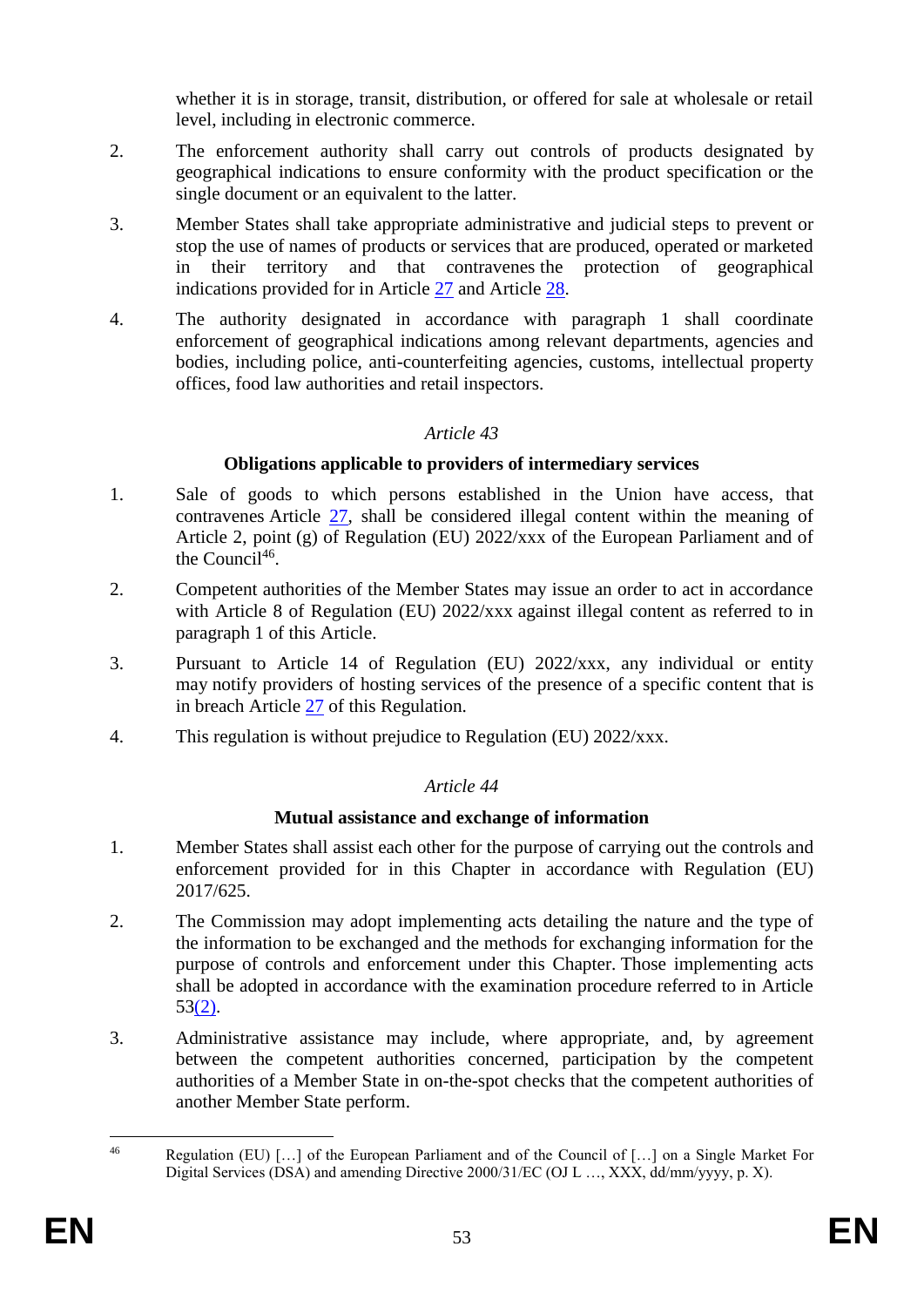- 4. In case of a possible violation of protection conferred to a geographical indication, Member States shall take measures to facilitate the transmission, from law enforcement authorities, public prosecutors and judicial authorities, to the competent authorities referred in Article 3[9\(3\)](#page-51-1) of information on such possible violation.
- 5. For the specific purpose of facilitating the exchange of information on noncompliance or fraud concerning registered geographical indications, Member States shall use the information management system established under Regulation (EU) 2017/625 or any other system that might be established in the future for that purpose.

#### **Certificates of authorisation to produce**

- 1. A producer whose product, following the verification of compliance referred to in Article [39](#page-51-0) is found to comply with the product specification of a geographical indication protected in accordance with this Regulation shall be entitled to an official certificate, or other proof of certification, of eligibility to produce the product designated by the geographical indication concerned in respect of the production steps performed by the said producer.
- 2. The proof of certification referred to in paragraph 1 shall be made available on request to enforcement authorities, customs or other authorities in the Union engaged in verifying the use of geographical indications on goods declared for free circulation or placed on the internal market. The producer may make the proof of certification available to the public or to any person who requests such proof in the course of business.

# **Chapter 5 Technical assistance**

#### *Article 46*

#### **Scrutiny of third country geographical indications**

The Commission shall be empowered to adopt delegated acts in accordance with Article [84](#page-74-0) supplementing this Regulation by rules on entrusting EUIPO with the scrutiny of third country geographical indications, other than geographical indications under the Geneva Act of the Lisbon Agreement on Appellations of Origin and Geographical Indications, proposed for protection pursuant to international negotiations or international agreements.

#### *Article 47*

#### **Monitoring and reporting**

- 1. Where the Commission exercises any of the empowerments provided for in this Regulation to entrust tasks to EUIPO, it shall also be empowered to adopt delegated acts in accordance with Article [84](#page-74-0) to supplement this Regulation by criteria for monitoring performance in the execution of such tasks. Such criteria may include:
	- (a) the extent of integration of agricultural factors in the scrutiny process;
	- (b) quality of assessments;
	- (c) coherence of assessments of geographical indications from different sources;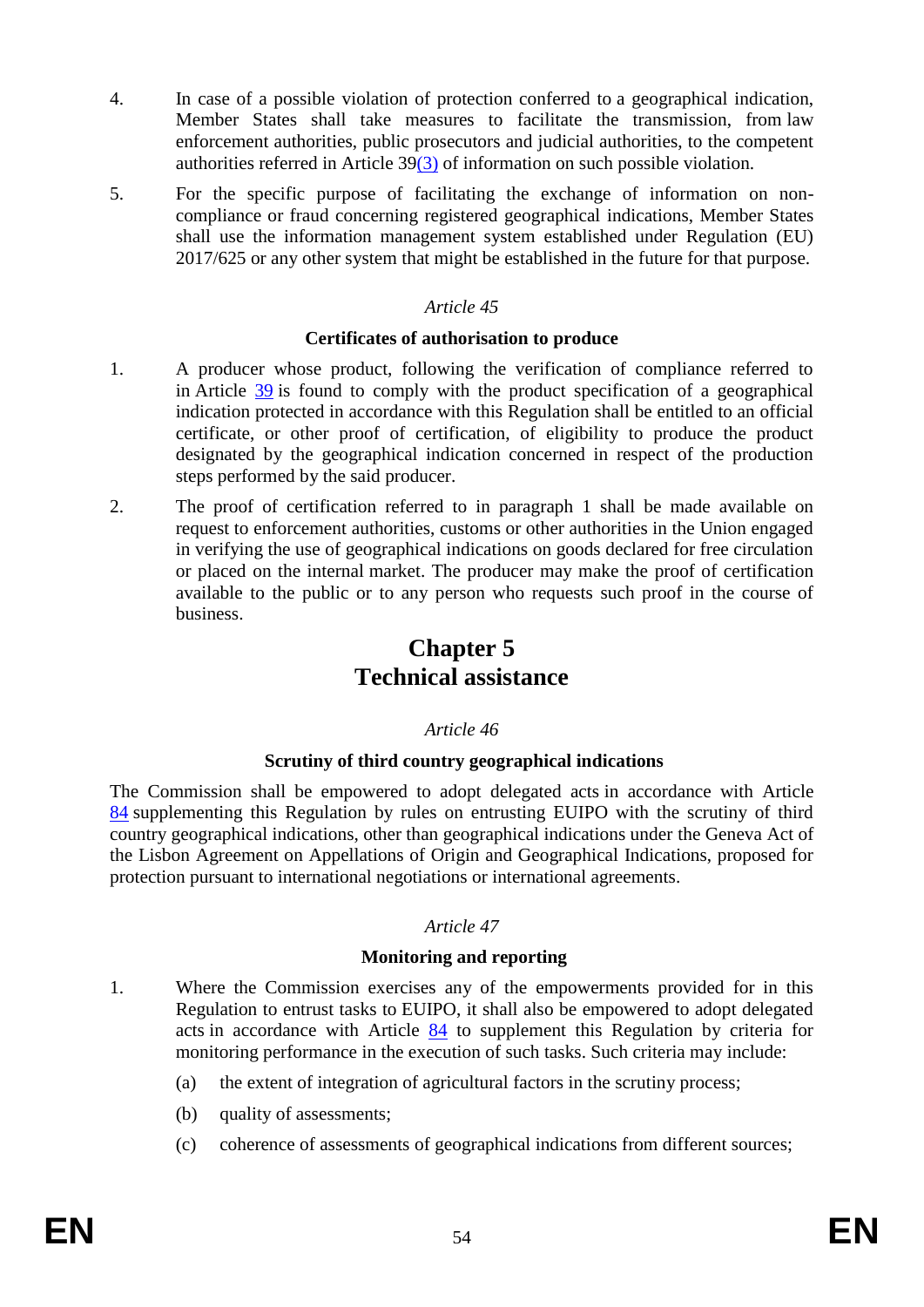- (d) efficiency of tasks; and
- (e) user satisfaction.
- 2. No later than 5 years after the first delegation of any tasks to EUIPO, the Commission shall prepare and submit a report to the European Parliament and to the Council on the results and experience of the exercise of these tasks by EUIPO.

# **Chapter 6 Geographical indications of agricultural products**

#### *Article 48*

#### **Designations of origin and geographical indications**

- <span id="page-55-5"></span><span id="page-55-1"></span>1. A 'designation of origin' of an agricultural product is a name which identifies a product:
	- (a) originating in a specific place, region or, in exceptional cases, a country;
	- (b) whose quality or characteristics are essentially or exclusively due to a particular geographical environment with its inherent natural and human factors; and
	- (c) the production steps of which all take place in the defined geographical area.
- <span id="page-55-3"></span><span id="page-55-0"></span>2. A 'geographical indication' of an agricultural product is a name which identifies a product:
	- (a) originating in a specific place, region or country;
	- (b) whose given quality, reputation or other characteristic is essentially attributable to its geographical origin; and
	- (c) at least one of the production steps of which takes place in the defined geographical area.
- <span id="page-55-4"></span>3. The following agricultural products are excluded from being the subject of a protected designation of origin or a protected geographical indication:
	- (a) products that by their nature cannot be traded within the internal market and can only be consumed in or near their place of manufacture, such as restaurants;
	- (b) products that, without prejudice to the rules referred to in Article  $5(2)$ , are contrary to public policy or to accepted principles of morality and may not be placed on the internal market.
- <span id="page-55-2"></span>4. Notwithstanding paragraph 1, certain names shall be registered as designations of origin even though the raw materials for the products concerned come from a geographical area larger than, or different from, the defined geographical area, provided that:
	- (a) the production area of the raw materials is defined;
	- (b) special conditions for the production of the raw materials exist;
	- (c) there are control arrangements to ensure that the conditions referred to in point (b) are adhered to; and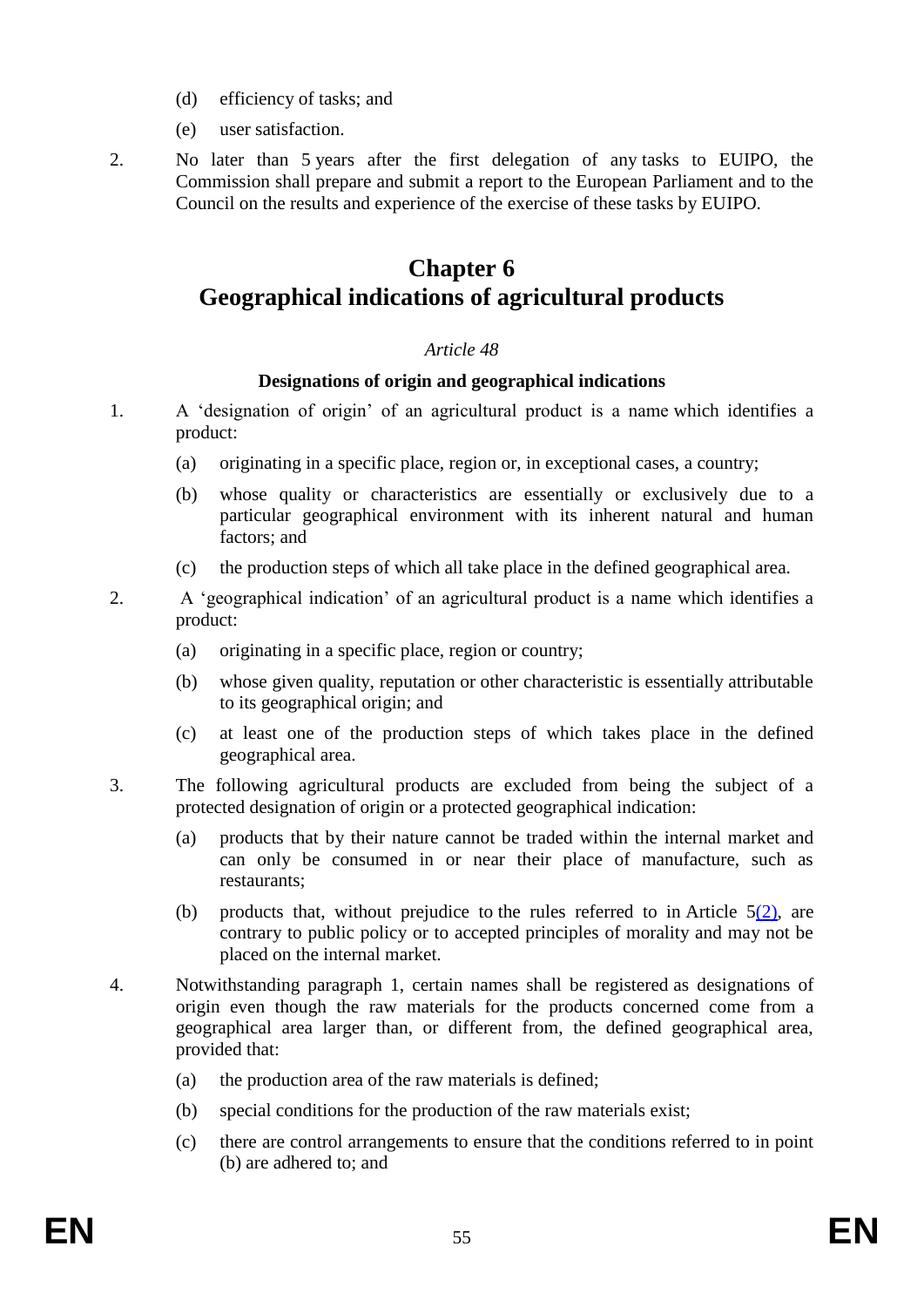(d) the designations of origin in question were recognised as designations of origin in the country of origin before 1 May 2004.

Only live animals, meat and milk may be considered as raw materials for the purposes of this paragraph.

- 5. For the purposes of paragraph (2), point [\(b\),](#page-55-0) 'other characteristic' may include traditional production practices, traditional product attributes and farming practices that protect environmental value including biodiversity, habitats, nationally recognised environmental zones and landscape.
- 6. The Commission shall be empowered to adopt delegated acts in accordance with Article [84](#page-74-0) concerning restrictions and derogations with regard to the sourcing of feed in the case of a designation of origin.
- 7. The Commission shall be empowered to adopt delegated acts in accordance with Article [84](#page-74-0) concerning restrictions and derogations with regard to the slaughtering of live animals or with regard to the sourcing of raw materials. These restrictions and derogations shall, based on objective criteria, take into account quality or usage and recognised know-how or natural factors.

## *Article 49*

## **Plant varieties and animal breeds**

- <span id="page-56-0"></span>1. A name may not be registered as a geographical indication where it conflicts with a denomination of a plant variety or animal breed and is likely to mislead the consumer as to the true identity or origin of the product designated by the geographical indication or cause confusion between products designated by the geographical indication and the variety or breed in question.
- 2. The conditions referred to in paragraph [\(1\)](#page-56-0) shall be assessed in relation to the actual use of the names in conflict, including the use of the denomination of the plant variety or animal breed outside its area of origin and the use of the denomination of a plant variety protected by Community plant variety rights.
- 3. This Regulation shall not prevent the placing on the market of a product that does not conform with the product specification of a registered geographical indication, the labelling of which includes the name or part of the name of that geographical indication, that contains or comprises the denomination of a plant variety or animal breed, provided that the following conditions are met:
	- (a) the product in question comprises or is derived from the variety or breed indicated;
	- (b) consumers are not misled;
	- (c) the usage of the denomination of the variety or breed name constitutes fair competition;
	- (d) the usage does not exploit the reputation of the registered geographical indication; and
	- (e) the production and marketing of the product in question had spread beyond its area of origin prior to the date of application for registration of the geographical indication.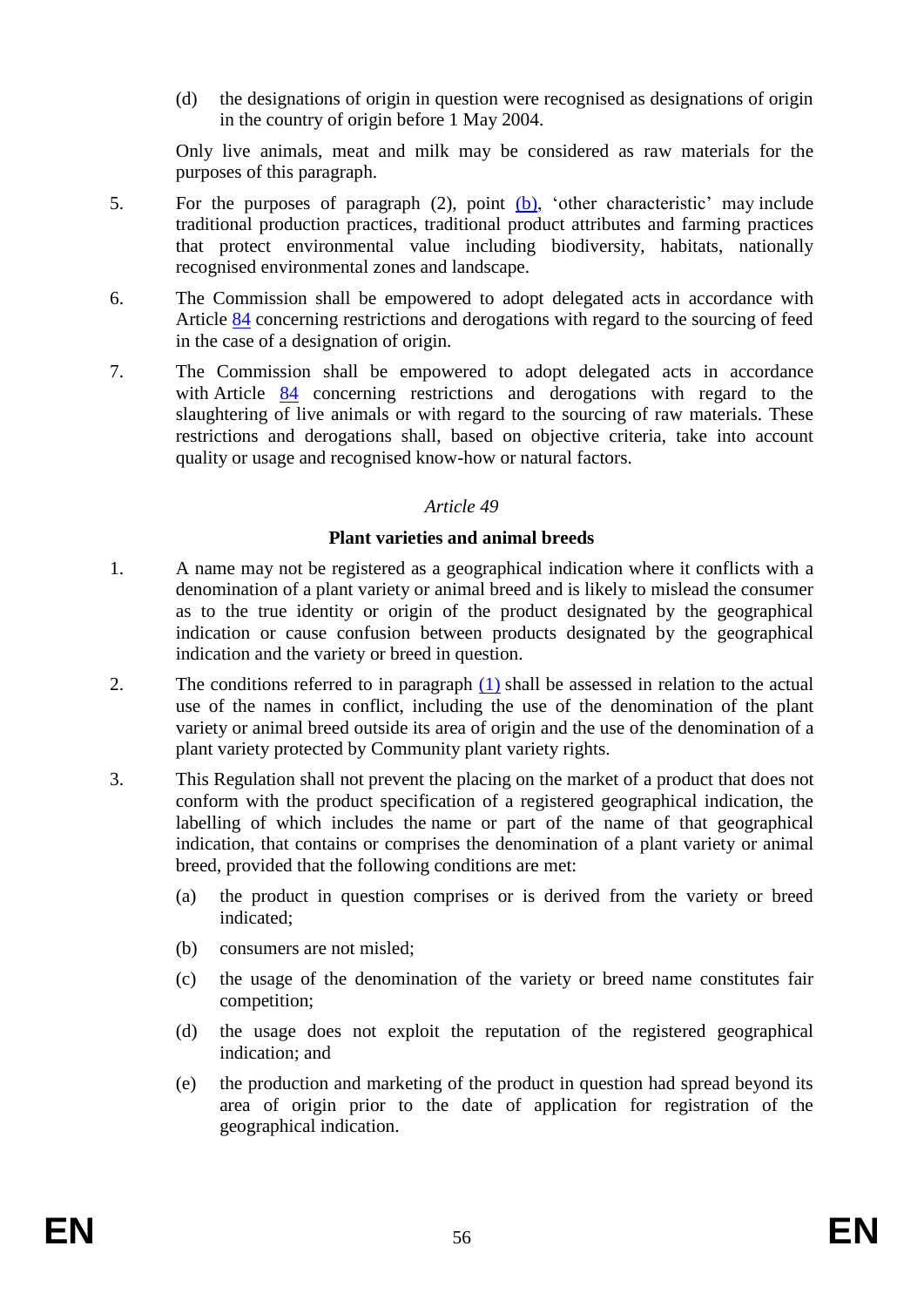4. The Commission shall be empowered to adopt delegated acts in accordance with Article [84](#page-74-0) concerning rules for determining the use of denominations of plant varieties and animal breeds.

#### *Article 50*

#### **Specific rules on sourcing of feed and of raw materials**

- 1. For the purposes of Article [48,](#page-55-1) feed shall be sourced entirely from within the defined geographical area in respect of products of animal origin the name of which is registered as a designation of origin.
- 2. Insofar as sourcing entirely from within the defined geographical area is not technically practicable, feed sourced from outside that area can be added, provided that the product quality or characteristic essentially due to the geographical environment are not affected. Feed sourced from outside the defined geographical area shall not exceed 50 % of dry matter on an annual basis.
- 3. Any restrictions to the origin of raw materials provided in the product specification of a product the name of which is registered as a geographical indication shall be justified with respect to the link referred to in Article  $51(1)$ , point  $(f)$ .

## *Article 51*

## **Product specification**

- <span id="page-57-0"></span>1. Products the names of which are registered as a designation of origin or a geographical indication shall comply with a product specification which shall include at least:
	- (a) the name to be protected as a designation of origin or geographical indication, which may be either a geographical name of the place of production of a specific product, or a name used in trade or in common language to describe the specific product in the defined geographical area;
	- (b) a description of the product, including where relevant, the raw materials, plant varieties and animal breeds concerned, including the commercial designation of the species and its scientific name, as well as the principal physical, chemical, microbiological or organoleptic characteristics of the product;
	- (c) the definition of the delimited geographical area creating the link referred to in point (f)(i) or (ii), and, where appropriate, details indicating compliance with the requirements of Article  $48(4)$  $48(4)$ ;
	- (d) evidence that the product originates in the defined geographical area specified in accordance with Article  $48(1)$ , point [\(c\),](#page-55-3) or Article  $48(2)$ , point [\(c\);](#page-55-4)
	- (e) a description of the method of obtaining the product and, where appropriate, the traditional methods and specific practices used; as well as information concerning packaging, if the applicant group so determines and gives sufficient product-specific justification as to why the packaging must take place in the defined geographical area to safeguard quality, to ensure the origin or to ensure control, taking into account Union law, in particular that on the free movement of goods and the free provision of services;
	- (f) details establishing the following: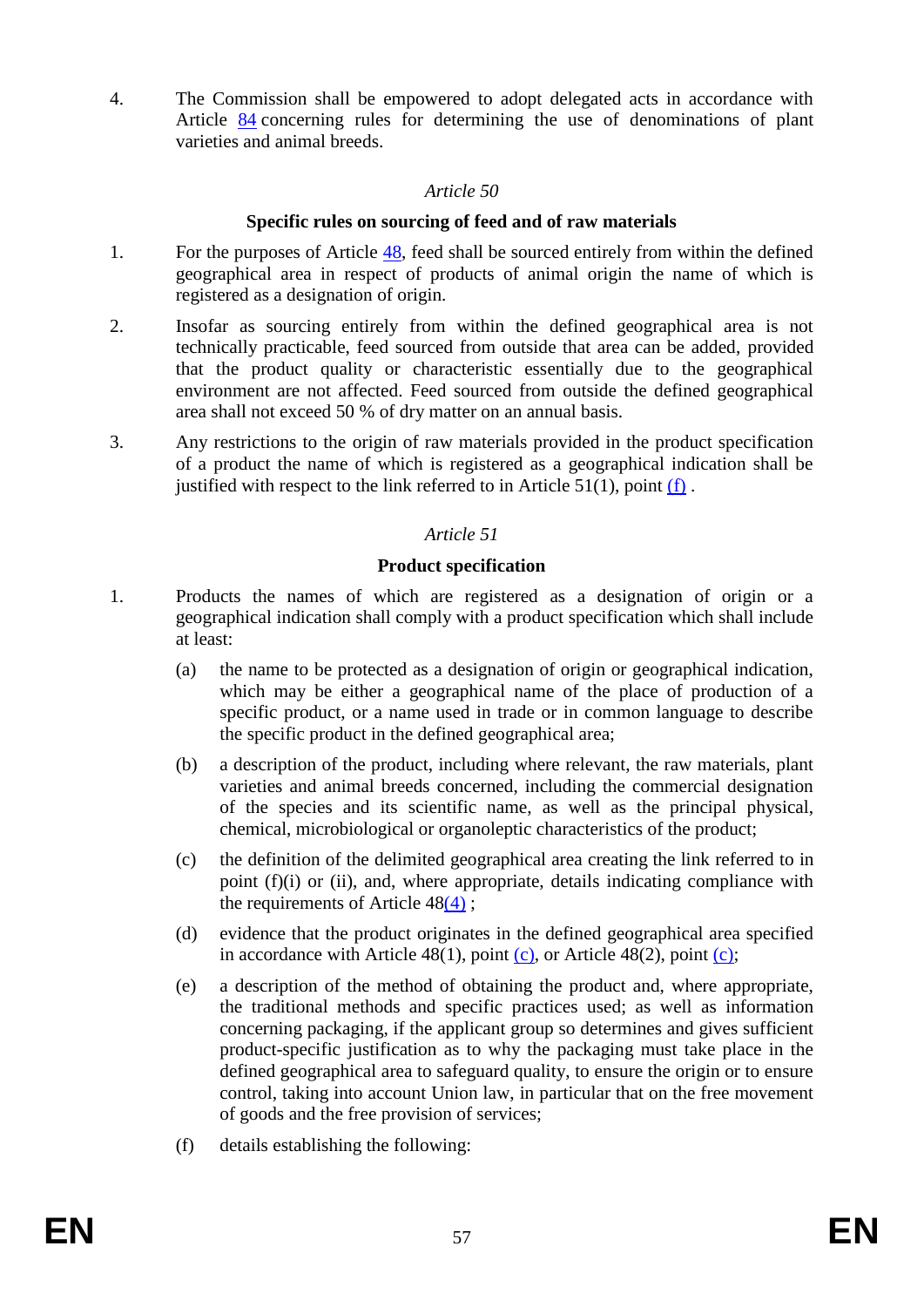- (i) as regards a designation of origin, the link between the quality or characteristics of the product and the geographical environment referred to in Article  $48(1)$ , point [\(b\).](#page-55-5) The details concerning human factors of that geographical environment may, where relevant, be limited to a description of the soil and landscape management, cultivation practices or any other relevant human contribution to the maintenance of the natural factors of the geographical environment referred to in that provision;
- (ii) as regards a geographical indication, the link between a given quality, the reputation or other characteristic of the product and the geographical origin referred to in Article 48(2), point [\(b\);](#page-55-0)
- (g) any specific labelling rule for the product in question;
- (h) other applicable requirements where provided for by Member States or by a producer group, if applicable, having regard to the fact that such requirements must be objective, non-discriminatory and compatible with national and Union law.
- 2. The product specification may also include sustainability undertakings.
- 3. The Commission shall be empowered to adopt delegated acts in accordance with Article [84](#page-74-0) concerning rules which limit the information contained in the product specification referred to in paragraph 1 of this Article, where such a limitation is necessary to avoid excessively voluminous applications for registration.
- 4. The Commission may adopt implementing acts laying down rules on the form of the product specification. Those implementing acts shall be adopted in accordance with the examination procedure referred to in Article 5[3\(2\).](#page-59-0)

#### **Single document**

- 1. The single document shall comprise:
	- (a) the main points of the product specification, namely: the name, a description of the product, including, where appropriate, specific rules concerning packaging and labelling and a concise definition of the geographical area;
	- (b) a description of the link between the product and the geographical environment or geographical origin referred to in Article 51(1), point [\(f\),](#page-57-0) including, where appropriate, the specific elements of the product description or production method justifying that link.
- 2. The Commission may adopt implementing acts defining the format and the online presentation of the single document provided for in paragraph 1 and providing for the exclusion or anonymisation of protected personal data. Those implementing acts shall be adopted in accordance with the examination procedure referred to in Article 5[3\(2\).](#page-59-0)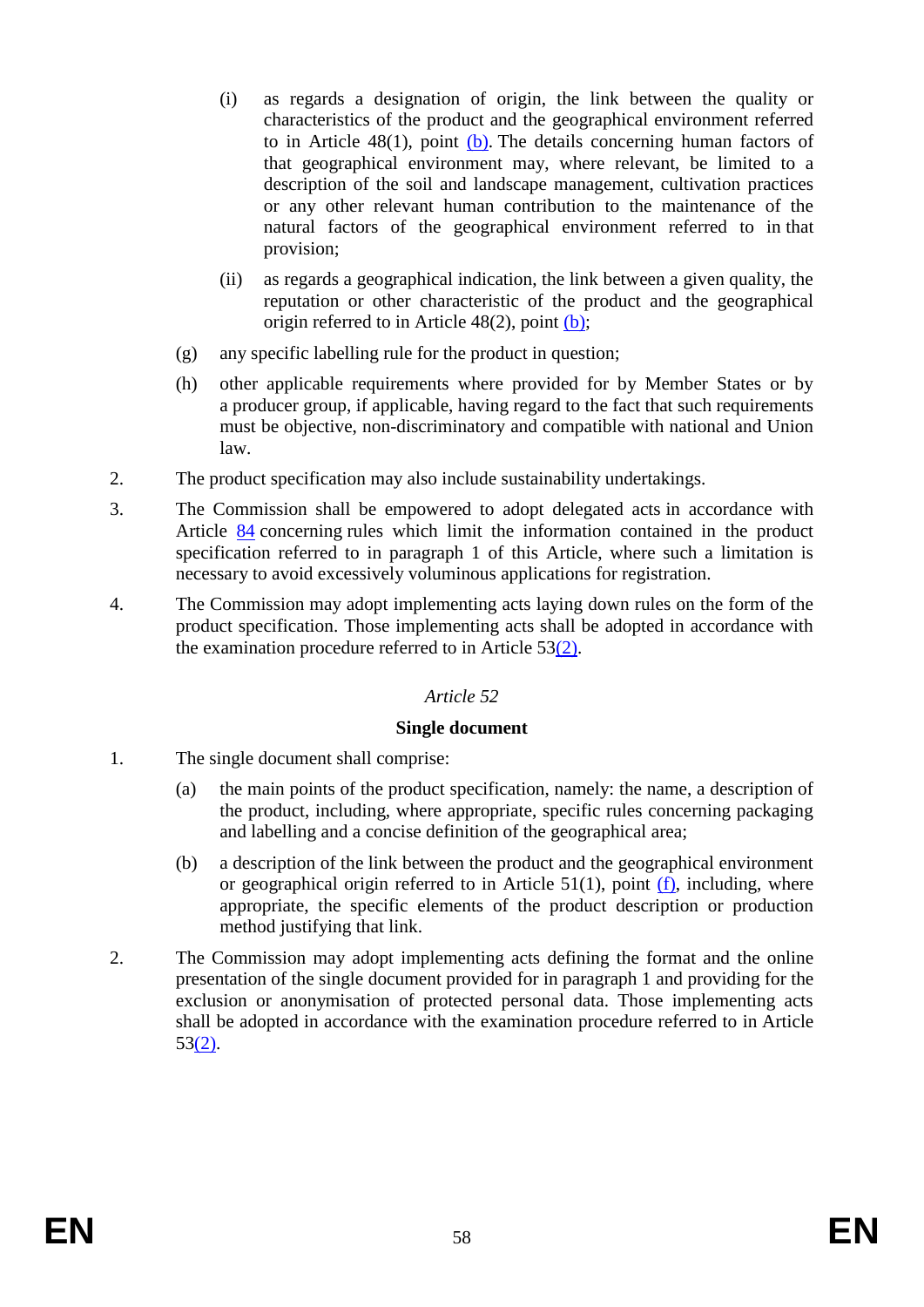# **Chapter 7 Procedural provisions**

## *Article 53*

#### **Committee procedure**

- 1. The Commission shall be assisted by a committee, called the Geographical Indications Committee. That Committee shall be a committee within the meaning of Regulation (EU) No 182/2011.
- <span id="page-59-0"></span>2. Where reference is made to this paragraph, Article 5 of Regulation (EU) No 182/2011 shall apply.

# **Title III Quality schemes**

# **Chapter 1 Traditional specialities guaranteed**

#### *Article 54*

#### **Objective and scope**

- 1. A scheme for traditional specialities guaranteed is established to safeguard traditional methods of production and recipes by helping producers of traditional product in marketing and communicating the value-adding attributes of their traditional recipes and products to consumers.
- 2. This Chapter applies to agricultural products.

For the purposes of this Chapter, agricultural products means agricultural products intended for human consumption listed in Annex I to the Treaty on the Functioning of the European Union and other agricultural products and foodstuffs listed in Annex II to this Regulation.

This Chapter shall not apply to spirit drinks, aromatised wines or grapevine products as defined in Part II of Annex VII to Regulation (EU) No 1308/2013, with the exception of wine-vinegars.

3. The registration and the protection of traditional specialities guaranteed are without prejudice to the obligation of producers to comply with other Union rules, in particular relating to the placing of products on the market, to the single common organisation of the markets, and to food labelling.

#### *Article 55*

#### **Eligibility criteria**

- <span id="page-59-1"></span>1. A name shall be eligible for registration as a traditional speciality guaranteed where it describes a specific product that:
	- (a) results from a mode of production, processing or composition corresponding to traditional practice for that product or foodstuff; or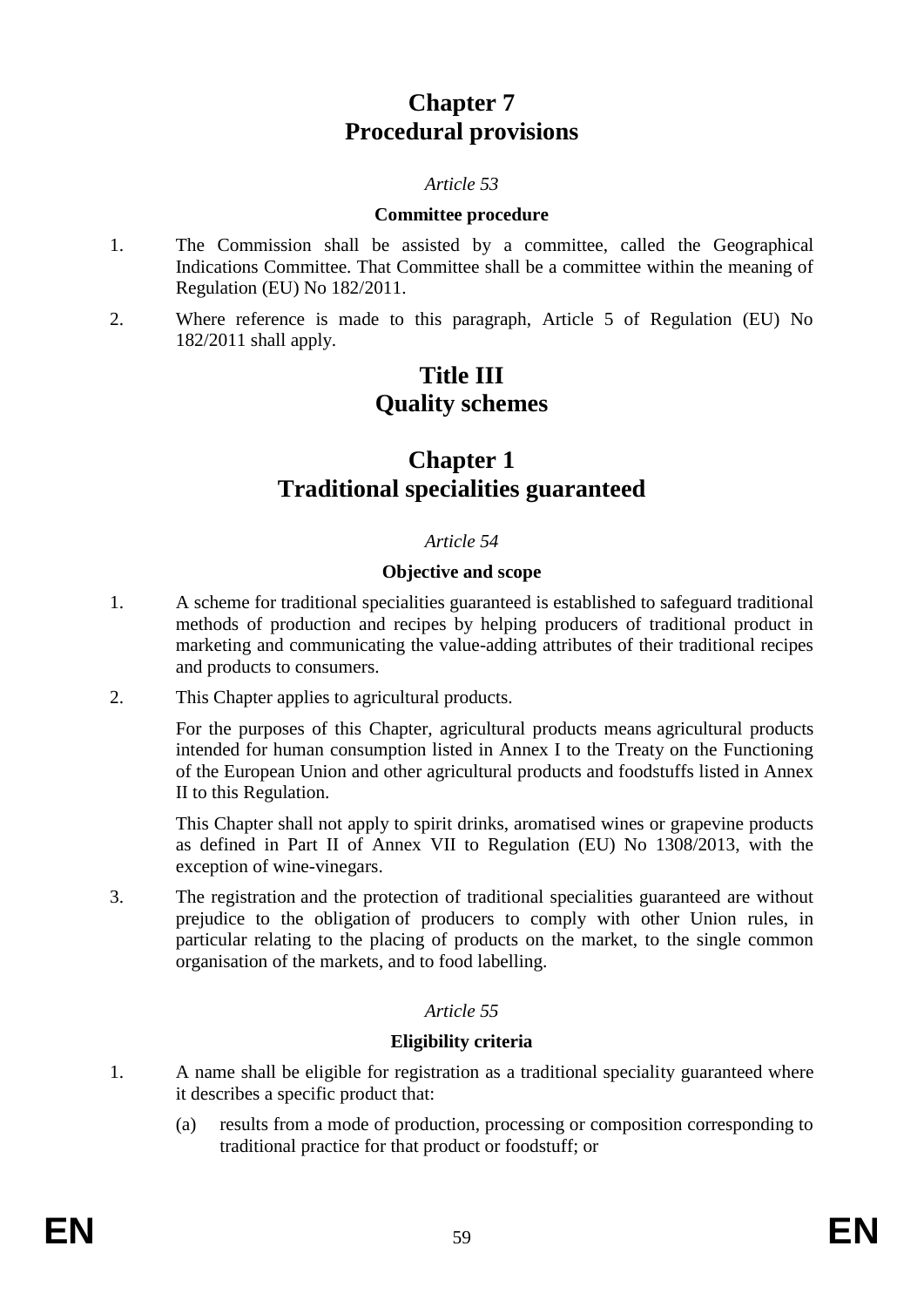- (b) is produced from raw materials or ingredients traditionally used.
- 2. For a name to be registered as a traditional speciality guaranteed, it shall:
	- (a) have been traditionally used to refer to the product; or
	- (b) identify the traditional character or of the product.
- 3. Where in the opposition procedure under Article [62](#page-63-0) it is demonstrated that the name is also used in another Member State or in a third country, in order to distinguish comparable products or products that share an identical or similar name, the decision on registration adopted in accordance with Article  $65(3)$  $65(3)$  may provide that the name of the traditional speciality guaranteed is to be accompanied by the claim 'made following the tradition of' immediately followed by the name of a country or a region thereof.
- 4. A name may not be registered if it refers only to claims of a general nature used for a set of products, or to claims provided for by particular Union legislation.
- <span id="page-60-0"></span>5. The Commission shall be empowered to adopt delegated acts in accordance with Article [84](#page-74-0) supplementing this Regulation with further details of the eligibility criteria laid down in this Article.

## **Product specification**

- 1. A traditional speciality guaranteed shall comply with a product specification which shall comprise:
	- (a) the product name proposed for registration, in the appropriate language versions;
	- (b) a description of the product including its main physical, chemical, microbiological or organoleptic characteristics;
	- (c) a description of the production method that the producers must follow, including, where appropriate, the nature and characteristics of the raw materials or ingredients used, if relevant including the commercial designation of the species involved and its scientific name, and the method by which the product is prepared; and
	- (d) the key elements establishing the product's traditional character.
- 2. The Commission shall be empowered to adopt delegated acts in accordance with Article [84](#page-74-0) laying down rules which limit the information contained in the specification referred to in paragraph 1 of this Article, where such a limitation is necessary to avoid excessively voluminous applications for registration.
- <span id="page-60-2"></span>3. The Commission may adopt implementing acts laying down rules on the form of the product specification. Those implementing acts shall be adopted in accordance with the examination procedure referred to in Article 8[0\(2\).](#page-71-0)

## *Article 57*

## **National stage of the procedure of registration**

<span id="page-60-1"></span>1. Applications for the registration of a traditional speciality guaranteed may only be submitted by groups of producers of products with the name to be protected. Several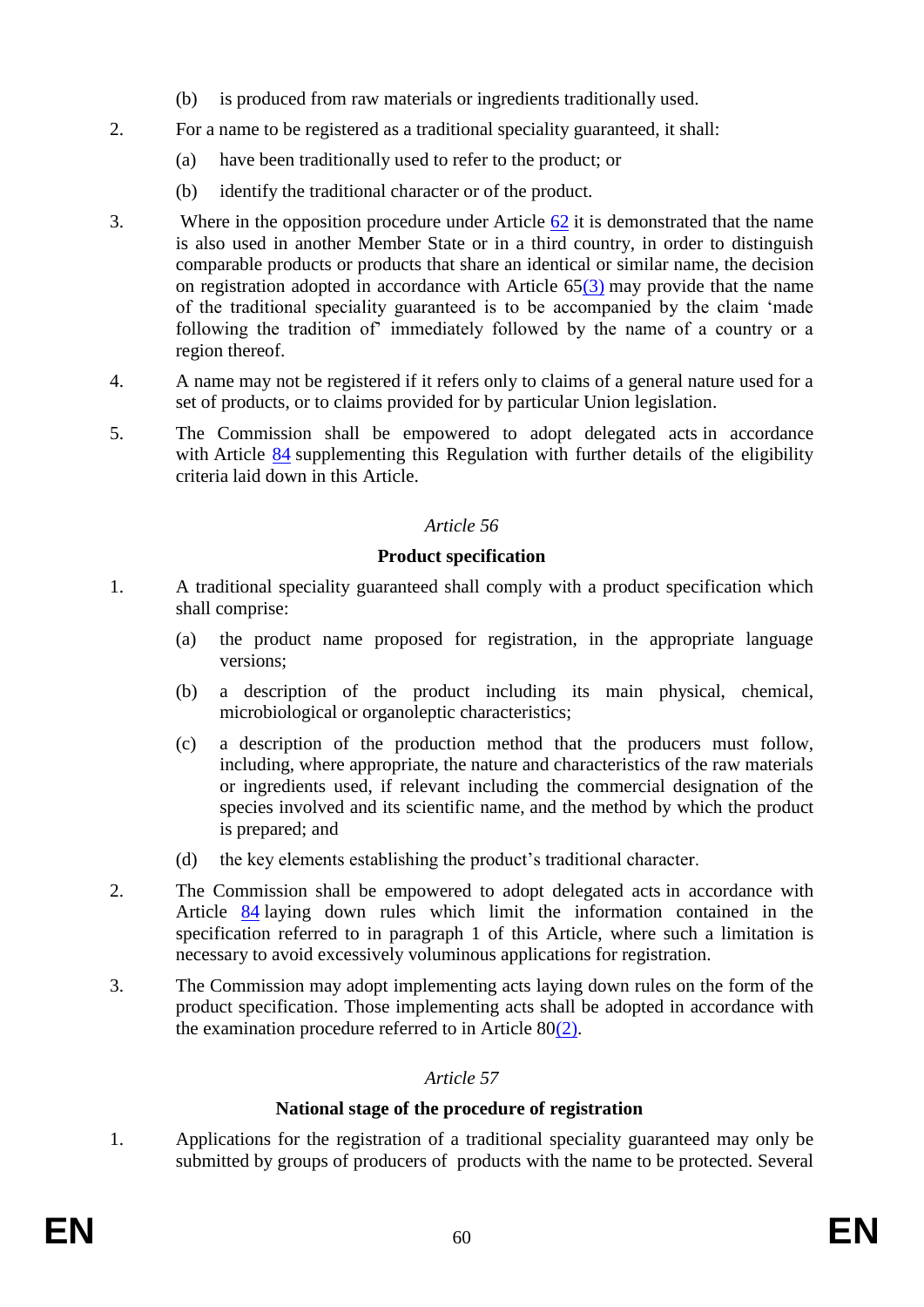groups from different Member States or third countries may lodge a joint application for registration.

- <span id="page-61-0"></span>2. An application for registration of a name as a traditional speciality guaranteed shall comprise:
	- (a) the name and address of the applicant group of producers;
	- (b) the product specification as provided for in Article [56.](#page-60-0)
- <span id="page-61-2"></span>3. Where the application is prepared by a group of producers established in a Member State, the application shall be addressed to the authorities of that Member State. The Member State shall scrutinise the application in order to check that it is justified and meets the conditions of the eligibility criteria referred to in Article [55.](#page-59-1) As part of the scrutiny, the Member State shall manage a national opposition procedure. If the Member State considers that the requirements of this Chapter are met, it may take a favourable decision and lodge a Union application for registration with the Commission.
- 4. The Member State shall ensure that its decision, be it favourable or not, is made public and that any natural or legal person having a legitimate interest has an opportunity to challenge that decision. The Member State shall also ensure that the product specification on which its favourable decision is based is published, and shall provide electronic access to the product specification.
- <span id="page-61-1"></span>5. Where the application, including a joint application, is prepared by a group or groups of producers established in a third country, the application shall be lodged either directly or via the authorities of the third country concerned.

## *Article 58*

## **Union application for registration**

- 1. A Union application for the registration of a traditional speciality guaranteed shall comprise:
	- (a) the elements referred to in Article  $57(2)$ ; and

(b) for Member States only, a declaration by the Member State that it considers that the application lodged by the applicant group meets the conditions of registration.

- 2. Where a joint application, referred to in Article  $57(1)$  $57(1)$  is submitted, the application shall be submitted to the Commission by one of the Member States concerned. It shall include, as relevant, the elements referred to in Article 5[7\(2\)](#page-61-0) as well as the declaration referred to in paragraph 1, point (b), of this Article from all Member States concerned. The related national procedures, including the opposition stage, shall be carried out in all the Member States concerned.
- <span id="page-61-3"></span>3. The Commission shall be empowered to adopt delegated acts in accordance withArticle [84](#page-74-0) supplementing this Regulation by additional rules for joint applications for the registration of a traditional speciality guaranteed concerning more than one national territory and the application process.
- 4. The Commission may adopt implementing acts laying down detailed rules on procedures, the form and presentation of applications for registration, including for applications for the registration of a traditional speciality guaranteed concerning more than one national territory. Those implementing acts shall be adopted in accordance with the examination procedure referred to in Article 8[0\(2\).](#page-71-0)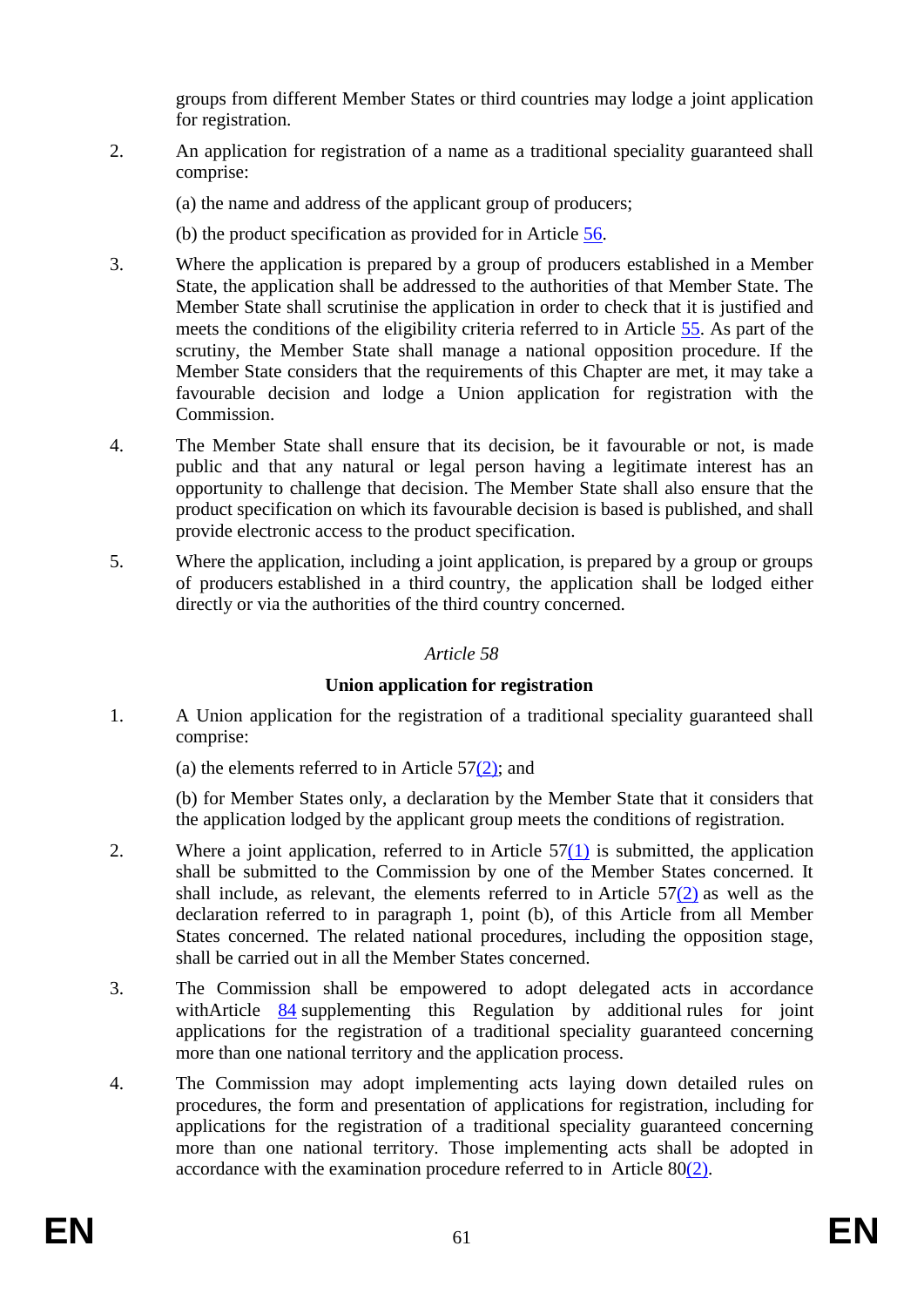#### **Submission of the Union application for registration**

- 1. A Union application for the registration of a traditional speciality guaranteed shall be submitted to the Commission electronically, through a digital system. The digital system shall have capacity to allow submission of applications to national authorities of a Member State, and shall have capacity to be used by a Member State in its national procedure.
- 2. The digital system shall have capacity to allow submission of applications by applicants established outside the Union and by national authorities of third countries.
- 3. Information on Union applications for registration shall be made public by the Commission upon their submission through the digital system referred to in paragraph(1)

#### *Article 60*

## **Scrutiny by the Commission and publication for opposition**

- 1. The Commission shall scrutinise any application that it receives pursuant to Article 65(1) in order to check that it contains no manifest errors, that the information provided in accordance with Article [58](#page-61-1) is complete, that the product specification is precise and technical in nature and that the requirements laid down inArticle55 andArticle56 are fulfilled. Such a scrutiny shall take into account the outcome of the national stage of the procedure carried out by the Member State concerned.
- <span id="page-62-0"></span>2. The scrutiny should not exceed a period of 6 months. In the event that the scrutiny period exceeds or is likely to exceed 6 months the Commission shall inform the applicant of the reasons for the delay in writing.
- 3. The Commission may seek supplementary information from the applicant.
- <span id="page-62-1"></span>4. Where, based on the scrutiny carried out pursuant to paragraph 1, the Commission considers that the conditions laid down in this Chapter are fulfilled, it shall publish the product specification in the Official Journal of the European Union.

#### *Article 61*

#### **National challenge to an application for registration**

- 1. Member States shall keep the Commission informed of any national administrative or judicial proceedings that may affect the registration of a traditional speciality guaranteed. In such a case, Member States may request the Commission to suspend the examination procedure for a period of 12 months which can be renewed.
- 2. The Member State shall inform the Commission without delay if the application to the Commission has been invalidated at national level by an immediately applicable but not final judicial decision. In this case, the Commission shall be exempted from the obligation to meet the deadline to perform the scrutiny referred to in Article  $60(2)$  and to inform the applicant of the reasons for the delay.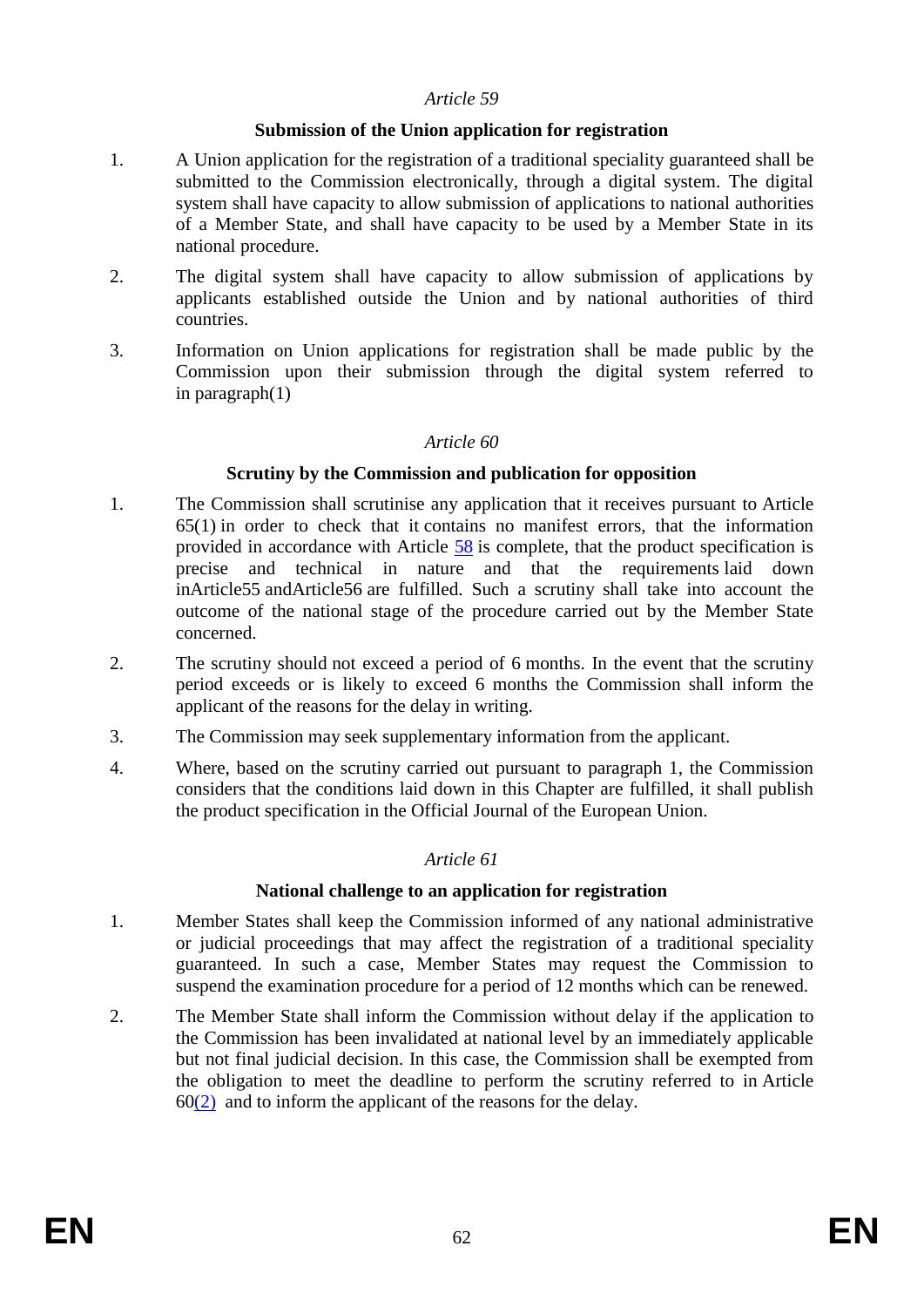<span id="page-63-0"></span>3. If the application to the Commission has been invalidated by a final decision taken by a national court, the Member State shall consider appropriate action such as withdrawal or modification of the application, as necessary.

## *Article 62*

## **Union opposition procedure**

- 1. Within 3 months from the date of publication of the product specification in the Official Journal of the European Union pursuant to Article  $60(4)$ , the authorities of a Member State or of a third country, or a natural or legal person having a legitimate interest and established in a third country, may lodge an opposition with the Commission.
- 2. Any natural or legal person having a legitimate interest, established or resident in a Member State other than the one from which the Union application for registration was submitted, may lodge an opposition with the Member State in which it is established, within a time limit permitting an opposition to be lodged pursuant to the first paragraph.
- 3. An opposition shall claim that the application could infringe the conditions laid down in this Chapter and give reasons. An opposition that does not contain the said claim shall be void.
- 4. The Commission shall check the admissibility of the opposition. If the Commission considers that the opposition is admissible it shall, within 5 months from the date of publication of the product specification in the Official Journal of the European Union invite the authority or person that lodged the opposition and the authority or the applicant that lodged the application to engage in appropriate consultations for a reasonable period that shall not exceed 3 months. At any time during that period, the Commission may, at the request of the authority or the applicant, extend the deadline for the consultations by a maximum of 3 months.
- 5. The authority or person that lodged the opposition and the authority or applicant that lodged the application shall start consultations without undue delay. They shall provide each other with the relevant information to assess whether the application for registration complies with the conditions of this Regulation.
- 6. Within 1 month from the end of the consultations referred to in paragraph(4), the applicant established in the third country or the authorities of the Member State or of the third country from which the Union application for registration was lodged shall notify the Commission of the result of the consultations, including all the information exchanged, whether agreement was reached with one or all of the opponents, and of any consequent changes to the application. The authority or person that lodged an opposition to the Commission may also notify the Commission of its position at the end of the consultations.
- 7. Where, following the end of the consultations, the product specification published in accordance with Article  $60(4)$  $60(4)$  has been modified, the Commission shall repeat its scrutiny of the application for registration as modified. Where the application has been modified in a substantial manner, and the Commission considers the modified application meets the conditions for registration, it shall publish the application once more in accordance with that paragraph.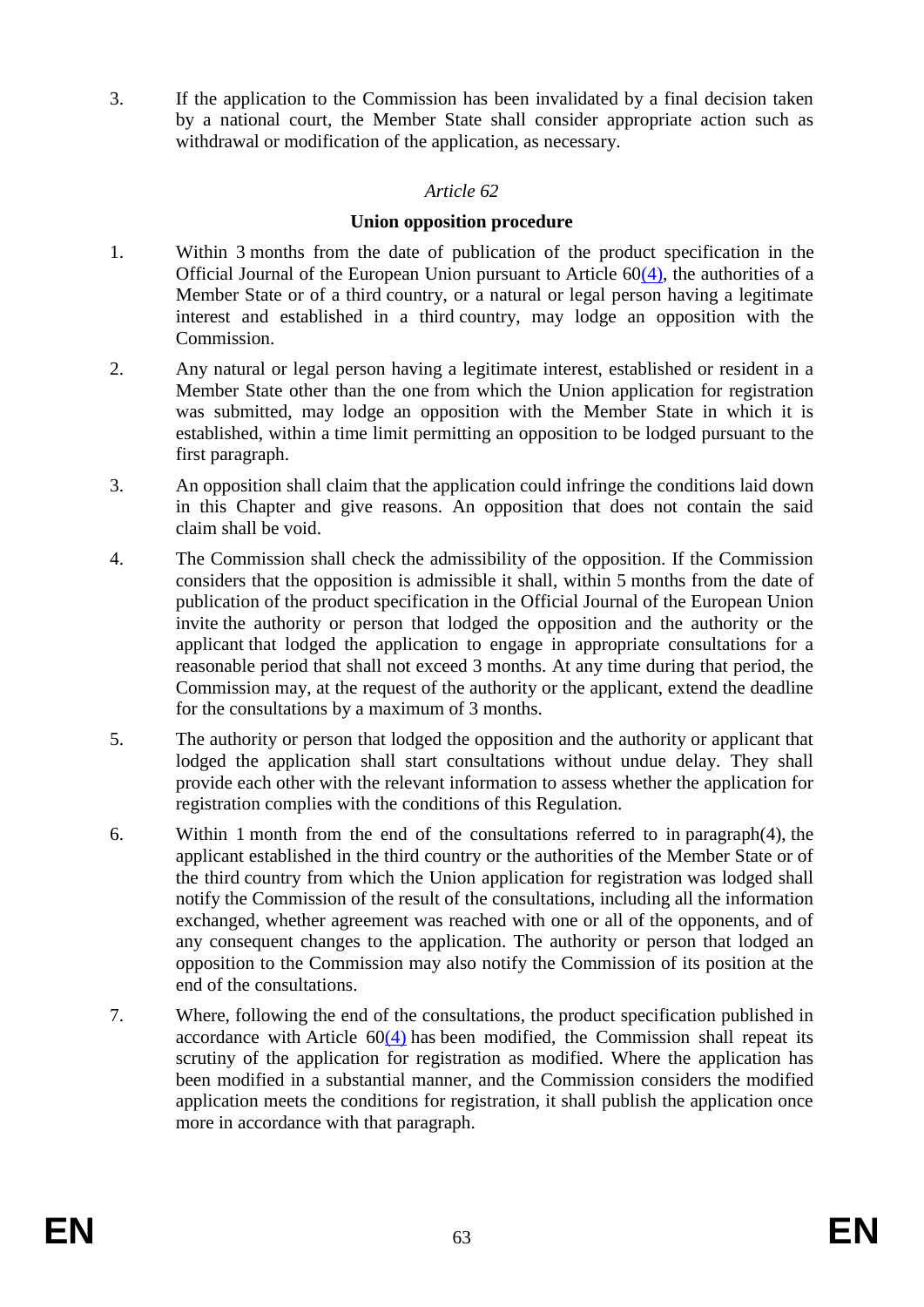- 8. The documents referred to in this Article shall be drafted in one of the official languages of the Union.
- 9. After completion of the opposition procedure, the Commission shall finalise its assessment of the Union application for registration, taking into account any request for transitional periods, the outcome of the opposition procedure and any other matters arising subsequently to its scrutiny that may imply a change of the product specification.
- 10. The Commission shall be empowered to adopt delegated acts in accordance with Article [84](#page-74-0) complementing the rules for the opposition procedure to establish detailed procedures and deadlines.
- 11. The Commission may adopt implementing acts laying down detailed rules on procedures, the form and presentation of oppositions. Those implementing acts shall be adopted in accordance with the examination procedure referred to in Article  $80(2)$  $80(2)$ .

#### **Grounds for opposition**

<span id="page-64-1"></span>1. An opposition lodged in accordance with Article [62s](#page-63-0)hall be admissible only if the opponent:

(a) gives duly substantiated reasons for the incompatibility of the proposed registration with the provisions of this Chapter; or

(b) demonstrates that the use of the name is lawful, renowned and economically significant for similar agricultural products.

2. The criteria referred to in paragraph 1, point (b), shall be assessed in relation to the territory of the Union.

#### *Article 64*

#### **Transitional periods for the use of traditional specialities guaranteed**

- 1. The Commission may by means of implementing acts grant a transitional period of up to 5 years to enable, for products the designation of which consists of or contains a name that contravenes Article [69,](#page-66-0) the continued use of that designation, under which they were marketed, provided that an admissible opposition, under Article  $57(3)$  $57(3)$  or Article [62,](#page-63-0) to the application for registration of the traditional speciality guaranteed whose protection is contravened, shows that such desingnation has been legally used on the internal market for at least 5 years preceding the date of the publication provided for in Article 6[0\(4\)](#page-62-1) .
- <span id="page-64-0"></span>2. The implementing acts referred to in paragraph 1 shall be adopted in accordance with the examination procedure referred to in Article  $80(2)$ , except those where an admissible opposition is lodged under Article  $57(3)$ , which shall be adopted without applying that examination procedure.

## *Article 65*

#### **Commission decision on the application for registration**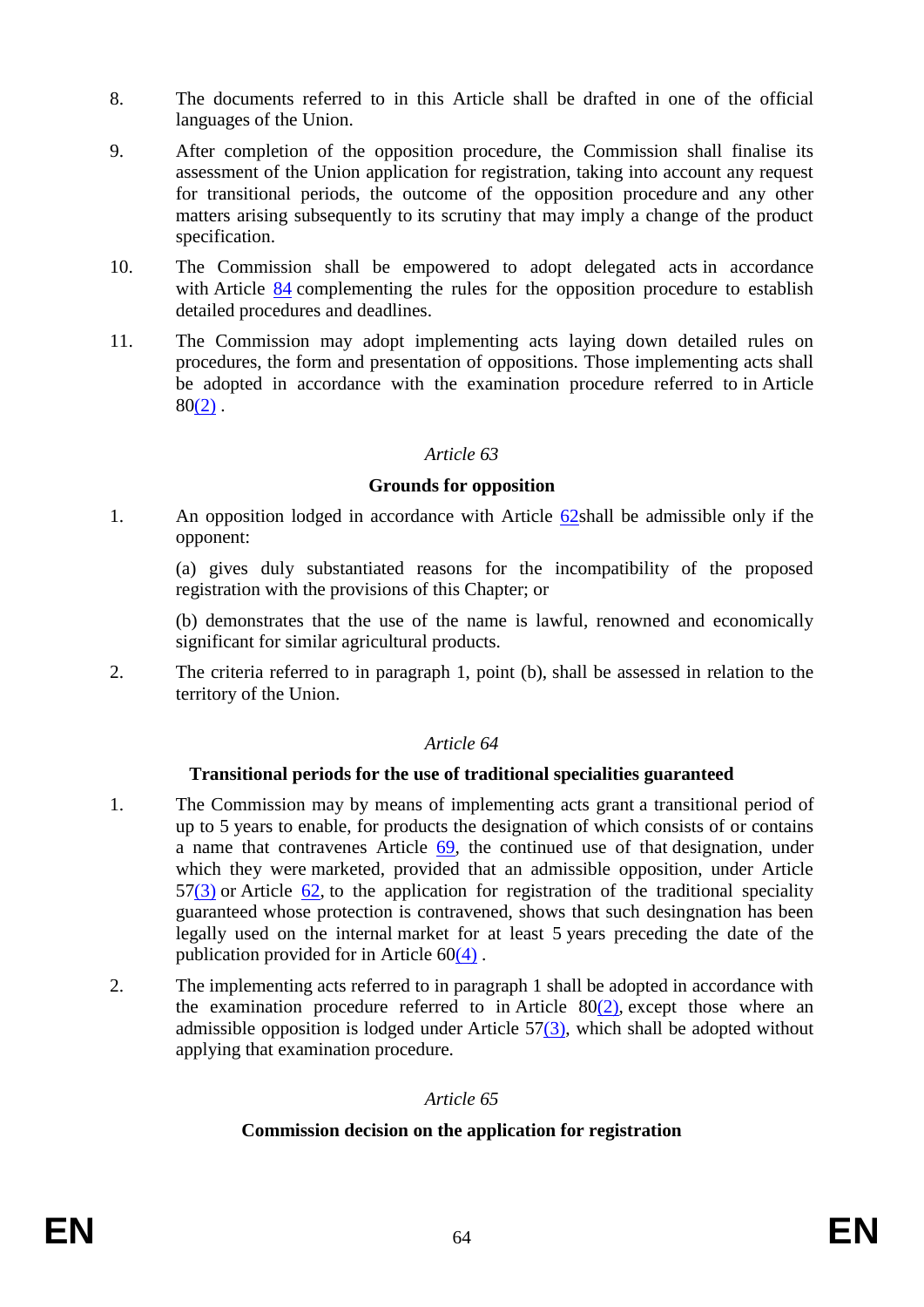- 1. Where, on the basis of the information available to the Commission from the scrutiny carried out pursuant to Article  $58(3)$ , the Commission considers that any of the requirements referred therein is not fulfilled, it shall adopt implementing acts rejecting the application. Those implementing acts shall be adopted in accordance with the examination procedure referred to in Article 8[0\(2\)](#page-71-0).
- 2. Where it receives no admissible opposition, the Commission shall adopt implementing acts, without applying the procedure referred to in Article  $80(2)$ , registering the traditional speciality guaranteed.
- <span id="page-65-0"></span>3. Where an admissible opposition had been received, the Commission shall:

(a) register the name by means of implementing acts adopted without applying the procedure referred to in Article  $80(2)$ , if an agreement has been reached, after checking that the agreement complies with Union law, and, if necessary, amend the information published pursuant to Article 6[0\(4\)](#page-62-1) provided such amendments are not substantial; or

(b) adopt implementing acts deciding on the application for registration if an agreement has not been reached. Those implementing acts shall be adopted in accordance with the examination procedure referred to in Article 8[0\(2\)](#page-71-0) .

- 4. The acts registering a traditional speciality guaranteed shall provide for any condition applicable to the registration and for the republication for information of the single document published for opposition in the *Official Journal of the European Union* in case of any necessary amendments that are not substantial.
- 5. Regulations of registration and decisions on rejection shall be published in the Official Journal of the European Union, L series.

## *Article 66*

#### **Union register of traditional specialities guaranteed**

- 1. The Commission shall adopt implementing acts, without applying the procedure referred to in Article  $80(2)$ , establishing and maintaining a publicly accessible electronic register of traditional specialities guaranteed recognised under this Regulation (the 'Union register of traditional specialities guaranteed').
- 2. The Commission may adopt implementing acts laying down detailed rules on the form and content of the Union register of traditional specialities guaranteed. Those implementing acts shall be adopted in accordance with the examination procedure referred to in Article 8[0\(2\).](#page-71-0)

## *Article 67*

#### **Amendments to a product specification**

- 1. A producer group having a legitimate interest may apply for the approval of an amendment to the product specification of a traditional speciality guaranteed. Applications shall describe and give reasons for the amendments requested.
- 2. The procedure for the amendment of a product specification shall follow, *mutatis mutandis*, the procedure laid down from Article [57](#page-60-2) to Article [65.](#page-64-0)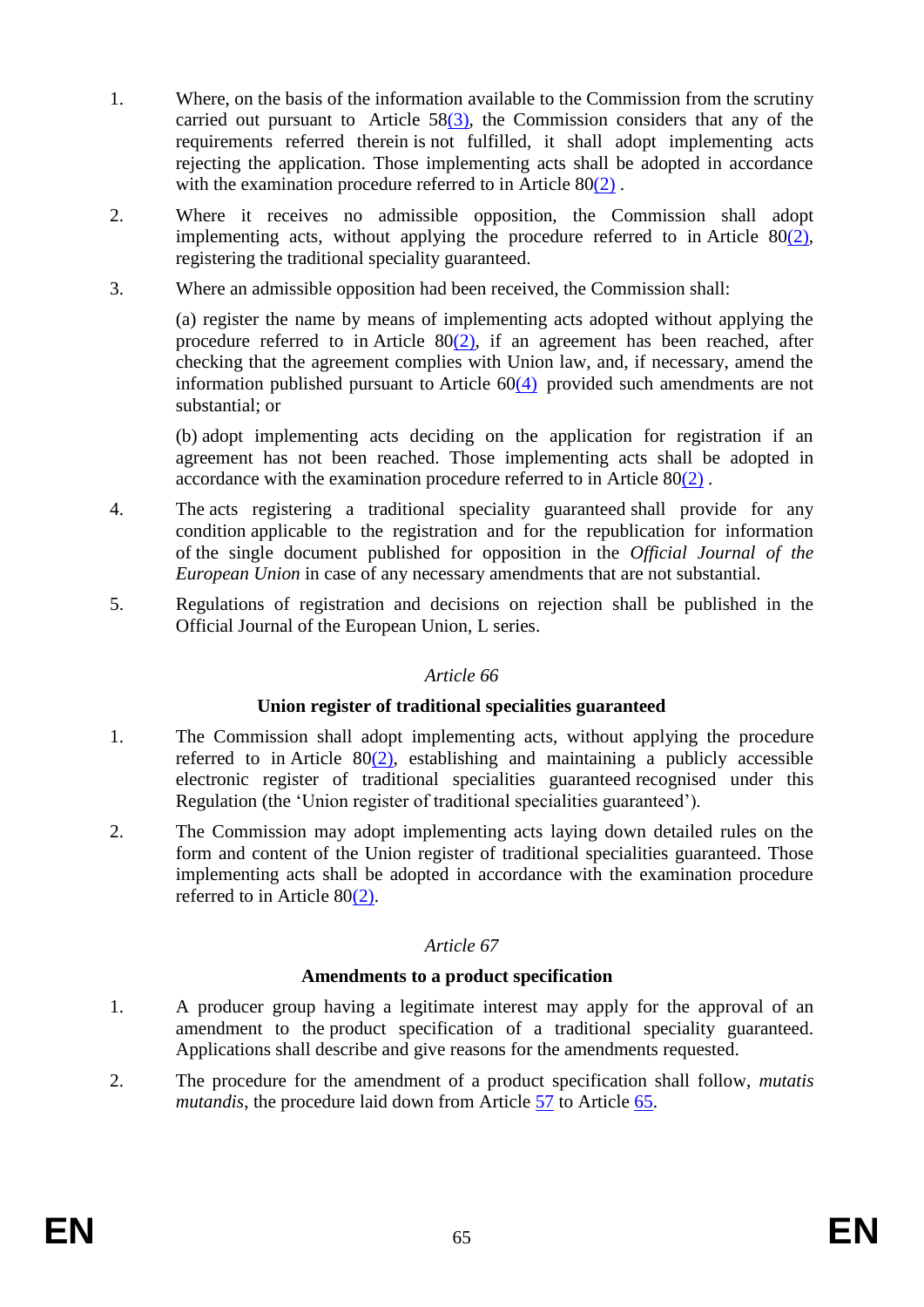- 3. The Commission shall be empowered to adopt delegated acts in accordance with Article [84](#page-74-0) supplementing the rules regarding the procedure for the amendment of a product specification.
- 4. The Commission may adopt implementing acts laying down detailed rules on procedures, the form and presentation of an application for the amendment of a product specification. Those implementing acts shall be adopted in accordance with the examination procedure referred to inArticle  $80(2)$  $80(2)$ .

#### **Cancellation of the registration**

- 1. The Commission may, on its own initiative or at the request of any natural or legal person having a legitimate interest, adopt implementing acts to cancel the registration of a traditional speciality guaranteed in the following cases:
	- (a) where compliance with the product specification is not ensured;
	- (b) where no product is placed on the market under the traditional speciality guaranteed for at least 7 years.
- 2. The Commission may also adopt implementing acts cancelling a registration at the request of the producers of the product marketed under the registered name.
- 3. The implementing acts referred to in paragraphs 1 and 2 shall be adopted in accordance with the examination procedure referred to in Article 8[0\(2\).](#page-71-0)
- 4. Article [57](#page-60-2) to Article [63](#page-64-1) and Article [65](#page-64-0) shall apply *mutatis mutandis* to the cancellation procedure.
- 5. Before adopting the implementing acts referred to in paragraphs 1 and 2, the Commission shall consult the authorities of the Member State concerned, the authorities of the third country concerned or, where possible, the third country producer which had originally applied for the registration of the traditional speciality guaranteed, unless the cancellation is directly requested by those original applicants.
- 6. The Commission shall be empowered to adopt delegated acts in accordance with Article [84](#page-74-0) supplementing the rules regarding the cancellation procedure.
- 7. The Commission may adopt implementing acts laying down detailed rules on procedures, the form and presentation of an application for the cancellation of a registration. Those implementing acts shall be adopted in accordance with the examination procedure referred to in Article 8[0\(2\).](#page-71-0)

#### *Article 69*

#### **Restriction on the use of registered traditional specialities guaranteed**

- <span id="page-66-0"></span>1. Registered traditional specialities guaranteed shall be protected against any misuse or imitation, including as regards products used as ingredients, or against any other practice liable to mislead the consumer.
- 2. Member States shall ensure that food names used at national level do not give rise to confusion with registered traditional specialities guaranteed.
- 3. The protection referred to in paragraph 1 shall also apply with regard to products sold through means of distance selling, such as electronic commerce.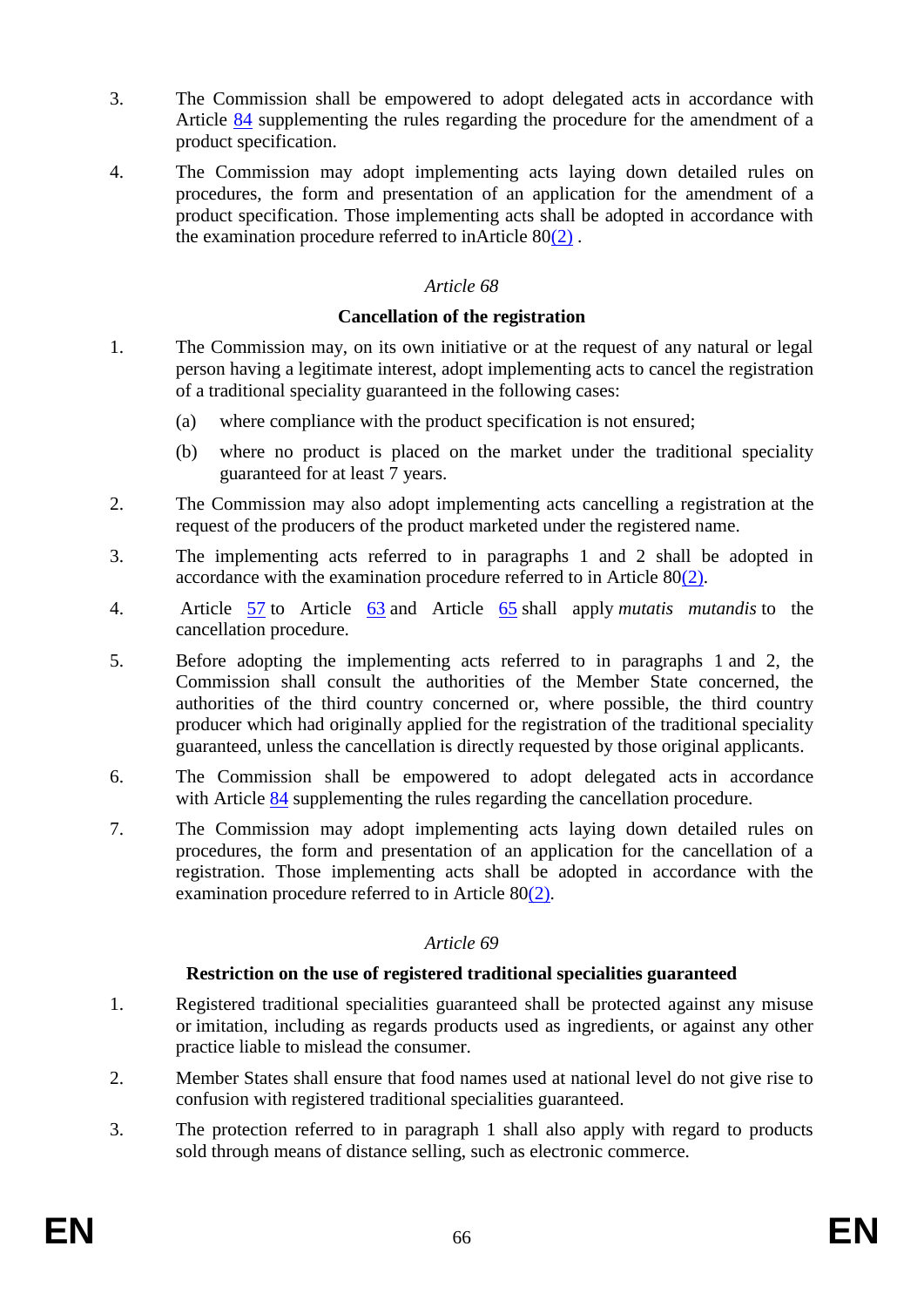- 4. The Commission shall be empowered to adopt delegated acts in accordance with Article [84](#page-74-0) laying down additional rules to further detail the protection of traditional specialities guaranteed.
- 5. The Commission may adopt implementing acts laying down procedural and formal requirements for the protection of traditional specialities guaranteed. Those implementing acts shall be adopted in accordance with the examination procedure referred to in Article 8[0\(2\)](#page-71-0) .

#### **Exceptions for certain uses**

- 1. The provisions of this Chapter shall be without prejudice to:
	- (a) the use of terms that are generic in the Union, even if the generic term is part of a name that is protected as a traditional speciality guaranteed;
	- (b) the placing on the market of products the labelling of which contains or comprises the denomination of a plant variety or animal breed used in good faith;
	- (c) the application of Union rules or those of Member States governing intellectual property, and in particular those concerning geographical indications and trade marks and rights granted under those rules.
- 2. The Commission shall be empowered to adopt delegated acts in accordance with Article [84](#page-74-0) supplementing this Regulation by additional rules for determining the generic status of terms, conditions for use of plant variety and animal breed denominations for a traditional speciality guaranteed, and their relation to intellectual property rights referred to in this Article.

## *Article 71*

## **Name, Union symbol and indication of a traditional speciality guaranteed**

- 1. A name registered as a traditional speciality guaranteed may be used by any operator marketing a product that conforms to the corresponding product specification.
- <span id="page-67-0"></span>2. A Union symbol shall be established for use on the labelling of products designated as traditional speciality guaranteed. The indication 'traditional speciality guaranteed', the abbreviation 'TSG', and the Union symbol referring to the traditional speciality guaranteed may only be used in connection with products produced in conformity with the relevant product specification.
- 3. In the case of products originating in the Union that are marketed as traditional speciality guaranteed registered in accordance with this Regulation, the Union symbol referred to in paragraph 2 shall appear on the labelling and advertising materials. The labelling requirements set out in Article 13(1) of Regulation (EU) No 1169/2011 for the presentation of mandatory particulars shall apply to the registered traditional speciality guaranteed. The indication 'traditional speciality guaranteed' or the corresponding abbreviation 'TSG' may appear on the labelling.
- 4. The Union symbol shall be optional on the labelling of traditional specialities guaranteed which are produced outside the Union.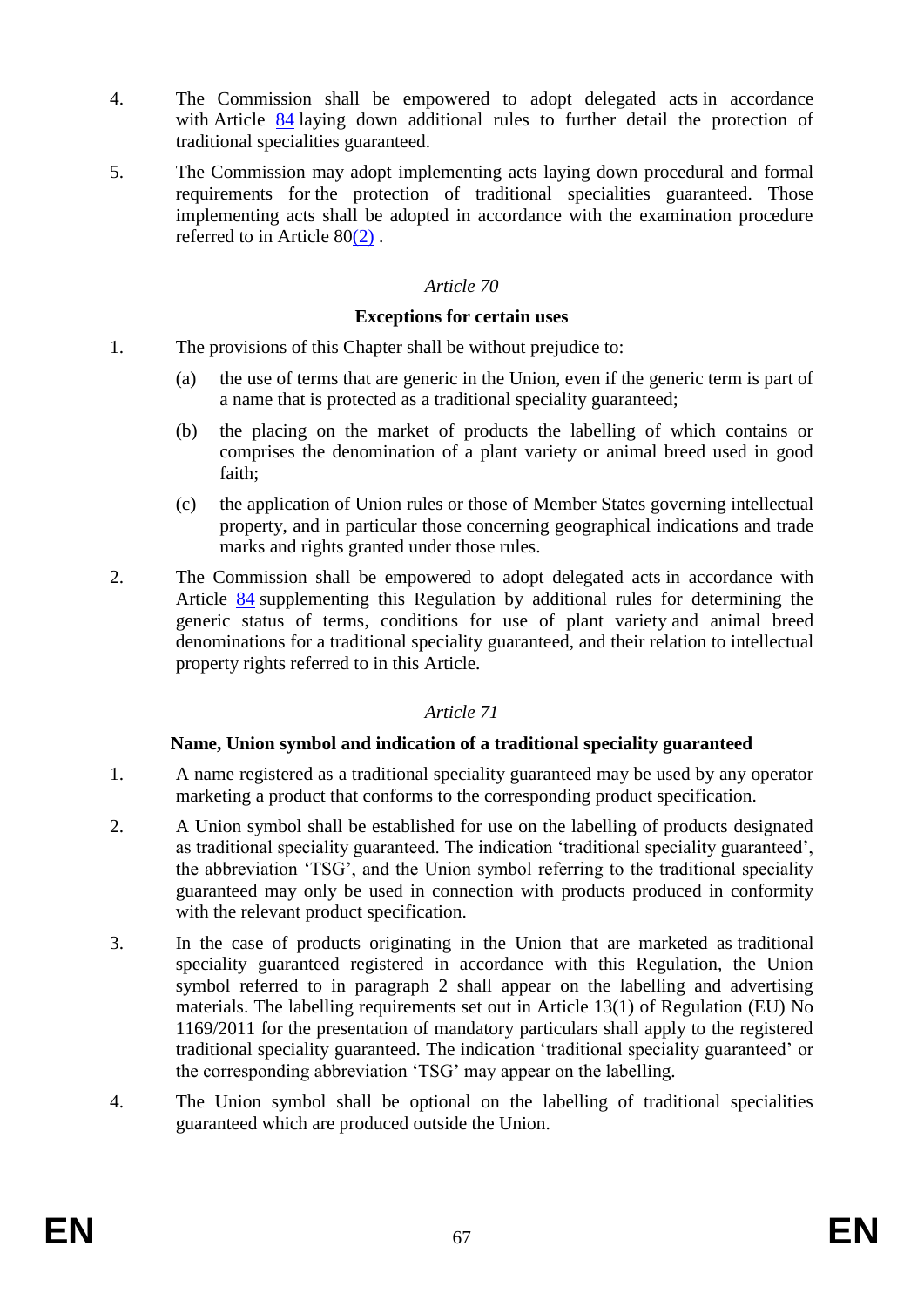5. The Commission shall adopt implementing acts establishing the Union symbol and conditions for its obligatory use, laying down rules for the uniform protection of the indication, abbreviation and the Union symbol referred to in paragraph [\(2\),](#page-67-0) its use and technical characteristics. Those implementing acts shall be adopted in accordance with the examination procedure referred to in Article 8[0\(2\)](#page-71-0) .

## *Article 72*

#### **Participation in the quality schemes**

- 1. Member States shall ensure that any operator complying with the rules set out in this Chapter is covered by the verification of compliance with the product specification established pursuant to Article [73.](#page-68-0) Member States may charge a fee to cover their costs of the verification of compliance.
- <span id="page-68-0"></span>2. Operators who prepare and store a product marketed under the traditional speciality guaranteed or who place such products on the market shall also be subject to the controls and enforcement measures referred to in Article [73.](#page-68-0)

## *Article 73*

## **Controls and enforcement**

- 1. Controls of traditional specialities guaranteed include:
	- (a) verification that a product designated by a traditional speciality guaranteed has been produced in conformity with the corresponding product specification; and
	- (b) monitoring of the use of traditional speciality guaranteed in the marketplace, including on the internet.
- <span id="page-68-1"></span>2. In accordance with Regulation (EU) 2017/625, Member States shall designate:
	- (a) one or more competent authorities responsible for controls of traditional specialities guaranteed; and
	- (b) one or more enforcement authorities, which may be the same as the competent authorities referred to in point [\(a\),](#page-68-1) responsible for the enforcement of rules on traditional specialities guaranteed.
- 3. Tasks referred to in paragraph (2), point [\(a\),](#page-68-1) may be delegated to one or more product certification bodies in accordance with Regulation (EU) 2017/625.
- 4. Member States shall undertake controls, based on a risk analysis, to ensure compliance with the requirements of this Chapter and, in the event of breach, shall apply appropriate penalties.
- 5. When performing the controls and enforcement activities provided for in this Article, the competent authorities and product certification bodies shall comply with the respective requirements laid down in Regulation (EU) 2017/625. However, Title VI, Chapter I of Regulation (EU) 2017/625 shall not apply to controls of traditional specialities guaranteed.
- 6. In respect of traditional specialities guaranteed that designate products originating in a third country, the verification of compliance with the product specification before the placing on the market of the product shall be carried out by:
	- (a) one or more of the public authorities designated by the third country; and/or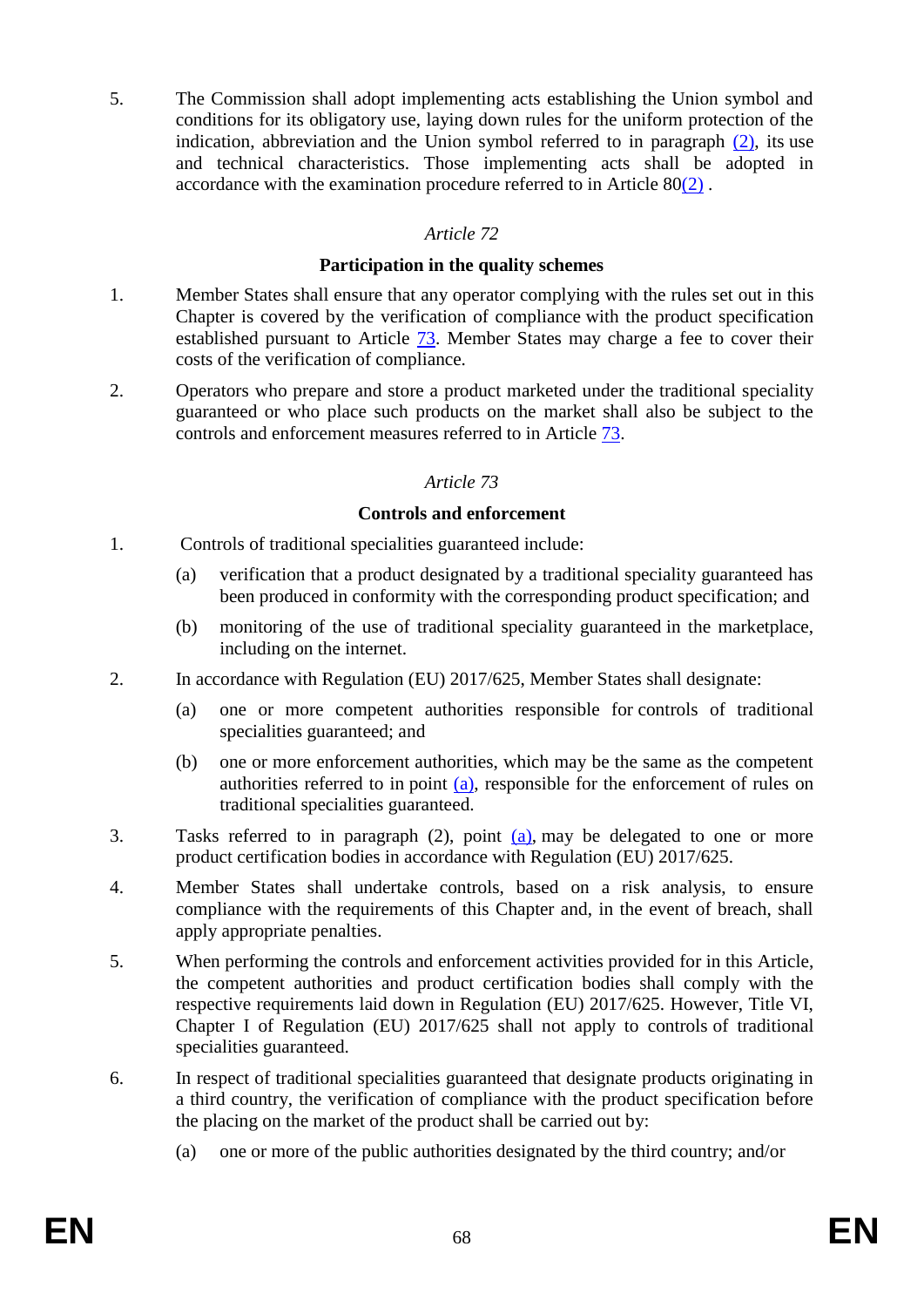- (b) one or more product certification bodies.
- 7. Member States shall make public the name and address of the competent authorities and product certification bodies referred to in paragraphs 2, point (a) and 3 respectively, and keep that information up-to-date.
- 8. The Commission shall make public the name and address of the competent authorities and product certification bodies referred to in paragraph 6 and update that information periodically.
- 9. The Commission may establish a digital portal where the name and the address of the competent authorities and product certification bodies referred to in paragraphs 2, point (a), 3 and 6 are made public.
- 10. The Commission shall be empowered to adopt delegated acts in accordance with Article [84](#page-74-0) supplementing this Regulation by additional rules to provide for appropriate certification and accreditation procedures to apply in respect of product certification bodies referred to in paragraphs 2 and 5.
- 11. The Commission may adopt implementing acts, without applying the procedure referred to in Article  $80(2)$ , defining the means by which the name and address of competent authorities and product certification bodies referred to in this Article shall be made public.

# **Chapter 2 Optional quality terms**

## *Article 74*

## **Objective and scope**

- 1. A scheme for optional quality terms is established in order to facilitate the communication within the internal market on the value-adding characteristics or attributes of agricultural products by the producers thereof.
- 2. This Chapter covers agricultural products.

For the purposes of this Chapter, agricultural products means agricultural products intended for human consumption listed in Annex I to the Treaty and other agricultural products and foodstuffs listed in Annex II to this Regulation.

This Chapter shall not apply to spirit drinks, aromatised wines or grapevine products as defined in Part II of Annex VII to Regulation (EU) No 1308/2013, with the exception of wine-vinegars.

## *Article 75*

## **National rules**

- 1. Member States may maintain national rules on optional quality terms and schemes which are not covered by this Regulation, provided that such rules comply with Union law.
- 2. The Commission may establish a digital system for the inclusion of the terms and schemes referred to in paragraph 1 with a view to fostering knowledge of the products and schemes across the Union. The Commission may adopt implementing acts laying down technical details, necessary for the notification of the optional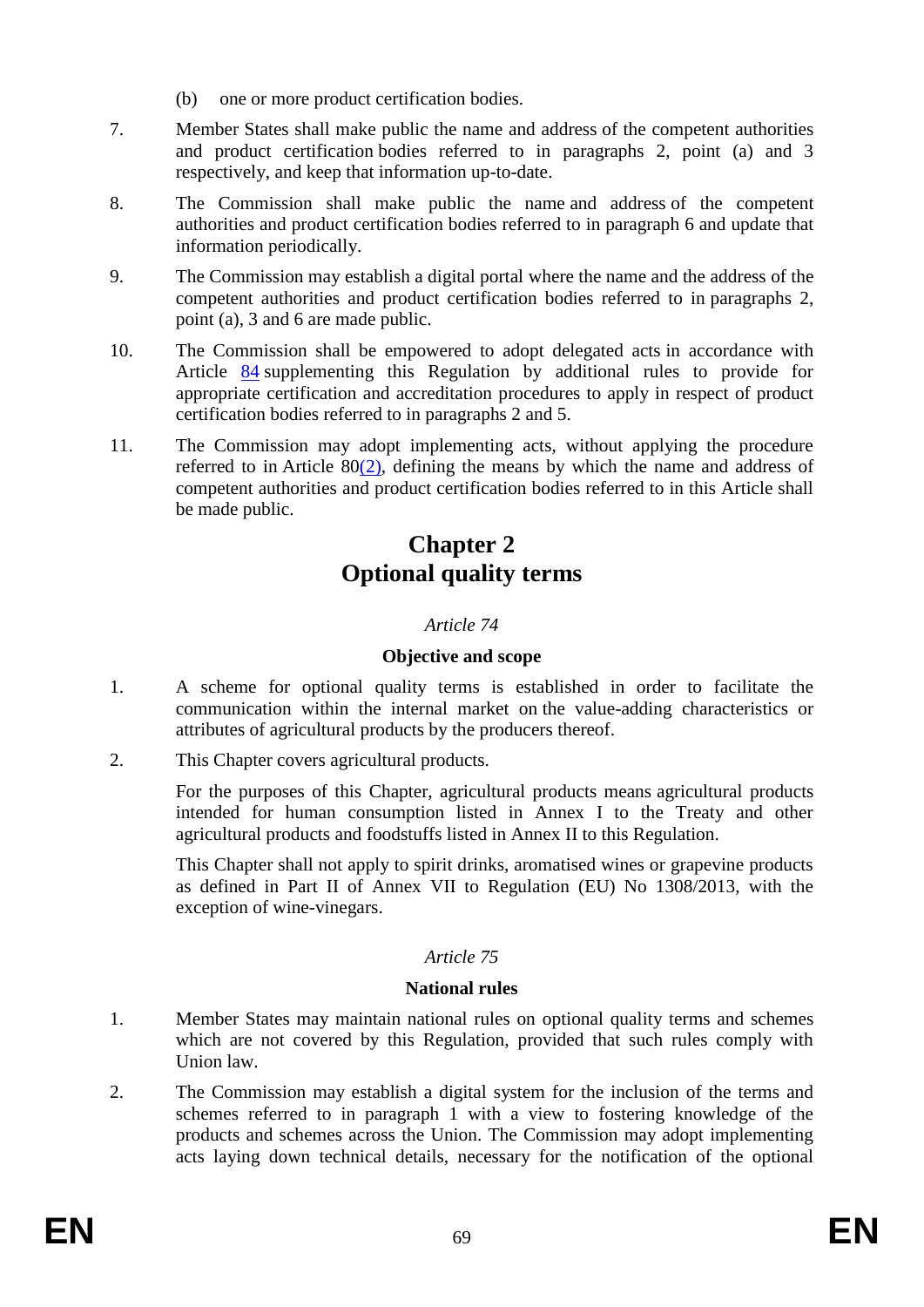quality terms. Those implementing acts shall be adopted in accordance with the examination procedure referred to in Article  $80(2)$ .

## *Article 76*

## **Optional quality terms**

- 1. Optional quality terms shall satisfy the following criteria:
	- (a) they relate to a characteristic of one or more categories of products, or to a farming or processing attribute which applies in specific areas;
	- (b) their use adds value to the product as compared to products of a similar type; and
	- (c) they have a Union dimension.
- 2. Optional quality terms that describe technical product qualities with the purpose of putting into effect compulsory marketing standards and are not intended to inform consumers about those product qualities fall outside the scope of this Chapter.
- 3. Optional quality terms shall exclude optional reserved terms which support and complement specific marketing standards determined on a sectoral or product category basis.
- 4. The Commission shall be empowered to adopt delegated acts in accordance with Article [84](#page-74-0) supplementing this Regulation by detailed rules relating to the criteria referred to in paragraph 1.
- 5. The Commission may adopt implementing acts laying down rules related to forms, procedures or other technical details, necessary for the application of this Chapter. Those implementing acts shall be adopted in accordance with the examination procedure referred to in Article 8[0\(2\).](#page-71-0)
- 6. When adopting delegated and implementing acts in accordance with paragraphs 4 and 5, the Commission shall take account of any relevant international standards.

## *Article 77*

## **Reservation of additional optional quality terms**

1. The Commission shall be empowered to adopt delegated acts in accordance with Article [84](#page-74-0) reserving additional optional quality terms and laying down their conditions of use.

## *Article 78*

#### **Mountain product**

- 1. The term 'mountain product' is established as an optional quality term. This term shall only be used to describe products intended for human consumption listed in Annex I to the Treaty in respect of which:
	- (a) both the raw materials and the feedstuffs for farm animals come essentially from mountain areas;
	- (b) in the case of processed products, the processing also takes place in mountain areas.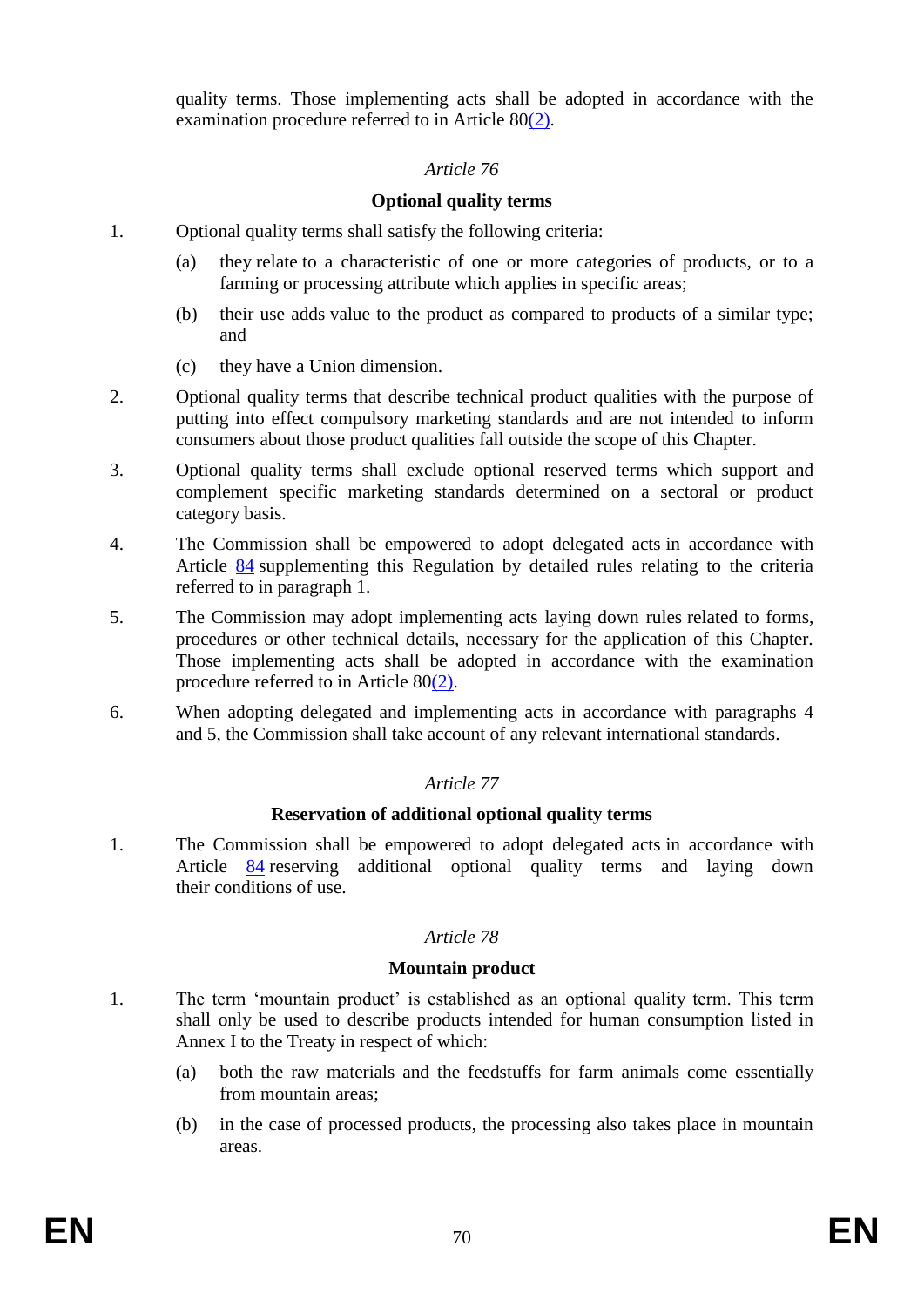- 2. For the purposes of this Article, mountain areas within the Union are those delimited pursuant to Article 32(2) of Regulation (EU) No 1305/2013 of the European Parliament and of the Council<sup>47</sup>. For third-country products, mountain areas include areas officially designated as mountain areas by the third country or that meet criteria equivalent to those set out in that paragraph.
- 3. In duly justified cases, the Commission shall be empowered to adopt delegated acts in accordance with Article [84](#page-74-0) laying down derogations from the conditions of use referred to in paragraph 1 of this Article, in particular the conditions under which raw materials or feedstuffs are permitted to come from outside the mountain areas, the conditions under which the processing of products is permitted to take place outside the mountain areas in a geographical area to be defined, and the definition of that geographical area.
- 4. The Commission shall be empowered to adopt delegated acts in accordance with Article [84](#page-74-0) concerning the establishment of the methods of production, and other criteria relevant for the application of the optional quality term established in paragraph 1 of this Article.

## **Restrictions on use and monitoring**

- 1. An optional quality term may only be used to describe products that comply with the corresponding conditions of use.
- 2. The Commission may adopt implementing acts laying down rules for the use of optional quality terms. Those implementing acts shall be adopted in accordance with the examination procedure referred to in Article 8[0\(2\).](#page-71-0)
- 3. Member States shall undertake controls, based on a risk analysis, to ensure compliance with the requirements of this Chapter and, in the event of breach, shall apply appropriate administrative penalties.

# **Chapter 3 Procedural provisions**

## *Article 80*

## **Committee procedure**

- 1. The Commission shall be assisted by a committee called the Agricultural Quality Committee. That committee shall be a committee within the meaning of Regulation (EU) No 182/2011.
- <span id="page-71-0"></span>2. Where reference is made to this paragraph, Article 5 of Regulation (EU) No 182/2011 shall apply.

<sup>47</sup> 

Regulation (EU) No 1305/2013 of the European Parliament and of the Council of 17 December 2013 on support for rural development by the European Agricultural Fund for Rural Development (EAFRD) and repealing Council Regulation (EC) No 1698/2005 (OJ L 347, 20.12.2013, p. 487).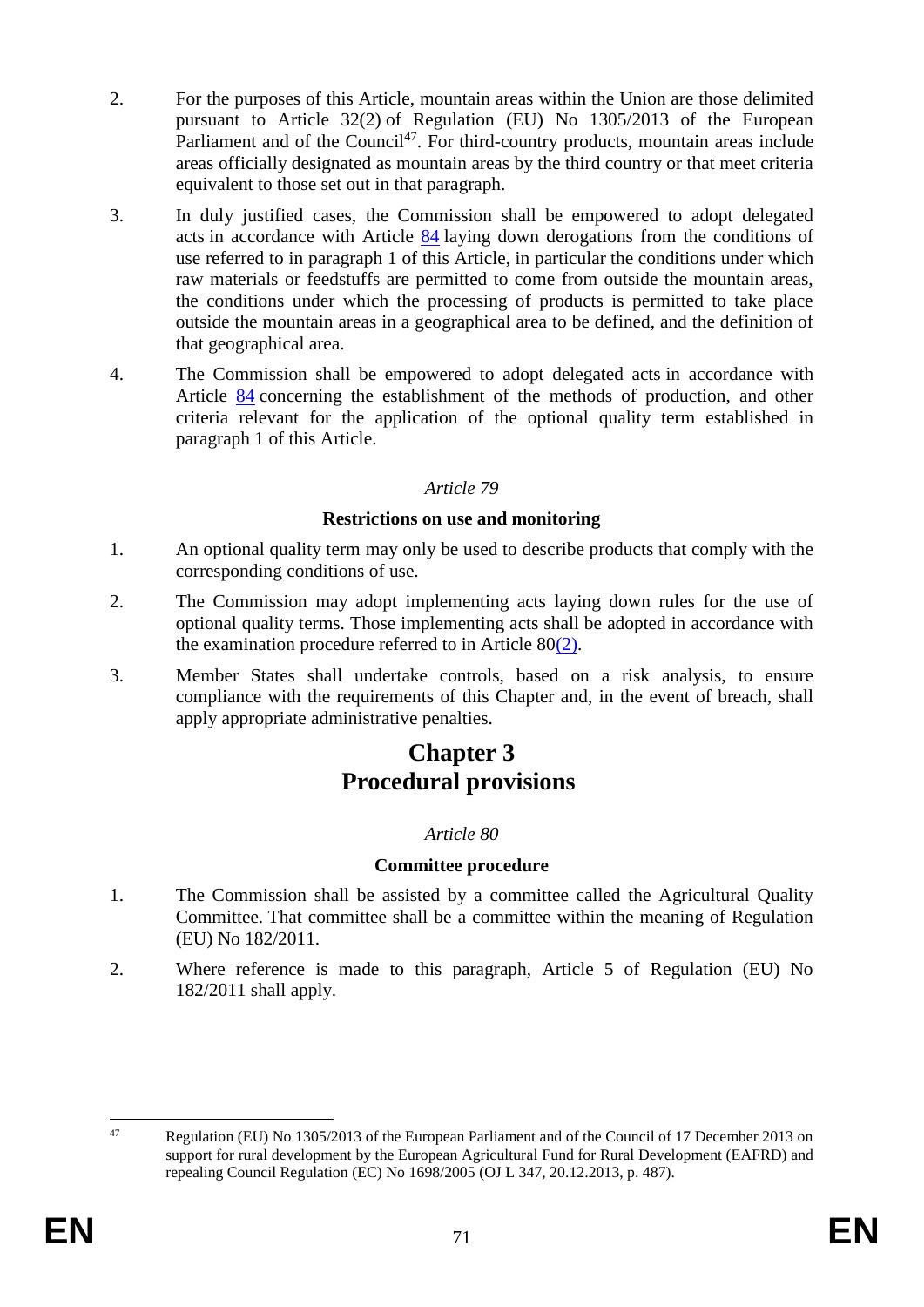# **Title IV**

# **Amendments to Regulations (EU) No 1308/2013, (EU) 2017/1001 and (EU) 2019/787**

## *Article 81*

# **Amendments to Regulation (EU) No 1308/2013**

Regulation (EU) No 1308/2013 is amended as follows:

(1) in Article 93(1), point (b) is replaced by the following

(b) "geographical indication" means a name, including a traditionally used name, which identifies a product referred to in Article 92(1):

(i) whose specific quality, reputation or other characteristics are attributable to its geographical origin;

(ii) as originating in a specific place, region or country;

(iii) as having at least 85 % of the grapes used for its production originating exclusively from that geographical area;

(iv) the production of which takes place in that geographical area; and

(v) which is obtained from vine varieties belonging to *Vitis vinifera* or a cross between the *Vitis vinifera* species and other species of the genus *Vitis*.';

(2) Article 94 is replaced by the following:

'*Article 94*

Product specification

1. The product specification shall enable interested parties to verify the relevant conditions of production relating to the designation of origin or geographical indication. The product specification shall comprise:

- (a) the name to be protected;
- (b) the type of geographical indication, being a protected designation of origin or a protected geographical indication;
- (c) a description of the wine or wines, including the principal analytical organoleptic characteristics;
- (d) where applicable, the specific oenological practices used to make the wine or wines, as well as relevant restrictions on making them;
- (e) the definition of the geographical area delimited with regard to the link referred to in point (h);
- (f) the maximum yields per hectare;
- (g) an indication of the wine grape variety or varieties the wine or wines are obtained from;
- (h) the details on the link referred to in Article  $93(1)$ , point (a)(i), or, as the case may be, point  $(b)(i)$ :
	- (i) as regards a protected designation of origin, the link between the quality or characteristics of the product and the geographical environment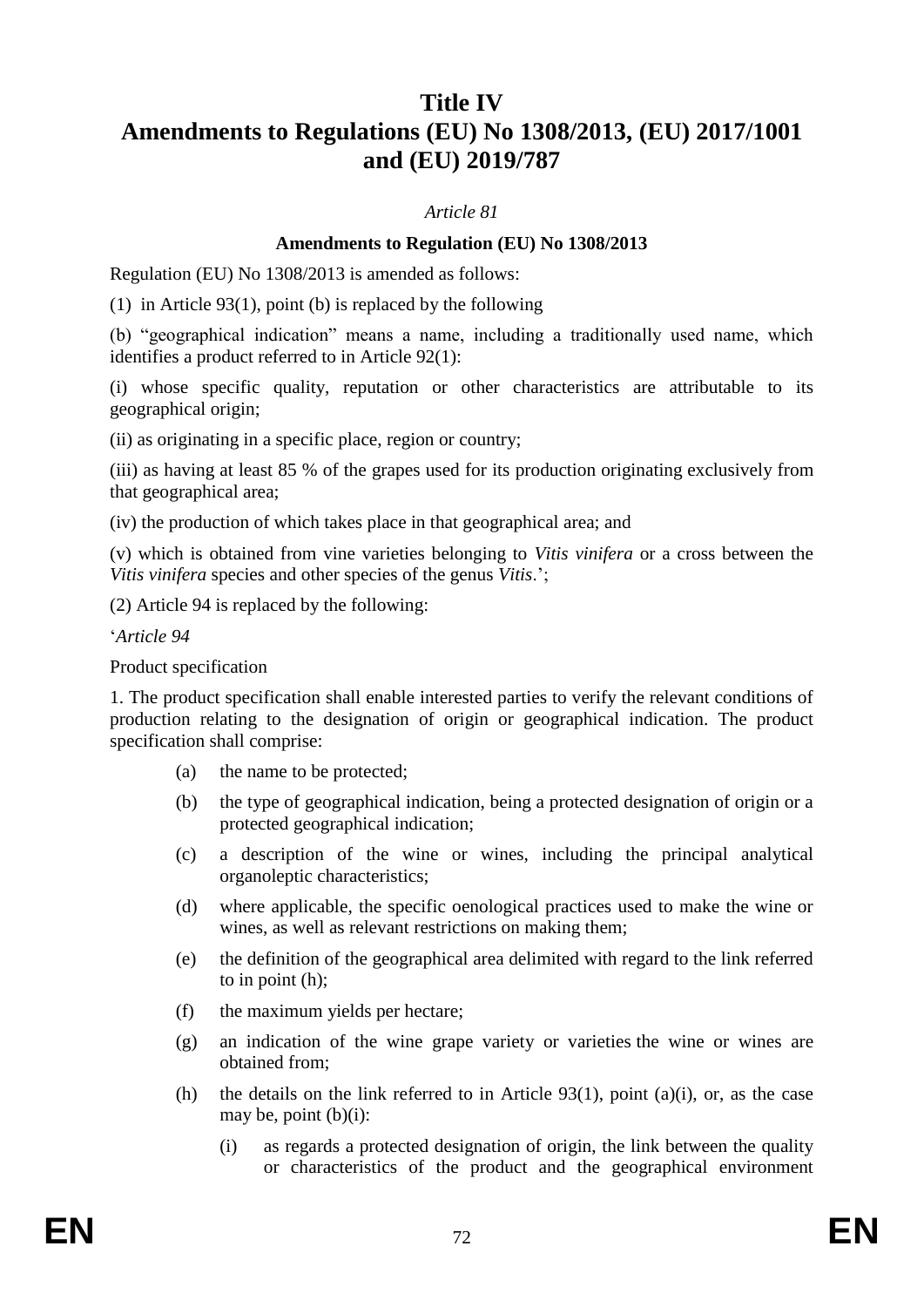referred to in Article 93(1), point (a)(i); the details concerning the human factors of that geographical environment may, where relevant, be limited to a description of the soil, plant material and landscape management, cultivation practices or any other relevant human contribution to the maintenance of the natural factors of the geographical environment referred to in that point;

- (ii) as regards a protected geographical indication, the link between a specific quality, the reputation or other characteristic of the product, and the geographical origin referred to in Article 93(1), point (b)(i);
- (i) other applicable requirements where provided for by Member States or by a recognised producer group, if applicable, having regard to the fact that such requirements must be objective, non-discriminatory and compatible with national and Union law.

2. The product specification may contain sustainability undertakings pursuant to Article [12](#page-33-0) of Regulation (EU) …/… of the European Parliament and of the Council *[Regulation on GI's]*\*.

3. Where the wine or wines may be partially de-alcoholised, the product specification shall also contain a description of the partially de-alcoholised wine or wines in accordance with paragraph (2), point (c), *mutatis mutandis*, and, where applicable, the specific oenological practices used to make the partially de-alcoholised wine or wines, as well as the relevant restrictions on making them.

\* Regulation (EU) …/… of the European Parliament and of the Council of […][…] (OJ L  $[..., p,...]$ ).';

(3) Articles 95 to 99, Articles 101 to 106 and Article 107 are deleted.

#### *Article 82*

#### **Amendments to Regulation (EU) 2017/1001**

Regulation (EU) 2017/1001 is amended as follows:

(1) in Article 151(1), the following point is inserted:

'(f) administration of geographical indications, notably the tasks conferred on it by means of Commission delegated acts adopted in accordance with Article […] of Regulation (EU) …/… of the European Parliament and of the Council[Regulation on GIs]\*

\* Regulation (EU) …/… of the European Parliament and of the Council of […][…] (OJ L  $[..., p,...]$ ).'.

# *Article 83*

# **Amendments to Regulation (EU) 2019/787**

Regulation (EU) 2019/787 is amended as follows:

(1) in Article 3, points 6 and 7 are deleted;

(2) Articles 16 and 21 are deleted;

(3) Article 23 is replaced by the following:

*'Article 23*

*Single document*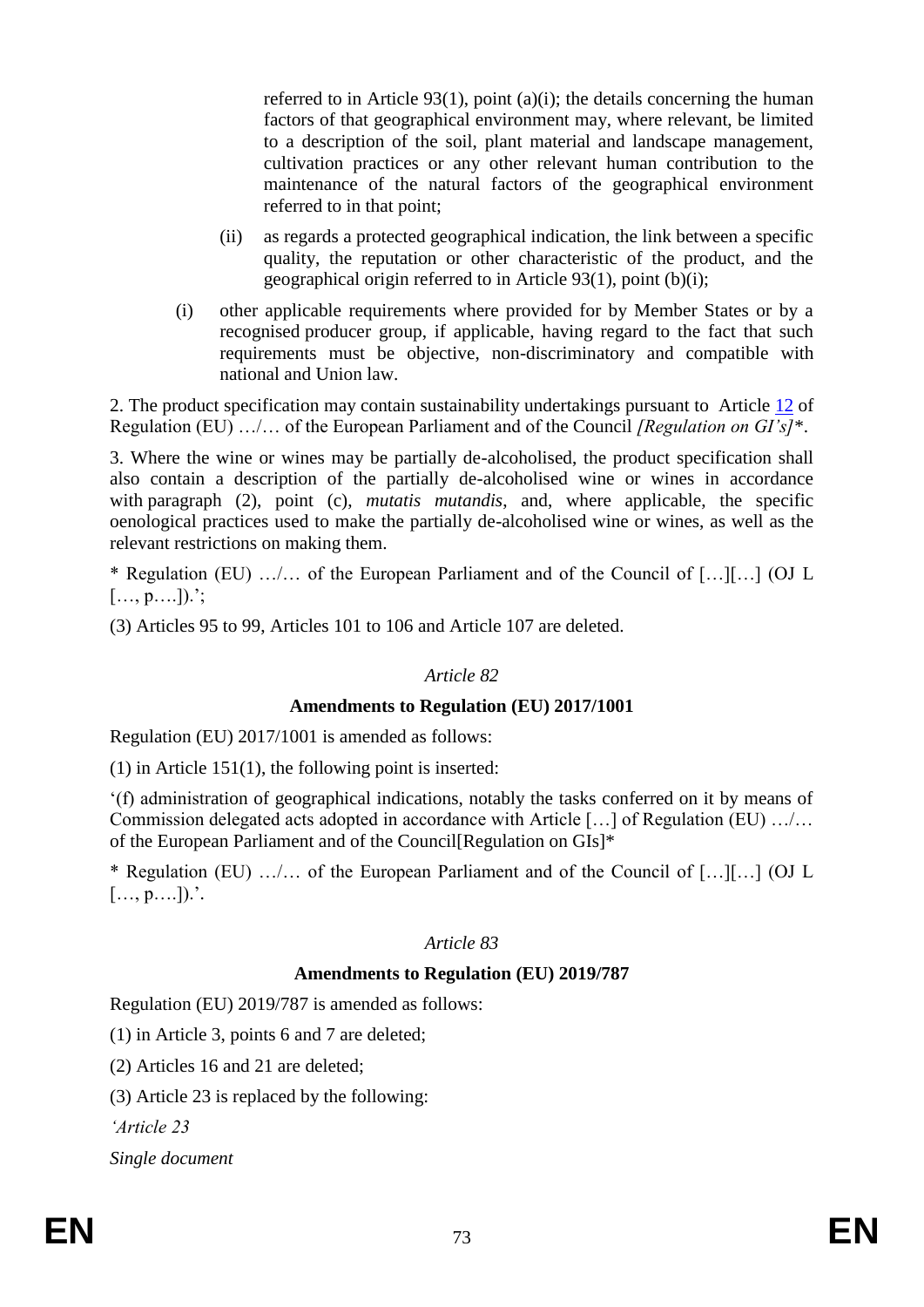The single document shall set out the following:

(a) the main points of the product specification, including the name to be protected, the category to which the spirit drink belongs or the term 'spirit drink', the production method, a description of the characteristics of the spirit drink, a concise definition of the geographical area, and, where appropriate, specific rules concerning packaging and labelling;

(b) a description of the link between the spirit drink and its geographical origin as referred to in Article 3, point (4), including, where appropriate, the specific elements of the product description or production method justifying that link.';

(4) Articles 24 to 33 and Articles 35 to 40 are deleted.

# **Title V Delegation of powers, transitional and final provisions**

# *Article 84*

# **Delegation of powers**

- 1. The power to adopt delegated acts is conferred on the Commission subject to the conditions laid down in this Article.
- 2. The power to adopt delegated acts referred to in Article  $12(4)$ , Article  $14(2)$ , Article 1[5\(6\),](#page-35-0) Article 1[7\(5\),](#page-36-0) Article 1[9\(10\),](#page-38-0) Article 2[3\(7\),](#page-41-0) Article 2[5\(10\),](#page-42-0) Article 2[6\(6\),](#page-43-0) Article 28(3), Article 2[9\(3\),](#page-45-0) Article 3[4\(3\),](#page-48-0) Article 46(1), Article 46, Article 47(1), Article 4[8\(6\),](#page-56-0) Article 4[8\(7\),](#page-56-1) Article 4[9\(4\),](#page-57-0) Article 5[1\(3\),](#page-58-0) Article 5[5\(5\),](#page-60-0) Article 5[6\(2\),](#page-60-1) Article 7[3\(10\),](#page-69-0) Article 6[9\(4\),](#page-67-0) Article 7[0\(2\),](#page-67-1) Article 5[8\(3\),](#page-61-0) Article 6[2\(10\),](#page-64-0) Article 6[7\(3\),](#page-66-0) Article 6[8\(6\),](#page-66-1) Article 7[6\(4\),](#page-70-0) Article 7[7\(1\),](#page-70-1) Article 7[8\(3\),](#page-71-0) Article 7[8\(4\),](#page-71-1) shall be conferred on the Commission for a period of 7 years from [date of entry into force of this Regulation]. The Commission shall draw up a report in respect of the delegation of power not later than 9 months before the end of the seven-year period. The delegation of power shall be tacitly extended for periods of an identical duration, unless the European Parliament or the Council opposes such extension not later than 3 months before the end of each period.
- 3. The delegation of power related to in the Articles referred to in paragraph 2 may be revoked at any time by the European Parliament or by the Council. A decision to revoke shall put an end to the delegation of power specified in that decision. It shall take effect the day following the publication of the decision in the Official Journal of the European Union or at a later date specified therein. It shall not affect the validity of any delegated acts already in force.
- 4. Before adopting a delegated act, the Commission shall consult experts designated by each Member State in accordance with the principles laid down in the Interinstitutional Agreement of 13 April 2016 on Better Law-Making.
- 5. As soon as it adopts a delegated act, the Commission shall notify it simultaneously to the European Parliament and to the Council.
- 6. A delegated act adopted pursuant to the Articles referred to in paragraph 2 shall enter into force only if no objection has been expressed either by the European Parliament or by the Council within a period of 2 months of notification of that act to the European Parliament and the Council or if, before the expiry of that period, the European Parliament and the Council have both informed the Commission that they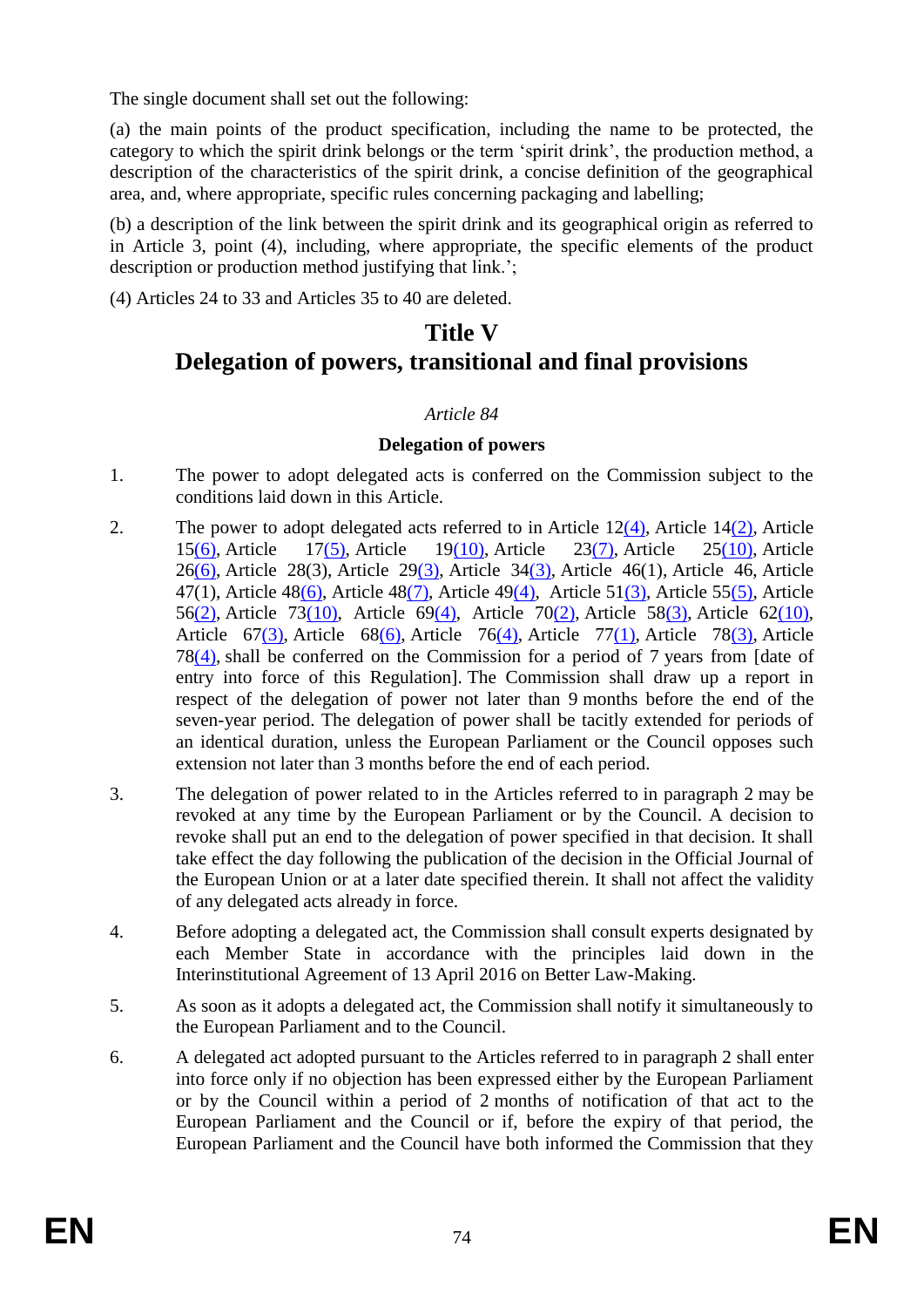will not object. That period shall be extended by 2 months at the initiative of the European Parliament or of the Council.

#### *Article 85*

# **Transitional provision for the classification of geographical indications**

The classification, referred to in Article  $6(1)$ , of geographical indications registered or applied for before the date of entry into force of this Regulation shall be made in accordance with the table set out in Annex III.

#### *Article 86*

#### **Transitional provisions for pending applications**

- 1. Rules applicable before the entry into force of this Regulation shall continue to apply to applications for registration, applications for approval of a Union amendment to the product specification and requests for cancellation of geographical indications received by the Commission before the date of entry into force of this Regulation.
- 2. However, Article  $\frac{19}{2}$  to Article  $\frac{22}{2}$  shall apply to those applications and requests for which the publication for opposition of the application for registration, of the application for approval of a Union amendment to the product specification or of the request for cancellation of a geographical indication in the EU Official Journal takes place after [date of the entry into force of this regulation].
- 3. Rules applicable before the entry into force of this Regulation shall continue to apply to applications for registration, applications for approval of a Union amendment to the product specification and requests for cancellation of traditional specialities guaranteed received by the Commission before the date of entry into force of this Regulation.
- 4. However, Article [62](#page-63-0) to Article [65](#page-64-1) shall apply to those applications and requests for which the publication for opposition of the application for registration, of the application for approval of a Union amendment to the product specification or of the request of cancellation of a traditional speciality guaranteed in the EU Official Journal takes place after [date of the entry into force of this regulation].

# *Article 87*

# **Continuity of the registers**

- 1. Each designation of origin and geographical indication of wine and of agricultural products, and each geographical indication of spirit drinks, with all relevant data, and data concerning pending applications for registration, amendment or cancellation, entered in the respective geographical indications registers shall be entered automatically into the Union register of geographical indications.
- 2. Each traditional speciality guaranteed entered in the traditional specialities guaranteed register, with all relevant data, and data concerning pending applications for registration amendment or cancellation, on the day before the entry into application of this Regulation, shall be entered automatically into the Union register of traditional specialities guaranteed.